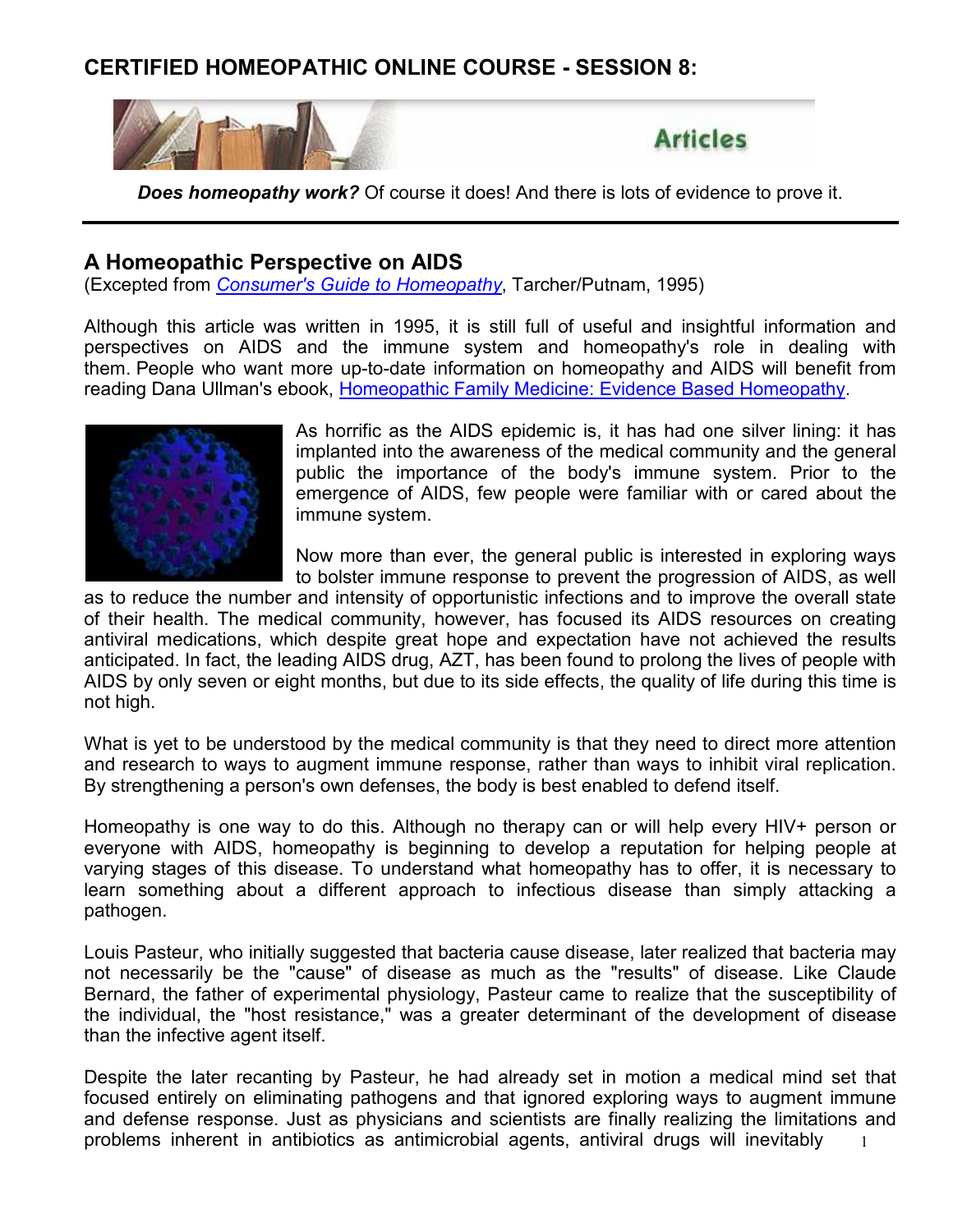suffer a similar fate. While physicians tend to know this both rationally and intuitively, they ignore these obvious problems in their clinical practice, in part because they don't know what else to do and in part because their biomedical paradigm limits their vision of alternatives to antimicrobial therapy.

As increasing numbers of physicians learn about homeopathic medicine, they will be exposed to viable alternative treatments which can play an integral role in the care and treatment of people with HIV and AIDS. A recent survey of physicians in the Netherlands verified this possibility. The survey showed that 50% of Dutch physicians instigated and supported the use of homeopathic and natural therapies in the treatment of people with AIDS.

## **Preventing AIDS**

The best and most certain way to prevent AIDS is to avoid exchanging bodily fluids with people who are HIV+. Exposure to these bodily fluids most commonly occurs through sexual activity, sharing needles, or receiving blood transfusions. However, just because an individual is exposed to a person with HIV does not necessarily mean that the individual will get the virus. And further, just because an individual becomes infected with HIV does not necessarily mean that he or she will get AIDS.

The various factors that influence whether exposure leads to infection and whether infection leads

to disease remain unknown. However, as with many infectious conditions, a stronger immune system reduces the chances of getting the disease or at least decreases the chances of complications from the infection. It therefore seems prudent to avoid the factors that inhibit immune response and to utilize those that augment it. The factors that inhibit immune response include an unhealthy lifestyle (i.e., smoking, poor diet, significant stress, sedentary habits) and the use of therapeutic and recreational drugs, while those that augment immune response tend to be



a healthy lifestyle and utilizing natural therapeutics, including homeopathic medicines.

While the precise mechanism of action that leads to AIDS isn't known, a new and significant study suggests that homeopathic medicines may have a dramatic effect on some people with HIV. A study performed by a government research center in India with 129 asymptomatic HIV+ patients (120 male and 9 female) showed that during homeopathic treatment over a period of 3 to 16 months, 11 patients changed from HIV+ to HIV-. No conventional drugs of any type were prescribed to these patients.

The medical literature has on rare occasions reported individual patients who for unknown reasons converted from being HIV+ to being HIV-. This study is the first to report more than one.

It should be noted that this writer acknowledges that it does not initially make sense that people can turn from HIV+ to HIV-, because the tests that determine this status are simply evaluating a person's antibodies, not the disease itself. It is generally assumed that people who become HIV+ will remain that way throughout their lives. It therefore seems obvious that the work by the Indian researchers should be more carefully studied to evaluate this potentially significant clinical result. It should also be noted that these researchers have elsewhere published more up-to-date data which shows significant improvement in immune panels and blood work in HIV+ and AIDS patients as the result of homeopathic treatment.

These same researchers also conducted a study on the immunological status of 34 HIV+ patients. After six months of individualized homeopathic treatment, 23 (67%) of the 34 subjects' immune profiles improved. Thirteen patients experienced a 0-10% increase in CD4 lymphocytes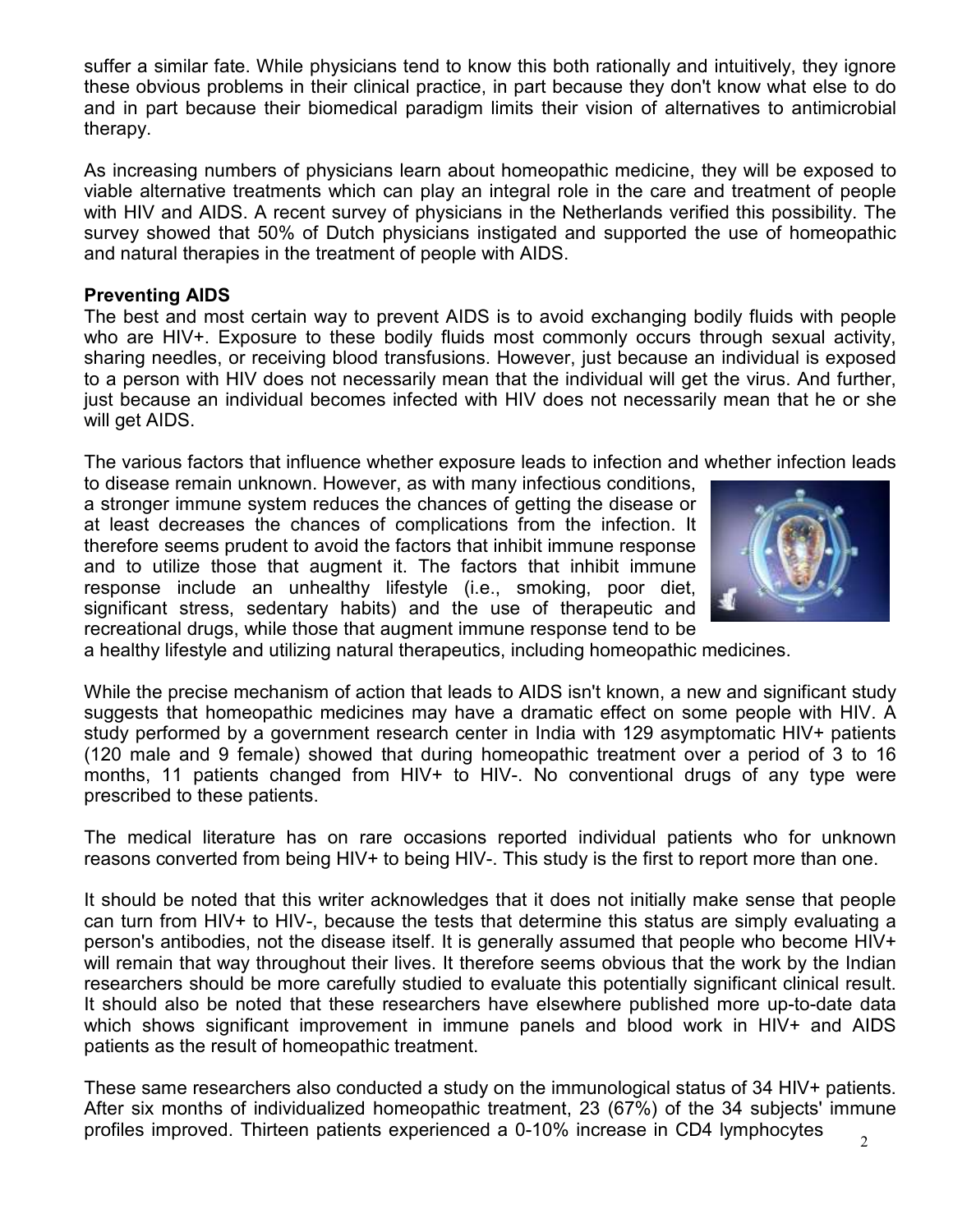(a higher number of CD4 lymphocytes suggests a stronger immune response) and 10 patients experienced a greater than 10% increase. Because there is a tendency for people with HIV to have continually decreasing CD4 lymphocytes, this study suggests that homeopathic medicines provided a benefit to the subjects.

A San Francisco Bay Area homeopath, Lawrence Badgley, MD, reported on a six month study of 36 patients with AIDS or HIV whom he treated with homeopathic and other natural medicines. He observed a 13% increase in T4 helper cells and an average weight gain of two pounds. AIDS tends to have increasingly degenerating effects on the body, and improvement in the immune profile and weight gain seem to be rarely experienced under conventional medical treatment.

In addition to what homeopathy offers in the prevention of AIDS, other natural therapies that strengthen the body's own defense should also be considered. For instance, a recent study of HIV+ patients who were given only a multivitamin/mineral supplement were found to develop AIDS at a substantially slower rate than those who did not supplement their diet. If this simple addition to one's prevention program is so effective, it isn't hard to imagine what more individualized nutritional and natural medicine programs can do to slow down onset of this dreaded disease.

#### **Treatment of Acute Illnesses during AIDS**

Because of the seriousness of this disease, the treatment of people with HIV or AIDS requires professional health care, even when their ailments are seemingly minor. Ideally, they should receive treatment from a homeopath who is an M.D. or a D.O., but otherwise the best care is one that integrates homeopathic treatment with appropriate medical diagnosis and, in emergency situations, with appropriate medical treatment.



People with AIDS are prone to opportunistic infections due to their immunodeficient state, ranging from fungal infections in the mouth to respiratory infections. The use of conventional drugs can provide valuable temporary relief; however, occasional or repeated use of these drugs takes its own toll on their health and immune system, and thus provides short-term relief but longer-term immune complications. Safer therapies that are not as physiologically disruptive as conventional drugs are necessary for the longterm improvement of people with AIDS. Homeopathic medicines can play an important role in the treatment of these opportunistic infections.

One of the advantages of using homeopathy in treating people with AIDS is that they tend to get various unusual symptoms, diseases, and syndromes which evade immediate diagnosis. A homeopath, however, can prescribe a remedy before a definitive conventional diagnosis is made. Because homeopathic medicines are prescribed on the basis of a person's unique pattern of symptoms, a conventional diagnosis is not necessary for a curative remedy to be prescribed.

#### **Treatment of People with AIDS**

Despite the seemingly positive results that homeopathic medicines provide for people who are HIV+, for those with early onset of AIDS, and for those with nonextreme cases of AIDS, most homeopaths do not observe significant improvement in treating people who have advanced stages of AIDS. That said, it should also be noted that there are exceptions to this general rule, and numerous homeopaths find that select patients with advanced stages of AIDS experience dramatic improvement in their quality of life.

The experience of Bill Gray, MD, a homeopath in Davis, California, is typical of many homeopaths. He has had 33 AIDS patients, only three of whom have survived. The remaining three patients were the only ones who insisted on avoiding AZT and ddI (another popular AIDS drug).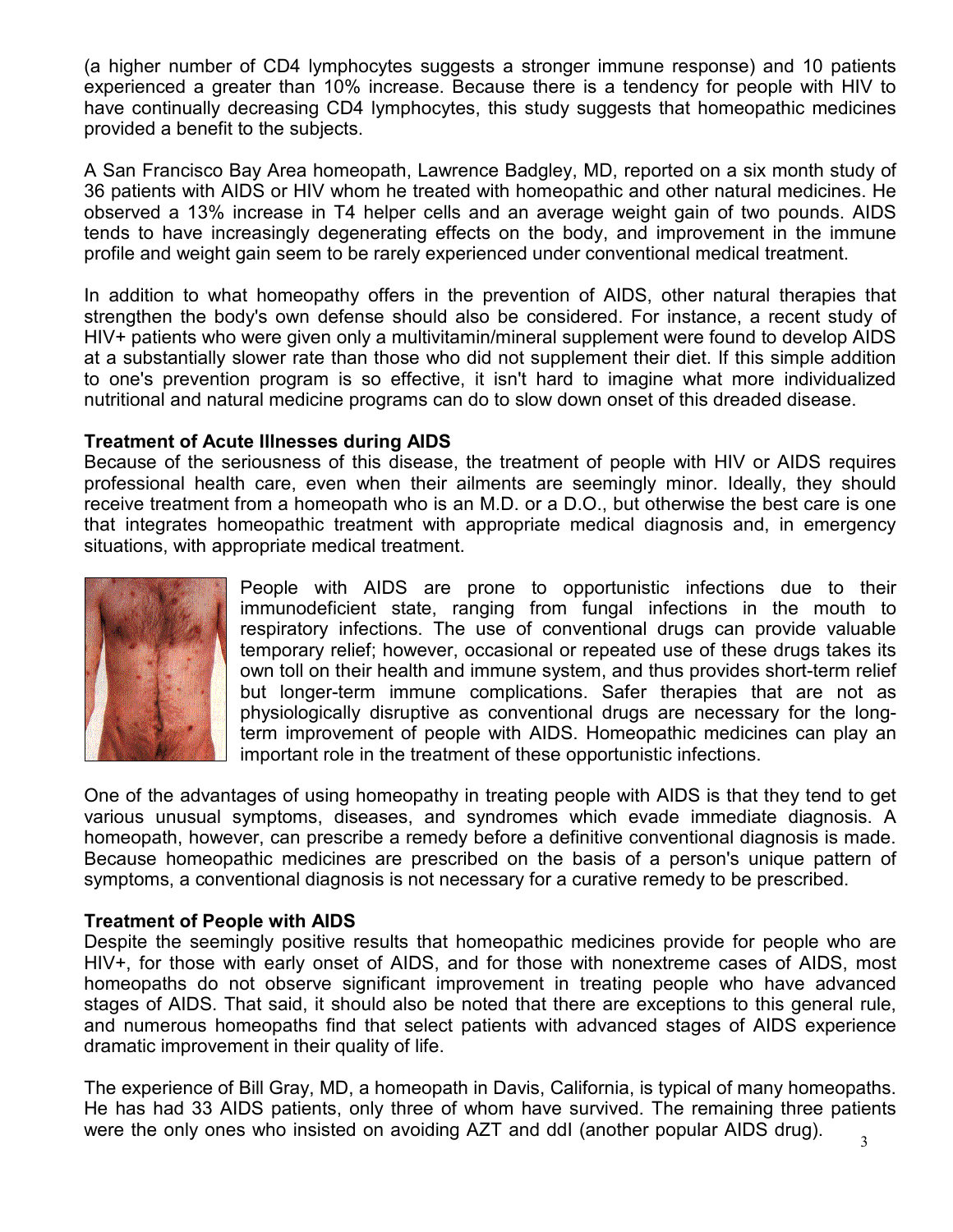Dr. Gray has also had 30 HIV+ patients for an average of five years, only one of whom developed AIDS. Although this one patient has suffered from two bouts of pneumocystis pneumonia, he is actually doing quite well under homeopathic treatment.

Dr. Gray and most homeopaths utilize classical homeopathy in the treatment of people with AIDS, using a single remedy prescribed individually to the unique pattern of symptoms experienced by the patient. This highly individualized treatment generally includes the use of homeopathic medicines which are highly potentized (usually higher than the 200th potency).

Because of the urgency of some AIDS patients' situations, some homeopaths experiment with new homeopathic remedies and with nonclassical approaches to homeopathy. For instance, Dr. Elliot Blackman, an osteopathic physician in San Francisco, occasionally prescribes Cyclosporin in homeopathic doses as an intercurrent medicine (an intercurrent medicine is one that is prescribed after another medicine which is individually determined). In conventional doses, Cyclosporin is an immunosuppressing drug, thus suggesting that it can be effective in homeopathic doses for treating people who have an immunosuppressed condition (this prescription is not "classical homeopathy" because each immunosuppressing drug creates



its own unique pattern of symptoms, and the classical use of this drug would be more individualized).

In addition to the nonclassical approach, some homeopaths have been experimenting with giving AIDS patients homeopathically potentized doses of their own blood. The clinical benefit of this approach, however, has not yet been systematically tested.

Alan Levine, MD, a San Francisco physician who integrates homeopathic and other natural medicines with occasional prescription of conventional drugs, has one patient who was so sick with AIDS that he developed dementia, a state of mental deterioration that tends to occur in late stages of AIDS. This patient refused all conventional drugs from Dr. Levine and from all other physicians. Using homeopathic medicines, acupuncture, and herbs, the patient is now very healthy, has no signs of dementia, and has not had a single opportunistic infection in several years.

This case is mentioned because, despite the small chances of surviving late stages of AIDS and despite the generally accepted experience that dementia represents an irreversible neurological change, it is inspiring to know that significant and even substantial improvement is sometimes possible.

It should be noted that people with AIDS occasionally develop a fever shortly after taking the correct homeopathic medicine. This fever is considered a beneficial response of the body to the remedy and should not be suppressed. Physiologists recognize the therapeutic value of fever as a response to infection, and homeopathic medicine seems to be one way to augment this healing response.

## **Homeopathic Treatment of Infectious Diseases and Immunological Disorders**

In order to fully appreciate the potential of homeopathic medicine in the treatment of AIDS, it is useful to get some historical perspective as well as to investigate what homeopathy has to offer in the treatment of viral and immunological disorders.

Homeopathy has an impressive history of successes in treating infectious disease, including many of the most serious and potentially fatal infectious diseases known to humankind. The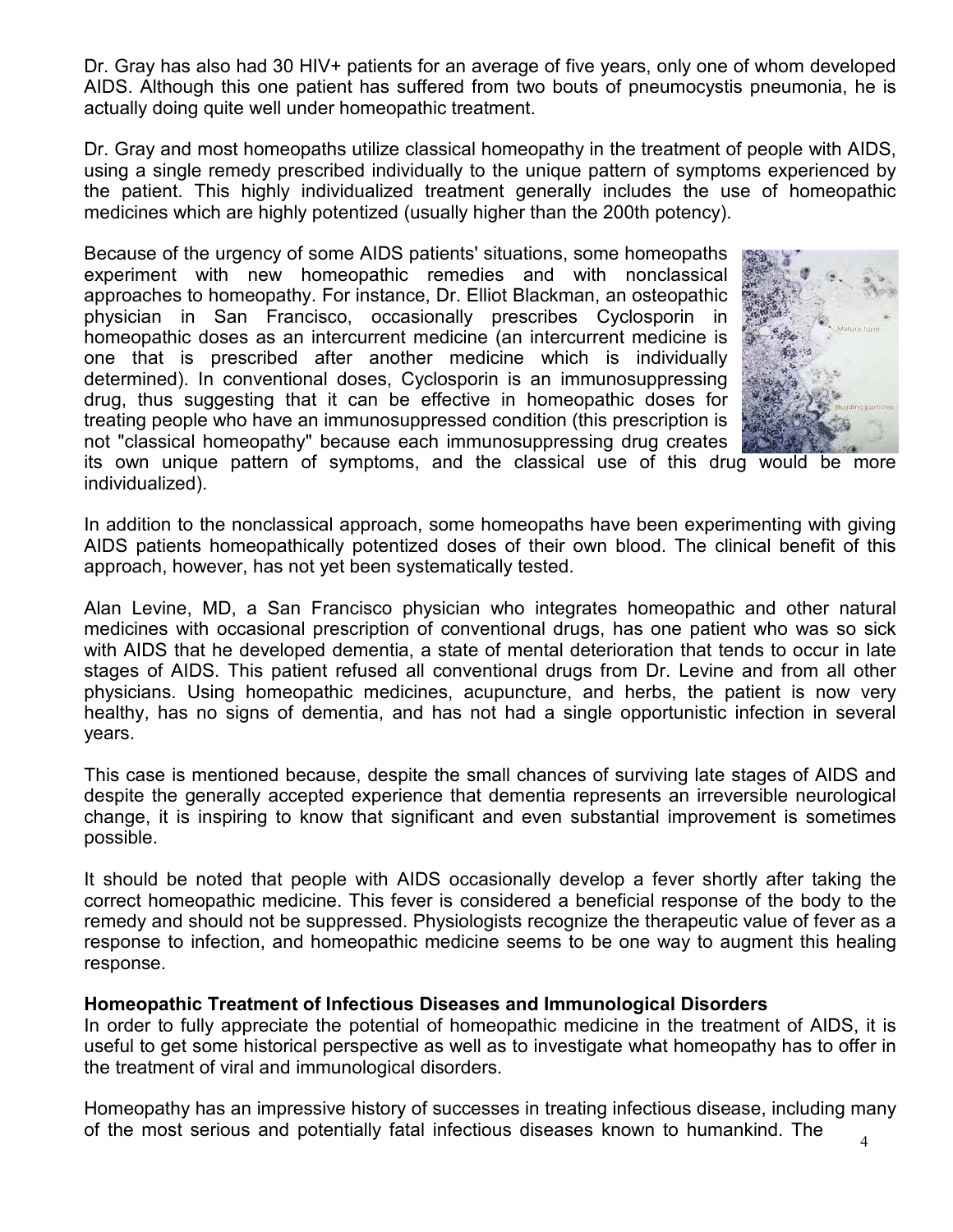significant successes of homeopathic treatment of the infectious diseases that raged during the 1800s in the United States and Europe created tremendous support for this natural therapy. Death rates in homeopathic hospitals from cholera, typhoid, yellow fever, scarlet fever, and pneumonia were commonly one half to as little as one eighth those in conventional medical hospitals. Besides hospitals, prisons and insane asylums that employed physicians who specialized in homeopathy experienced a similar success rate compared to other institutions under the care of conventional physicians.

Just as homeopathy became known in the 19th century for its successful treatment of infectious diseases of that era, based on growing clinical and laboratory evidence, it is likely that it will become known in this era for its results in treating contemporary viral infections.

Although homeopathic medicines are not considered to have traditional antiviral action, their ability to augment the body's own defenses suggests that they have antiviral effects. One study on chicken embryo viruses showed that eight of ten homeopathic medicines tested inhibited the growth of the viruses by 50 to 100%. A similar study done by the same researchers did find, however, that none of the four homeopathic medicines tested for their effects on a mouse virus had any effect. Taken together, these studies suggest that homeopathic medicines can have significant antiviral effects, but it is necessary to find the individualized remedy for each situation.

Despite this preliminary work, it is conjectured that homeopathic medicines do not have traditional antiviral effects but have immunomodulatory effects ("immunomodulatory effects" refers to a tonification of the body's immune system--that is, an ability to augment immune response when it needs to be stimulated and to depress an already over stimulated immune system). One laboratory study showed that the homeopathic medicine **Silicea** had dramatic effects on *stimulating* macrophages, an important part of the body's immune system, by 55.5% to 67.5%. On the other hand, another clinical trial showed the efficacy of individualized homeopathic medicines on the treatment of people with rheumatoid arthritis, an autoimmune disease, which is when a person's immune system is overly active, leading the body to attack itself. This study suggests that homeopathic medicines *decreased* the overly active immune system.

Other studies have shown the immunomodulatory effects of homeopathic medicines, though their description is too technical for this book (See P. Bellavite and A. Signorini, **Homeopathy: A Frontier in Medical Science**. Berkeley: North Atlantic, 1995).

#### **In Summary**

The history of homeopathy's successes in treating infectious disease epidemics, the research that suggests the immunomodulatory effects of homeopathic medicines, and the clinical research on HIV+ and AIDS patients that indicates beneficial response to homeopathic medicines should command attention by physicians, scientists, and public health officials. Despite this body of work, it is both surprising and depressing that homeopathic medicine has been consistently ignored as a viable part of a comprehensive program in treating HIV+ and AIDS patients.

Homeopathy is not the only alternative that is being ignored by the AIDS medical community. Even though a large number of people with AIDS, especially long-term survivors, are using one or more alternative treatments, there is little data on their use or success. The leading AIDS organizations are likewise ignoring any serious investigation of their use. Until AIDS activists, the concerned general public, and open-minded health professionals start insisting that research on alternatives be performed, the potentially valuable therapies will continue to be ignored, and the AIDS epidemic will continue to devastate our society. When these alternative therapies are integrated within a comprehensive program which includes public health measures that seek to prevent infection, the AIDS epidemic will finally begin to recede.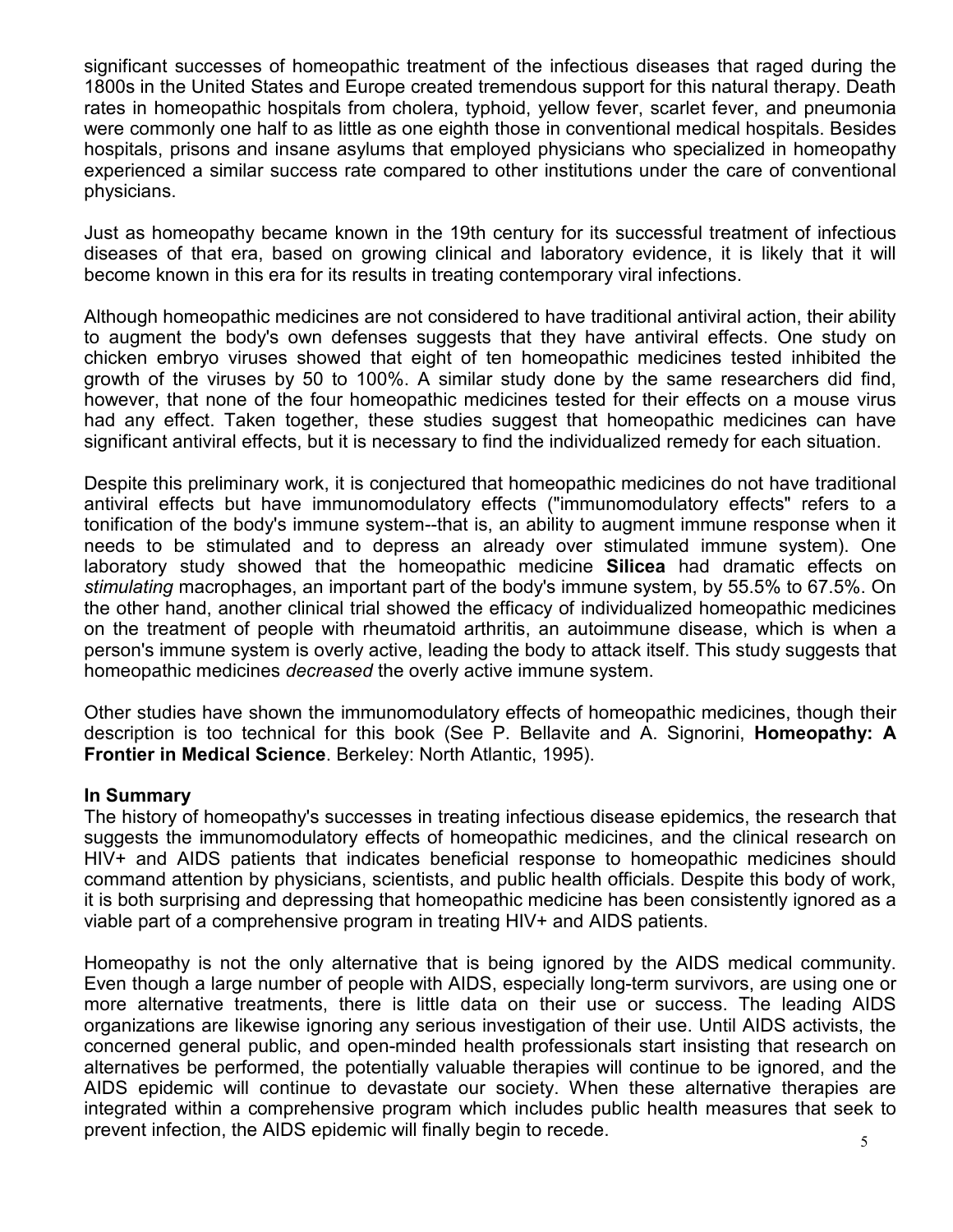# **A Homeopathic Perspective on Allergies (respiratory)**

(Excepted from **Homeopathic Medicines for Children and Infants**, Tarcher/Putnam)

The information provided here is not only applicable to children but to most people with allergies.



REMEDIES LISTED IN CAPITAL LETTERS ARE MORE FREQUENTLY INDICATED REMEDIES

Research has shown that homeopathic medicines are often effective in treating the acute symptoms of allergies, though professional constitutional care is usually necessary to achieve a deeper level of cure of the chronic allergic state.

**ALLIUM CEPA**: Children who will benefit from Allium cepa experience a profuse, fluent, burning nasal discharge which is worse in a warm room and better in the open air. They have a profuse, bland (non-burning) tearing from the eyes with reddened eyes, and will desire to rub their eyes frequently. They experience a raw feeling in the nose with a tingling sensation and violent sneezing. A frontal congestive headache may be concurrent with their allergy symptoms. These symptoms tend to exacerbate after damp winds.

**Ambrosia**: This is the primary remedy for hay fever after exposure to ragweed (Ambrosia is a homeopathic dose of ragweed). These children experience a watery nasal discharge and tearing and itching of the eyes. They may also have irritation of the throat and asthmatic breathing.

**Apis**: Swelling of the throat which is worse by heat is a common allergic reaction of these children. They cannot stand anything around the neck and have a sense of constriction of the chest. They may also experience hives and have puffiness around the face, swollen eyelids, and swelling under the eyes. They can have intolerable itching, especially at night in bed, and their skin may feel full, tense, tight, and hypersensitive to touch.

**ARSENICUM**: Burning tears and nasal discharge which are often worse on the right side characterize the symptoms related to this medicine. These children's symptoms are worse at and after midnight. They toss and turn in bed and become very anxious, frightened, and restless during breathing difficulties. They are very chilly and feel better in general in a warm room. They usually have a great thirst but only take sips at a time. These children are sensitive to light, have violent sneezing, and may develop asthmatic breathing.

**EUPHRASIA**: Children who need Euphrasia have the opposite symptoms as those who need Allium cepa: they have profuse burning tears from the eyes and a bland nasal discharge. Their eyes water so much the children look awash in tears. The whites of the eye and the cheeks become reddened from the burning tears. The eye symptoms are worse in the open air. The profuse bland nasal discharge is worse at night, while lying down, and in windy weather.

**Kali bic**: When children with an allergy experience a thick, gluey, stringy, yellow nasal discharge, this medicine is invaluable. They may also experience post-nasal drip with tenacious mucus, and pain at the root of the nose which is better from applying pressure there. There may be a constant inclination to blow the nose. The discharge, along with the sneezing, is worse from exposure to cold or in the open air. A cough may also occur concurrently, and sometimes these children get a swollen throat which is relieved by warm liquids.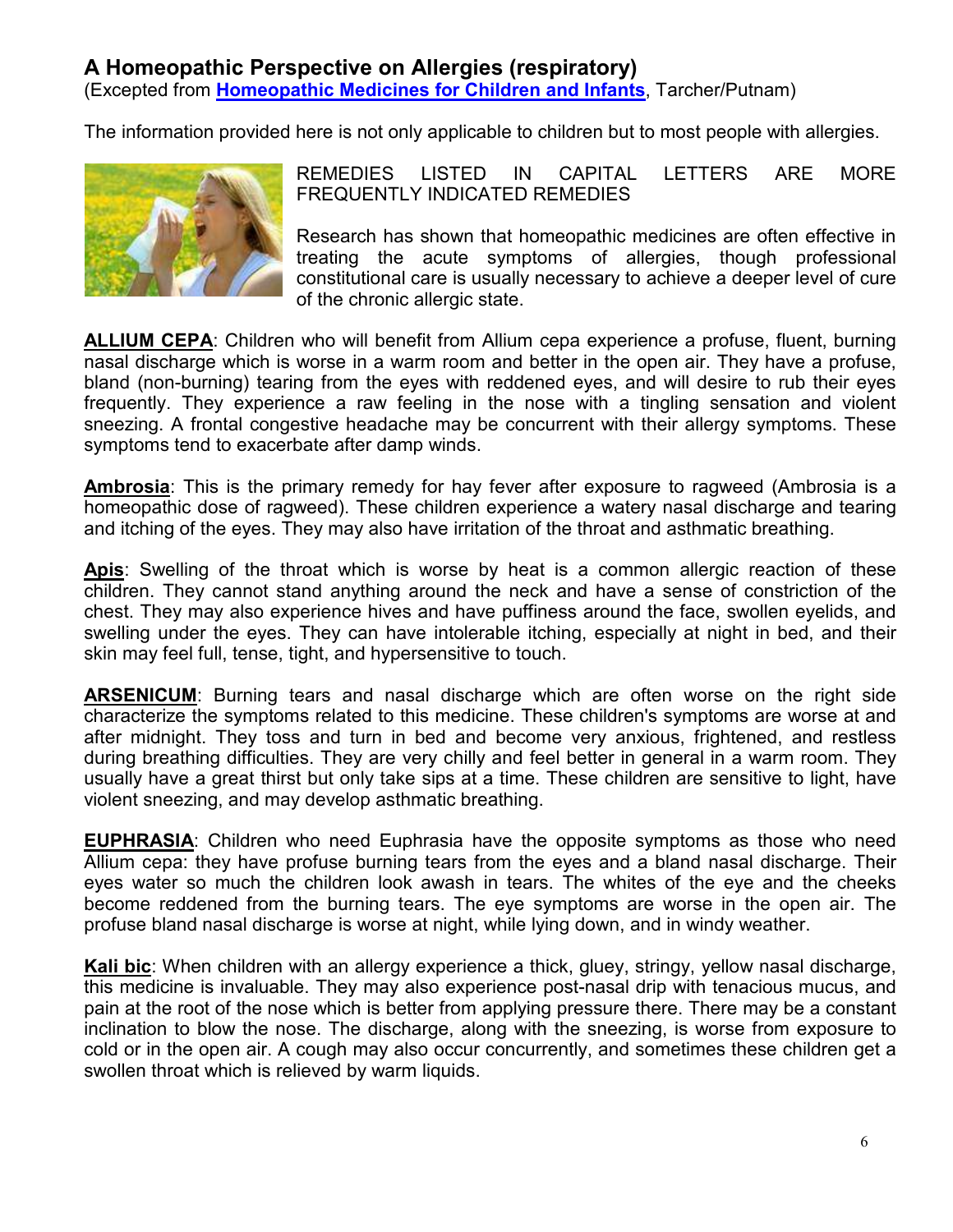**Natrum mur**: This remedy is most often given to children who get recurrent hay fever attacks every spring and fall and who develop their symptoms after an emotional experience, especially after grief. Death, divorce, unrequited love, or homesickness often create feelings that are not fully expressed, eventually leading to various physical complaints that this medicine is effective in treating. These children experience frequent sneezing, a profuse watery discharge from the nose and eyes, and a loss of taste and smell. Eventually, the nasal discharge may lead to a state of chronic nasal congestion and thick white mucus. Their symptoms are worse in the morning, at which time they usually hawk up much mucus. Dry and cracked lips or a cold sore may accompany the hay fever symptoms.

**NUX VOMICA**: These irritable and chilly children tend to have a fluent nasal discharge during the day and congestion at night. Their symptoms tend to be worse indoors and better in the open air. They are sensitive to the cold and to being uncovered. Frequent sneezing may be experienced. Their symptoms sometimes begin after being irritated, vexed, or fatigued.

**PULSATILLA**: These children have a nasal discharge during the day and congestion at night. Their congestion is worse in a warm room, hot weather, or while lying down, and is relieved in cool rooms, open air, or with cool applications. They tend to have itching at the roof of their mouth at night. These children are emotionally moody, weepy, and impressionable. They tend to be without thirst.

**SABADILLA:** These children are worse being in the cold air. They have spasmodic sneezing, running nose, itching in the nose, and red, runny eyes. They may also have a headache in their forehead and a feeling of a lump in their throat with a constant desire to swallow. Like Pulsatilla children, they will have a dry throat but do not have a thirst. They are very chilly.

**Sulphur**: Aggravated by heat and sun, these children have hay fever in the summer. They have nasal obstruction when indoors and a fluent nasal discharge when outdoors. The nose and eyes are reddened, and the nasal discharge burns. As the condition develops, the nasal discharge becomes offensive smelling. The allergy can develop into asthma, especially after exertion.

**Wyethia**: The distinct symptom that these children experience is an irritable itching behind the nose and/or at the roof of the mouth. They also have a tickling sensation that creates a dry, hacking cough. Their throat feels swollen. They have a constant desire to swallow saliva but have difficulty swallowing.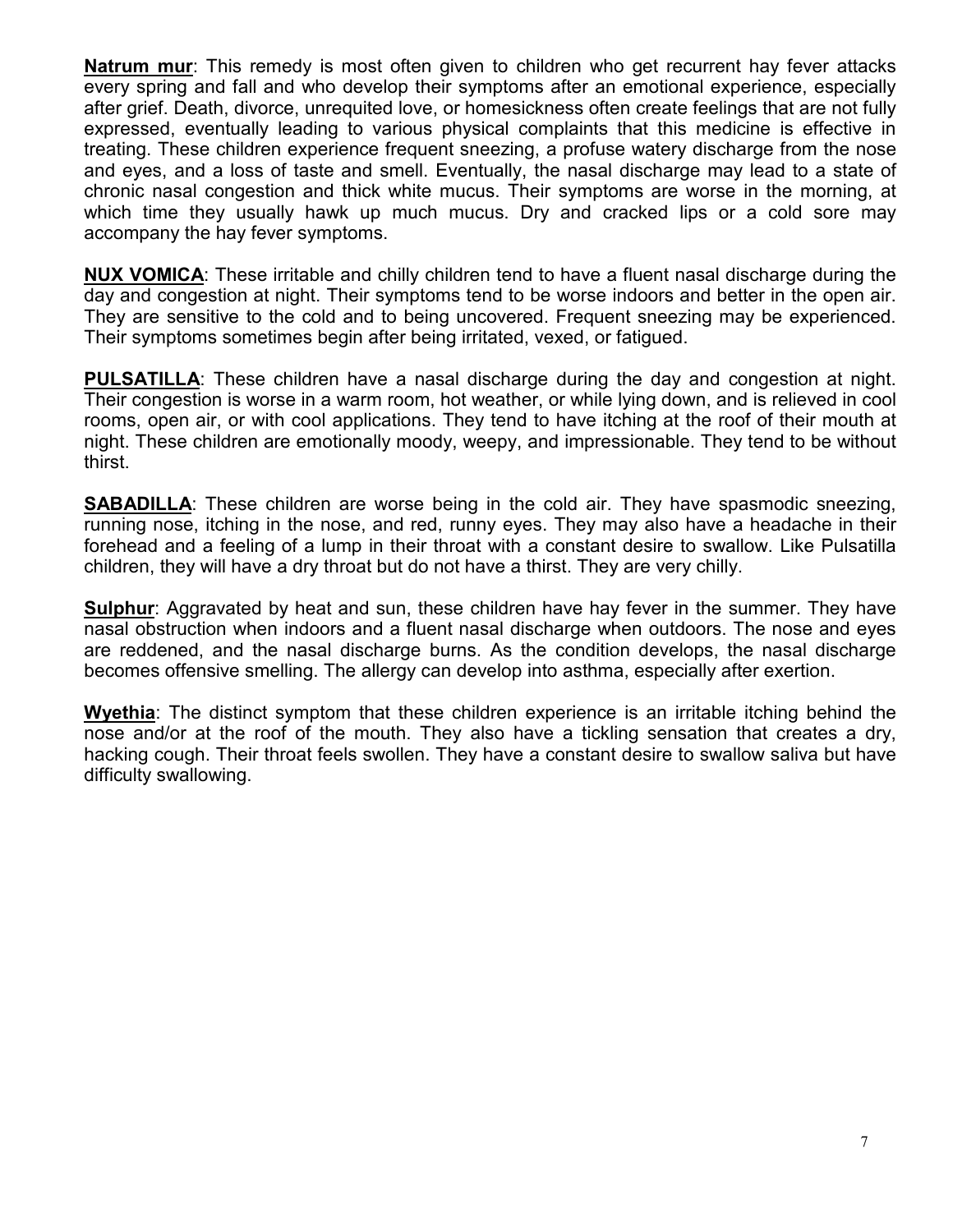# **A Homeopathic Perspective on Asthma**

(Excepted from Homeopathic Medicine for Children and Infants, Tarcher/Putnam)

The information provided here is not only applicable to children but to most people with asthma.



Asthma is a potentially serious and even life-threatening condition. Infants and children with asthma should receive medical attention. Conventional drugs used for treating asthma, particularly steroids, can impair immune function and lead to more serious health problems. Homeopathic constitutional care is necessary to achieve a lasting cure of asthma, while the following remedies can often be helpful in reducing the distress that an acute attack can create.

**Aconitum**: This remedy is very useful at the very beginning stages of onset of asthmatic breathing. Noticeably present is anxiety, fear, and restlessness with the asthma.

**Antimonium tart**: The characteristic symptom of children who need this remedy is a rattling cough with an inability to expectorate mucus. Their condition is sometimes precipitated after being angered or annoyed. They feel drowsy, weak, and feeble, and their symptoms are usually worse at 4 a.m. Their difficulty in breathing may cause them to sit up rather than lie down. Concurrent with these breathing difficulties is anxiousness, restless, and irritability. They feel chilly but are averse to stuffy warm rooms and desire cool rooms and open windows. This remedy is rarely given at the beginning of an illness.

**ARSENICUM**: Restlessness and anxiety are prominent with asthmatic children who need this remedy. As the asthma continues, they get more and more frightened and agitated. Their symptoms are worse from midnight to 2 a.m., and they will toss and turn in bed, unable to find a comfortable position. Their breathing is best when sitting erect. Despite their restlessness, they are tired and weak. They are very chilly and better by warmth. They are noticeably thirsty but for only sips of water at a time.

**Chamomilla**: This remedy should be considered for asthma brought on after a tantrum. Chamomilla children are very impatient during their suffering. They have a hard, dry cough during sleep, and their difficult breathing is relieved from bending their head backwards, being in cold air, or drinking cold water.

**IPECAC**: Persistent nausea with a loose cough and a rattling in the chest but an inability to expectorate are characteristic of children who need this remedy. They have wheezing and tenacious mucus that is blood-streaked. Vomiting provides some relief of their symptoms because it helps to eliminate some mucus. Their symptoms are worse in hot, humid weather and are aggravated by the least motion. They experience cold perspiration of the extremities. They may also have difficulty sleeping and excessive salivation.

8 **Lobelia**: This remedy is known for curing asthmatic breathing concurrent with nausea and vomiting. These children usually have prickling sensations all over, even on the fingers and toes, that precedes the asthma. The asthma is aggravated by exposure to cold. The child may feel weakness in the pit of the stomach and a sensation of a lump above the sternum (the chest bone). Nux vomica: This remedy is good for treating asthma when children have fullness in the stomach, especially in the morning or after eating. They have asthma with choking, anxiety, pressure in the pit of the belly, humming in the ears, quick pulse, and sweating. Their attack is sometimes incited by hay fever. They feel they must loosen clothing around their waist. Emotionally, they are more irritable than fearful.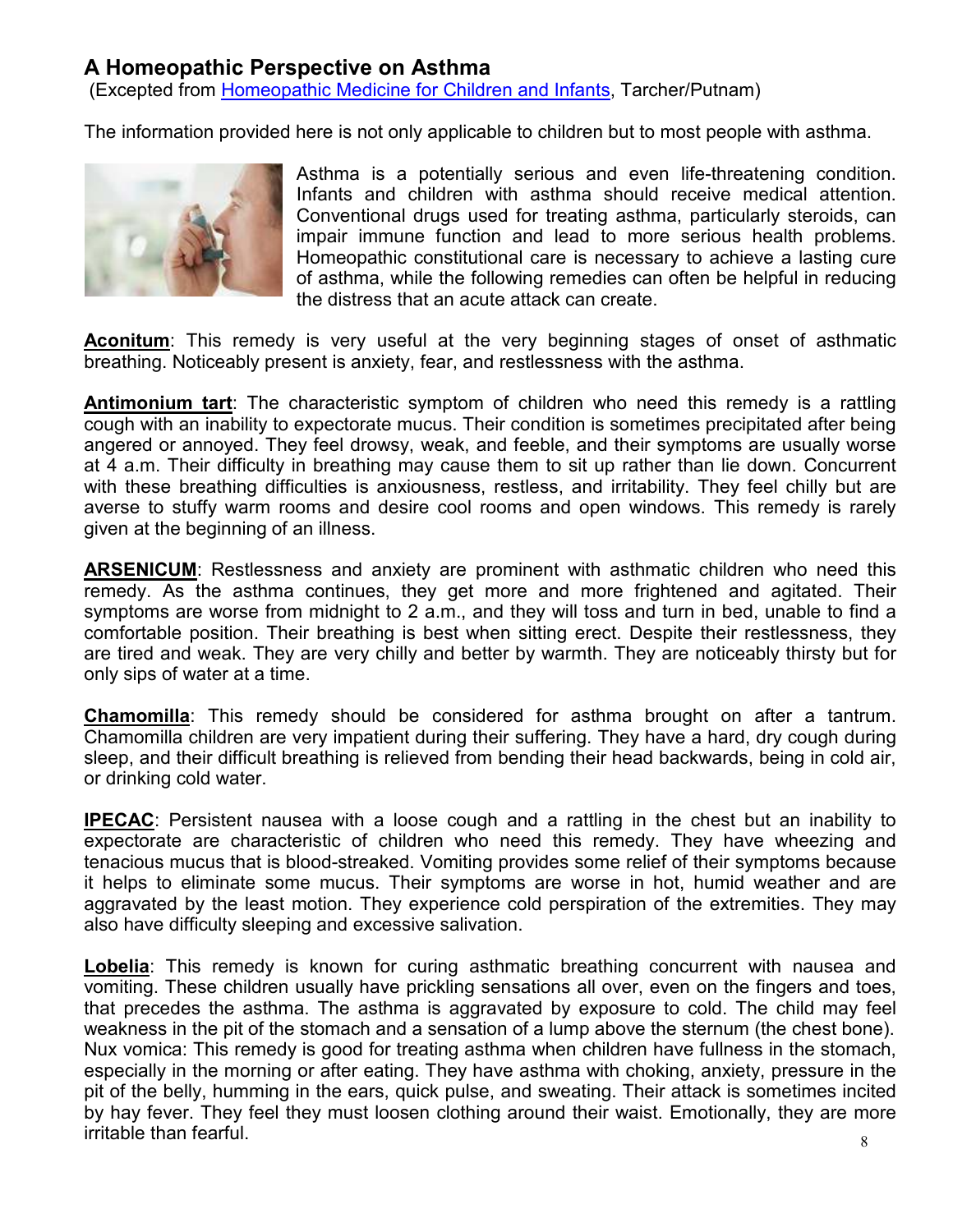**PULSATILLA**: These children have asthmatic breathing in warm or stuffy rooms, in warm weather, or after eating fatty or rich foods. They want windows opened and cool air. They are more apt to have breathing difficulties in the evening, especially after a meal. They crave sympathy and the company of others. They are very clingy and needy. They are highly impressionable: if parents are anxious about the child, the child becomes more anxious, but if parents are confident in the child's ability to get healthy soon, the child will be soothed.

**Sambucus**: These children get their asthma attack during sleep, commonly awakening them at 3 a.m. Their breathing is obstructed when they lie down and partially relieved when they sit up as they gasp for air. Their breathing improves while they sit up, but then is aggravated when they lie back down to sleep, only to rise again gasping for air. They sweat profusely during their waking hours but tend not to perspire during sleep.

**Spongia**: This remedy is known to be helpful for children with asthma who have a dry, barking, croupy cough. Their air passages are dry, the sputum is absent, and the voice is hoarse. The asthma and coughing can be exacerbated by cold air, warm rooms, tobacco smoke, talking, lying with the head low, drinking cold fluids, or eating sweets. The symptoms also tend to be worse in the early part of the night. Warm food or drinks, even in small doses, provide some relief, as does sitting up and leaning forward.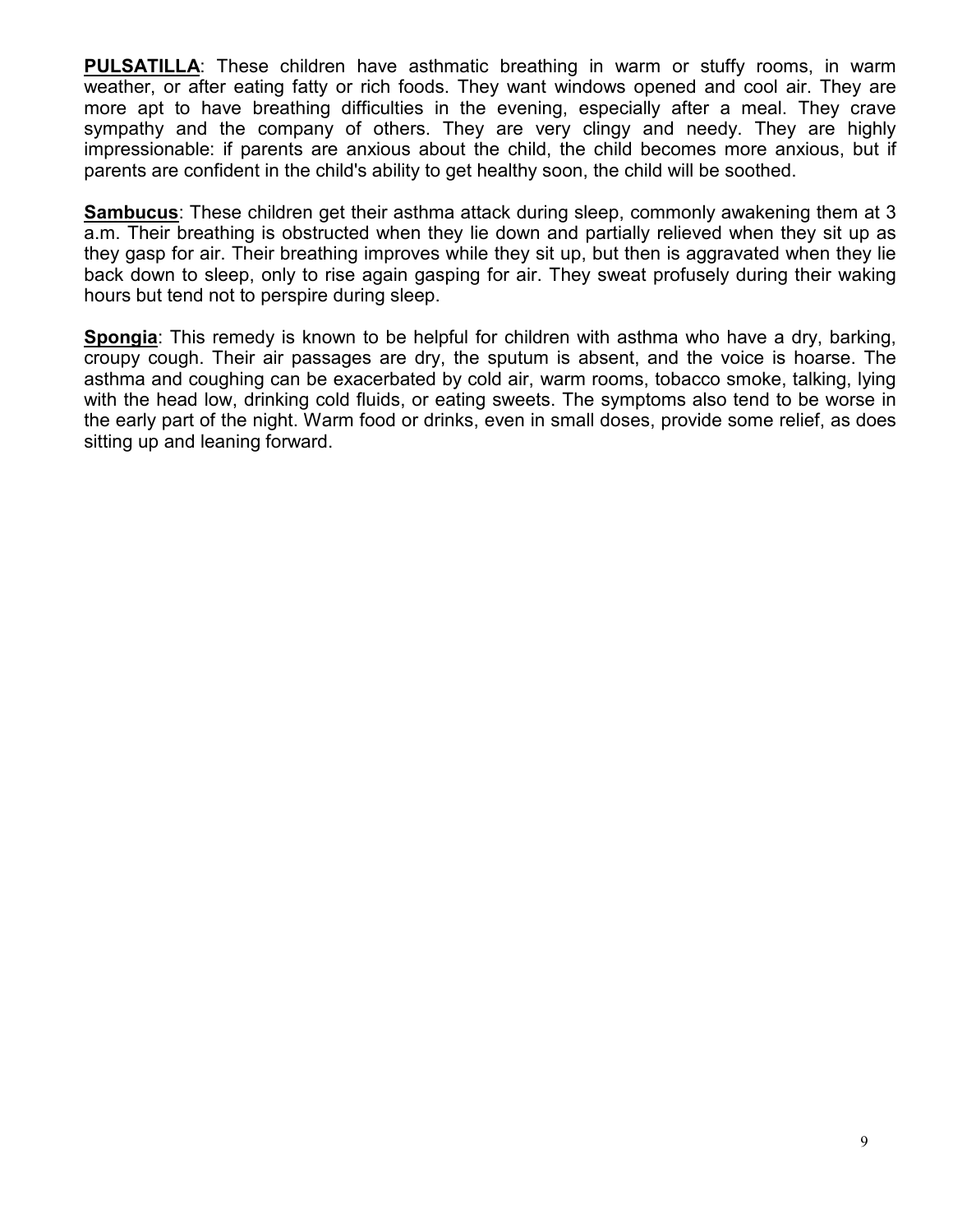# **A Homeopathic Perspective on Bites and Stings**

(Excepted from Homeopathic Medicine for Children and Infants, Tarcher/Putnam)



The information provided here is not only applicable to children but to most people with bites and stings.

**APIS**: This medicine is good for red, inflamed insect bites from which children experience burning or stinging pain that is worse by heat or warm applications and relieved by cold or cool applications.

**Hypericum**: If children develop sharp or shooting pains from a bite or sting, consider this remedy.

**LEDUM**: This is the most common medicine for itching bites

or stings from mosquitoes, bees, wasps, spiders, and rats. The itching from the bite or sting is relieved by cold applications and is sensitive to touch.

**Staphysagria**: When mosquito or other insect bites itch excessively or become large welts, this medicine should be given.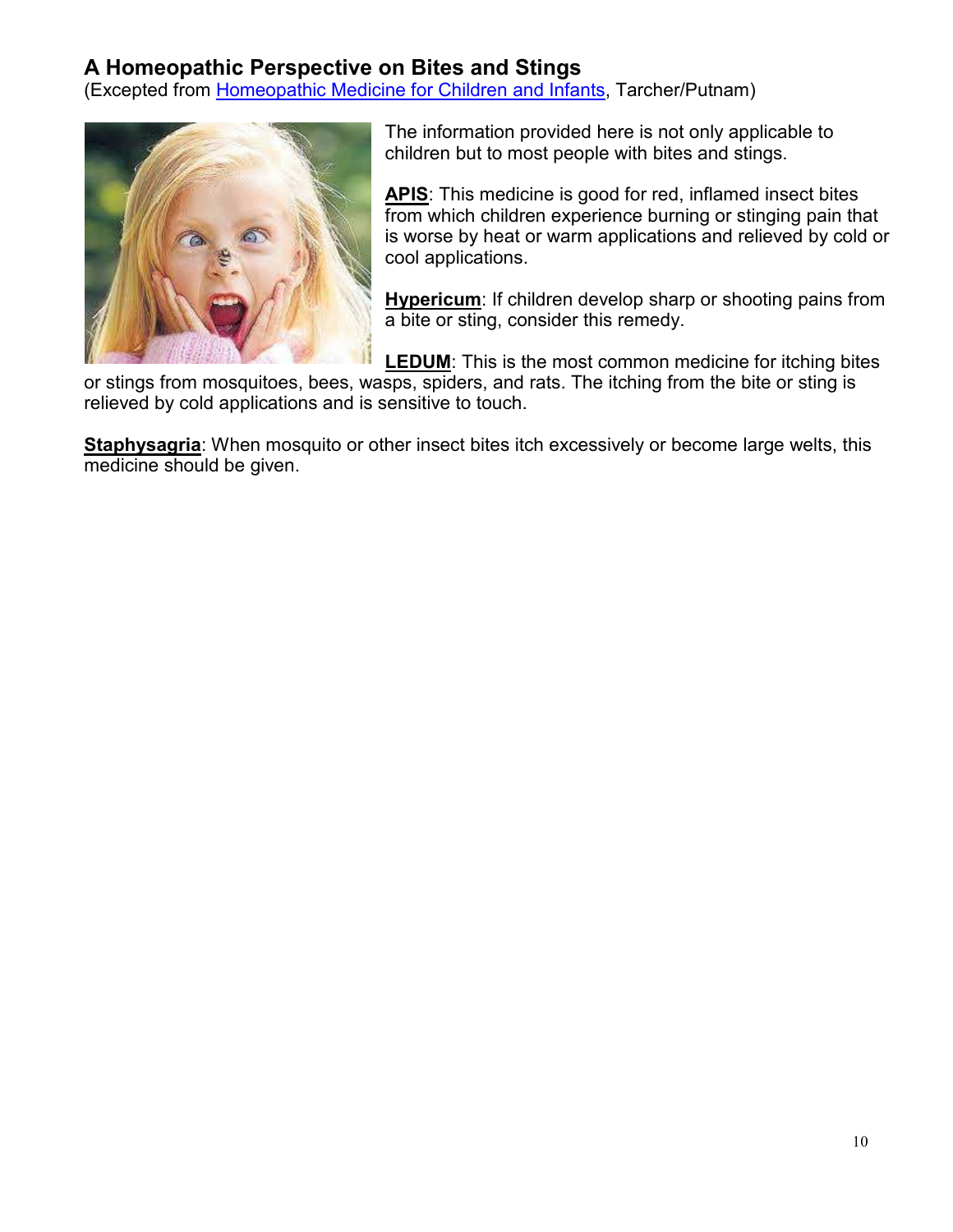# **A Homeopathic Perspective on Burns**

(Excepted from Homeopathic Medicine for Children and Infants, Tarcher/Putnam)



The information provided here is not only applicable to children but to most people with burns.

The most common type of burn is a first-degree burn which creates reddening of the skin and pain. A second-degree burn creates blistering, along with redness and pain. A third-degree burn has occurred when all the layers of skin

are burned through and the skin appears white or charred black. Medical attention is important for any third-degree burn and whenever any first or second-degree burn extends over a significant part of the body. Although some people do not think about seeking medical attention for sunburns, extensive sunburns in children should receive medical care.

**CALENDULA**: This is the first remedy to consider for first degree burns and for scars from previous burns. It is a good external remedy for sunburns. Apply the diluted tincture, spray, or gel externally.

**CANTHARIS**: This remedy is for pain of a burn, especially more severe burns such as second or third degree burns. It should be taken internally in potency and/or externally, though access to the tincture requires a doctor's prescription (this is because the tincture is toxic if taken internally). Internal or external applications of Cantharis are good for sunburns.

**Causticum**: This internal remedy should be considered for second degree burns.

**URTICA URENS**: This is one of the primary medicines used to reduce the pain of first degree burns, including sunburns, and to speed up the healing process. It can be taken internally in 6th or 30th potency as well as applied in a external tincture.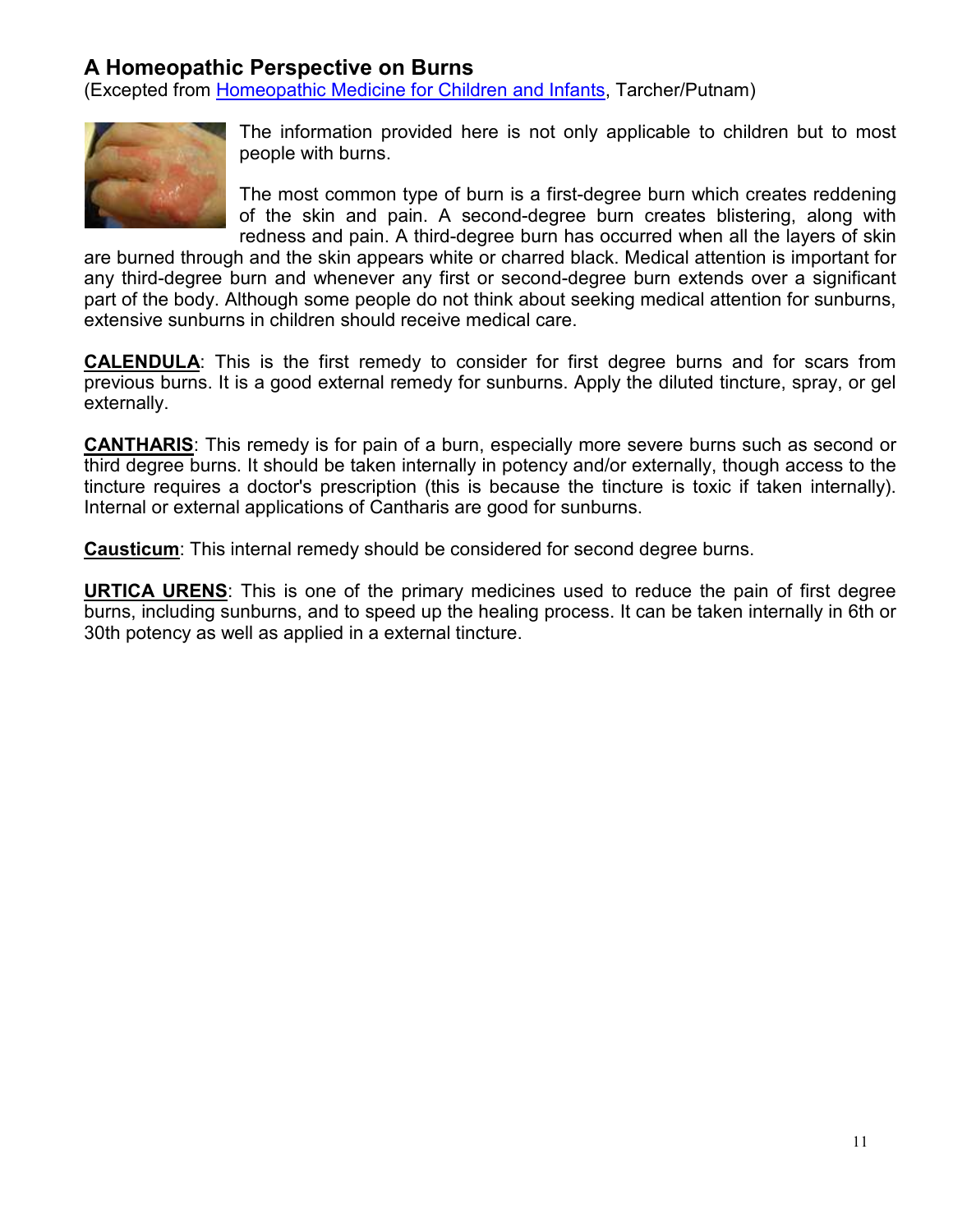# **A Homeopathic Perspective on Headaches (Migraine)**

(Excepted from *The One Minute or So Healer*, Tarcher/Putnam)



This book does not primarily focus on how to use homeopathic medicines but instead provides information on various natural health strategies to treat common ailments.

**WARNING:** This book is a lighthearted practical health guide. Laughter may be a side effect.

- It is accurate to tell a person with a migraine that the pain is all in their head. Considering that a migraine sufferer's head usually feels like it is the size of a city block, that's a lot of pain.
- During a migraine headache, blood vessels first become overly constricted, then abnormally widened. You usually experience this pain on one side of the head, which can make you feel lopsided.
- Migraines are often triggered by psychological stress, but unlike tension headaches, migraines tend to begin after a stressed person is finally able to relax; then that "relaxing" weekend or vacation becomes relaxation hell.
- Other triggers of migraines are sleeping too long, bright lights, too much time between eating, and fluctuations in hormone levels (some women get migraines during menstruation or during ovulation). Certain foods, drinks, and drugs can also set off a migraine.
- When a migraine is triggered, your head can seem to explode. It feels like there's an alien being in there trying to get out through your eyes. It feels like there's someone knocking at a door inside the head, and no one is home to answer, so the knocking just goes on. These are but some of the exciting experiences inside the torture chamber of a migraine sufferer's heads.
- Some migraine sufferers experience symptoms that warn them of an impending headache. Most commonly, these warning symptoms are disturbances of vision, slurred speech, dizziness, floating visual images, or weakness or numbness of one side of the body. If you are having a headache or any of these warning symptoms (and it's not from drinking alcohol), consider these strategies.

**Strategy #1**: **Loosen up**. Family therapist Virginia Satir once said, "If you have a stiff body, it's no wonder you're numb upstairs." Loosen your body. Try to move every joint in your body, one joint at a time, through its full range of motion. If you have access to a pool, do it in water.

**Strategy #2**: **Around your head in a couple of minutes**. While sitting up, relax your head and allow it to be as limp as possible, letting your chin touch, or almost touch, your upper chest. Slowly rotate the head clockwise several times and then counterclockwise the same number of times.

**Strategy #3**: **Exercise to exorcize your migraine**. Exercise can be effective in preventing a migraine. When you feel a headache coming on, exercise it out of you. If it hurts to move too much, try gentle motion exercise such as yoga, tai chi, or slow swimming.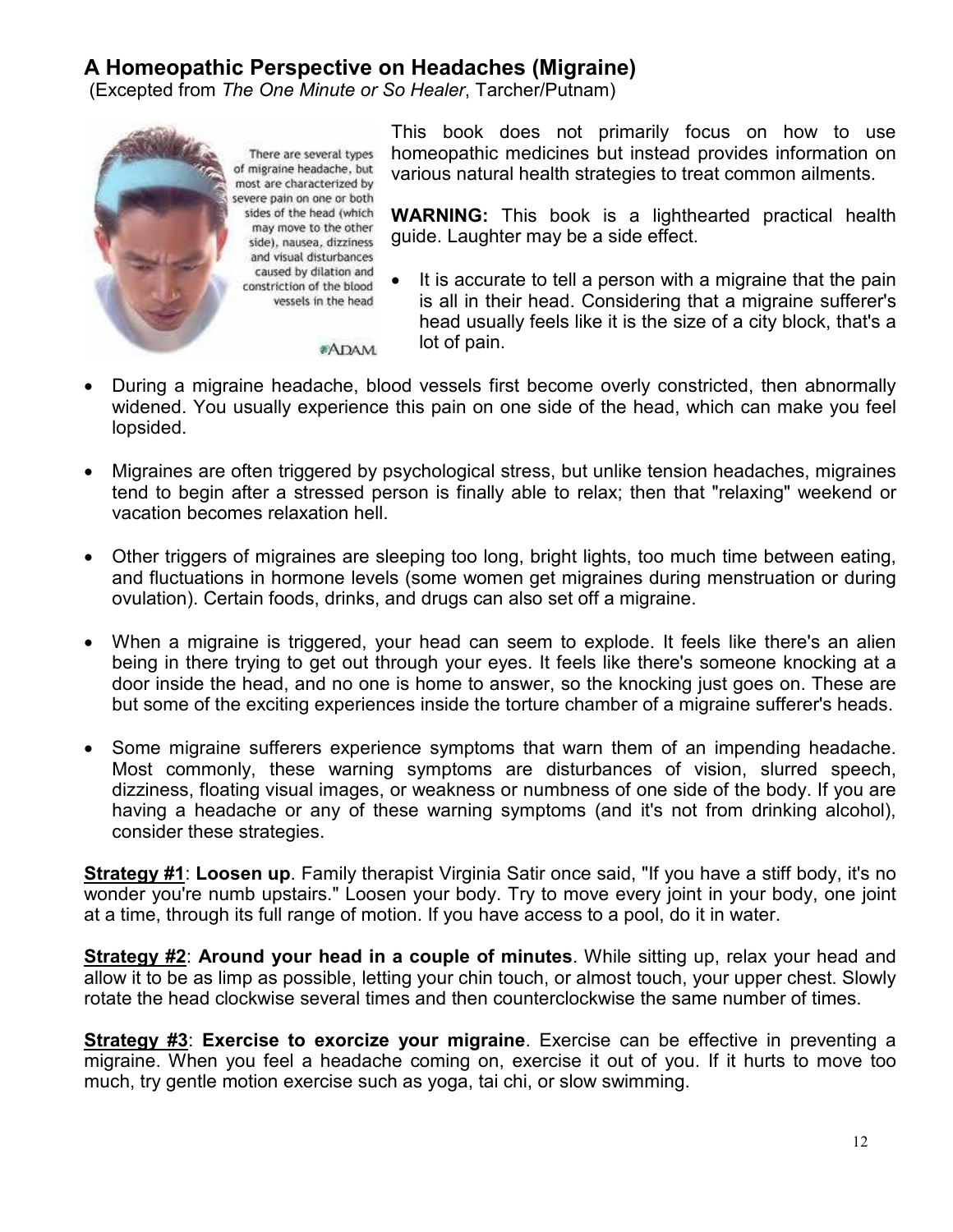**Strategy #4**: **Headache-few with feverfew**. New research published in **The Lancet** has shown that the herb feverfew is very helpful for vascular headaches. Scientists have proven that feverfew stops the blood platelets from releasing an excessive amount of serotonin, which seems to be one of the causes of migraines. Make an herbal tea of it, or simply take feverfew capsules.

**Strategy #5**: **Headache food**. Certain foods can trigger a vascular headache. No food will cause EVERYBODY'S headache, but many migraine sufferers recognize that there are foods that do aggravate their problem. The most common offenders are nuts, chocolate, coffee, sauerkraut, wheat, cheese and other dairy products, hot dogs, luncheon meats that contain nitrites, citrus, MSG, and alcohol (especially red wine).

**Strategy #6**: **As above, so below**. The congestion you feel in your head may be connected, in part, to the congestion you feel in your gut. Read the constipation section.

**Strategy #7**: **As below, so above**. Stand on your head or shoulders or hang upside down. Remember to breathe regularly. This exercise stimulates circulation and helps to break up head congestion. Do this for a minute, and then with practice, try to extend it. Don't do it if you have back problems or if it makes your head hurt too much.

**Strategy #8**: **Hot bathing and cold water torture**. Fill a bathtub with hot water and add several teaspoons of Epsom salts. Soak in the tub for 10-20 minutes; melt and relax in this comfort. Dry off, drain the water, get back in the tub, and take a cold shower for about three minutes. Dry off, dress in warm bedclothes, and relax in bed. This strategy is not for everyone; some people are hypersensitive during headaches to heat or cold. If you can stand to do this hot and cold bathing, you'll receive the benefits of improved circulation and reduced head congestion and head pain.

**Strategy #9: Learn to circulate**. With the aid of biofeedback, you can learn to directly affect blood circulation in your body, including the head congestion of a migraine headache. Courses in biofeedback are often available at community colleges, hospitals, and health centers.

**Strategy #10**: **Magnesium magic**. Magnesium relaxes the constriction of blood vessels and helps to lower blood pressure. Some studies have shown that 200 mg. of magnesium helps relieve migraines. Try taking this dose three times a day with meals.

**Strategy #11**: **Have sex**! Although some people use headaches as an excuse for not having sex, a researcher at Southern Illinois University has found that sex may actually provide some relief for migraine sufferers. The researcher found that the more intense the orgasm, the more intense the relief.

**Strategy #12**: Read and try some of the strategies for Tension Headaches too**.**

**Strategy #13**: **One useless idea**. Two-thirds of all people who suffer from migraines come from a family of fellow sufferers. Because changing one's parents is not a one minute strategy, it is best to consider the previous strategies.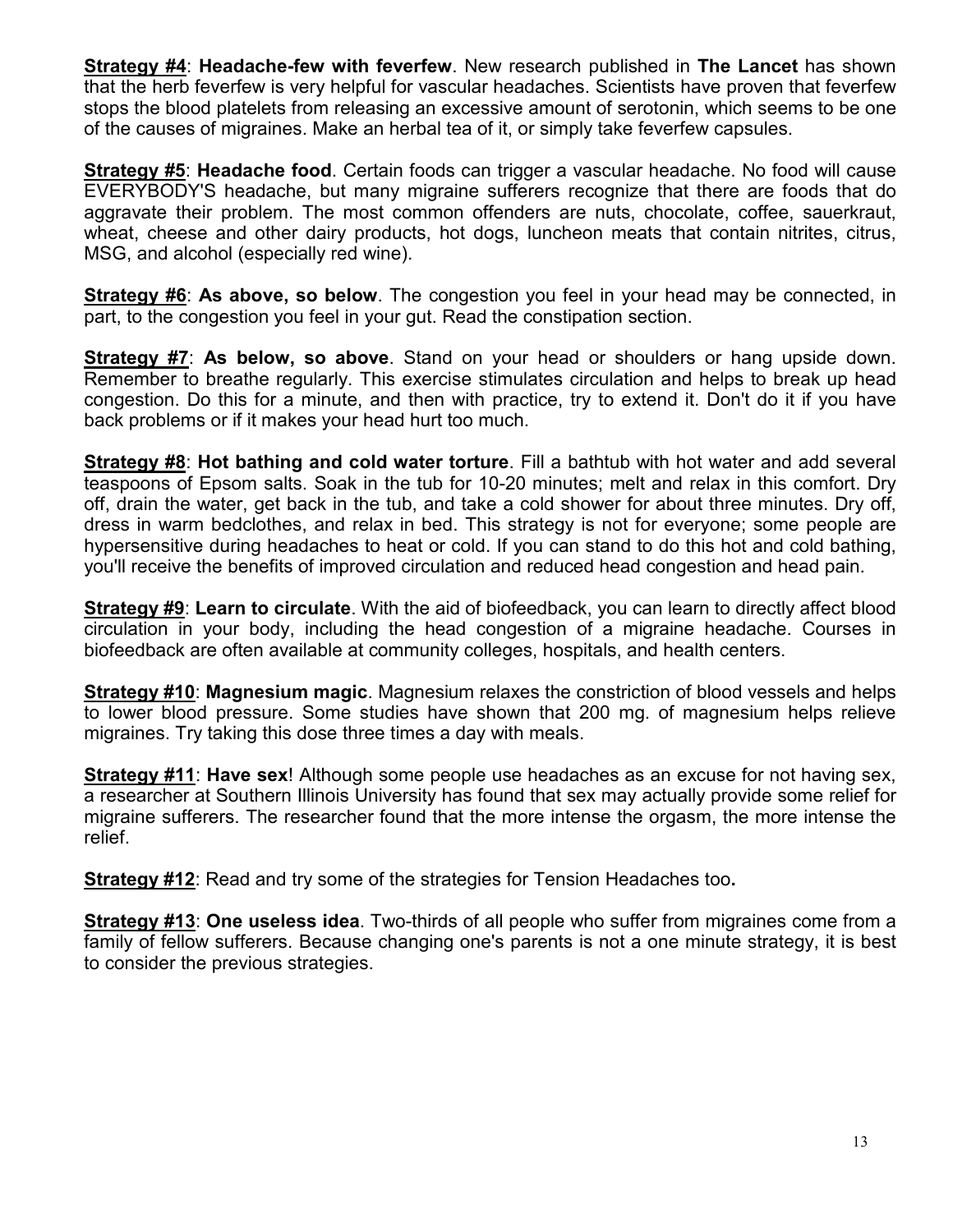# **A Homeopathic Perspective on Headaches (Tension)**

(Excepted from *The One Minute or So Healer*, Tarcher/Putnam)



This book does not primarily focus on how to use homeopathic medicines but instead provides information on various natural health strategies to treat common ailments.

**WARNING:** This book is a lighthearted practical health guide. Laughter may be a side effect.

• Approximately 90% of all headaches are tension headaches. Perhaps they should be called "tension neck- and backaches" because it's the tightening of the neck and back muscles that usually creates the head pain. The old Persian proverb that says, "The bigger a man's head, the worse his headache,"

may be correct after all: the extra weight on the neck and the extra ego that comes with a big or swollen head may be enough to make anyone feel top heavy.

- Tension headaches seem to be an equal opportunity affliction. They can be caused by almost any type of stress: too much or too little exertion, too much or too little excitement, too hot or too cold temperature, too much or too little sleep, too erect or too limp posture, too much or too little food, and so on.
- A tension headache can lead to irresponsible behavior. Even these, though many do have a practical value. It allows you to tell your spouse, "I can't do the dishes, honey." You can tell your employer, "I can't finish that project." You can tell your children, "Shut-up and stop having fun." This selfish behavior, of course, will hopefully lead you to rest and to take care of your headache. Sometimes it seems that a headache is nature's way of telling you to relax.
- If, however, your teeth are clenched so tightly that people think you're doing a Clint Eastwood impersonation, if your neck is so tight that U.S. Steel wants to patent this musculature, and if your eyeballs hurt when you move them, even across this page, then you are paying the price of not resting enough and enjoying yourself. You now have some catch-up to do.
- If your eyes are not cooperating with you, get someone to read you the following strategies to you.

**Strategy #1**: **Don't relax...at least not yet**. An effective technique for reducing tension headaches is to tighten the muscles in the head, neck, and jaw for 5-10 seconds...and then release them. You may find that you will be able to achieve a deep level of relaxation and relief from this simple exercise.

**Strategy #2**: **Get in touch with the temples**. Remember the old aspirin commercials showing a furrow-browed man with an awful headache? As you may recall, he is seen massaging his temples. There are important acupressure points at the temples which can be used to relieve tension. Place four fingers (not the thumb) along both temples and do a circular massaging motion. Massage for a minute...and call me in the morning.

14 **Strategy #3**: **Head to acupressure**. The head and neck are full of invaluable acupressure points which can release tension when they are pressed firmly. Search your head and neck for "hot" points, that is, points that seem to be sensitive to pressure. Press them for at least five seconds, then relax for five seconds. Repeat several times.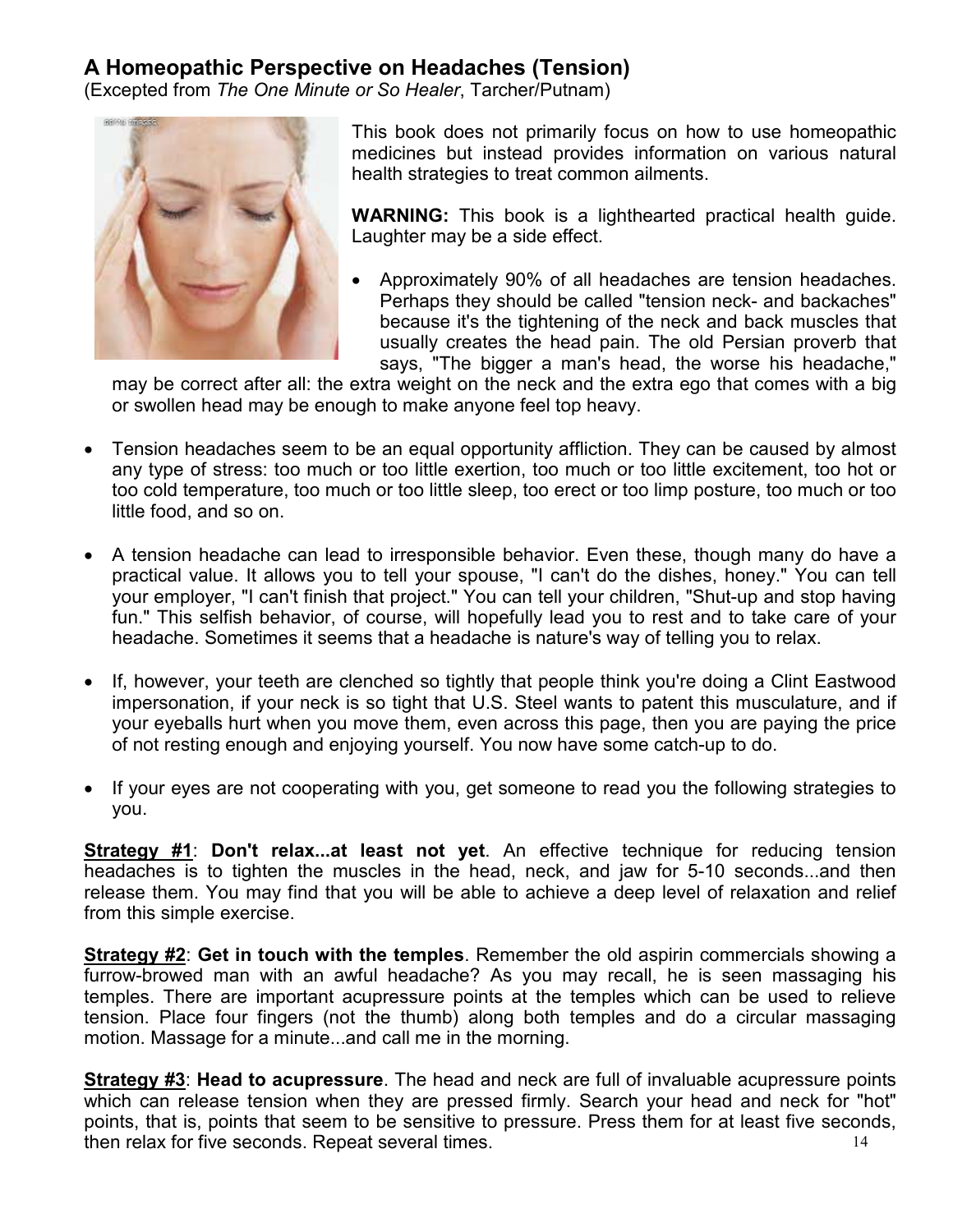**Strategy #4**: **Your head is in your hands**. There is an acupuncture point just barely under the bottom of the nail of your middle finger. If the pain is primarily on one side, then press the point on the hand of that side, and if it's on both sides, then alternate pressing this point on each hand.

**Strategy #5**: **Pretend to yawn**. Chew a bit. Relax that jaw! If the jaw is tense, muscles in the head and neck can impede blood flow to the head and aggravate tension headaches.

**Strategy #6**: **Run away**. Exercise can help loosen you up and release head, neck, and back tension. Exercising outside, as long as it is not too smoggy, carries the extra benefit of health breathing fresh air.

**Strategy #7**: **Take a break from your coffee**. Drinking coffee is known to cause headaches in many people. It is also common to experience headaches while going through caffeine withdrawal. Don't drink coffee; break away from it.

**Strategy #8**: **Head for the herbs**. Various herbal teas can help you to relax. Place a tablespoon each of chamomile and scullcap into a cup of boiling water and let steep for five minutes. Another good combination of herbs is one teaspoon each of hops and peppermint, and two teaspoons each of chamomile, rosemary, and wood betony.

**Strategy #9: A bright idea.** Cool-white fluorescent lights-- which are commonly used in many businesses--give some people headaches. Ask your employer to help enhance worker productivity by replacing these bulbs with full-spectrum lighting.

**Strategy #10**: **Color yourself pain-free**. Close your eyes and imagine a cool color pervading your head and neck. Choose whatever color is soothing to you. This cooling color should be moving and sweeping around; don't let it stagnate. Research has shown that color does affect brain chemistry and behavior. Color therapy is not simply something for those who are interested in fashion; it also has potentially profound healing effect.

**Strategy #11**: **No noise is good noise**. Excessive noise can irritate anyone. Avoid loud music or being in situations where there is a lot of noise.

**Strategy #12: See if your head is on straight:** " (your name), sit up straight!" Improper posture can stress neck or back muscles. If your office chair, your car's seat, or any chair in your house doesn't give you good support, do something about it.

**Strategy #13**: **Learn to listen to your body**. One of the most common and effective uses of biofeedback is teaching people how to treat headaches by learning how to consciously relax head, neck, and jaw muscles. After you master some basics of the ability to affect your own body, you can learn to do so without being hooked up to a machine.

**Strategy #14**: **Watch "Candid Camera" reruns**. Laughter releases tension. You may laugh your headache off.

**Strategy #15**: **Play a different game**. Tension headaches can result from an over-competitive personality. Create win-win situations. Appreciate the art of losing. Honor quality of performance, not the prize.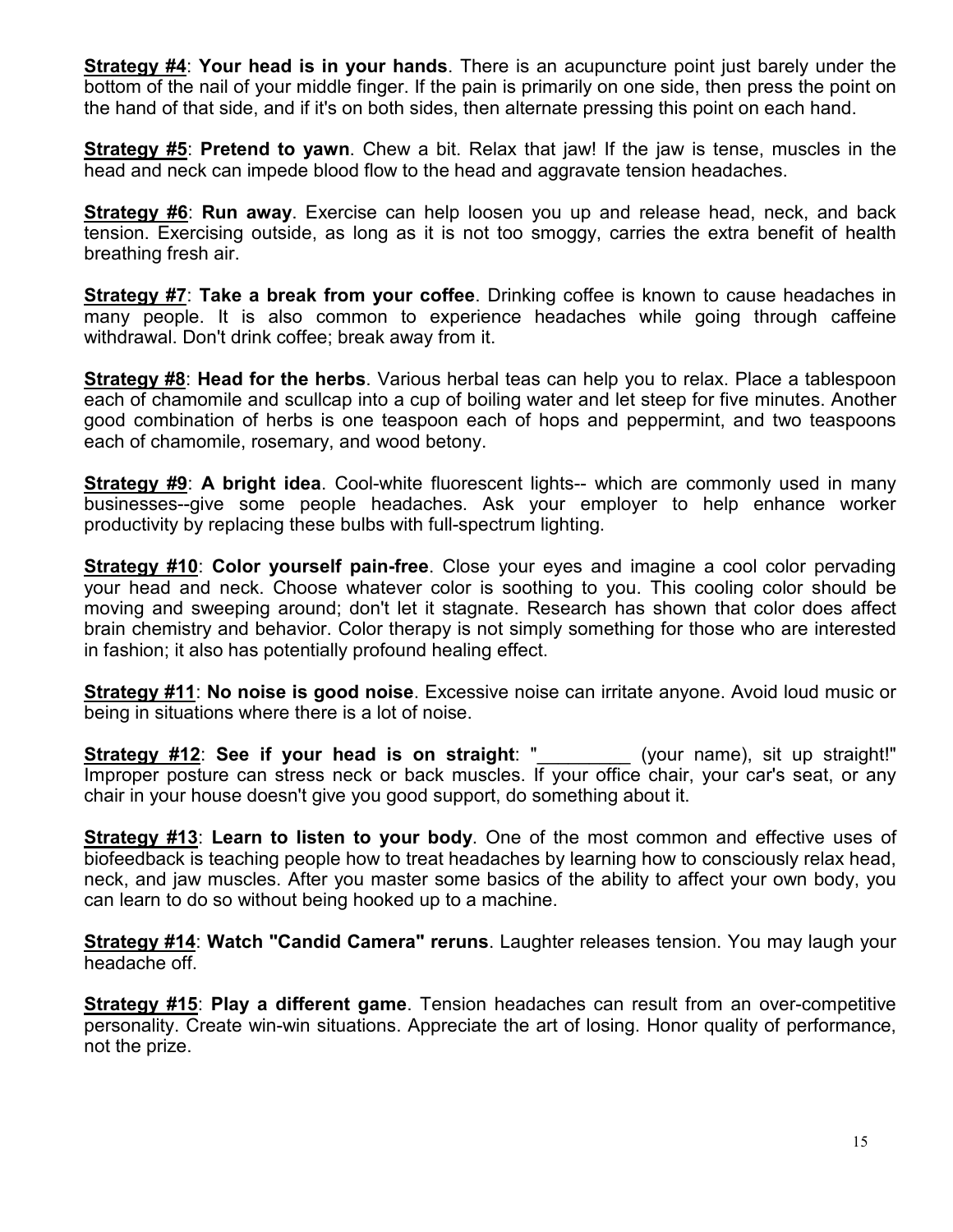# **A Homeopathic Perspective on Infectious Disease: Effective Alternatives to Antibiotics**

(Excepted from Discovering Homeopathy: Medicine for the 21st Century, North Atlantic Books)



 Towards the end of Louis Pasteur's life, he confessed that germs may not be the cause of disease after all, but may simply be another symptom of disease. He had come to realize that germs seem to lead to illness primarily when the person's immune and defense system (what biologists call "host resistance") is not strong enough to combat them. The "cause" of disease is not simply a bacteria but also the factors that compromise host resistance, including the person's hereditary endowment, his nutritional state, the stresses in his life, and his psychological state. In describing one of his experiments with silkworms, Pasteur asserted that the microorganisms present in such large numbers in the intestinal tract of the sick worms were "more an effect than a cause of disease."

With these far-reaching insights Pasteur conceived an ecological understanding of infectious disease. Infectious disease does not simply have a single cause but is the result of a complex web of interactions within and outside the individual.

#### **The Homeopathic and Ecological View of Infectious Disease**

An analogy to help develop an understanding of the ecological perspective of infectious disease can be developed from the situation of mosquitoes and swamps. It is commonly known that mosquitoes infest swamps because swamps provide the still waters necessary for the mosquitoes to lay their eggs and for them to hatch without disruption. In essence, swamps are a perfect environment for the mosquitoes to reproduce.

A farmer might try to rid his land of mosquitoes by spraying insecticide over the swamps. If lucky, he will kill all the mosquitoes. However, because the swamp is still a swamp, it is still a perfect environment for new mosquitoes to fly in and to lay their eggs. The farmer then sprays his insecticide again, only to find that more mosquitoes infest the swamp. Over time, some mosquitoes do not get sprayed with fatal doses of the insecticide. Instead, they adapt to the insecticide that they have ingested, and with each generation they are able to pass an increased immunity to the insecticide on to their offspring.

Soon, the farmer must use stronger and stronger varieties of insecticide, but as the result of their adaptation, some mosquitoes are able to survive, despite exposure to the insecticide. Similarly, finding streptococcus in a child's throat does not necessarily mean that the strep "caused" a sore throat, any more than one could say that the swamp "caused" the mosquitoes. Streptococcus often inhabits the throat of healthy people without leading to a sore throat. Symptoms of strep throat only begin if there are favorable conditions for the strep to reproduce rapidly and aggressively invade the throat tissue.

Strep, like mosquitoes, will only settle and grow in conditions which are conducive for them.

The child with the strep throat generally gets treated with antibiotics. Although the antibiotics may be effective in getting rid of the bacteria temporarily, they do not change the factors that led to the infection in the first place. When the farmer sprays with insecticide or the physician prescribes antibiotics but doesn't change the conditions which created the problem, the mosquitoes and the bacteria are able to return to those environments that are favorable for their growth.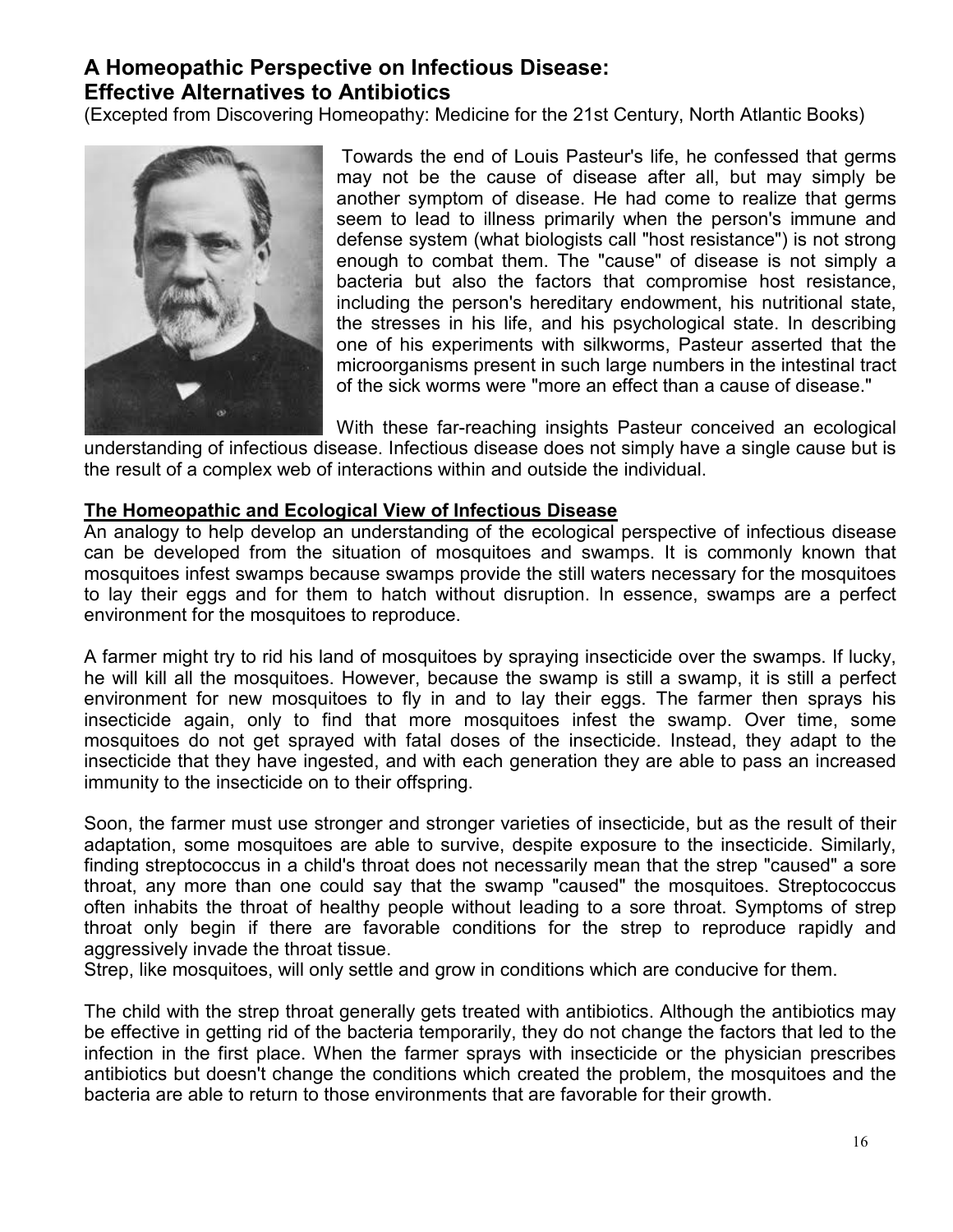To make matters worse, the antibiotics kill the beneficial bacteria along with the harmful bacteria. Since the beneficial bacteria play an important role in digestion, the individual's ability to assimilate necessary nutrients to his body is temporarily limited, ultimately making him more prone to reinfection or other illness in the meantime.

Marc Lappe', PhD, University of Illinois professor and author of When Antibiotics Fail, notes that, "When these more benevolent counterparts die off, they leave behind a literal wasteland of vacant tissue and organs. These sites, previously occupied with normal bacteria, are now free to be colonized with new ones. Some of these new ones have caused serious and previously unrecognized diseases."

Major Classes of Antibiotics Some clinicians have found that inappropriate antibiotic

• Aminoglycosides

- Cephalosporins

 $-$  Carbapenems

- Monobactams

 $-$  Penicillins

 $\cdot$   $\beta$ -lactams

- Ketolides
- Lincosamides
- Macrolides
- Oxazolidinones
	- Streptogramins
	-
- · Sulphonamides · Fluoroquinolones • Tetracyclines
- · Glycopeptides

usage can transform common vaginal "yeast" infections (Candida Albicans), which are characterized by simple itching, into a system-wide Candida infection which can cause a variety of acute and chronic problems. Although the diagnosis of "systemic candidiasis" is controversial, there is general consensus that frequent antibiotic use can also transform bacteria that normally live in our bodies without creating any problems into irritating and occasionally serious infections in the elderly, the infirm, and the immunodepressed.

And of course, the bacteria learn to adapt to and survive antibiotics. Scientists then must slightly change the antibiotics (there are over 300 varieties of penicillin alone), or make stronger and stronger antibiotics (which generally also have more and more serious side effects). Despite the best efforts of scientists, Dr. Lappe' asserts that we are creating many more germs than we are medicines, since each new antibiotic brings to life literally millions of Benedict Arnolds.

Just 15-20 years ago penicillin was virtually always successful in treating gonorrhea. Now there are gonorrhea bacteria which have learned to resist penicillin, and these bacteria have now been found in all fifty states as well as throughout the world. From 1983 to 1984 alone the number of cases in the U.S. with resistant strains of gonorrhea doubled.

Alexander Fleming, the scientist who discovered penicillin, cautioned against the overuse of antibiotics. Unless the scientific community and the general public heed his warning, Harvard professor Walter Gilbert, a Nobel prizewinner in chemistry, asserted, "There may be a time down the road when 80% to 90% of infections will be resistant to all known antibiotics."

The scientific community and the general public have ignored the insights of the late Pasteur and have ignored the importance of host resistance in preventing illness. Most scientists broadly accepted the germ theory, while only rare individuals have since acknowledged the importance of the ecological balance of microorganisms in the body. But the wisdom of Pasteur remains relevant, and more and more scientists are beginning to acknowledge the importance of alternatives to antibiotics. Even an editorial in the prestigious New England Journal of Medicine affirmed the need for the treatment of infections with "less ecologically disturbing techniques." Homeopathic medicines will inevitably play a major role as one of these alternatives.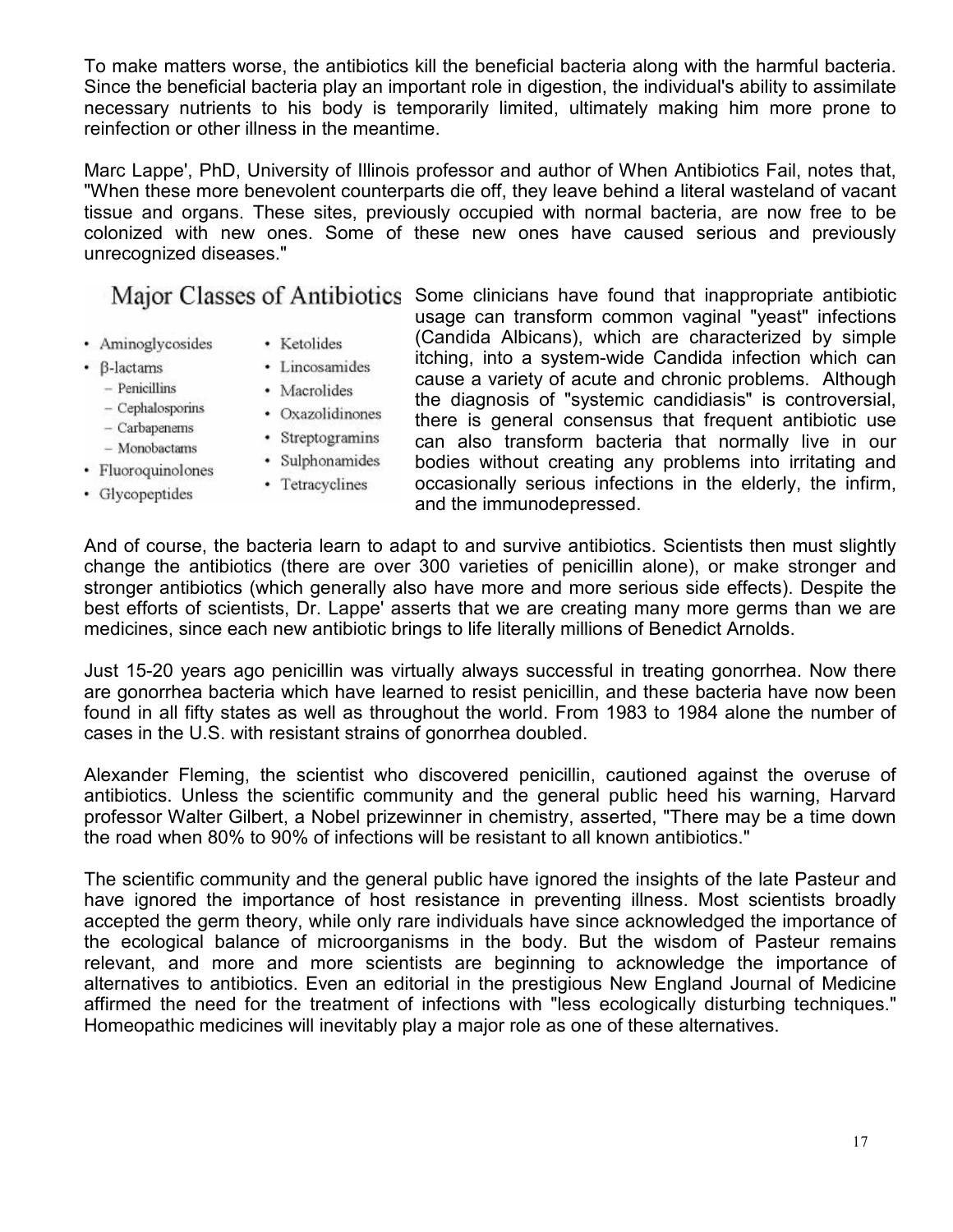## **Are Antibiotics Helpful in Ear and Throat Infections?**

Claude Bernard, the esteemed "father of experimental physiology," affirmed Pasteur's contention



that bacteria are not the cause of disease. In his most famous book, An Introduction to the Study of Experimental Medicine, Bernard said, "If the exciting cause were the principle factor, for instance, in pneumonia, everyone exposed to cold would come down with this disease, whereas only an occasional case of chill turns into pneumonia. Unless the subject is predisposed, the most powerful causes will have no effect on him. Predisposition is the 'pivot of all experimental physiology' and the real cause of most disease."

At a health conference in 1976 Jonas Salk noted that there are basically two ways to heal sick people. First, one can try to control the individual symptoms the sick person is experiencing, and second, one can try to stimulate the person's own immune and defense system to enable the body to heal itself. Whereas conventional medicine's allegiance is to the first approach, homeopathy and a wide variety of natural healing systems attempt the latter.

A good example of the questionable value of antibiotic use is their application in children's earache. Ear infection has become one of the most common childhood illness. The infection of the middle ear and eardrum is called "otitis media," a condition for which most physicians prescribe antibiotics. Several researchers, however, have found that antibiotics do not improve health of children compared to those not given antibiotics. Others have found that antibiotics provide a brief relief of symptoms, but subsequently there was no difference compared to those children given placebo. Still others have found that 70% of children with otitis media still had fluid in the ear after four weeks of treatment and that 50% of children experience another ear infection within three months.

Although some physicians assert that antibiotics are responsible for the presently low incidence of complications from ear infections such as mastoiditis, research has shown that there no evidence that antibiotics reduce the incidence of mastoiditis. Homeopaths claim a similarly low complication rate without the use of antibiotics.

One of the more significant studies showed that patients with ear infection who were treated with antibiotics had appreciably more recurrences (as much as 2.9 times) than those people who didn't use any treatment.

In chronic ear infection it has become standard procedure for physicians to use ear tubes in conjunction with antibiotics or in place of it. These tubes help drain the pus from the ear, but this treatment only deals with the results of the problem; it does nothing to treat the reason the infection was able to spread in the first place. This physiological fact may be the reason ear tubes have been found to be of questionable value.

Antibiotics and ear tubes treat symptoms of a problem. They do not strengthen the organism so that it can fight the infection itself, nor do they make the organism less resistant to future infection. Another myth which continues to be perpetuated is that of the value of antibiotics in treating sore throats. The primary rationale for using antibiotics to treat a sore throat has been to prevent the person from getting rheumatic fever, a potentially fatal condition. Researchers point out that there is presently an extremely low incidence of rheumatic fever. This low incidence is not the result of antibiotic use because there was a decrease in rheumatic fever incidence even prior to antibiotic use.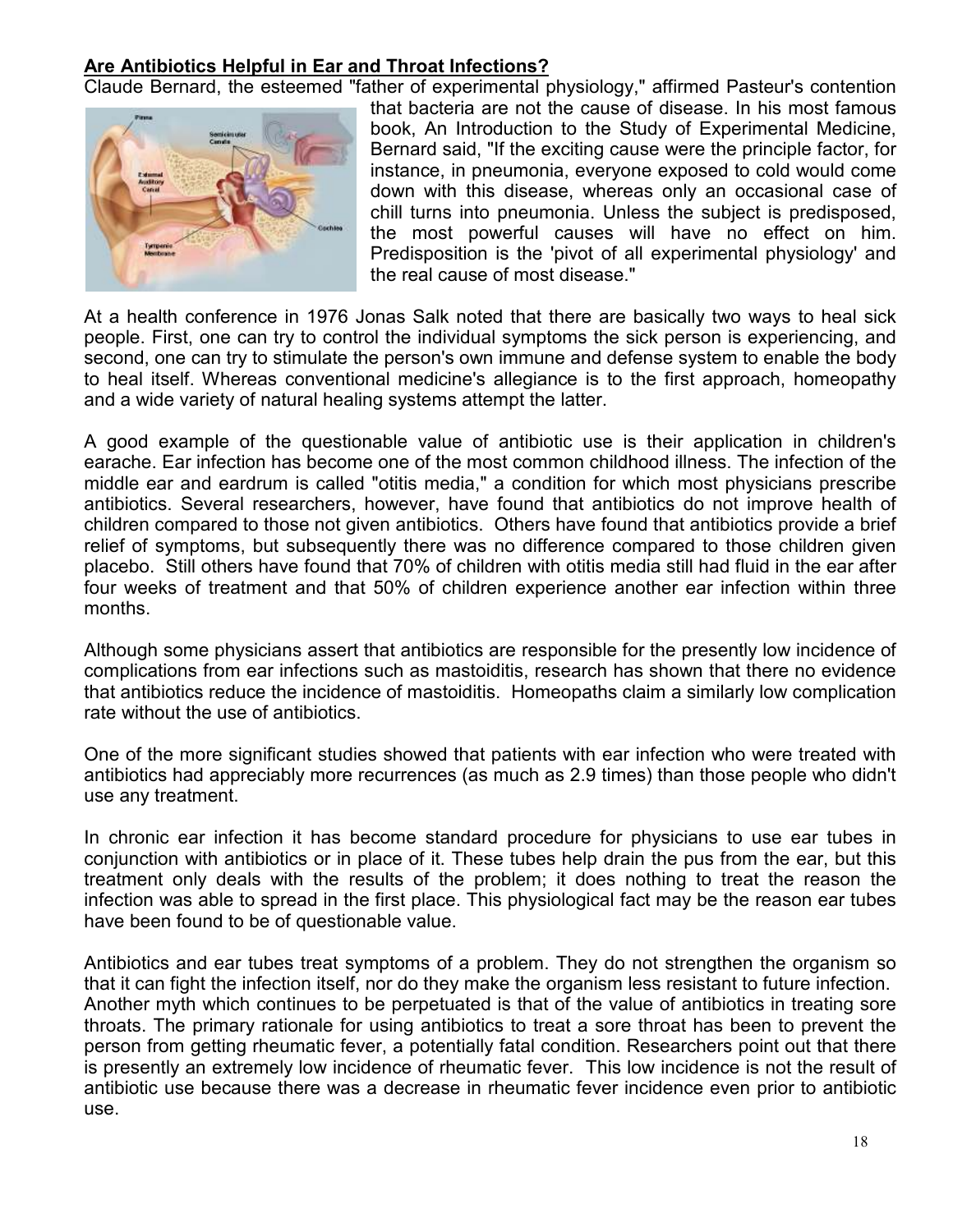In 1986 there have been some reports of new outbreaks of rheumatic fever in some parts of the United States. However, Ellen Wald, M.D., medical director of Children's Hospital of Pittsburgh, noted that too-early treatment with antibiotics may impair the body's normal immunologic response and open up the possibility of reinfection, and that this problem must be weighed against the benefit of possibly preventing rheumatic fever. One study showed that those children who were treated with antibiotics immediately upon diagnosis had eight times the recurrent rate of strep throat compared to those children who delayed treatment. In the context of other studies cited in this chapter, it may be worthwhile to compare those who received delayed treatment with those who received no antibiotics. It may also be worthwhile to compare these groups with a group of people prescribed a homeopathic medicine.

Recent research has even determined that today's strains of streptococcus very rarely cause rheumatic fever and that antibiotics do not even eradicate the strep in 25-40% of the cases, despite demonstrated sensitivity of the organism to the antibiotic.

Also, it is widely recognized that most strep infections are left untreated, and yet, a vast majority of

these people do not get rheumatic fever. Further, from 33% to 50% of the cases of rheumatic fever occur without sore throat symptoms. A recent outbreak of rheumatic fever was reported in the New England Journal of Medicine. Two-thirds of the children with this disease had no clear-cut history of a sore throat within a three month period preceding the onset of their condition. Of particular significance, of the 11 children who had throat symptoms and who thus had a throat culture performed, 8 tested positive for strep. These children were prescribed antibiotics, and yet, each still developed rheumatic fever.



New evidence shows that antibiotics do help reduce the symptoms of sore throat faster than placebo. However, it is questionable if antibiotics should be used simply to relieve self-limited conditions. It is certainly understandable that antibiotic use be considered when there is a lifethreatening condition. However, it is uncertain how effective they are in preventing one rare disease. It is also uncertain if it is worth prescribing these powerful drugs to mass numbers of children in the hope that a very small number might benefit.

Antibiotics should definitely not be given routinely to children with suspected strep throat. Recent research has now shown that 60% of children's sore throats are virally caused for which antibiotics are useless.

This evidence strongly suggests that alternatives to antibiotic usage should be sought for ear and throat infection. Homeopathy offers a viable alternative.

#### **Homeopathic Treatment of Infectious Disease**

When people think about the successes of modern medicine, they often assert that we are now living considerably longer than our parents or their parents. They also usually point to modern medicine's successes in treating the infectious diseases that raged during previous centuries such as the plague, cholera, scarlet fever, yellow fever, and typhoid.

Scientists and historians alike agree that these assumptions are myths, pure myths. Scientists point out that we are now living longer than ever before, but this has not primarily been the result of new medical technologies. Rather, our lengthening life is mostly because of a significant decrease in infant mortality, which is the result of better hygiene during birth (hurray for soap!), better nutrition (the creation of cities has enabled more people to have access to a greater variety of foods, thereby decreasing malnutrition), and improvements in various public health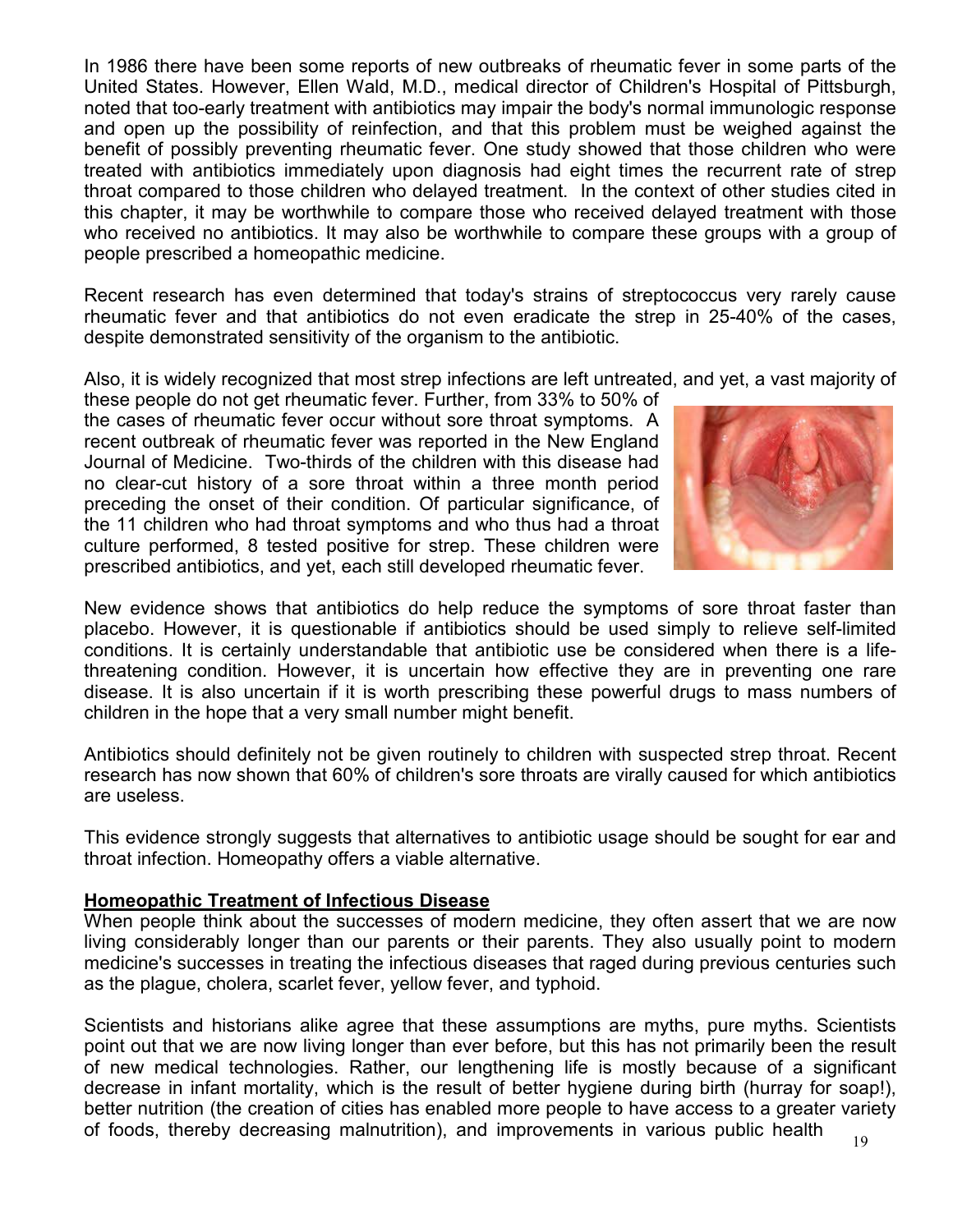measures such as sanitation, better sewage, cleaner water, and pest control.

Even with all these considerations, the increase in life expectancy for adults has not been very



significant. Statistics show that the average white male who reached 40 years of age in 1960 lives to be 71.9; whereas an average white male who reached 40 years of age in 1920 lives to be 69.9. The average white male who reached 50 years of age in 1982 lives to be 75.6 years, while the average white male who reached 50 years of age in 1912, survived until 72.2 years.

Nobel Prize-winning microbiologist Rene Dubos noted, "the life expectancy of adults is not very different now from what it was a few generations ago, nor is it greater in areas where medical services are highly developed than in less prosperous countries."

Historians remind us that conventional medicine was not at all responsible for the disappearance or decrease in the fatal infectious diseases of the 15th to 19th century. Antibiotics were not even available until the 1940s and 1950s, and no other conventional drugs were successfully used to treat most of the infectious epidemics of the past. Even mortality (incidence of death) from tuberculosis, pneumonia, bronchitis, influenza, and whooping cough were on the sharp decline prior to the introduction of any conventional medical treatment for them. An important exception was the decrease in the death rate from polio after the introduction of the polio vaccine.

A little known fact of history is that homeopathic medicine developed its popularity in the United States as well as in Europe because of its successes in treating the infectious epidemics that raged during the 19th century. Dr. Thomas L. Bradford's The Logic of Figures, published in 1900, compares in detail the death rate in homeopathic versus allopathic (conventional) medical hospitals and shows that death rates per 100 patients in homeopathic hospitals were often onehalf or even one-eighth that of conventional medical hospitals.

In 1849 the homeopaths of Cincinnati claimed that in over a thousand cases of cholera only 3% of the patients died. To substantiate their results they even printed the names and addresses of patients who died or who survived in a newspaper. The death rate of patients with cholera who used conventional medicines generally ranged from 40 to 70%.

The success of treating yellow fever with homeopathy was so impressive that a report from the United States Government's Board of Experts included several homeopathic medicines, despite the fact that the Board of Experts was primarily composed of conventional physicians who despised homeopathy.

The success of homeopathy in treating modern-day infections is comparable to its successes in treating the infectious diseases of the last century. It is common knowledge that homeopathic practitioners rarely resort to using antibiotics or other drugs commonly given for infectious conditions. Homeopaths, like any good medical professional, will use antibiotics when clearly necessary, but it is worthwhile having alternatives that work.

Homeopath Randall Neustaedter of Palo Alto, California, notes that acute ear infection is "a simple problem to manage with acute (homeopathic) remedies." Common acute ear infection medicines are Belladonna (deadly nightshade), Chamomilla (chamomile), Pulsatilla (windflower), Ferrum phos (phosphate of iron), and Hepar sulph (Hahnemann's calcium sulphide).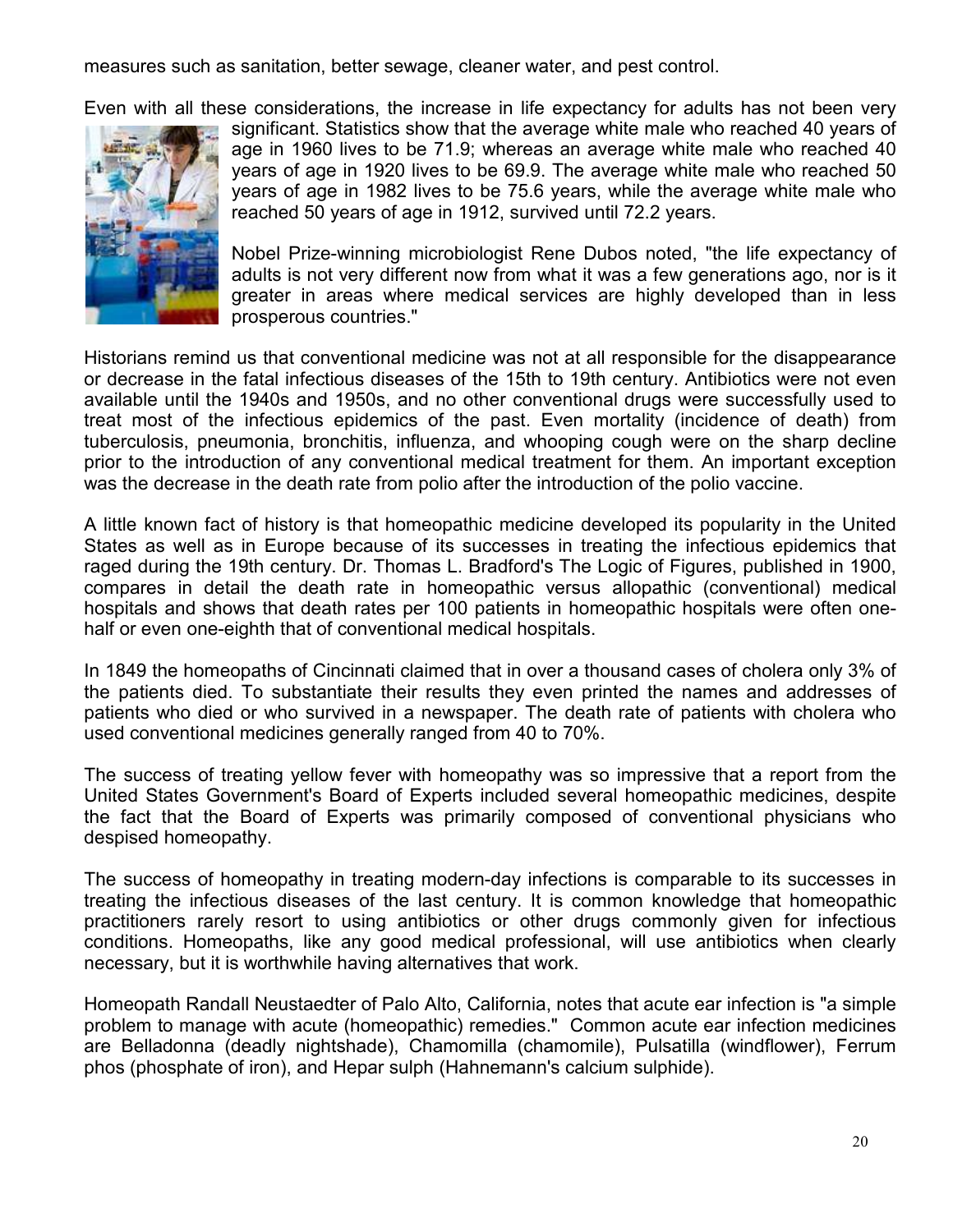If the child gets treated with antibiotics and then has recurrent ear infections, homeopathic treatment generally takes more time but is often curative. Such recurrent problems, Neustaedter asserts, require the homeopathic "constitutional approach," the approach where a homeopathic medicine is prescribed based on the totality of present symptoms as well as on an evaluation of the patient's past history. While it is common for parents to prescribe successfully for acute ear infections, it is recommended that children receive professional care for recurrent ear infections or for any chronic condition.

Homeopaths have also found great success in treating a wide variety of other bacterial infections. Throat infections are commonly treated with Belladonna (deadly nightshade), Arsenicum (arsenic), Rhus tox (poison ivy), Mercurius (mercury), Hepar sulph, Lachesis (venom of the bushmaster), Apis (bee venom), or Phytolacca (pokeroot). Boils which result from bacterial infection are often successfully treated with Belladonna, Hepar sulph, Silica (silica), Arsenicum, or Lachesis. And styes, which usually result from a Staphylococcus infection, are effectively treated with Pulsatilla (windflower), Hepar sulph (Hahnemann's calcium sulphide), Apis (bee venom), Graphities (graphite), and Staphysagria (stavesacre).

## **Homeopathic Treatment of Viral Conditions**

Conventional drugs at least relieve the symptoms of bacterial infection; however, there is little in conventional medicine has to treat most viral conditions. Since homeopathic medicines stimulate the body's own defenses rather than directly attack specific pathogens, homeopathy again has much to offer in the treatment of viral diseases.

In recent research on viruses that attack chicken embryos, 8 of the 10 homeopathic medicines tested inhibited the growth of the viruses 50 to 100%. This research is of particular significance because conventional science knows only a very select number of drugs that have antiviral action, and none of these drugs are as safe as the homeopathic medicines.

Homeopaths commonly treat people suffering from acute and chronic viral conditions. People with viral respiratory and digestive conditions, viral infection of the nervous system, herpes, and even a few with AIDS have reported significant improvement using homeopathic medicines. Sometimes this improvement is dramatic and immediate, though most of the time there is a slow, progressive improvement in the person's overall health.

British physician Richard Savage notes, "While the search goes on to find specific antiviral preparations which are free from side effects, homeopathy can be used effectively to treat patients in four ways:

- 1. Prophylaxis to generate resistance to the infection;
- 2. Treatment in the acute illness to reduce the length and severity of the illness;
- 3. Restoration to revitalize the patient during convalescence; and
- 4. Correction of the chronic sequelae to restore the patient to his former state of health."

## 1) **Prophylaxis**

Homeopaths have found that their medicines can prevent and treat various infections. There is not much research demonstrating the efficacy of the homeopathic medicines in preventing viral conditions, though there is some evidence that the medicines can be used to prevent other infectious diseases. Homeopathic micro doses can be used as immunizations; for instance, a single dose of Meningococcin 10c (a homeopathic preparation of Neisseria meningitidis), 18,000 people in Brazil were immunized in 1974. The immunized group had significantly less meningitis infections than a control group.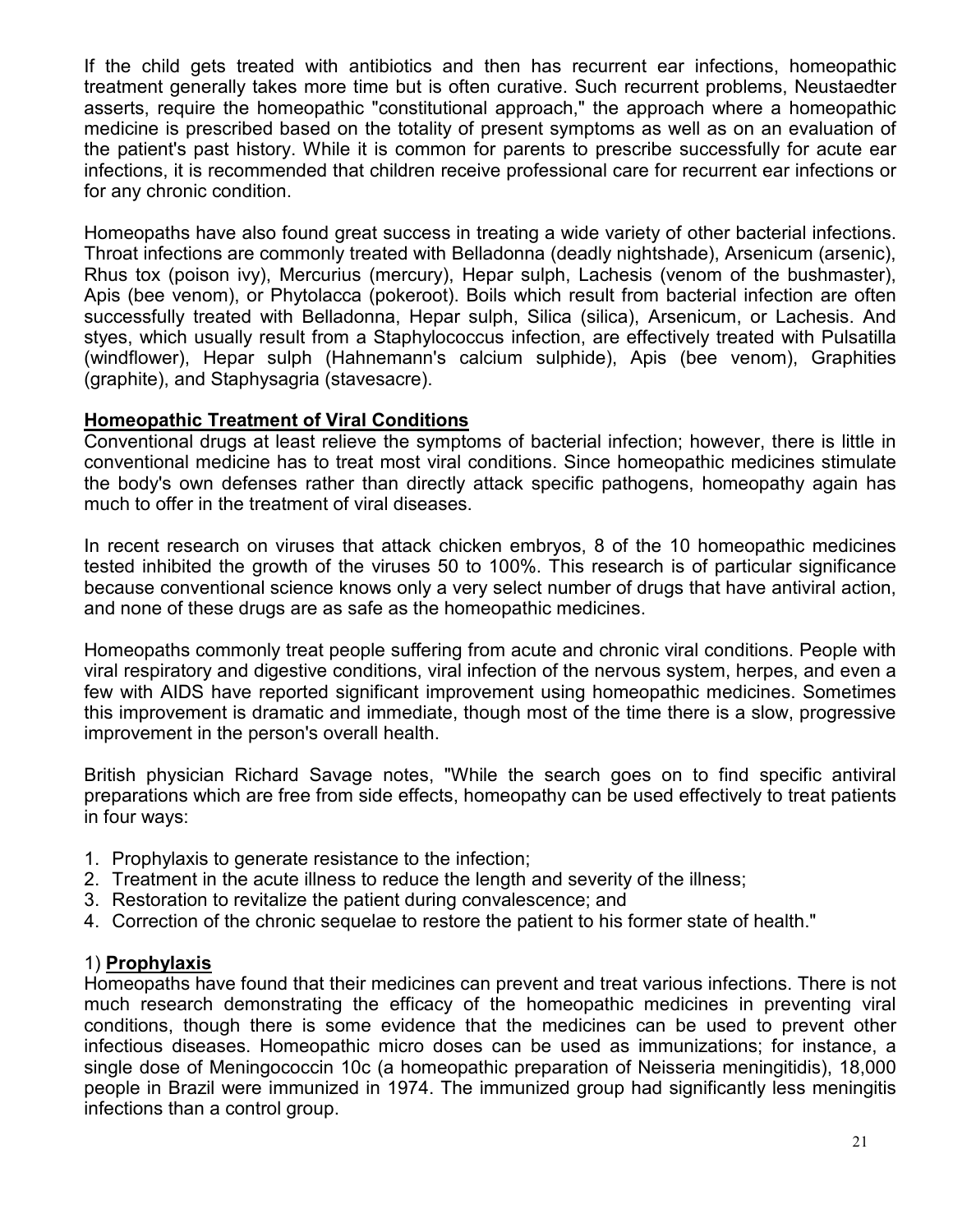In the 1800s homeopaths commonly used medicines to prevent or cure what later came to be understood as bacterial or viral infections. Aconite and Ferrum phos were frequently given at the early onset of fever and aches as a way to prevent influenza. Belladonna was the most common medicine for preventing or treating scarlet fever, and Camphora (camphor) was the major medicine used to prevent or treat cholera. The dramatic success of the medicines in the prevention and treatment of these dread diseases gained homeopathy a large following.

Homeopaths commonly find that successful treatment of acute or chronic disease with homeopathic medicines often leads to stronger and healthier people who do not get severely or recurrently ill. During the late 1800s many life insurance companies offered lower rates to people who went to homeopathic physicians because actuarial statistics showed that homeopathic patients were healthier and lived longer. There is also a record that these life insurance companies paid out larger sums of money to homeopathic patients since they lived longer than those under conventional medical care.

## 2) **Treatment of Acute Illness**

One of the additional advantages of using homeopathy in treating viral conditions is that homeopathic medicines can be prescribed even before a definitive diagnosis has been made. This is because homeopaths prescribe based on the totality of symptoms, and laboratory work is not always necessary to find the correct medicine. Since some viral conditions are difficult to diagnose even after laboratory tests, one is often able to cure people with homeopathy before a conventional medical diagnosis can be made.

Antibiotics are only helpful in certain bacterial infections, and since viral diseases are particularly common, conventional medicine offers little help. In comparison, homeopaths often successfully treat acute viral conditions such as the common cold, virus-induced coughs, influenza, gastroenteritis (sometimes called the "stomach flu"), and viral hepatitis.

Homeopaths use Allium cepa (onion), Euphrasia (eyebright), Natrum mur (salt), or other individually chosen medicines for the common cold. Aconite (monkshood), Belladonna, Bryonia (wild hops), Phosphorous (phosphorous), or others are helpful in treating common viral respiratory infections.

Influenza is a condition which results from viral infection, and it is also a condition that is easily treated with homeopathy. Although individualization of homeopathic medicines is generally a necessity in order to them to work, there are conditions in which certain medicines are particularly effective. Oscillococcinum (pronounced o-cill-o-cock-i-num) is a medicine that homeopaths have found particularly effective in treating the flu. Its manufacturer, Boiron Laboratories of Lyon, France, have found that it is 80-90% effective in treating the flu when taken within 48 hours of onset of symptoms. Its success is so widely known in France that it is the most widely used treatment for the flu in that country.

Interestingly enough, Oscillococcinum is a micro dose of the heart and liver of a duck. One might easily wonder how such a substance might ever be beneficial for the flu, but there actually is some sound logic to it. Perhaps you too heard about the research at the Mayo Clinic that showed that chicken soup has some antiviral action. Since chicken soup is basically a broth of the organs of chickens, perhaps Oscillococcinum is effective because it is "duck soup."

Ben Hole, M.D., a practicing homeopath in Spokane, Washington, reports, "Oscillococcinum is impressively successful, but if in the rare situations where it doesn't work or isn't available, there are several other homeopathic medicines which can be used with excellent results when they are individually prescribed." Other commonly used homeopathic medicines for the flu include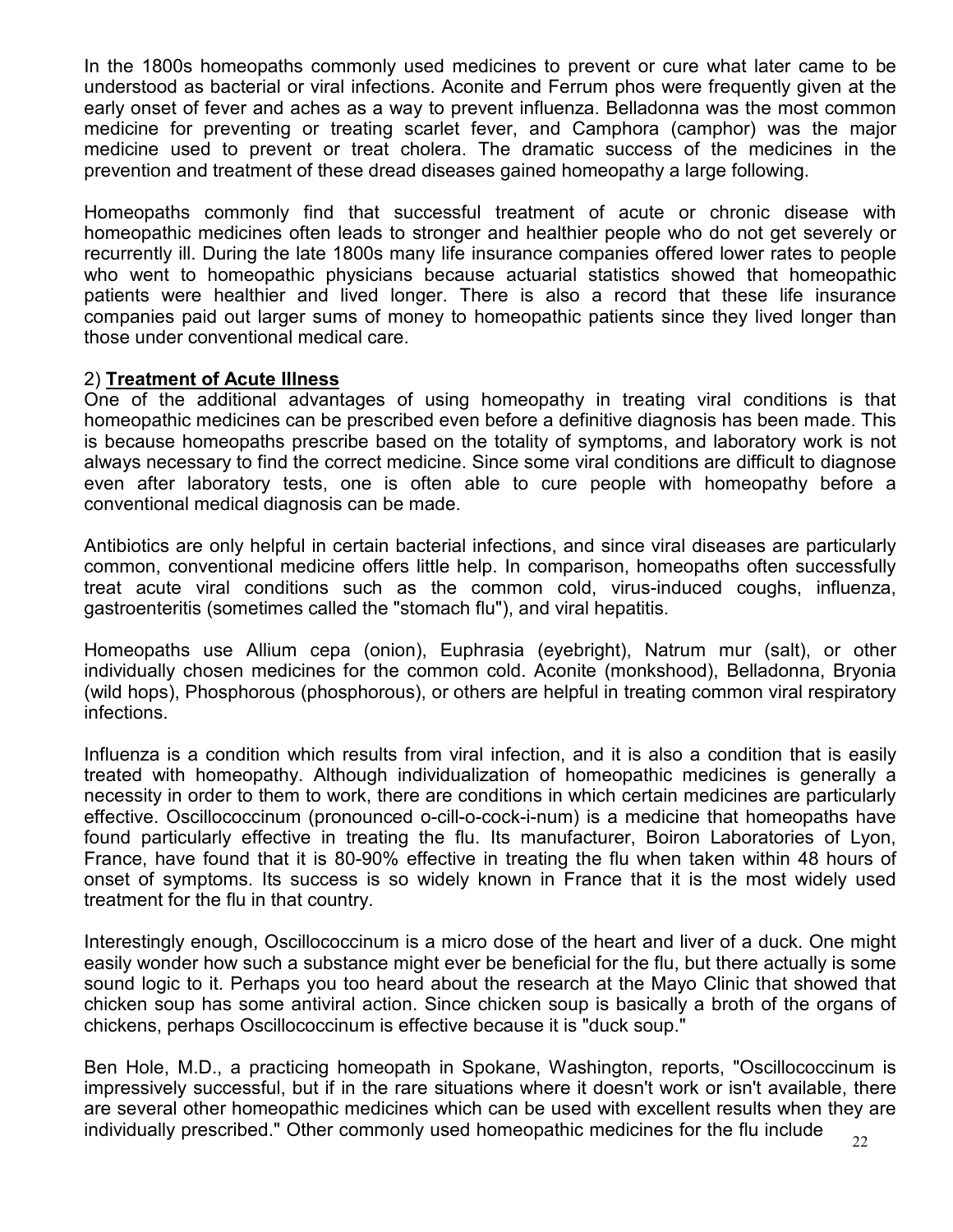Gelsemium (yellow jasmine), Bryonia, Rhus tox, and Eupatorium perfoliatum (boneset).

# 3) **Restoration from Recurrent or Long-lasting Viral Infection**

Although conventional medicine offers very little relief for recurrent or long-lasting viral infections, homeopaths have observed that micro doses relieve the symptoms of various chronic viral conditions such as herpes simplex, herpes genitales, chronic Epstein-Barr virus, and warts. One cannot claim that homeopathic medicines actually "cure" these viral conditions since the virus is assumed to remain in the body throughout one's life, though homeopaths find that their patients get significantly less severe bouts of infection or do not get any symptoms for long periods of time.

The homeopathic approach to treating all these disorders includes a thorough analysis of the person's totality of symptoms. There is thus no one medicine for a specific disease.

## 4) **Correction of the Chronic Sequelae**

After a viral (or even bacterial) infection people sometimes feel they are still not back to their same healthy self. Generally, an individually chosen homeopathic medicine is prescribed. If the individualized medicine is not working, homeopaths will occasionally give a potentized dose of the specific virus which previously infected the person as a way to strengthen their ability to regain health. Varicellinum (the chickenpox virus) is commonly given in a safe micro dose for symptoms that linger after the chickenpox, and Parotidinum (the mumps virus) is often given for symptoms that linger after the mumps.

For the post-herpetic neuralgias, the common medicines are Hypericum (St. John's Wort), Kalmia (mountain laurel), Magnesia phosphoria (phosphate of magnesia), Causticum (Hahnemann's potassium hydrate), Mezereum (spurge olive), or Arsenicum.

A state of weakness after a bout of influenza is often treated with China (cinchona bark), Gelsemium, Sulphur (sulphur), Phosphoricum acidum (phosphoric acid), Cadmium (cadmium), and Avena sativa (oat).

Respiratory infections occasionally linger creating chronic nasal discharge, sinusitis, and ear infections. Some of the common medicines given are Kali bichromium (bichromate of potash), Kali iodatum (potassium iodide), Kali carbonicum (potassium carbonate), Kali muriaticum (Chloride of potassium), Kali sulphuricum (potassium sulphate), Silica, Mercurius, Pulsatilla, Alumina (aluminum), Nux vomica (poison nut), and Conium (hemlock).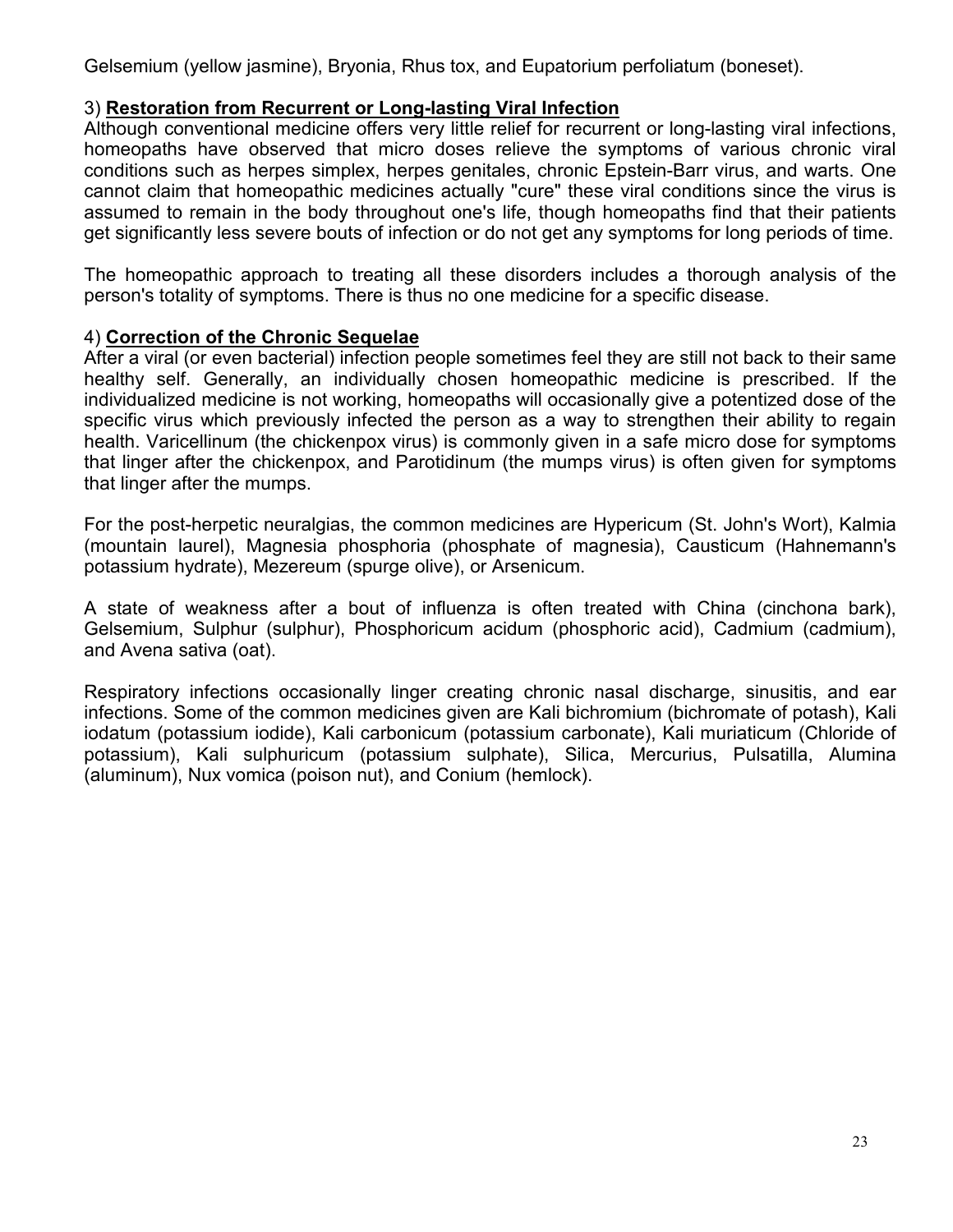# **A Homeopathic Perspective on Insomnia**

(Excepted from The One Minute or So Healer, Tarcher/Putnam)

This book does not primarily focus on how to use homeopathic medicines but instead provides information on various natural health strategies to treat common ailments.

WARNING: This book is a lighthearted practical health guide. Laughter may be a side effect.

*"I hate when my foot falls asleep during the day because I know it's going to be up all night." Steven Wright* 



 Falling asleep can be so easy and yet at times be so hard. When insomniacs meet with narcoleptics (people who have an uncontrollable tendency to fall asleep throughout the day), each is inevitably jealous of the other's condition.

The zen solution for people having difficulty falling asleep is to avoid trying so hard. However, telling an insomniac to not try to fall asleep is

like telling someone who is starving to try to fast when sitting at a dinner table.

It may be reassuring to know that 15-25% of all adults suffer regularly from insomnia. Somehow, though, this awareness usually doesn't make falling asleep any easier. In fact, there are probably readers who will now stay up nights trying to organize meetings of Insomniacs Anonymous.

While some insomniacs have difficulty falling asleep, others wake frequently and have problems staying asleep. Whichever problem you are experiencing, this is one situation whose solution can't be found by sleeping on it.

The good news is that not everyone necessarily needs eight hours of sleep a night. Some people define themselves as insomniacs, because they regularly sleep only five or six hours. Actually, they should think of themselves as high-energy people who don't need a lot of sleep. Some people's body rhythms are such that their highest and most creative energy period occurs late at night. The wakeful state that these people experience is not a sign of illness, it may simply be a signal-- sometimes an annoyingly loud signal--that the person should use this alert time to do some creative work.

Perhaps the best way to determine if you're getting enough sleep at night is if you feel rested and refreshed upon waking. If you don't feel rested and need some help, read the next set of strategies. Soon you may be getting sleepy, very sleepy, very very sleepy....

**Strategy #1**: Relaxation trick #1. Hypnotize yourself. Feel total relaxation in your feet, then slowly feel the relaxation move up your body. Tell yourself: I am falling asleep. Use diaphragmatic breathing which will help relax you further (see Strategy #8 in the Asthma section for instructions).

**Strategy #2:** Relaxation trick #2. Massage the soles of your feet, or preferably, have them massaged for you. This can be very relaxing.

**Strategy #3**: Relaxation trick #3: Don't sleep tight: Take a warm bath in which you add a couple of drops of one or more essential oils such as orange blossom, meadowsweet, or hops.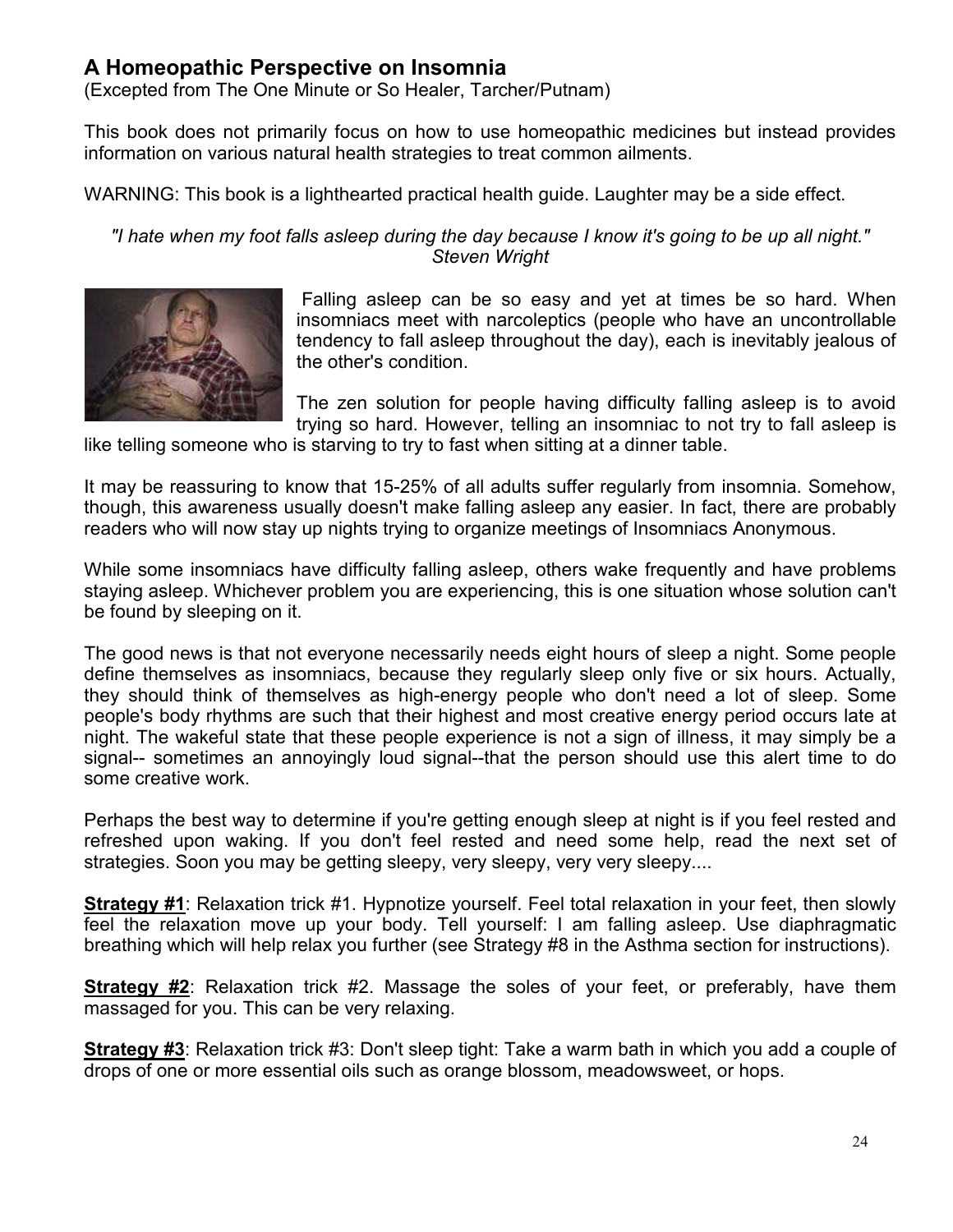**Strategy #4**: Hops to it. Hops is the herb that is used to make beer, and it is also used by herbalists to help people go to sleep. Some people brew a tea of it; others purchase the hops leaves and insert them into a pillow. You could also buy a dream pillows; these are small pillows filled with various sweet-smelling herbs which help you to think sweet thoughts and dream sweet dreams.

**Strategy #5**: Herbal sedatives. Steep one teaspoon each of valerian root, scullcap, and catnip for 20 minutes. One cup of this tea will relax the body and calm the mind. Another good combination of herbs is chamomile, passion flower, and hops. These herbs are available in capsule form too, though drinking a warm tea of them has an additional relaxing effect.

**Strategy #6**: Don't count sheep, count on sheep's' wool. Wool blankets are better able to regulate skin and body temperature than synthetic blankets. This comfortable comforter may help you sleep better.

**Strategy #7**: Caffeine and other stimulants lurk in unsuspecting places. Avoid caffeinated products, including colas, aspirin, diet pills, black tea, and of course, coffee. Nicotine in cigarettes is also a stimulant which will keep you up at night.

**Strategy #8:** Warm milk rarely works. Despite folklore that has long suggested that warm milk helps people to sleep, research has shown that it is rarely helpful. In fact, non-fat and low-fat milk can actually stimulate the brain's activity.

**Strategy #9**: Avoid cat naps. Day naps should be avoided if you have problems with insomnia. Save your best forty winks for nighttime.

**Strategy #10**: Exercise earlier in the day and avoid it at night. A well-exercised body is less likely to experience insomnia, except when exercise is done within two hours of bedtime. Late-night aerobic activity can generate too much energy to fall asleep easily.

**Strategy #11**: Bedrooms are for sleeping. Avoid using your bedroom for stressful activities such as paying bills or doing work. Let your bedroom be a soothing, quiet, and relaxing place to be at all times.

**Strategy #12**: Create a sleep ritual. When it's time for sleep, close the shades, get into your special bed clothes, brush your teeth, turn off the lights, and fluff the pillow. Mentally scan your body and sense where you feel tension. Tighten this place and then relax it. Take a couple of slow, deep breaths. You may also want to make certain that you are getting adequate but not too much ventilation. Do whatever other activities make you feel comfortable, secure, and relaxed.

**Strategy #13**: Unmedicate yourself. Many prescription and over-the-counter drugs, including decongestants and aspirin, can disturb sleep. Talk with your doctor to see if you can reduce the dosage or change the prescription.

**Strategy #14**: Rest assured, sedatives disrupt sleep. Besides being addictive, sedatives disturb deep sleep, leading you to wake unrefreshed. Occasional use of sedatives may be worthwhile, but avoid regular use.

**Strategy #15**: Don't drink your sleep away. Alcohol may make you drowsy, but it disrupts sleep patterns and creates unrefreshing sleep.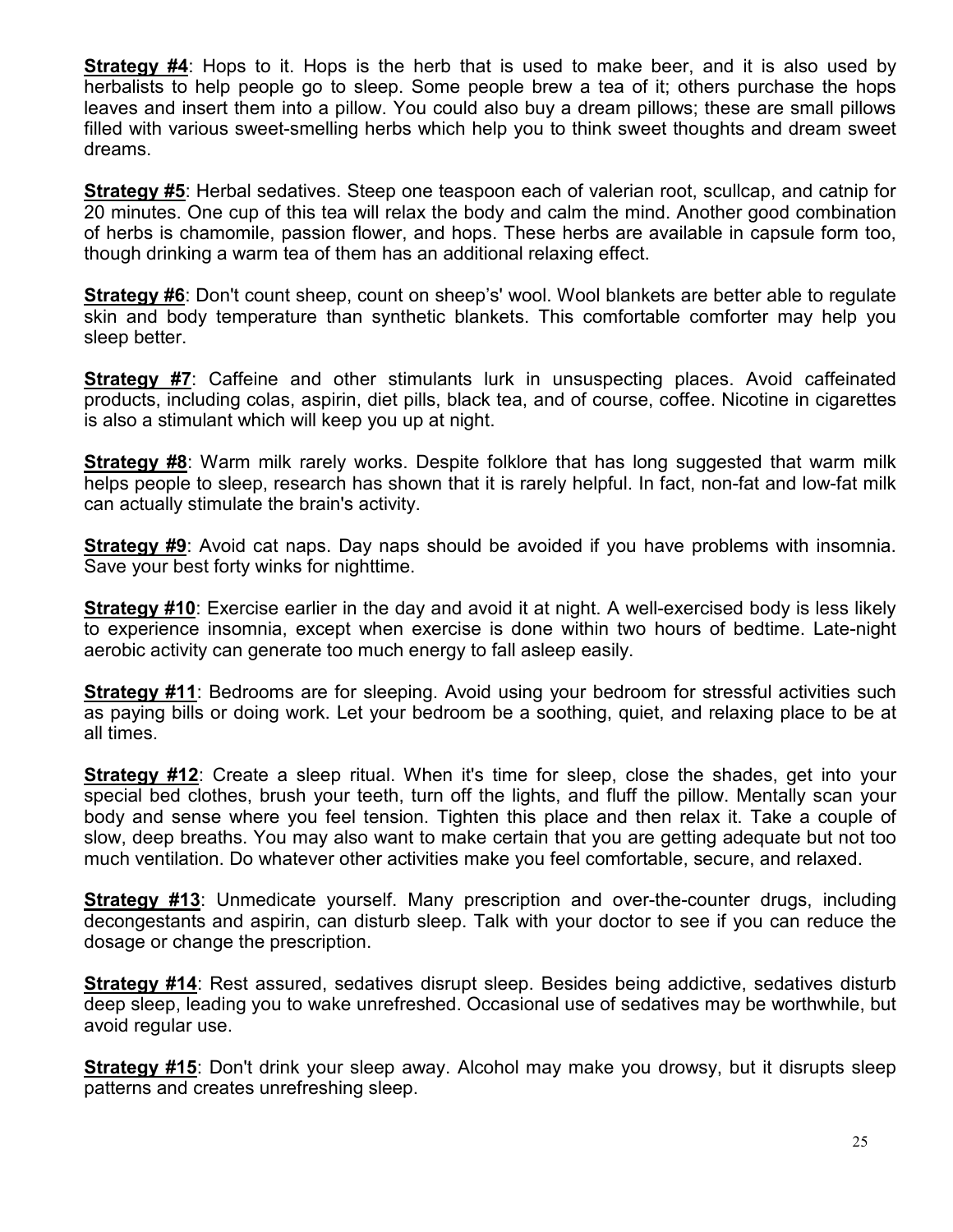**Strategy #16**: Try sex. While making love can be very energizing at times, it can also be extremely relaxing, thus helping to get the sandman's attention. (Don't try this if it causes anxiety instead.)

**Strategy #17**: Eight hours isn't necessary. Research has suggested that insomniacs actually need less sleep than others. Don't feel pressured to get a full eight hours every night; you may experience less anxiety about yourself and may be able to sleep better, even if you do sleep less.

**Strategy #18**: Coffee as a sedative? Homeopathic doses of coffee (Coffea) actually helps to relax the mind and body. Take Coffea 6 or 30 thirty minutes before bedtime and then again as you get into bed. This is particularly effective if you're physically as well as mentally restless.

**Strategy #19**: Sweet dreams with passion flower. Passiflora 3 (passion flower) is perhaps the closest to a generic homeopathic medicine for insomnia in children or the elderly as well as those with a hyperactive mind (too many ideas and anxieties crowding in on you).

**Strategy #20**: Take two mantras and call me in the morning. A mantra is usually a one or two syllable word that you repeat over and over and over again. You use it as a way to calm the mind, though it can also clear the mind and encourage sleep. You don't have to use Sanskrit words as a mantra; you can use what you like: "one," "God," "love," or even "sleep."

**Strategy #21**: Talk out loud. By vocally releasing the things that are bothering you, you are letting go of them. Acknowledge your anxieties, insecurities, and fears out loud. Get these emotions out and they may let you sleep. Keeping a journal can also be very cathartic.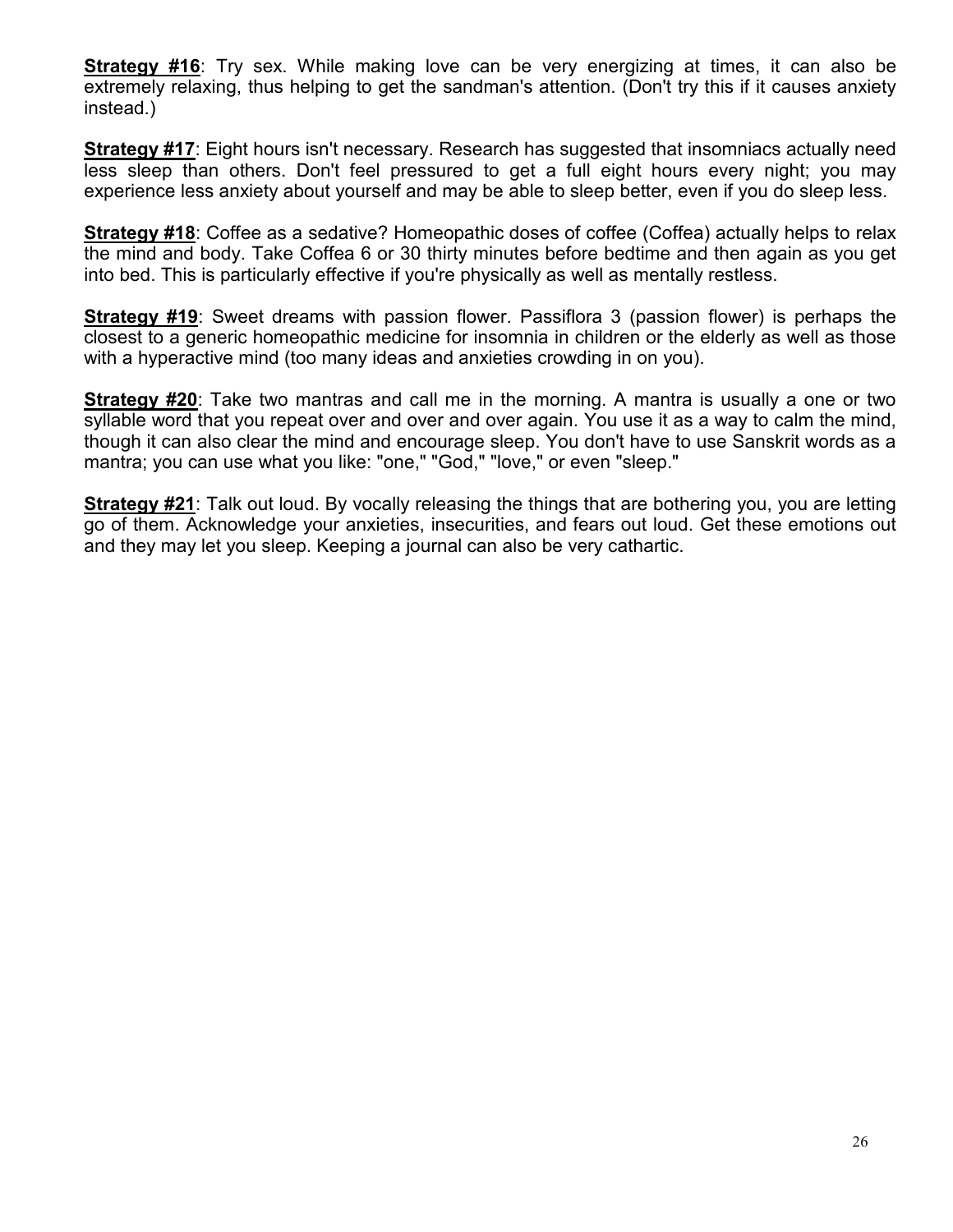# **A Homeopathic Perspective on Men's Health Problems**

 (Excepted from Everybody's Guide to Homeopathic Medicine Stephen Cummings, MD, & Dana Ullman, MPH Tarcher/Putnam, 2004)



 (NOTE: This book was initially published in 1984, though it was updated in 1991, 1997, and 2004. This book is the most popular homeopathic guidebook in the U.S. because it provides accurate and detailed information on how to use homeopathic medicines AND it informs the reader when medical care or medical supervision is indicated. ALL of the medicines listed in this article are available by calling Homeopathic Educational Services.)

The health of the male reproductive system is a reflection of overall well-being as well as sexual habits. We cover common men's health concerns, including sexually

transmitted diseases, urethritis, prostate problems, irritation of the foreskin, and less common serious problems of the testicles.

## **Sexually Transmitted Diseases**

Sexually transmitted diseases, or STDs, include about fifteen infectious illnesses that may be transmitted during lovemaking. Symptoms of these infections can include discharge from the penis, various kinds of eruptions or sores on the genitals or surrounding skin, and swelling of the lymph nodes in the groin. Any such symptoms require medical evaluation and treatment. Two of the most common STDs are genital herpes simplex and venereal warts; homeopathic treatment can be helpful during either of these infections.

Serious illnesses such as AIDS and some forms of hepatitis can also be transmitted during sex. They are beyond the scope of homeopathic self-care. Short of abstinence, the best way to avoid sexually transmitted diseases is by practicing "safer sex," which includes limiting the number of sexual partners, selecting them carefully, and using condoms correctly until you've been in a longterm, strictly monogamous relationship with no evidence of STDs in either partner. These measures do not guarantee you will escape infections, but they will improve your chances dramatically.

## **Urethritis and Bladder Infections**

Urethritis is infection and inflammation of the lining of the urethra, the tube that runs the length of the penis, carrying urine and semen. Urethritis is most often associated with sexually transmitted infections, though sometimes no infection can be documented. A variety of germs can infect the urethra and trigger the body's inflammatory response, which can result in symptoms of burning and stinging as well as discharge of mucus or pus.

The Chlamydia bacteria is one of the germs most frequently associated with urethritis. Occasionally this infection leads to chronic symptoms of urethral irritation and discharge, and to infections of the prostate or testicles. Of more concern, Chlamydia is often passed on to women where it may cause infections of the female reproductive tract that result in pain and sterility.

The most worrisome infection of the urethra is gonorrhea, since the gonorrhea bacteria can spread to other parts of the body, causing general illness and infections in the large joints, usually elbows and knees. It, too, can cause serious infections in women. A gonorrhea infection of the urethra usually causes the penis to discharge a copious, thick, yellowish pus, along with burning pain at the opening of the urethra, felt during urination especially. In some cases.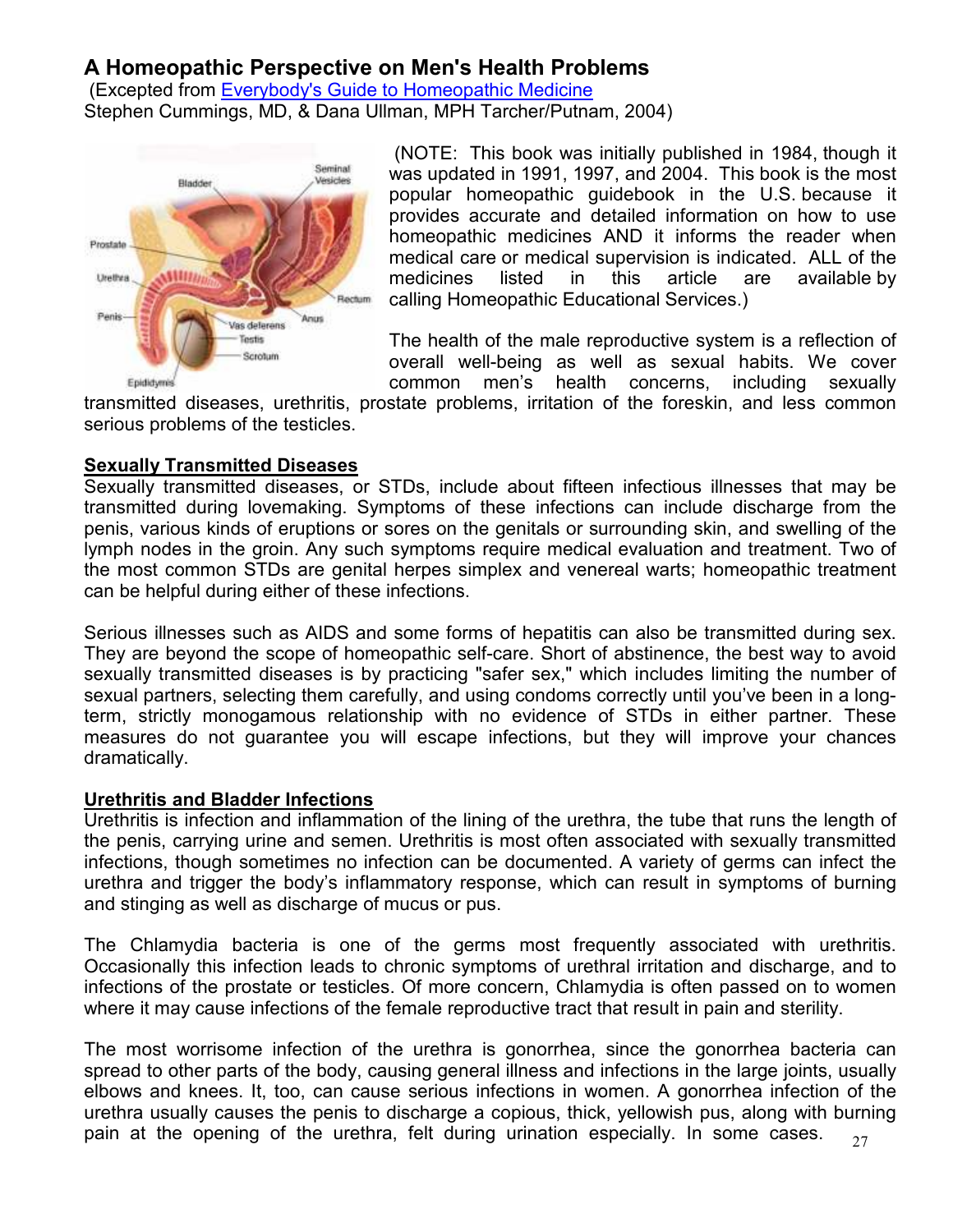however, the discharge may be watery, scanty, or completely nonexistent, and there may be no pain. Gonorrhea can also infect other mucous membranes. Gonorrhea infections of the throat and rectum after oral or anal sex are not uncommon. Rectal gonorrhea may result in pain or discharge of pus, or there may be no symptoms at all.

There are many other kinds of germs associated with urethritis in men. Most of these are not now considered causes of other health problems, but they have not been well studied. Urethritis can sometimes be caused by physical irritation by soap, for example or it may occur after taking antibiotics. Health practitioners may give the diagnosis of "non-specific urethritis" if no infection with Chlamydia or gonorrhea is found.

We want to point out that the symptoms of all urethral infections, even when caused by gonorrhea, are largely evidence of the body's efforts to heal and remove the aggressive germs. Inflammation brings blood to the area so that more white blood cells, antibodies, and other components of the body's immune system are available to help destroy the bacteria. The extra blood also helps carry away dead cells and speeds the replacing of tissue damaged by the infection. The discharge flushes away debris and dead bacteria and blood cells, as well as infecting germs. Still, we strongly recommend antibiotic treatment, along with homeopathic treatment, for anyone with gonorrhea or Chlamydia urethral infections.

Discharges are uncommon in children but may develop if a child has put something in the urethra. A child with a penile discharge needs medical care.

#### **Bladder infections**

Unlike women, males rarely get bladder infections (cystitis), because the male urethra is longer and not so near the anus. A bladder infection in a boy or man is often evidence that something is structurally wrong with the urinary organs, and he must be evaluated by a urologist.

## **General Home Care**

Home treatment of urethritis should be begun whether or not you ultimately take antibiotics. Drink extra fluids and urinate frequently to wash the germs out of the urethra. You should pay attention to the general health practices of resting, eating a simple and nutritious diet, and avoiding stress, for these enable the body's own defenses to better fight the germs and heal the inflamed tissue.

#### **Homeopathic Medicines**

#### **Case taking Questions for Urethritis**

What is the color and consistency of the discharge from the penis? If there is pain, what is its character cutting (sharp), burning, or otherwise?

## **Modalities:**

At what time of day are the symptoms worst? Is ejaculation painful?

#### **Other symptoms:**

Does the urine smell unusually strong?

## **Remedy Summary for Urethritis**

Even if antibiotics are prescribed, homeopathic medicines should also be given, particularly if symptoms continue after completing antibiotic treatment. Give the medicine: Twice a day for up to five days. As soon as the symptoms have improved significantly, repeat the dose only when they worsen again. When to try another medicine: If there is no improvement after 2 days (wait until the third day to make this decision).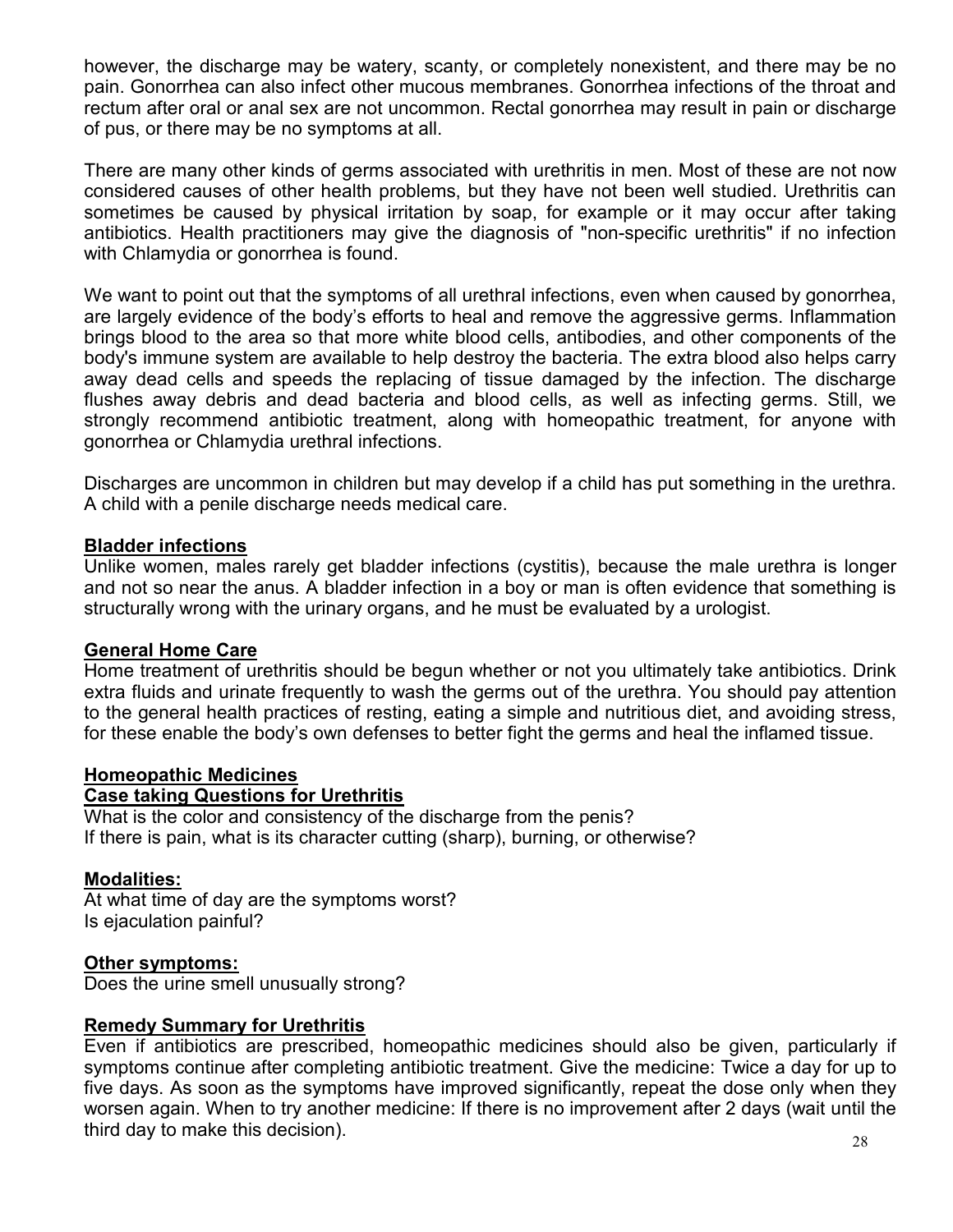## **Natrum muriaticum**

**Essentials** Thin discharge that is clear, mucousy, or milky in color Confirmatory symptoms Discharge appears clear when it is wet but leaves yellow spots on the underwear Cutting or burning pains at the urethral opening during or after urination or just as urination is finished Painless discharge

## **Mercurius**

**Essentials** Thick mucus or pus accompanied by inflammation and burning pain of the urethra Confirmatory symptoms Discharge white, yellow, or green Symptoms often worse at night

## **Sulphur**

**Essentials** Thin or mucousy discharges with burning pain during ejaculation; or The general symptoms of the medicine are evident (see materia medica section)

# **Nitric Acid**

**Essentials** Burning pain during ejaculation Thick, greenish or yellowish discharge Confirmatory symptoms Strong-smelling urine Patient chilly in general

# **Pulsatilla**

**Essentials** Thick, yellow or green urethral discharge that is bland, causing little pain or irritation; and/or The general symptoms of Pulsatilla are present

Natrum muriaticum is one of the primary medicines for men with urethritis. The discharge is usually thin and clear, mucous, or milky in color. Sometimes a greenish discharge occurs. The discharge may appear clear when it is wet but then leaves yellow spots on the underwear. There may be cutting or burning pains at the urethral opening during or after urination or just as urination is finished.

Pulsatilla should help men with thick, yellow or green urethral discharge that is bland and causes little pain. The medicine is general symptoms may indicate its use more than the specific symptoms of the discharge.

Mercurius is indicated when thick mucus or pus is accompanied by inflammation and burning pain of the urethra. The discharge may be white, yellow, or green. Often the symptoms are worse at night. Sulphur should be considered for thin or mucous discharges when there is burning pain during ejaculation or when the general symptoms of the medicine are evident (see the materia medica section).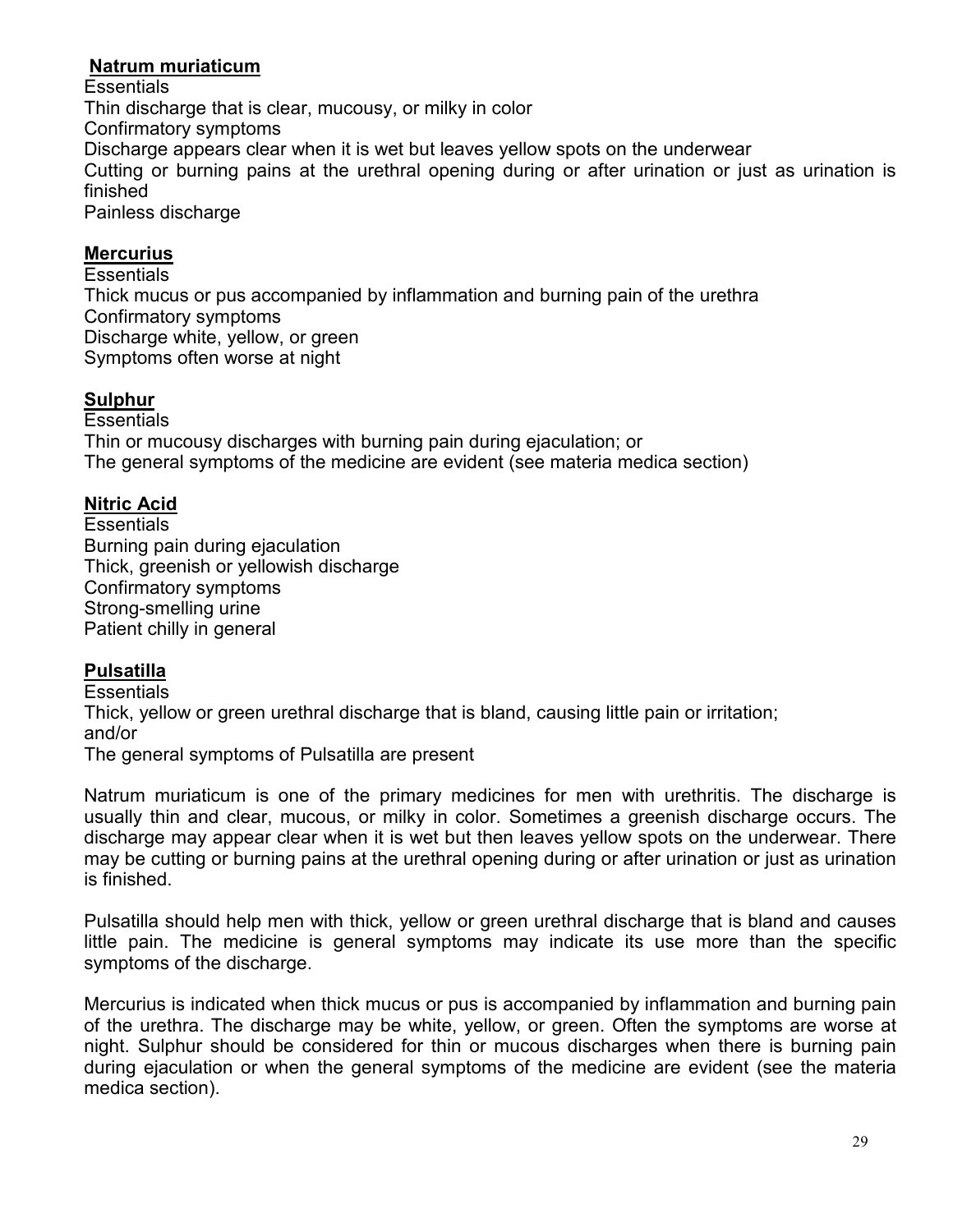Nitric Acid is another alternative when the discharge is accompanied by burning pain during ejaculation. In this case, the discharge is more likely to be thick and greenish or yellowish. The urine may smell very strong and the patient is usually chilly in general (whereas the Sulphur patient is "warm-blooded").

## **Prostate Problems**

The walnut-size prostate is located at the floor of the pelvis behind the base of the penis. During ejaculation the prostate contributes a milky alkaline fluid to the semen to enhance the fertility of the sperm. Several maladies involving the prostate are fairly common in men, including prostatitis (prostate infections), benign prostatic hypertrophy (prostate enlargement), and prostate cancer. Benign prostatic hypertrophy

The prostate grows larger with age. Once a man reaches middle age, problems with urinating often result as swelling of the prostate gland constricts the urinary passage. This is called prostatic hypertrophy. There may be trouble getting the urinary stream started, or the stream may be weak or interrupted. Frequent urging to urinate, together with passing of only small amounts, is also common. These symptoms should be evaluated medically. Constitutional homeopathic treatment can be helpful during the early stage of prostatic hypertrophy. Conventional treatments include various recently-introduced medicines as well as surgical procedures.

## **Prostate Cancer**

The treatment of cancer is beyond the scope of this book, but we do have a few words of advice: Since prostate cancer is one of the most common malignancies in men, regular contact with your doctor after the age of forty is wise, even if you have no symptoms. Screening tests for cancer include physical exam of the prostate and a blood test, the prostate specific antigen (PSA). Although the value of screening for prostate cancer is controversial (the benefits of treating cancer detected by screening tests aren't clear) your practitioner will have some recommendations and can keep you informed of medical progress in this area. Prostate cancer is often very slowgrowing and your doctor may recommend no specific treatment. Constitutional homeopathic care would be appropriate under these circumstances.

# **Prostatitis**

Because the urethra passes through the prostate on its way from the bladder, bacteria can travel through the urethra to settle in the prostate. The prostate gland is susceptible to both acute infection and to chronic infection or inflammation. An acute infection can cause severe pain and tenderness in the region of the prostate, sometimes extending up into the genitals, pelvis, or back. Other symptoms can include increased urge to urinate, burning during urination, difficulty starting urination, discharge from the penis, and general symptoms such as fever and weakness.

Chronic inflammation of the prostate can develop after an acute infection or on its own. Symptoms are similar to but milder than those of acute infection and tend to come and go over long periods. Vague aching in the region of the prostate, dribbling of urine, trouble starting or maintaining a forceful stream of urine, and discharge of prostatic fluid from the penis after a bowel movement, for instance, are common symptoms. Often it is impossible to identify the bacteria involved in chronic prostatitis; it may well be a self-perpetuating problem that persists even after infecting bacteria have been eliminated.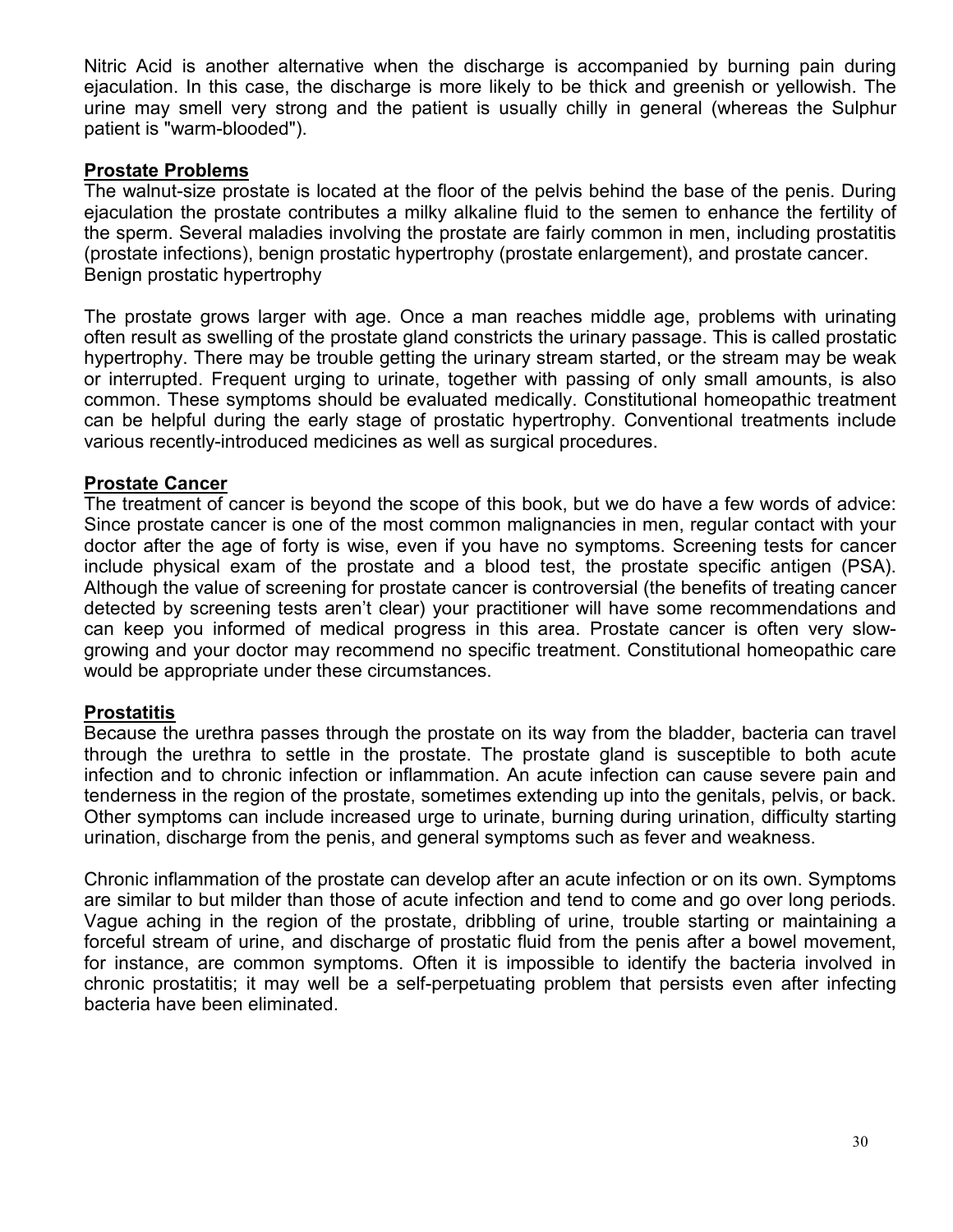# **General Home Care**

Home treatment for acute prostatitis includes drinking plenty of fluids, urinating frequently to help wash out the infecting bacteria, getting rest, eating a simple, nutritious diet, and avoiding stress. Chronic prostatitis is difficult to heal completely. Still, the measures used for acute prostatitis can be helpful. In addition, hot sit baths may bring some relief. You can also try Kegel exercises as a mild form of self-massage to express excess fluid from the prostate and thereby reduce symptoms: Firmly tighten the muscles you would use to interrupt the flow of urine, repeating 50 to 100 times per day. Some urologists advise their patients to ejaculate regularly to expel some of the prostatic fluid and reduce pressure in the gland.

## **Homeopathic Medicines**

During either acute or chronic prostatitis, homeopathic care can complement conventional medical treatment. In acute cases, you can use homeopathic medicines while you take antibiotics to speed the healing process. If symptoms persist after antibiotic treatment, or in chronic cases that have developed with no acute onset, you may try homeopathy instead of antibiotics (after seeing a health practitioner to rule out dangerous infections such as gonorrhea or Chlamydia). We recommend you see a professional homeopath if one is available, but if not, go ahead and try homeopathy at home.

Unfortunately for the homeopath, the typical case of prostatic trouble gives rise to few distinguishing symptoms that help in remedy selection. If no remedy stands out as a good match for the affected person's symptoms, you can try the ones listed below one at a time.

## **Case taking Questions for Prostatitis**

#### **Character of the symptoms:**

What is the character of the pain or discomfort is it an ache, a sensation of pressure, or sharp pain like a needle?

## **Modalities:**

How is the pain affected by sitting, standing, walking, and urinating?

## **Other symptoms:**

Describe the color and consistency of any discharge from the penis. Is there pain in the urethra or bladder?

## **Remedy Summary for Prostatitis**

Give the medicine: During acute symptoms, one dose two times a day for up to five days, less frequently as the symptoms improve. For chronic cases, one dose of the 30th potency per day for five days, or a low potency twice daily for up to two weeks.

When to try another medicine: In acute cases, if there is no improvement after 36-48 hours. In chronic cases, if the symptoms haven't improved within 10-14 days.

# **Pulsatilla**

**Essentials** 

Pain in the prostate after urination; or The general symptoms of Pulsatilla are present (see the materia medica section) Confirmatory symptoms

Sharp pains or spasms in prostate area extending into the bladder and pelvis

Thick, bland discharge from the penis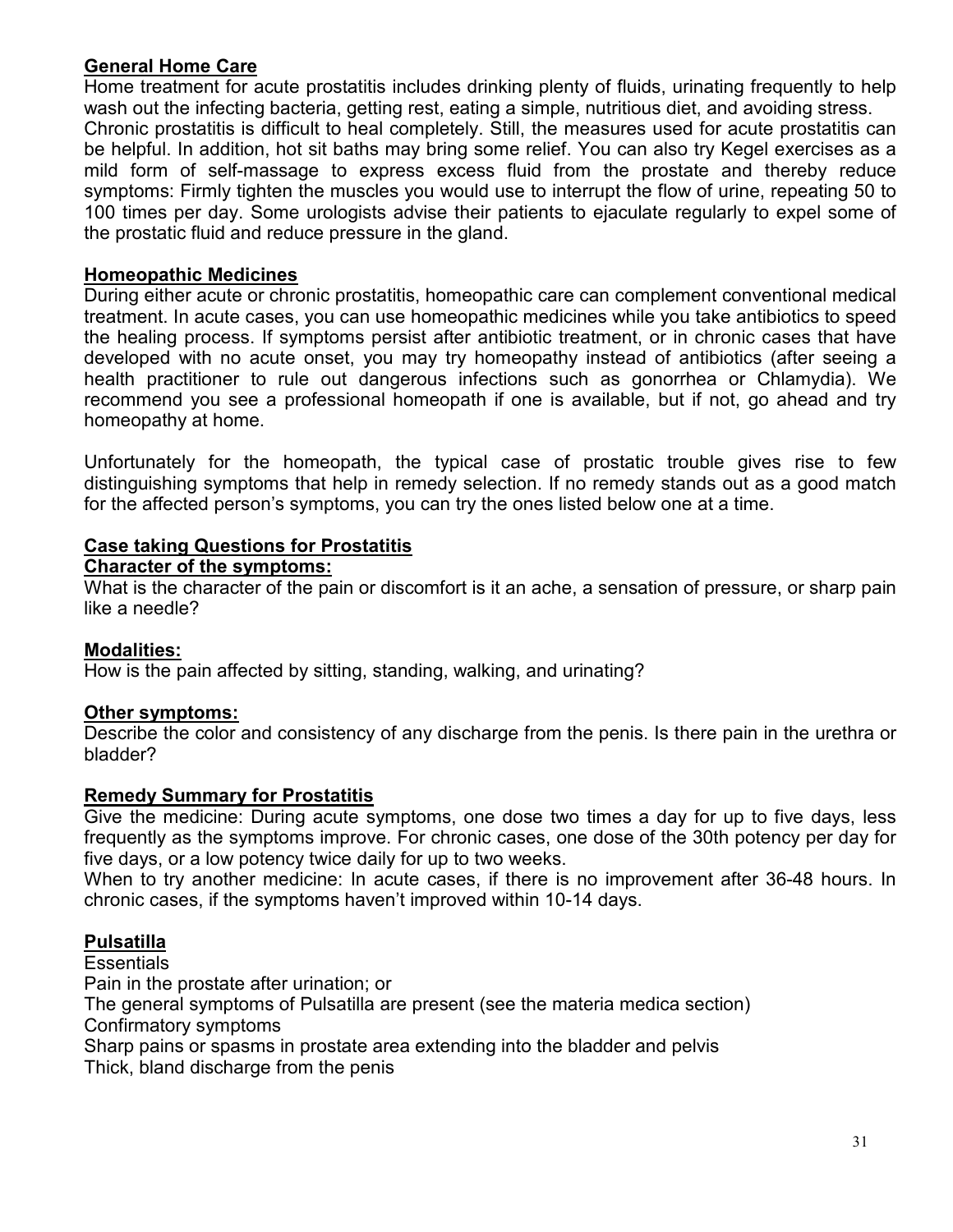# **Chimaphilla umbellato**

**Essentials** 

Soreness in the region of the gland is worse with pressure, especially during sitting Confirmatory symptoms

Sensation of sitting on a ball or of painful swelling.

Discharge of mucus from the penis or the presence of stringy mucus in the urine

# **Kali bichromium**

**Essentials** 

Prostate pain aggravated by walking; must stand still for relief

Confirmatory symptoms

Needlelike pain or drawing pains extending from the prostate into the penis

Burning in the urethra after urination

Discharge of very thick, sticky, or stringy material from the penis

# **Causticum**

**Essentials** 

Pressure and pulsations in the prostate with pain extending into the urethra and bladder after a few drops of urine have passed.

# **Sabal serrulata**

**Essentials** 

Indicated during chronic prostatic enlargement with difficult urination; there may be burning during urination as well.

# **Lycopodium**

**Essentials** Pressure in the prostate aggravated during and after urination Confirmatory symptoms Needle-like pains in the bladder and anus

Pulsatilla is a good medicine for the man who experiences aggravation of pain in the prostate after urination. There may be sharp pains or spasms in the region of the prostate that extend into the bladder and pelvis. A thick, bland discharge from the penis may be present. Men who show strong general symptoms of this medicine can be given Pulsatilla even when the specific symptoms don't clearly confirm it.

Chimaphilla umbellato is more difficult to find - even at some homeopathic pharmacies - than most of the medicines covered here, but it is well indicated for many men with prostatitis. Soreness in the region of the gland is worse with pressure, especially during sitting. There may be a sensation of sitting on a ball or simply of painful swelling. A discharge of mucus from the penis or the presence of stringy mucus in the urine may be noted.

The Kali bichromium patient's prostate pain is worsened by walking, and he must stand still for relief. The pain may be needle-like or there may be drawing pains extending from the prostate into the penis. There may be burning in the urethra after urination. A discharge of particularly thick, sticky, or stringy material may be found at the urethral opening.

With Causticum there are pressure and pulsations in the prostate with pain extending into the urethra and bladder after a few drops of urine have passed. In contrast, Lycopodium covers pressure in the gland that is worse during and after urination. Needle-like pains in the bladder and anus especially indicate this medicine.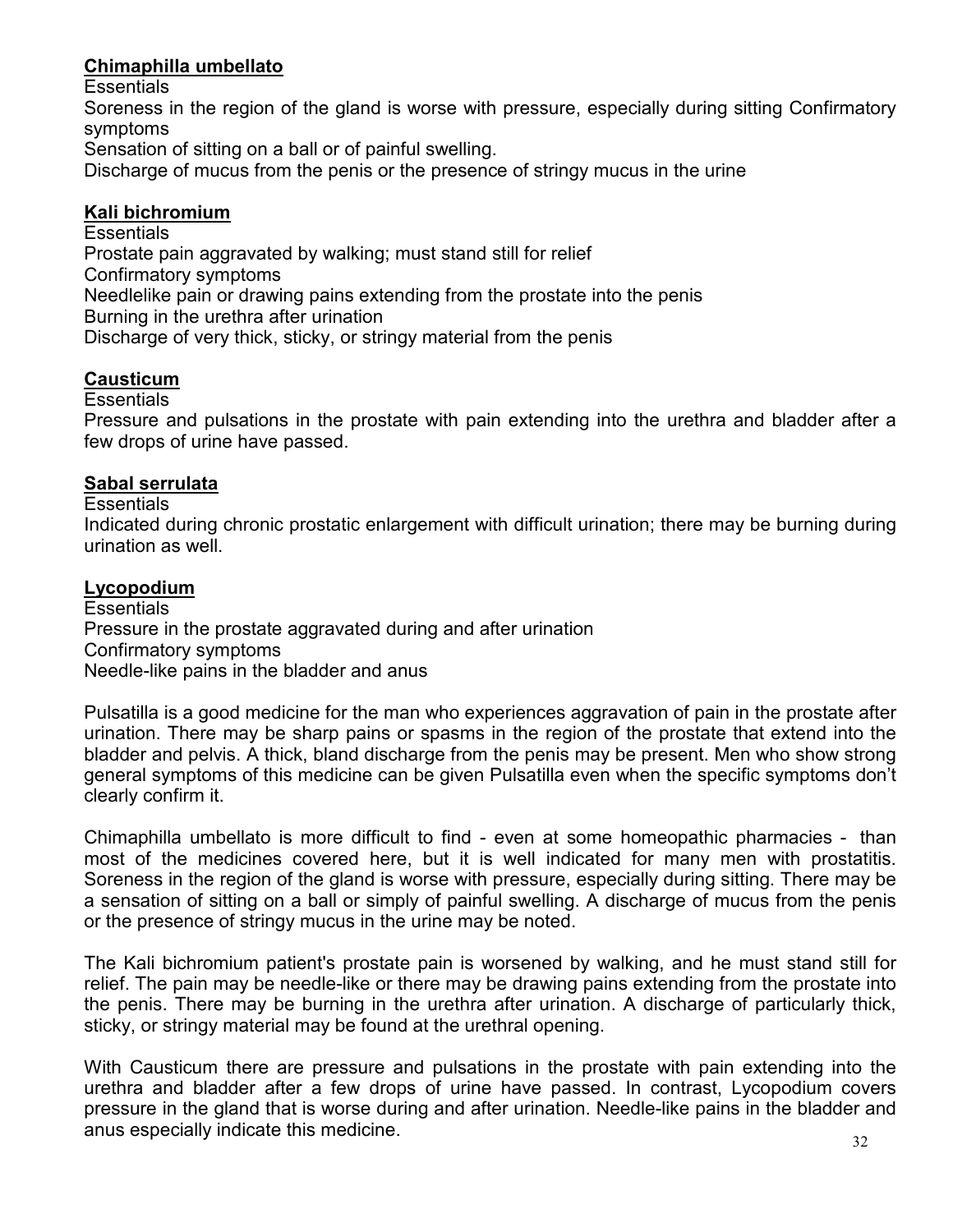Sabal serrulata has also been found effective during prostatic problems. However, its indications are fairly general: enlargement of the prostate with difficulty passing urine or burning while urinating.

### **Foreskin Irritation**

If a skin irritation on or under the foreskin develops, you can treat it at home by gently pulling the foreskin back, applying dilute Calendula tincture (see Chapter 14), and allowing the area to dry before returning the foreskin to its normal position. If a sexually active adult has sores or a rash, or if pus has formed, see your practitioner.

Occasionally the foreskin may get stuck in a retracted position and become swollen or inflamed. Apply ice wrapped in a cloth to the area and try to gently work the foreskin back into its normal position. If you are not immediately successful, emergency care is required.

#### **Testicular Problems**

Pain or swelling in the testicles or vicinity requires medical attention. A variety of problems may cause such symptoms.

Epididymitis is an infection of the epididymis, a compact, coiled tube attached to each testicle and in which newly formed sperm mature. Although epididymitis does not occur too often, it is more common than orchitis, infection of the testicles. Both these infections cause pain and swelling in the testicular area.

Testicular pain may also be caused by twisting of the testicle and the structures within the scrotum that connect it to the body. Called testicular torsion, this is not only extremely painful but also dangerous, because if the blood supply is interrupted, the testicle may be lost in a few hours. Testicular cancer is one of the most common cancers in men under thirty. You should get checked immediately if you notice change in the size of or any lumps or nodules in a testicle. A cancerous testicle is typically painless. Testicular cancer is usually easy to treat when it is discovered early. Men should make it a habit to regularly feel their testicles (in the shower is a good time) to be sure that no changes have occurred.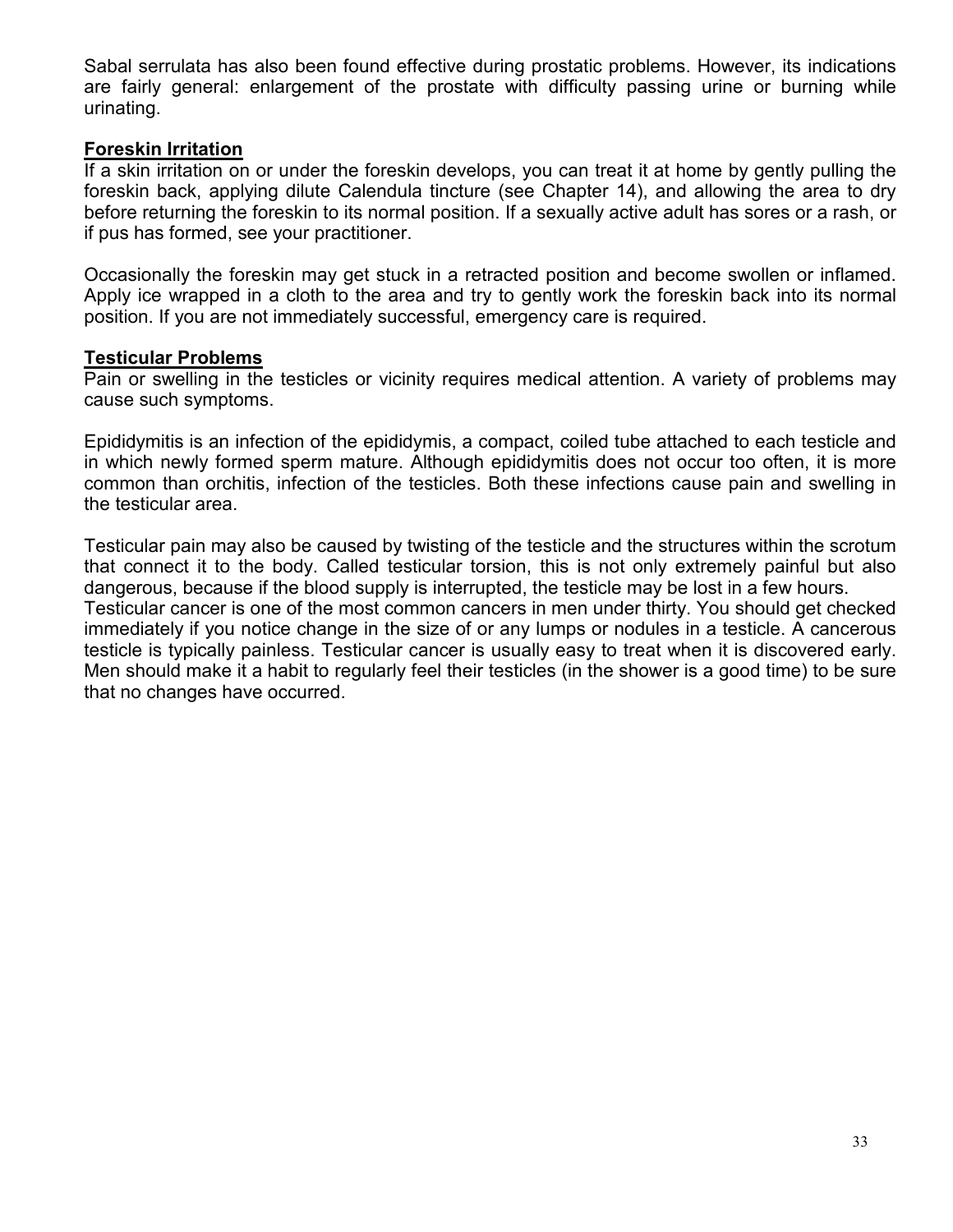# **A Homeopathic Perspective on Osteoporosis**

(Excepted from The One Minute or So Healer, Tarcher/Putnam)

This book does not primarily focus on how to use homeopathic medicines but instead provides information on various natural health strategies to treat common ailments.

WARNING: This book is a lighthearted practical health guide. Laughter may be a side effect.



Both bones and eggshells are made primarily of calcium. Although bones can be impressively strong, depending upon their density, they can break like an eggshell.

Osteoporosis, a common condition of the elderly, affects women more than men because they have less bone mass and because they produce less estrogen after menopause which reduces the body's ability to keep calcium in the bones. Osteoporosis leads to degeneration of the spine, humpback, and fragile bones- -which are more easily fractured. This condition is

creating an elderly population which is fragile, weak, and, like an eggshell, breakable.

Osteoporosis is also creating a legion of shorter elderly people whose vertebrae are compressing against each other due to the loss of calcium from the bone. Perhaps this explains why the Incredible Shrinking Woman got so small.

This epidemic of osteoporosis has created a major market for calcium supplementation. If calcium supplements were listed on the stock exchange, their price would have skyrocketed in recent years. However, if people knew the research about calcium that follows here, the stock's value would have fallen as fast as it rose.

There are numerous countries that have a very low rate of osteoporosis despite the fact that the people consume as little as 200 mg of calcium a day, considerably less than the 1,000 to 1,500 mg. of calcium that most doctors recommend for pre- and post-menopausal women. The problem in this country is that most women consume too many things that leech the calcium out of their bones.

Despite the fact that Eskimo women get over 2,000 mg. of calcium a day (from their consumption of fish bones), and even though exercise is a regular part of their life, they are known to have one of the highest rates of osteoporosis in the world. This problem is not due to bad luck. It is because they eat so much protein (as much as 250 to 400 grams a day) and so much fat; this excess causes increased calcium loss. This example highlights the importance of looking at factors that help AND hinder calcium absorption.

Conventional physicians often recommend hormone replacement therapy as a preventive to osteoporosis. Research has shown that lifelong use of these hormones helps to maintain bone strength, though it does not restore bone loss that has already occurred. More troublesome about the use of these drugs are the numerous studies indicating that they create side effects including increased chances of endometrial cancer and heart disease. Also, once a woman stops taking these drugs, calcium excretion is significantly increased.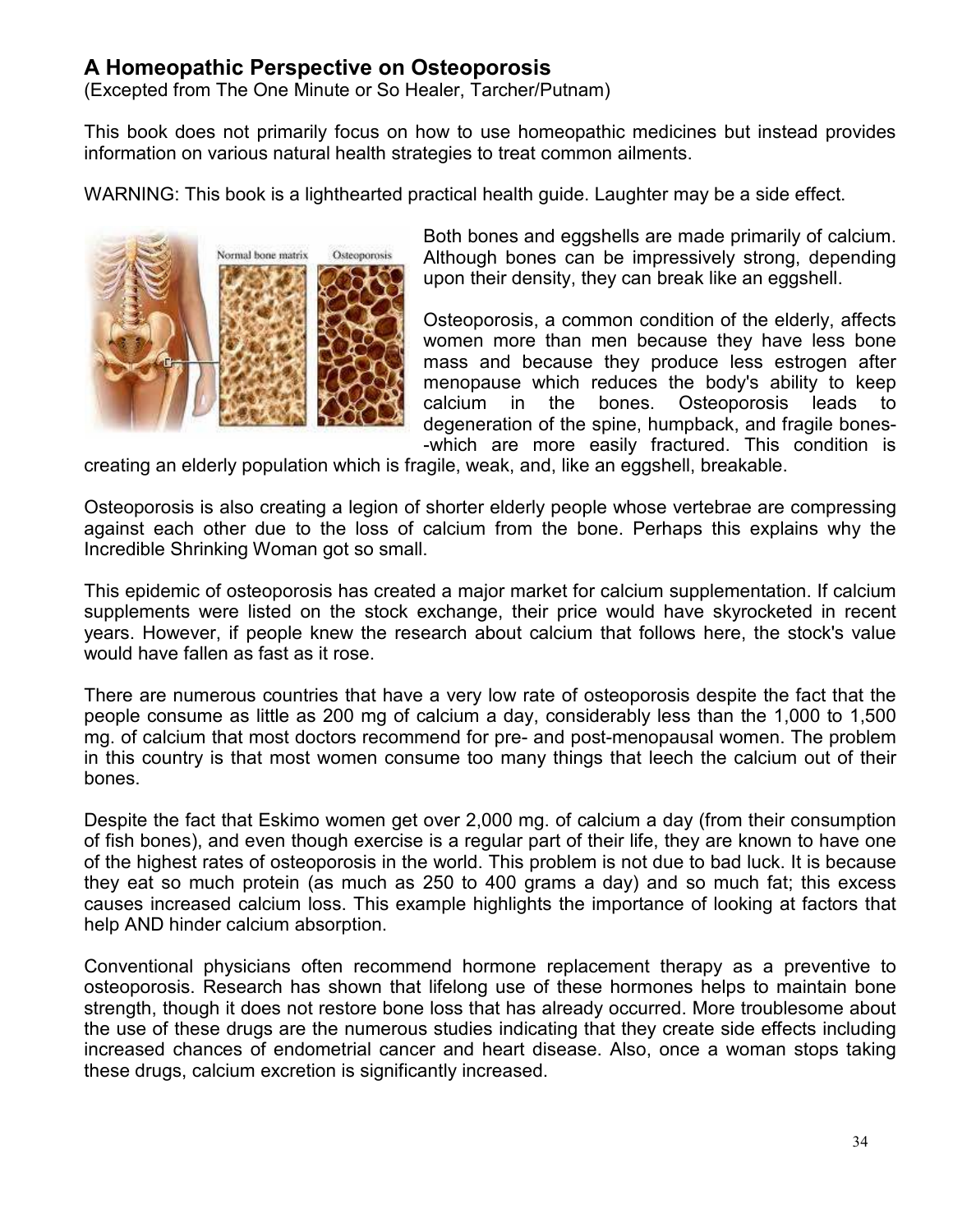Here are some strategies which are less costly than drugs, both financially and otherwise, and with fewer side effects. Since having adequate calcium levels in the bone is dependent on building bone strength during youth, it is best to take measures to prevent osteoporosis as early in life as possible. Although the best time to start was when you were a child; the second best time is today.

**Strategy #1**: Move your body. Exercise, especially weight-bearing exercise such as walking, tennis, dancing, rope-jumping, basketball, and backpacking, helps build strong bones. Swimming is not considered a weight-bearing exercise because of the zero-gravity environment of water.

**Strategy #2**: Do kinder gentler exercises. Free the neck! Power to the pelvis, Liberate the vertebrae 31! Doing yoga and other gentle exercises help make you limber and stronger. However, headstands and shoulder stands should not be done if you already have osteoporosis.

**Strategy #3**: Avoid calcium vampires. Calcium vampires are substances that suck the calcium out of your bones. In other words, they stimulate the body to excrete more calcium than is being put into it. Substances which are calcium vampires are alcohol, caffeine, salt, animal protein, fats, tobacco, distilled water, oxalic acid-rich foods (chard, rhubarb, spinach, and chocolate), and aluminum (absorbed from baking soda, aluminum pots, and from certain deodorants). Phosphorus-rich foods and drinks also impair calcium absorption, the worse offenders being soda drinks, milk and milk products, and many processed foods.

**Strategy #4**: Avoid the calcium vampire drugs. Many drugs disrupt calcium absorption or metabolism, including antacids, antibiotics, anti-depressants, barbituates, cholesterol-reducing drugs, corticosteroids, diuretics, laxatives, and chemotherapeutic drugs.

**Strategy #5**: Support stomach acid. An inadequate amount of stomach acid can lead to poor absorption of calcium. To increase stomach acid, eat charcoal-barbequed foods or charcoal supplements, eat more slowly, and don't wash your food down too quickly with a drink.

**Strategy #6**: Go outside. Vitamin D is important for calcium absorption. You can absorb vitamin D by being exposed to the sun. Get a healthy dose of this sun vitamin (an hour or two), but don't overdo it.

**Strategy #7**: Fish for fish oil. Fish oil has a healthy dose of vitamin D which helps the body absorb calcium.

**Strategy #8**: Do the calcium-magnesium team. Calcium and magnesium are a team that work together in your body, so if you take calcium, you should also take magnesium. Pre-menopausal women should take approximately 1,000 mg. of calcium a day, and during menopause they should take about 1,500 mg. The best calcium supplements (in order of preference) are hydroxyapatite, citrate, lactate, gluconate, and carbonate. It is best to avoid taking large doses of calcium at one time; better to take smaller doses more frequently. Also, don't think that mega doses of calcium are better than the above recommendations; too much calcium can create problems because it displaces iron, manganese, and zinc, and it can lead to kidney stones. The dose of magnesium should be at least 50% of the dose of calcium. For additional help, take 1,000 mg. of vitamin C, which helps to create collagenous fibers to which the calcium of the bone is attached.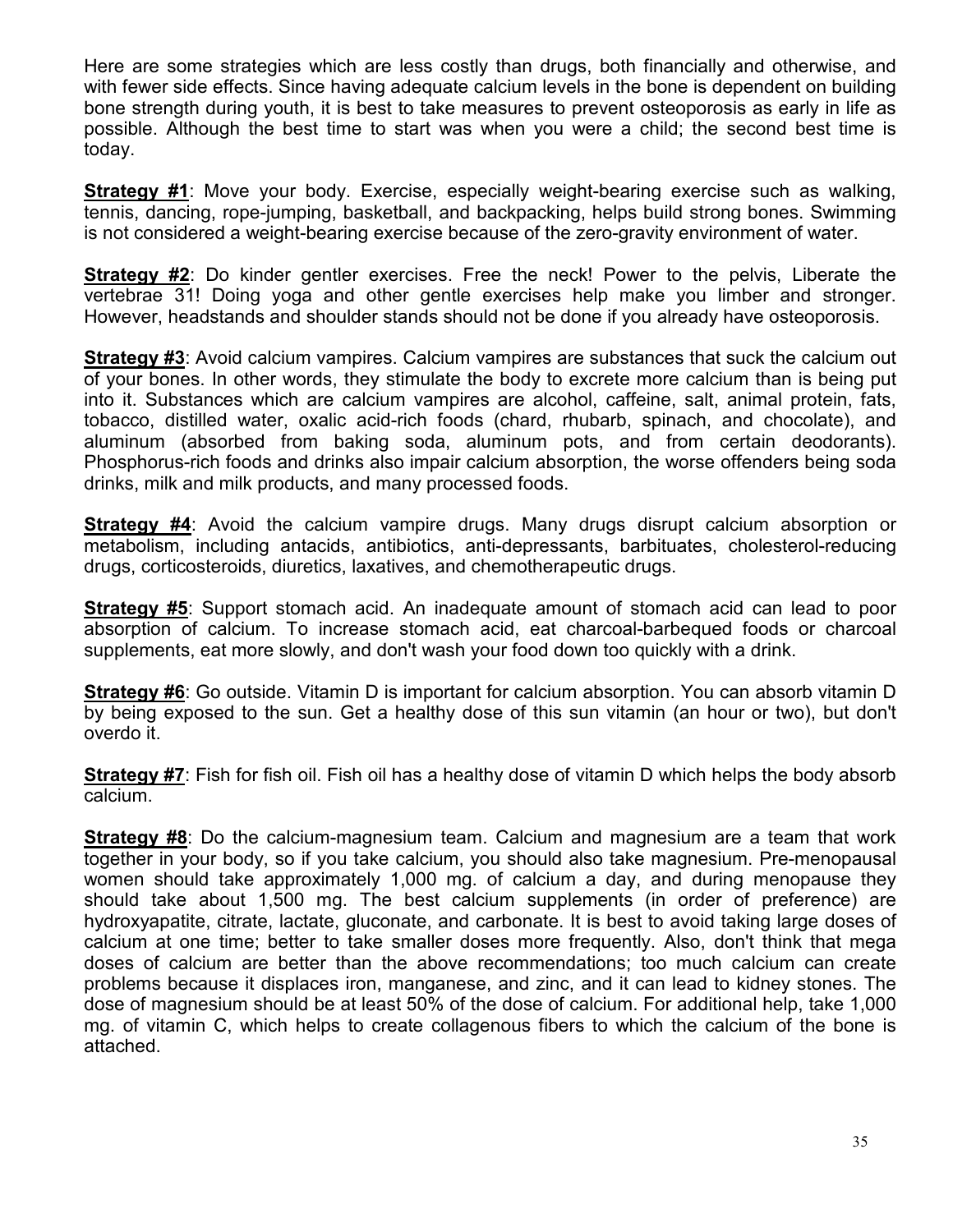**Strategy #9**: Supplemental supplements. Boron, zinc, copper, and manganese are essential for bone integrity. They are all in green leafy vegetables. Boron is of special value; it has been found to stimulate higher estrogen levels and increase bone density. Supplementation of 5 mg. per day is recommended.

**Strategy #10**: Calcium-rich foods. Sardines, salmon, green leafy vegetables, broccoli, tofu with calcium sulfate, mineral water, and sesame seeds all will supply your body with calcium. If you choose to get your calcium from milk, yogurt, or cheese, it is recommended to consume low-fat or non-fat products because the body will be better able to assimilate their calcium.

**Strategy #11**: Horsetail tea. It won't grow you a tail, but this herb is rich in calcium and silica and can help build strong bones.

**Strategy #12**: Be born black. While this too is not a one-minute strategy, evidence does show that black people do not experience as much osteoporosis as white people, possibly because they have greater bone mass.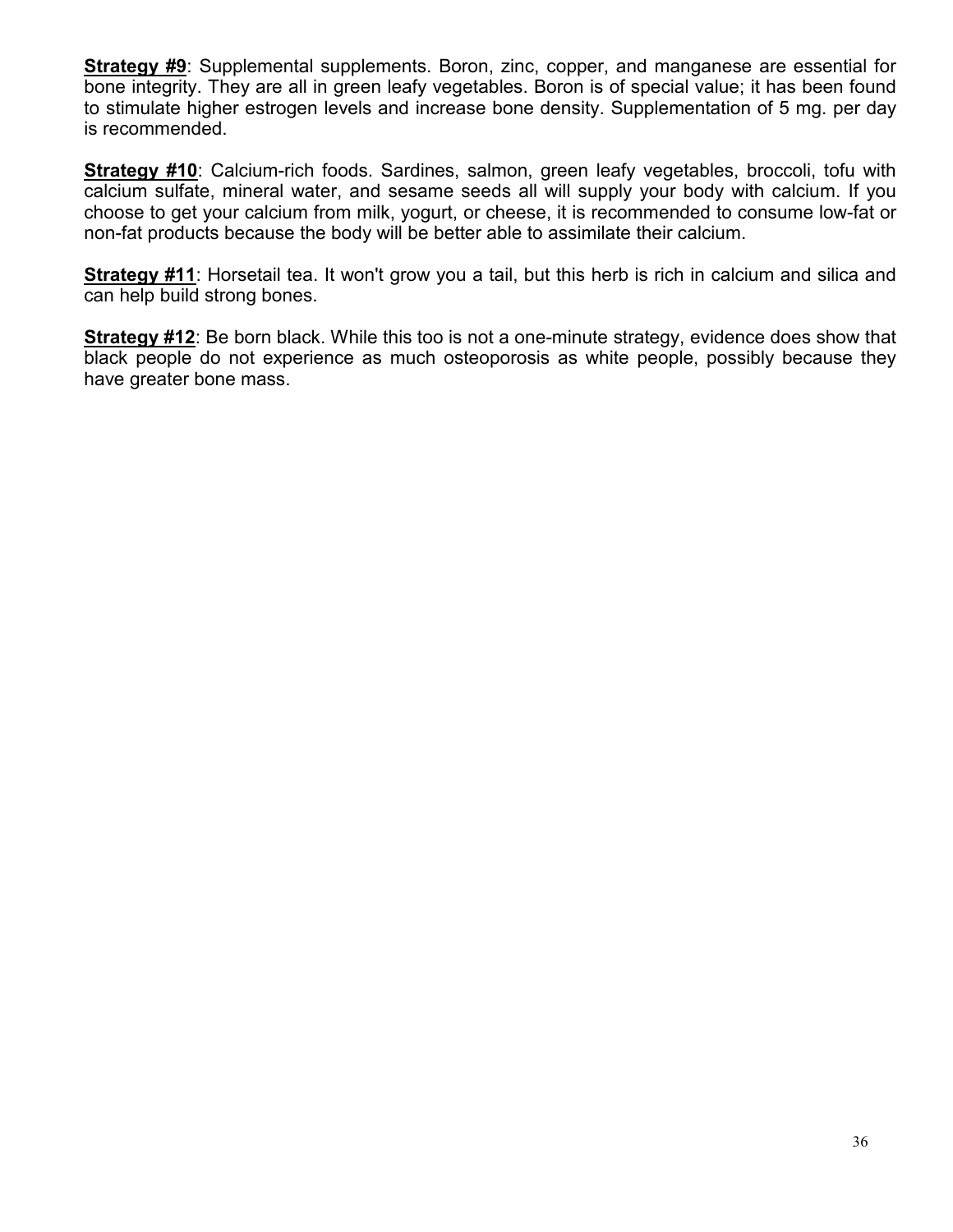# **A Homeopathic Perspective on Pre- and Post-surgical Treatment**

(Excepted from Consumer's Guide to Homeopathy, Tarcher/Putnam)



Surgery represents conventional medicine at its best and its worst. On the one hand, surgery demonstrates incredibly sophisticated informational and technical advancement, yet on the other hand, it often indicates the inability of physicians and patients to prevent this invasive treatment of last resort.

Like other health professionals, homeopaths honor the special role that surgery and surgeons have in health care. Homeopaths are not against

surgery, because certain conditions are simply not treatable without it. At the same time, however, surgery is often performed unnecessarily. It is performed when other, safer measures can be effectively used. It is performed too early when the body can sometimes heal itself. And it is performed inappropriately, primarily because surgeons only know surgery and don't know what else to do (the law of hammers pervades many professions: when you are a hammer, everything becomes a nail).

Even when surgery is successful, this does not necessarily mean that the person is "cured." Surgery may, for instance, remove an abscess, a tumor, kidney stones or gallstones, or other diseased parts, but because this removal doesn't change the underlying pathological processes that created them in the first place, it is understandable and even predictable that people tend to reexperience their ailments.

Even if the ailment seems to have disappeared, homeopaths do not believe that a curative process has always taken place. While the initial complaint may have been eradicated, sometimes more serious pathology develops shortly after the surgery. Although doctors tend to believe that this is a "new" disease, homeopaths theorize that the surgery probably suppressed the original ailment.

This critique of surgery is not meant to devalue its appropriate use in treating various congenital deformities, structural problems, severe injuries, or life-threatening pathological conditions. As previously stated, homeopaths are not against the judicious use of surgery.

When possible, homeopaths first attempt to see if treatment with an individualized homeopathic medicine can prevent the need for surgery. Patients and even homeopaths are sometimes surprised and impressed at the significant results that homeopathic medicines can provide--not that they can do the impossible, but they can often elicit a healing response when conventional therapeutics cannot.

The integration of homeopathic medicines with surgical care uses the best of both worlds to create comprehensive and ultimately more effective health care.

## **Homeopathic Medicines Before and After Surgery**

Once it is determined that surgery is medically necessary, homeopathic medicines can reduce complications of surgery and augment healing so that people can recover more quickly afterward. Surgeons commonly ask patients not to take any food, drink, or drugs prior to surgery. While it makes sense to avoid food, drink, and conventional drugs, there have never been any reported problems from taking homeopathic remedies prior to surgery.

Some homeopaths recommend Ferrum phos 6, four times a day for two days, prior to surgery in order to prevent infection and hemorrhaging.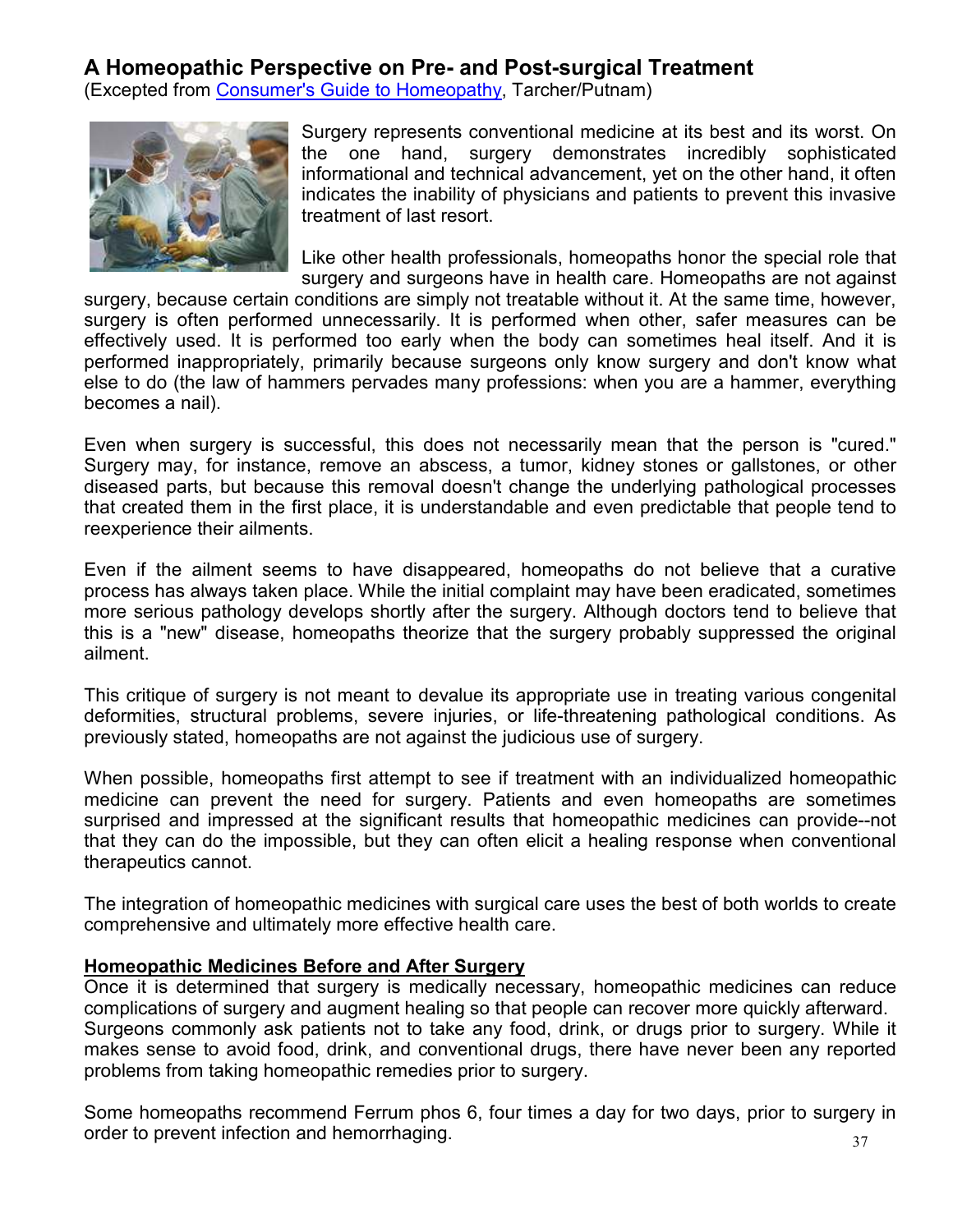Homeopathic medicines can also help people deal with the various emotions they are experiencing prior to surgery. Gelsemium 6 or 30 is a common remedy for the person who experiences great anxiety, apprehension, weakness, and trembling prior to surgery. Aconitum 6 or 30 is indicated when the person is terrified about surgery and thinks that he will die from it.

Take either Gelsemium or Aconitum the night before the surgery and another dose upon waking in the morning. If fear and/or anxiety is felt after surgery, take one to three more doses.

One double-blind, randomized trial on 50 children who underwent surgery showed that 95% of those given the homeopathic medicine Aconitum experienced significantly less post-operative pain and agitation. Aconitum was chosen because it is a common remedy for ailments in which sudden and violent onset of shock or trauma is a primary indication, as well as symptoms of fear and anxiety, which are especially common emotions experienced by children prior to surgery.

Arnica is another common homeopathic medicine given to people before and after surgery because of its ability to reduce surgical shock and minimize bleeding. Surgical shock is a condition that trauma or surgery can cause in which all the capillaries and small blood vessels are filled with blood at the same time. A randomized, placebo-controlled, crossover study showed that Arnica significantly decreased bleeding time.

The late British homeopathic physician Donald Foubister recommended Arnica 30 the night before surgery, another dose the morning of the surgery, another dose just prior to the surgery, and different medicines afterward, depending upon the type of surgery and the symptoms the patient feels.

Homeopathic medicines can also be beneficial for patients who undergo long-term intravenous (IV) therapy. Frequent insertion of an IV commonly causes phlebitis (inflammation of the vein) and hematoma (the pooling of blood under the skin); a double-blind study using Arnica 5c found that it can effectively reduce and prevent such problems. The study showed significant benefits from Arnica, including reduced pain. Besides subjective improvement, there were also objectively measured increases in blood flow and in blood coagulation factors.

While Arnica is the primary remedy to be taken just prior to the majority of surgeries, there are a certain number of operations for which Dr. Foubister commonly recommended other remedies. For surgery involving cartilage and periosteum, as is often occurs in the knee or elbow, it is recommended to take Ruta 30 the evening before, the morning of the operation, and immediately afterward. For hemorrhoidal surgery, it is recommended to take either Staphysagria 30 or Aesculus 30 in a similar pattern as described for Ruta. And for circumcision, Staphysagria 30 and Arnica 30 should be given similarly as above.

The following are common recommendations for after surgery. Please note that the length of time of treatment can and should be different with each patient, depending upon the intensity of symptoms. Doses should generally be taken as long as pain persists, though they should not be taken for more than a couple of days, unless the person is still in pain and the remedy is providing obvious relief. Arnica 6, 12, or 30 should be given for at least two doses after surgery, approximately one hour apart. In addition to this remedy, the following remedies should be given one hour after the last dose of Arnica: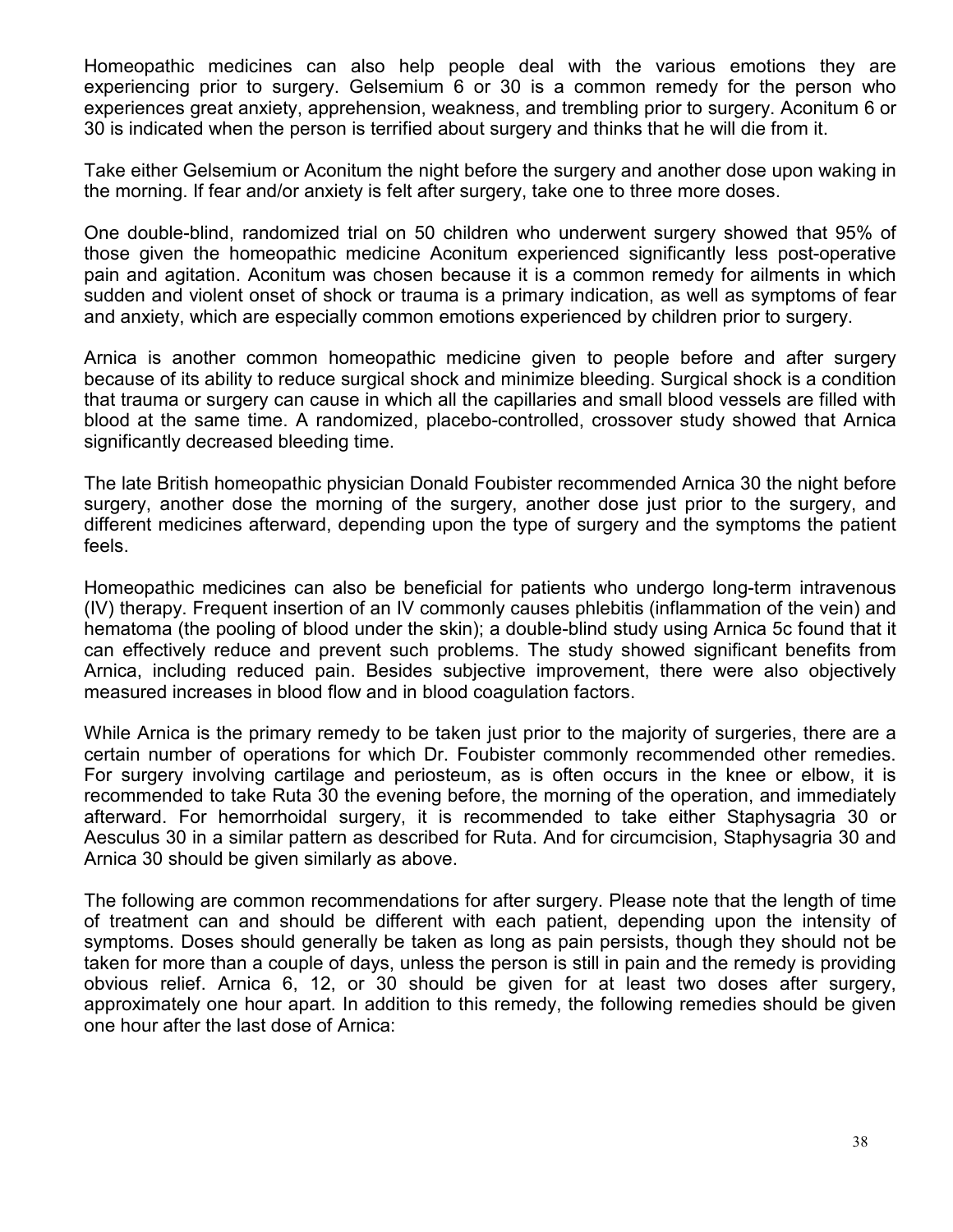# **Gynecological surgery:**

--Dilation and curettage: Belladonna 30, every 6 hours

--Hysterectomy: Causticum 30, three times a day (some homeopaths recommend Staphysagria 6 or 30, three times a day)

--Caesarean section or episiotomy: Staphysagria 30 or Bellis perennis 30, three times a day

--Abortion or miscarriage: Ignatia 30, every four hours

--Plastic surgery on the breast: Bellis perennis 6 or 30, three times a day

--Amputation of the breast or a lump: Hamamelis 30, every 4 hours

Circumcision: Staphysagria 30 and Arnica 30, every four hours for a day.

Prostate surgery: Staphysagria 30, three times a day

Abdominal surgery: Staphysagria 30 or Bellis perennis 30, three times a day

Appendectomy: Rhus tox 30, three times a day

Gastrectomy: Raphanus 30, three times a day

Gall bladder surgery: Lycopodium 30, three times a day

Eye surgery: Ledum 30, every four hours

Tonsillectomy and adenoidectomy: Rhus tox 30, every four hours

## **Orthopedic surgery**

--involving cartilage or periosteum: Ruta 30, every four hours

--involving the spine: Hypericum 30, every four hours

--Surgery for bullet wounds and/or stab wounds: Staphysagria 30, four times a day

Plastic surgery: Arnica 30 (internally) and Calendula, (externally) four times a day

Amputation: Hypericum 30, every four hours

Hemorrhoids: Staphysagria 30 or Aesculus 30, every four hours for two or three days\*

Varicose veins: Ledum 30, three times a day

Dental surgery: Hypericum 30 and Ruta 30, alternating every two to four hours

# **Homeopathy for Specific Ailments After Surgery**

Some common conditions after surgery for which homeopathic medicines are often effective include the following:

# **Fear of Death**

Aconitum 30 is indicated (every hour for up to four doses).

# **Bleeding**

Arnica 30 helps to slow or stop bleeding after surgery. Phosphorus 30 is the primary remedy for helping to stop bleeding when Arnica does not work adequately. Ipecacuanha 30 is indicated when there is much bleeding of bright red blood, often accompanied by nausea. Secale 30 is effective in treating uterine bleeding that is aggravated by heat and relieved by cold. Cinchona 30 is helpful for people whose bleeding and general loss of fluids lead them to feel weak and faint and have ringing in the ears. This remedy is sometimes indicated several weeks, months, or years after much fluid has been lost, after either an illness or an operation. Arsenicum 30 is useful when profuse bleeding leads to great weakness, burning pains, restlessness, anxiety, and fear, along with a characteristically large thirst for only sips at a time.

**Dose**: Take the remedy every hour until bleeding stops, not more than four doses. If bleeding has not significantly slowed, consider another remedy. The next day, take one more dose of whichever works to reduce the possible complications of blood loss.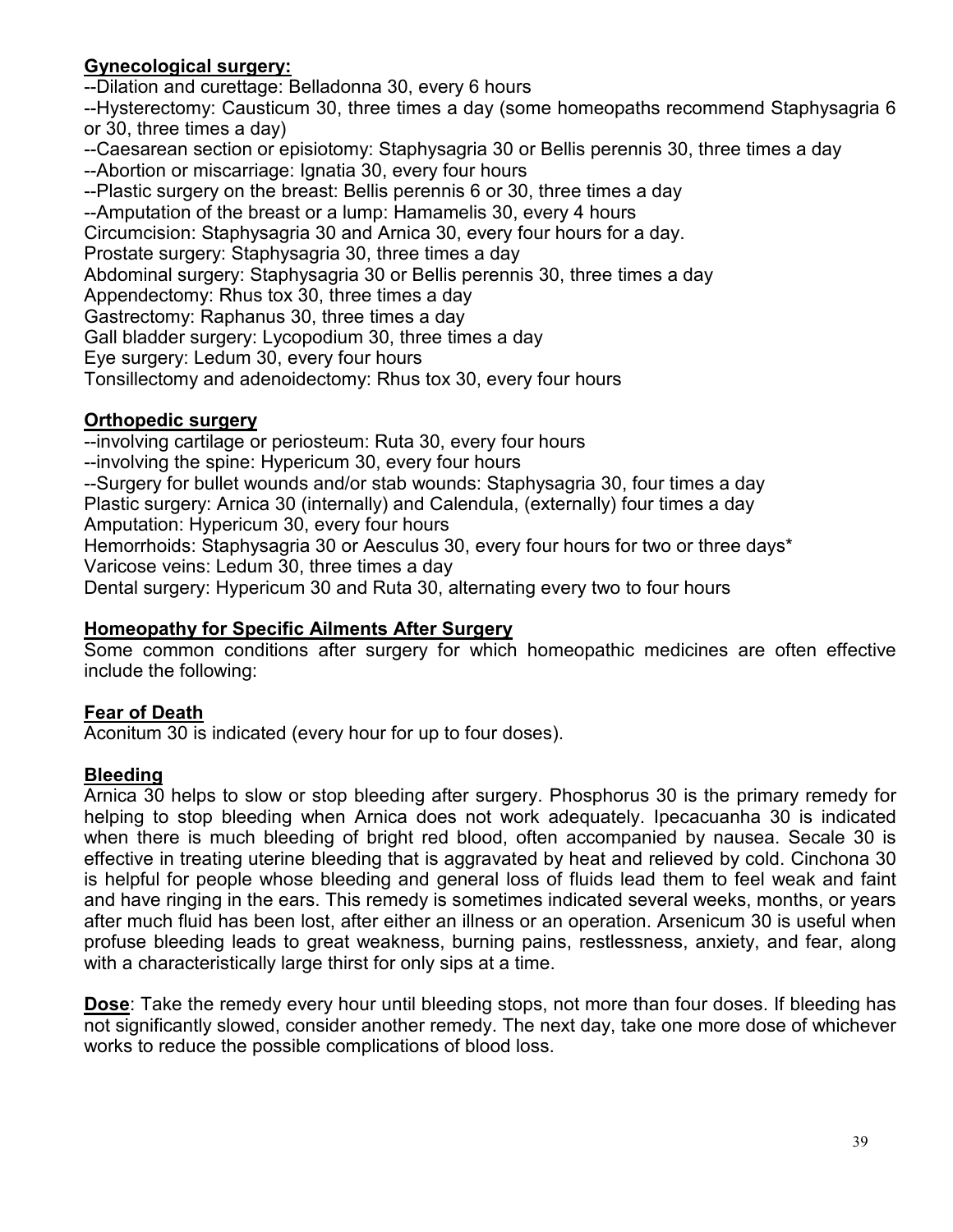## **Trauma to Tissue**

Arnica topically and Arnica 6 or 30 are useful when the muscle feels bruised or swollen and when there is any pooling of blood under the skin. Hamamelis topically and Hamamelis 6 or 30 are effective when the person has weak veins, passive hemorrhage, bleeding hemorrhoids, or varicose veins. Capillaries are enlarged and congestion is marked. Calendula in external application (gel, ointment, tincture, spray) is indicated to heal wounds or incisions. Bellis perennis 6 or 30 is a remedy for use after abdominal surgery and when deep internal tissue has been traumatized.

**Dose**: Apply external remedies at least once a day, and apply again if bathing washes them off. Generally, only two to eight doses of the internal remedy over a two day period will be necessary to complete the healing process.

## **Wound Infection**

External applications of Calendula and Hypericum, either alone or preferably together, help to both prevent and treat infection of surgical wounds. If pus has developed and caused hypersensitivity of the wound, Hepar sulphur 30 is recommended. Because Hepar sulphur is an effective remedy for helping to push out splinters, pieces of glass, and various foreign objects that get stuck under the skin, it also has a tendency to push out surgical stitches. Thus it is not recommended to use this remedy when there are stitches, except towards the end of the healing process, when their removal is part of the healing. If the wound becomes purplish, Lachesis 30 or Gunpowder 30 is indicated. If there is much burning in the wound or wound area, Sulphur 30 is helpful.

**Dose**: Apply external remedies at least once a day, and apply again if bathing washes them off. Take internal remedies every two to four hours during the first 24 hours and four times a day for two to five more days.

## **Scarring and Adhesions:**

Apply Thiosinaminum tincture externally or use an external combination formula that also contains Calendula (some injury gels include these ingredients). Take Graphites 12 internally.

**Dose**: Apply external remedies at least once a day, and apply them again if bathing washes them off. You may need to do this for several weeks or months. Internal remedies should be taken three times a day for two days, and if necessary, repeated one month later.

## **Constipation**

Raphanus 6 or 30 is indicated when there is constipation with no urgings for a stool and/or when there is painful gas; see also the chapter on Digestive Disorders for other potential medicines for constipation.

**Dose**: Take this remedy three times a day for up to four days.

## **Nausea and Vomiting**

Nux vomica 6 or 30 is good for violent retching, especially when there is generally ineffectual retching that does not lead to vomiting. Phosphorus 6 or 30 helps to prevent or treat nausea after surgery; it is indicated when the patient has a strong thirst for ice drinks; he or she may also have a concurrent headache. Ipecac 6 or 30 is effective for persistent nausea with vomiting, when vomiting does not provide relief. Arsenicum 6 or 30 treats violent and incessant vomiting which is made worse by drinking water, especially cold water, or eating. There may also be burning pain in the stomach. See also chapter on Digestive Disorders.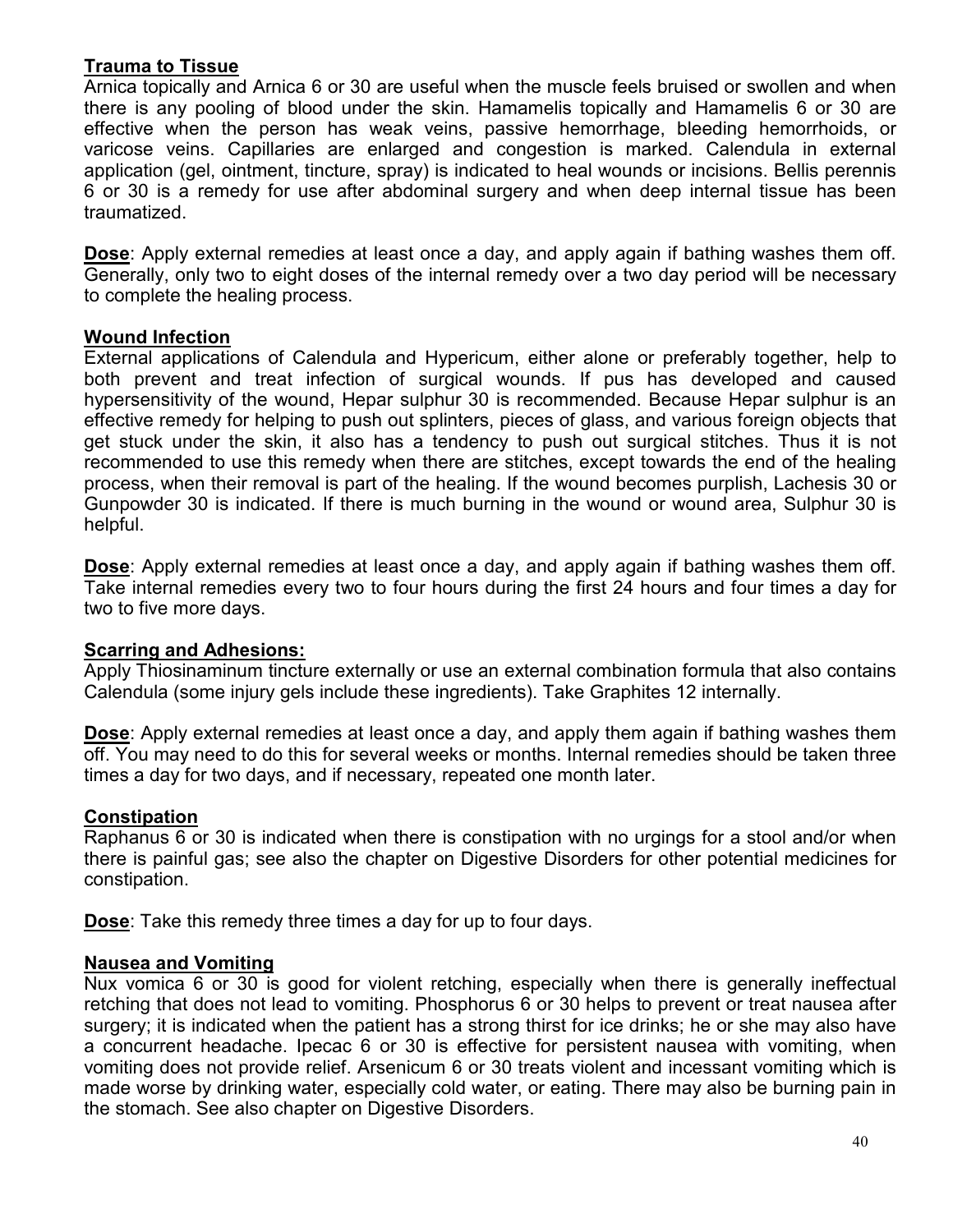**Dose**: Take a remedy every two hours during intense symptoms and every four hours during less intense discomfort. If improvement is not obvious after 24 hours, consider another remedy.

## **Gas**

Carbo veg 6 or 30 helps people who suffer from great distension and offensive gas, who get some relief from release of gas, and who desire carbonated drinks because they seem to help them release gas. Cinchona 6 or 30 is useful when there is more pain than distension, frequent rumbling in the abdomen, and no relief from releasing gas. Raphanus 6 or 30 is a common remedy for people who have a distended abdomen but are unable to expel gas. Because this condition is extremely common after surgery, especially abdominal surgery, this remedy is often indicated. Colocynthis 6 or 30 is effective when there is more pain than distension, and also cramps that are relieved by bending over.

**Dose**: Take a remedy every two hours during intense pain and every four hours during mild discomfort. If improvement is not obvious after 24 hours, consider another remedy.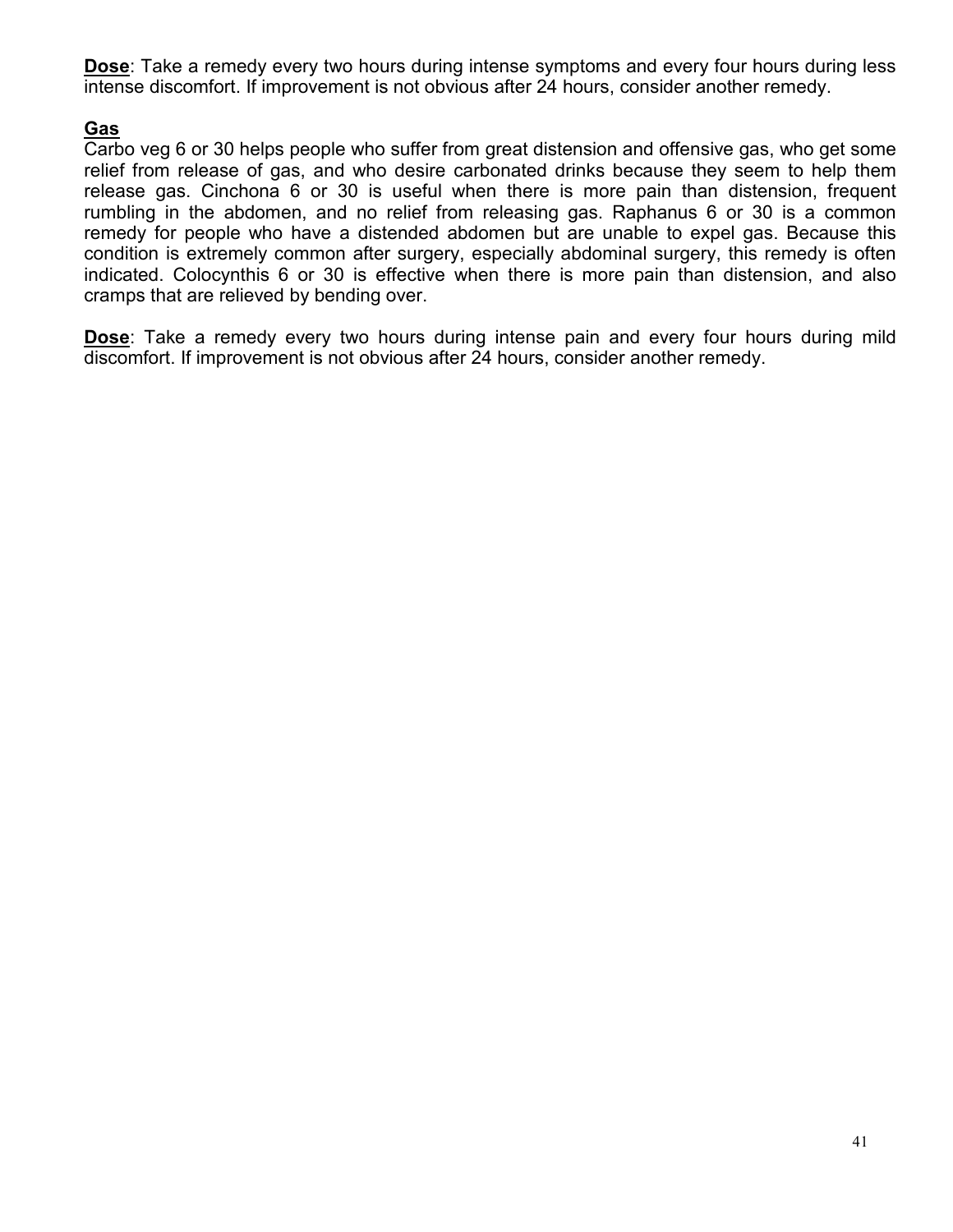# **A Homeopathic Perspective on Pregnancy and Labor: Getting Off to a Good Start**

(Excepted from Discovering Homeopathy: Medicine for the 21st Century, Berkeley: North Atlantic Books, 1991)

Why is it that so many physicians seem to think that birth is a surgical solution to a nine-month



disease? Although good medical care is so important for the health of the mother and infant in high risk situations, physicians intervene too often in the birthing process, turning normal deliveries into medical emergencies.

The American College of Obstetrics and Gynecology (ACOG) commonly asserts that its members deserve credit for the decline in infant and maternal death rates during the past century. ACOG however doesn't readily acknowledge that most of the countries with the lowest infant mortality rates have the largest numbers of

midwives who provide home births and rarely utilize technological interventions. Despite spending more money per person on health care than any other country, the U.S. ranks 18th in infant mortality according to 1984 statistics. It is startling to learn that not only are all Scandanavian countries ahead of the U.S. in having lower infant mortality rates, but so are Ireland, Spain, and East Germany.

Despite the various shortcomings of modern obstetrical care, the present regime is an improvement over the way physicians delivered babies in the 1800s. In the 1870s women were commonly given regular doses of quinine before birth to prevent fever, plus a powerful cathartic to "cleanse their body," then ergot to induce labor, and morphine to lessen any after pains. The use of these powerful drugs increased, rather than lowered, instances of infant and maternal mortality during childbirth.

With the fear of germs so prominent at the turn of the century, hospitals did all they could to eradicate infectious organisms. Nurses washed women's head with kerosene, ether, and ammonia. They sometimes shaved pubic hair because they thought that it harbored germs. And they performed enemas on women in labor every 12 hours and gave continual douches of saline solutions to which whisky and bichloride of mercury were added. The increased effort to protect the mother and infant led to interventions and manipulations of the birthing process that made giving birth both traumatic and dangerous. Describing the 19th century obstetrician, historians Richard and Dorothy Wertz have also unfortunately characterized the 20th century obstetrician:

"Doctors were on the lookout for trouble in birth. That seemed to them to be their primary purpose. They found a lot of trouble--so much, in fact, that they came to think that every birth was a potential disaster and that it was best to prepare each woman for the worst eventualities. In line with that perception, doctors increased their control over the patients during labor and delivery, rendering them more powerless to experience or participate in birth. Women acceded to the doctors' increasing control because they also believed that their methods would make birth safer."

42 The underlying assumption of obstetricians has tended to be that women need technological interventions in order to have a healthy and safe pregnancy and birth. Although some medical interventions are certainly of great value, there is general consensus that birth has become over medicalized. Some of this over medicalization is the result of doctors doing all they can to prevent malpractice suits,\* and some of it is the result of doctors assuming that more medical interventions improve the chances of having a healthy mother and infant.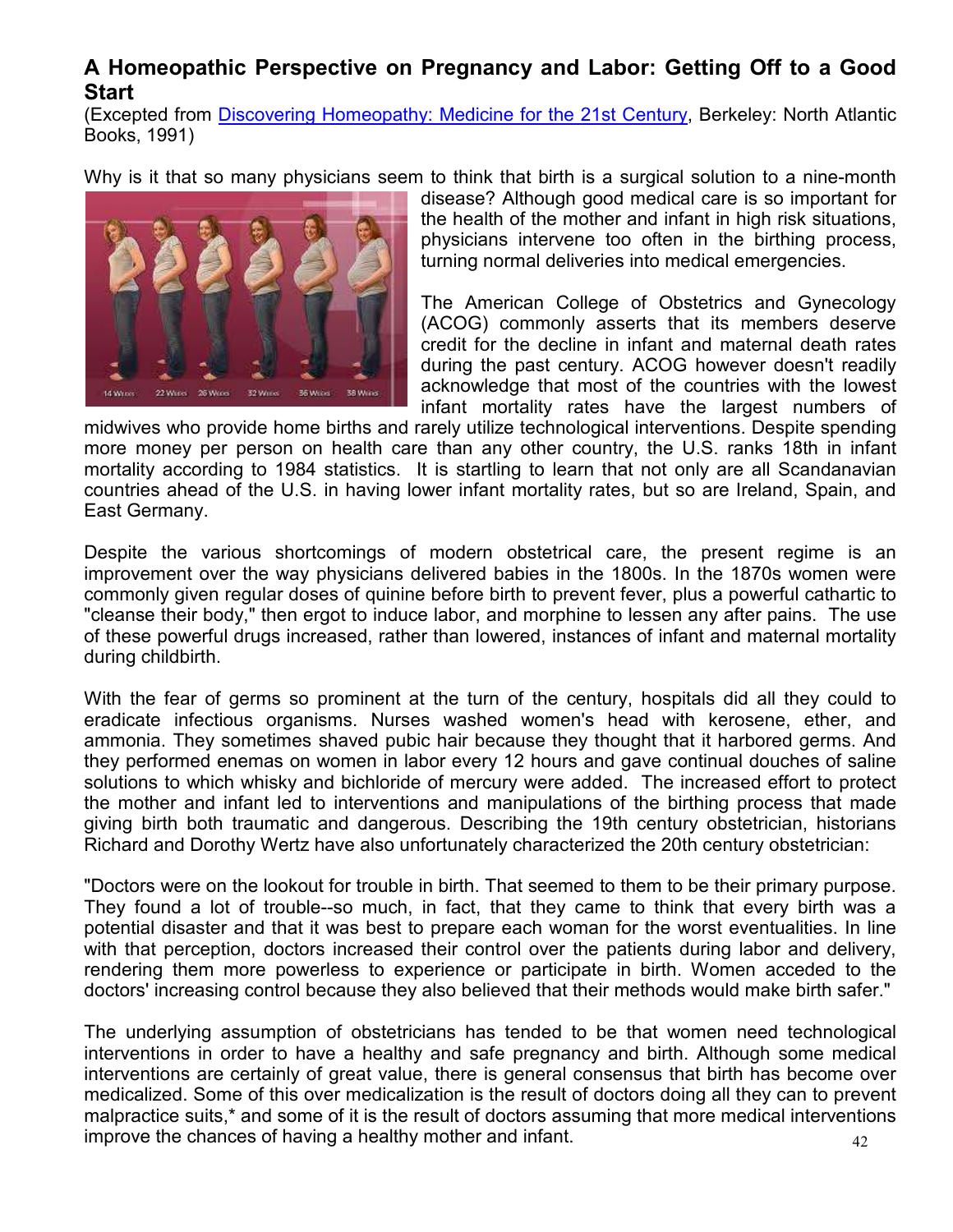[\* It is rare for physicians to be sued for over-utilizing medical interventions, but it is common for suits to arise after a doctor waits before intervention. Dr. David Rubsamen, a physician, attorney and insurance company consultant, notes, "It's very uncommon for an obstetrician to be sued because he did an unnecessary Caesarean section. But cases where the charge is that you waited 45 minutes too long, are very common."]

There is now increasing concern about the use of any drugs during pregnancy since the fetus inevitably receives doses of these drugs which can disturb its development. Research has shown that drugs during labor and delivery can have short- as well as long-term effects on infants. Even the American Academy of Pediatrics Committee on Drugs has recommended that doctors "use the smallest possible amount of medications when it is needed, and to discuss the benefits and side effects with the mother preferably in advance of the birth."

Obstetricians have contended that the various interventions are necessary for a safe birth. No one can doubt that certain medical interventions can reduce complications and be lifesaving at times. Problems however result when conventional drugs and modern technology are utilized in normal or relatively normal childbirth. Obstetricians have ignored the fact that those countries which have utilized the least medical interventions during birth have tended to have the best childbirth statistics. Whereas 85% of women having hospital delivery in the U.S. have had an episiotomy, only 8% of Dutch women and only 3% of Swedish women receive them. Whereas 25-33% of women in the U.S. are aided in birth by a forceps delivery, only about 5% of European women receive this treatment. And whereas over 20% of American women who have hospital births have a caesarean section, the World Health Organization has conservatively estimated that "there is no justification for any region to have a rate higher than 10-15%."

Of particular concern, it has been determined that one intervention leads to another, each one increasing health risks to the mother and infant. Drug use during pregnancy causes potential health problems for the fetus and increases the chances of fetal distress syndrome which may require cesarean section. Amniotomy (the deliberate breaking of the bag of waters surrounding the baby) helps induce labor, and as the result of it the fetus loses the cushion of even pressure that protects it during contractions and lessens compression again the head.

The lithotomy position, in which a woman lies on her back with her feet spread in stirrups is generally convenient for the doctor but is an uncomfortable and inefficient position for women during delivery.\* The lithotomy position leads to slower progress of labor, increases chances of the doctor recommending methods to induce and augment labor, often leads to the use of forceps and episiotomy for delivery, and raises blood pressure which may decrease the amount of oxygen to the fetus, leading to the greater need for caesarian section.

[\* One survey noted that 95% of women prefer an upright position during labor and delivery.] The administration of analgesia and anesthesia to diminish pain during labor decreases the strength and frequency of contractions, usually requiring the use of drugs to augment labor and forceps to aid delivery. These drugs may also lower the mother's blood pressure which could threaten the life of the fetus. The drugs also prevent the woman from actually feeling how hard she is pushing the baby against her perineum, which may lead to stretching or tearing it. Physicians then must reduce this latter risk with further intervention by doing an episiotomy.

Doing an episiotomy requires local anesthesia which has the above mentioned risks associated with it. An episiotomy enables the physician to use forceps to speed up delivery, though there are additional risks from its application, including hemorrhage within the head and damage to the nerves of the face and arms. There is also an increased threat of severe lacerations of the mother's perineum when forceps and episiotomies are used.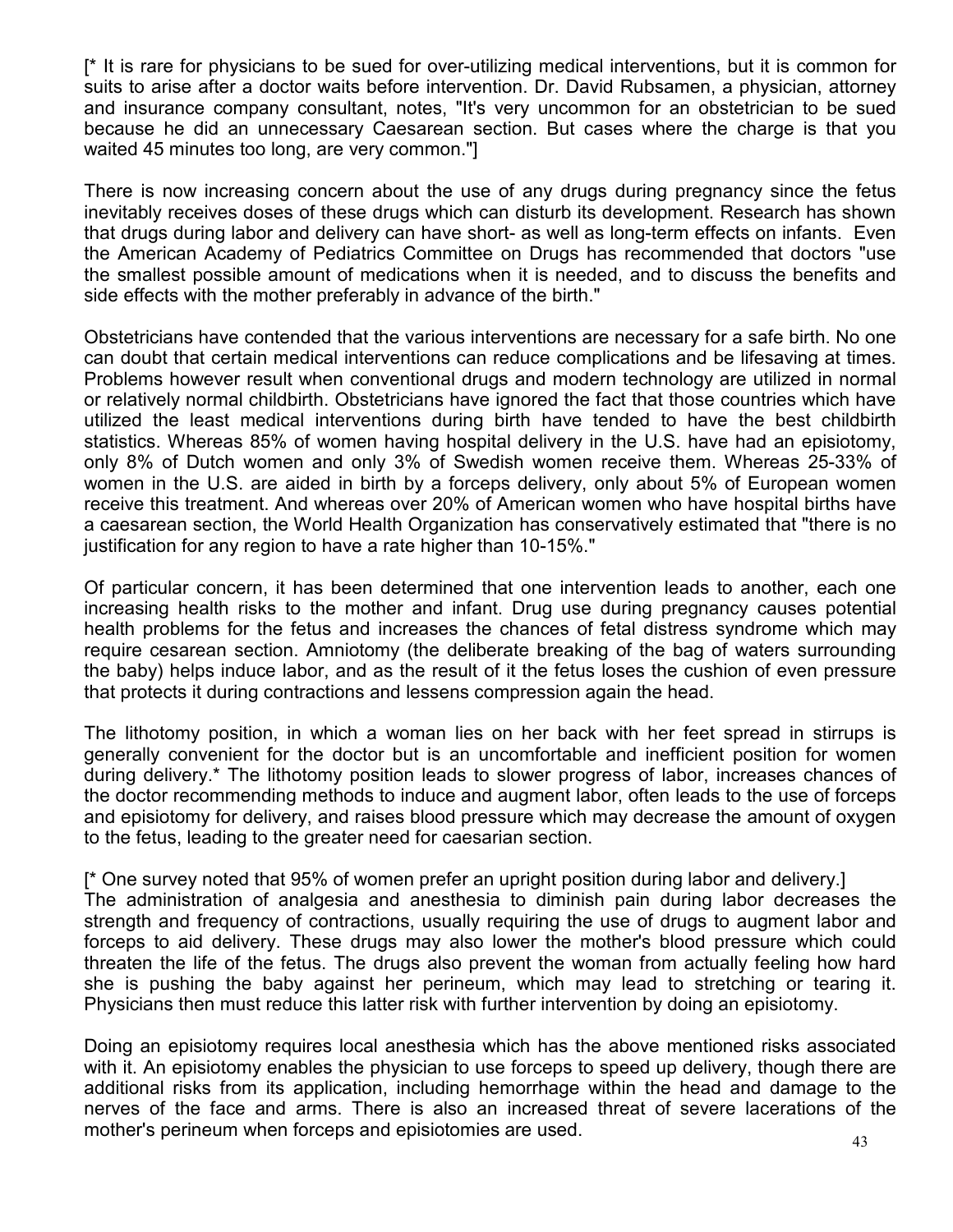All the above mentioned interventions increase the chances of needing a caesarean section. The Canadian Medical Association Journal estimated that there are 26 times more maternal deaths from caesarean section than from normal delivery. Even when women who had been diagnosed with serious pre-existing disease weren't counted, the death rate for women undergoing a caesarean was still 10 times greater.

Since a caesarean section is major surgery which may require a general anesthesia, the mother is unable to breastfeed her infant immediately after birth. And because the mother usually needs to take further medications after this operation, she ultimately is also feeding these drugs to her infant through her breast milk.

Women who are prescribed medications during or after labor, or at any time when they are breastfeeding, are also providing trace amounts of these drugs in their milk. Even though only relatively small amounts of these drugs appear in the milk, the young infant's liver, kidneys, immune system, and general defenses haven't matured enough to metabolize and detoxify these drugs effectively. The results may be minor, or in some cases, they can be significant.

Drug use during pregnancy can have even more traumatic effects on the new life that is developing in the woman's body. Thalidomide, an infamous drug which was prescribed to pregnant women in the 1960s and which caused serious birth defects, forced the Federal Drug Administration to require more adequate testing of drugs prior to the availability on the open market. Still, many commonly used drugs can have damaging effects on the fetus, especially when incompatible drugs are utilized together. One expert has estimated that the average pregnant woman in 1980 received four different prescriptions. It is thus no wonder that even conservative statistics now reveal that 12% of babies born in the U.S. have a serious, often incurable mental or physical health disorder. \*

[\* Drug use during pregnancy is one significant reason for many birth defects, though genetic disposition and exposure to various toxic substances and radiation will also influence the amount of birth defects.]

There is finally general consensus that drug use during pregnancy, labor, and lactation should be kept to a minimum. However, most physicians in the United States are not aware of specific alternatives to their conventional drugs and thus often have to rely upon them as the primary course of treatment for sick, pregnant, or lactating women. It is a sad fact that American physicians do not know much about homeopathy, and therefore, they do not know that these medicines can be instrumental in diminishing various symptoms of pregnancy, reducing risks of problems in labor, and healing pains, discomforts, or diseases of women who are breastfeeding. Since homeopathic medicines are generally safe, they can provide much benefit and little harm. A growing number of American physicians are finally learning about and using homeopathic medicines. Our children will thank us for this.

#### **Homeopathic Medicines in Pregnancy**

The relative safety of the homeopathic medicines make them invaluable in pregnancy, labor, and postpartum. "There's nothing safer." says Ananda Zaren, a nurse, midwife, and homeopath in Santa Barbara, California, who has used homeopathic medicines in hundreds of births. Besides being safe, the medicines are quite effective in treating various common problems of pregnancy. Zaren adds, "The medicines help strengthen the woman physically and psychologically." Homeopaths have been known to joke that pregnancy is an excellent time to receive homeopathic care since two people (the mother and the fetus) get a remedy for the price of one. The medicines not only improve the health of the mother, they also benefit the fetus. Although no formal statistical analysis has yet been carried out, homeopaths have commonly observed that the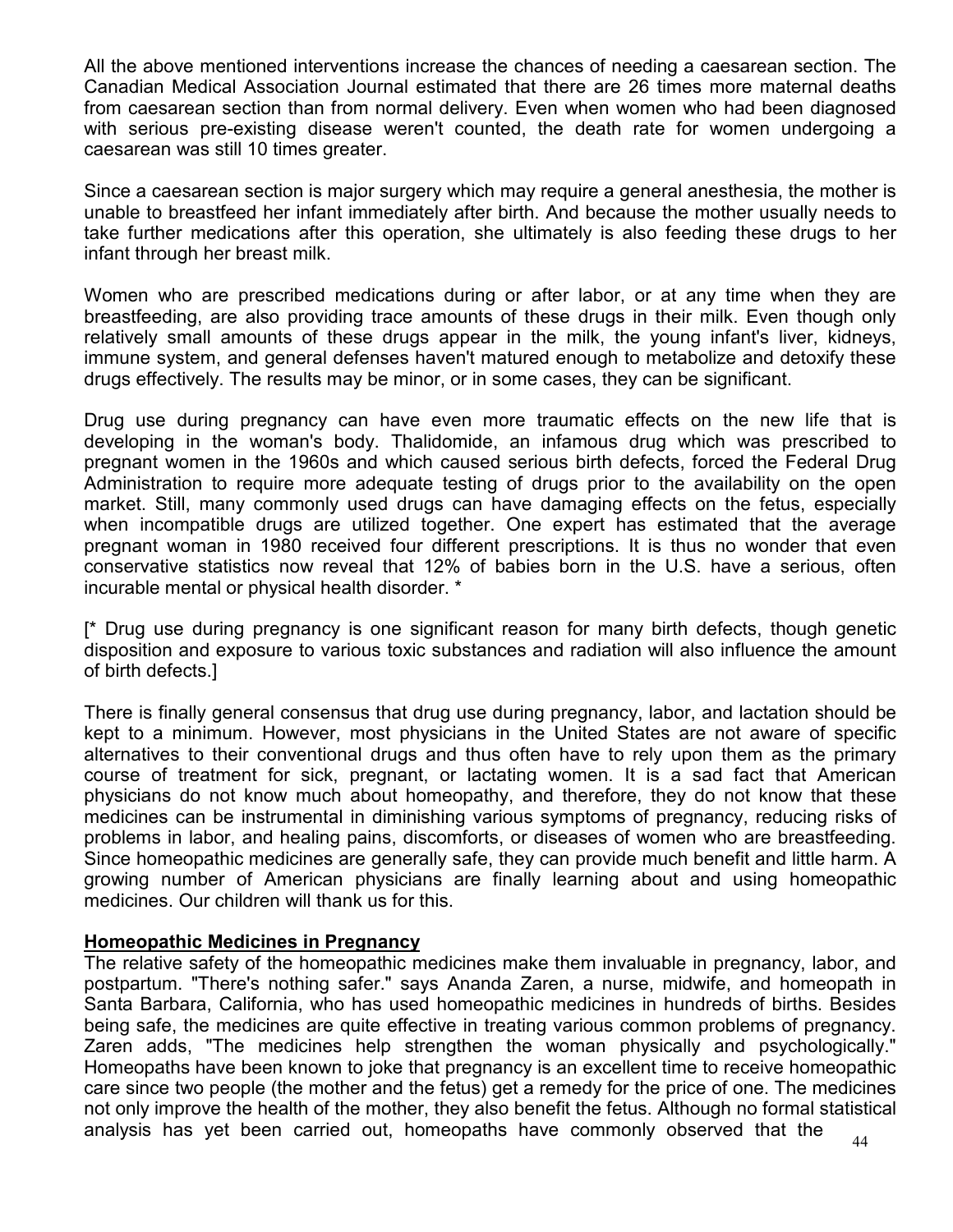children born from women who have received homeopathic care during pregnancy seem healthier than others. Homeopaths make this conjecture by comparing the children of women from previous pregnancies without homeopathic medicines with the offspring of later pregnancies in which the mothers have received the medicines.

It is generally known that the health of the woman greatly affects the health of the fetus. Since pregnancy can be particularly stressful to a woman's body, women often experience exacerbations of previous health problems or various new symptoms. Some of these common symptoms and conditions are nausea, abdominal gas, vaginal infections, bladder infections, herpes, insomnia, anemia, backaches, breast swelling and swelling in general, constipation, hemorrhoids, leg cramps, skin eruptions, and varicose veins.

Some of these symptoms and conditions are minor and do not require any treatment with conventional or homeopathic medicines. They can be alleviated with appropriate dietary and lifestyle changes. However, other conditions can be irritating enough to require some kind of treatment. Since pregnant women should be very careful in taking any conventional drugs, it is reasonable and prudent to consider first trying homeopathic medicines for many non-emergency medical conditions.

It is generally recommended that pregnant women receive professional homeopathic care rather than treat themselves. Since their health directly affects the well-being of two people, the pregnant woman deserves the best treatment possible, and an experienced practitioner is more able to provide this care. If homeopathic care isn't available in your area, individuals can learn to selfprescribe; unfortunately, there are not many good books on homeopathic medicines for obstetrical problems and none of the books in English are up-to-date texts. There are some modern texts on homeopathic obstetrics in German and French.

Some women, of course, will be more difficult to treat than others. This book isn't intended to get into the technical details of what homeopaths do in such cases. However, it is worthwhile to know that homeopaths differentiate between acute symptoms and chronic symptoms. Acute symptoms represent self-protective efforts of the organism dealing with some type of recent stress or infection. Chronic symptoms, in comparison, refer to recurrent, unsuccessful efforts of the organism to re-establish health. Such symptoms may persist because the person is constitutionally weakened from genetic, lifestyle, or environmental factors and/or because the person is continually stressed or frequently reinfected (this is discussed in more detail in Chapter 9 on "Chronic Diseases"). Sometimes what seems to be an acute symptom is actually the result of an underlying chronic condition. Instead of prescribing a medicine primarily for the most prominent symptom, the homeopath may prescribe a "constitutional" medicine which is individualized to the totality of a woman's symptoms in the light of her present state as well as her family's health history (see the "Homeopathic Typologies" section in The Introduction to Homeopathy for more information on what is meant by "constitutional medicine" and "constitutional treatment").

This reference to differentiating prescriptions for acute or chronic conditions is important because there will be discussion forthwith of individuating homeopathic medicines for common problems of pregnancy, labor, and postpartum. Although several frequently prescribed medicines will be listed for various conditions, homeopaths may prescribe a fundamental or constitutional medicine rather than an acute medicine. It isn't appropriate to list all possible constitutional medicines here, both because there are so many of them and also because constitutional care should be provided by trained homeopaths.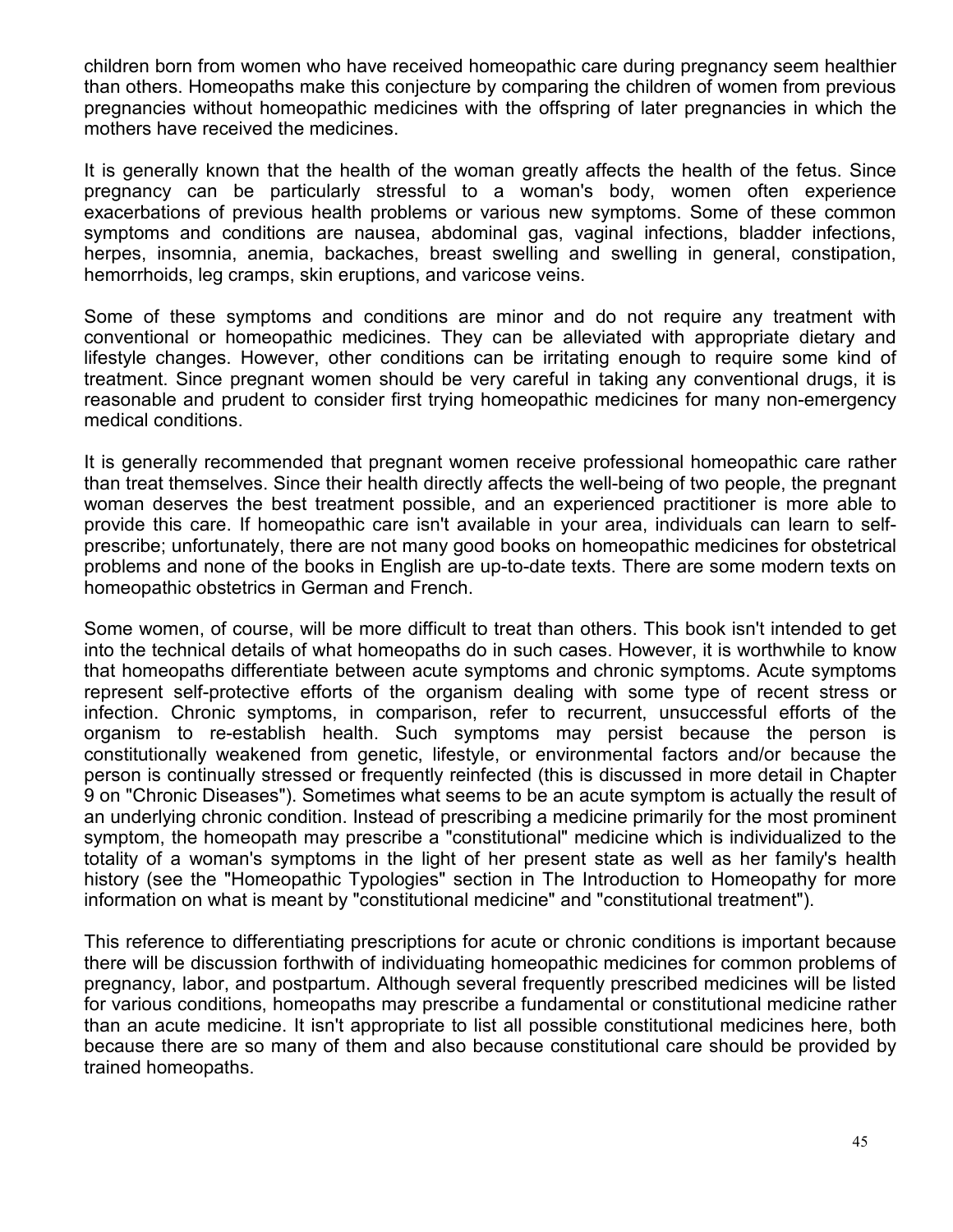Homeopaths find that the women who receive constitutional homeopathic treatment prior to becoming pregnant rarely seem to get morning sickness during pregnancy. For those that do get it, there are various homeopathic medicines that are often effective in diminishing the nausea, vomiting and indigestion common to morning sickness. Sepia (cuttlefish), Nux vomica (poison nut), Colchicum (meadow saffron), Silicea (silica), Ipecacuanha (Ipecac), Pulsatilla (windflower) and Symphoricarpus racemosa (snowberry) are but some of the more commonly indicated medicines for morning sickness. All these medicines are known to cause nausea and vomiting when given in overdose and will aid in its cure when given in the micro doses homeopaths use.

To get a sense of the individualization process used in homeopathic medicine, it is worthwhile to differentiate those symptoms indicate which medicine should be prescribed. Women who need Sepia, Colchicum, Ipecac, and Symphoricarpus are so nauseous that they cannot even stand the smell of food, though women who need Sepia may sometimes feel better after eating. Women who have constant nausea, not just in the morning, may need Ipecac, Nux, Silicea, and Symphoricarpus. Nausea that is ameliorated by lying down indicates Nux, Silica, or Symphoricarpus, while nausea that is aggravated by motion suggests Ipecac, Sepia, and Symphoricarpus. Nux is indicated for a type of woman who is highly irritable and who will have symptoms of nausea, vomiting, and constipation worsened in the morning. She will also have a constant pain and pressure in the pit of the stomach and may desire alcohol. Pulsatilla is for emotional women who are weepy, moody, and indecisive and who have frequent burping of sour, rancid, hot food. She will have nightly diarrhea which tends to change frequently in its color and shape. Sepia is given for women who have deep feelings of dissatisfaction or indifference. She will have a sense of emptiness at the pit of her stomach, constipation, a bitter or saltish taste in her mouth, and if she is hungry at all, she will desire sour foods. There is general agreement amongst homeopaths that Sepia is the most common medicine prescribes for morning sickness. (More detail about each of these medicines are found in homeopathic texts called "materia medicas.")

John Renner, M.D., a homeopath who practiced for over 50 years and who participated in thousands of births, found the best success in giving Aconite 3x (monkshood) and Bryonia 3x (wild hops) together every 30 minutes. If the woman's symptoms are not noticeably improved within six hours, another remedy should be considered.

It should be candidly noted that some homeopaths find that they successfully cure morning sickness, others find that it is difficult to cure. Homeopath and midwife Ananda Zaren advises, "Sometimes you have to give the woman her constitutional medicine and at other times the indicated acute medicine is necessary. Although morning sickness is sometimes difficult to treat, homeopathy and sound nutritional advice can provide a safe and sometimes effective treatment for this irritating problem." Morning sickness is not considered a dangerous condition, but since it discourages proper and adequate nutrition, it does present certain risks for the fetus.

Since a homeopathic medicine is prescribed based on the basis of the totality of the symptoms the person is experiencing, it is common for women to experience not only relief of their morning sickness from the homeopathic medicines, but also noticeable lessening of various symptoms. It is, in fact, quite uncommon to see lasting improvement in nausea without concurrent general improvement in health. Although no homeopathic research has yet proven the medicines beneficial to the mother with morning sickness or to the fetus, clinical experience shows that the medicines have promise for the mother, and the consequential benefits to the fetus are inevitable. Homeopathic medicines are a literal godsend for many pregnant women who wish to avoid conventional drugs during this special time in their life. The homeopathic medicines are invaluable in treating various irritating symptoms of pregnancy, including vaginal infections, bladder infections, herpes, insomnia, constipation, hemorrhoids, leg cramps, muscle aches, and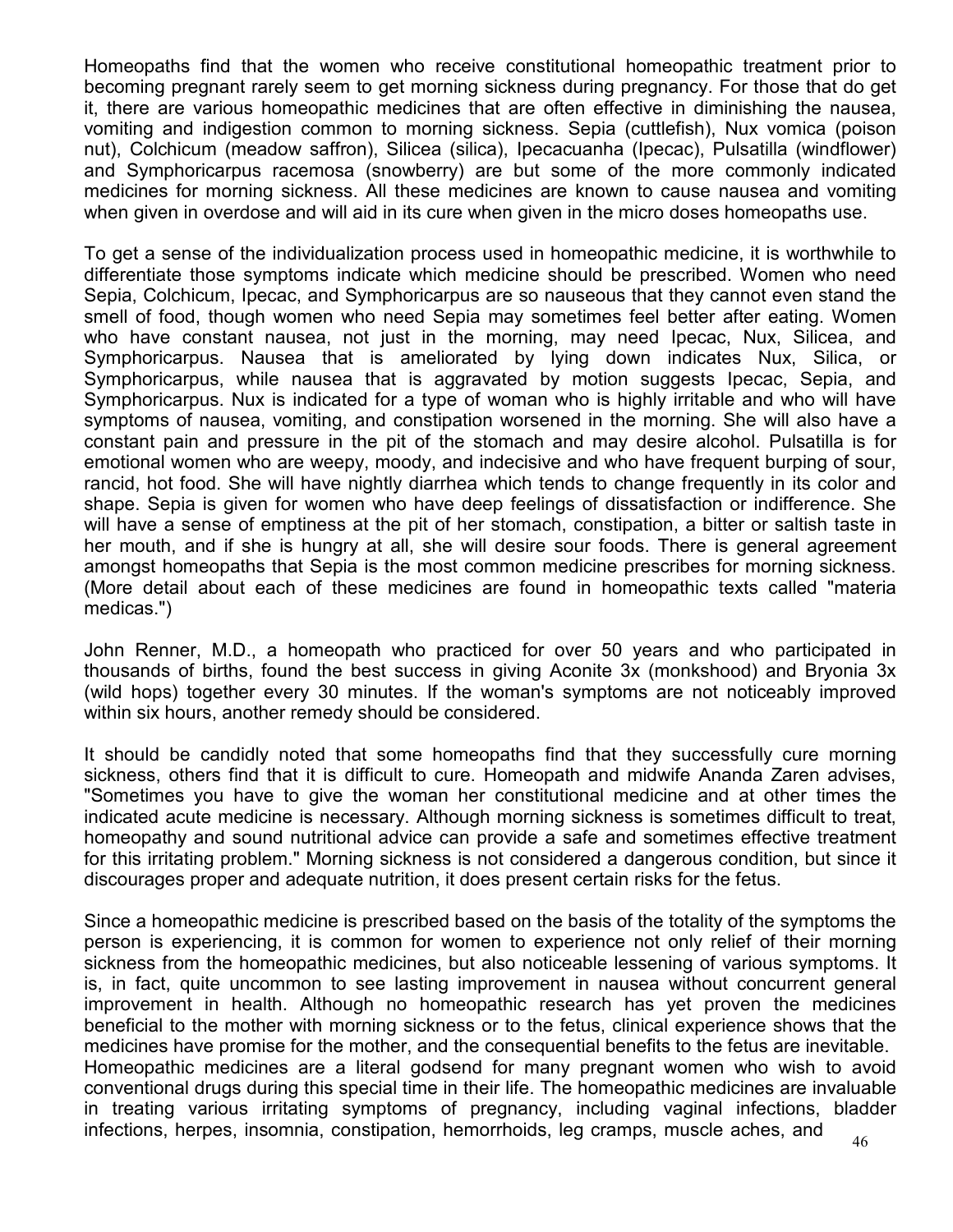skin eruptions. Jacques Imberechts, M.D., a respected Belgium homeopath, notes, "The homeopathic medicines are very effective in healing so many symptoms and syndromes of pregnancy that I have found that my patients rarely request or need anything other than homeopathic treatment." Dr. Imberechts admitted that he has had difficulty in treating women who develop varicose veins during pregnancy, though he personally felt that constitutional care before and during pregnancy can possibly prevent this condition. Richard Moskowitz, M.D., a Boston homeopath, has found the best results with Pulsatilla and Hamamelis (witch hazel) in treating varicose veins. Marcel Simons, M.D., a Belgium obstetrician and homeopath, has also observed good results with these medicines as well as with Vipera (the German viper).

#### **Homeopathic Medicines During Labor**

Besides using the homeopathic medicines to diminish pain and discomfort of pregnancy, the medicines can also be used to prepare the women for the process of labor. Homeopaths have often cited numerous instances where the properly indicated medicine has helped to turn a breech baby. Pulsatilla is a common medicine for this, though the best medicine is generally the one medicine indicated based on the uniqueness of each woman's symptoms. Ananda Zaren notes that the medicines can turn a breech baby late in pregnancy, though they seem to work faster in turning breech babies that occur early in pregnancy. Zaren asserts that a footling breech, a rare position during labor in which one foot or both come down first, represents a structural problem for the woman and cannot be treated effectively with homeopathic medicines.

By turning breech presentations, homeopathic medicines can change a higher risk pregnancy into a normal one. Because the medicines offer so much potential for benefit during pregnancy and little potential for side effects, homeopathic medicines will inevitably play a increasingly important role in childbirth in the near future and in the 21st century.

John George, M.D., a Seattle obstetrician and gynecologist, utilizes homeopathic medicines in his practice and has found, "In many ways the medicines facilitate the childbirth process for the woman and the physician. The medicines make it all go a lot more smoothly." Specifically, Dr. George notes, "The correctly prescribed homeopathic remedy given in preparation and anticipation of labor is observed to prepare the cervix for labor by facilitating and softening, thinning out, and dilating the cervix prior to the onset of real labor. The second observation is that the labor pattern of contractions tends to be more orderly and efficient in progressing the birth. Thirdly, the amount of pain experienced during labor is markedly reduced, greatly lessening the need for analgesics and anesthesia."

Ananda Zaren notes that constitutional medicines are rarely indicated during labor, since the process of childbirth creates stresses which require the use of medicine for acute symptoms. Zaren has found that the micro doses prevent problems during delivery, decrease delivery time, and increase the woman's pain threshold so that she can deal with the pain of childbirth more easily.

Homeopaths, like good conventional physicians, will prefer not to prescribe any medicines if it seems that the labor is normal and healthy. The homeopath however has at his or her disposal several medicines which can help the process if there are any complications. Caulophyllum (blue cohosh), for example, is a medicine par excellence in strengthening uterine muscles which can help the process of labor. It is not the only medicine prescribed for this condition, though it is the most commonly given remedy. Generally, the 3, 6, 12, 30 or 200 potency is given if the woman's labor is progressing slowly and if the woman has an undilated cervix which may be spasmodically rigid and with feeble contractions. Caulophyllum is also indicated if the contractions are irregular or if there's atony (weakness) of the uterus during labor. Dr. Jacques Imberechts half-jokingly says, "When it seems like labor is beginning, you should call the taxi and then take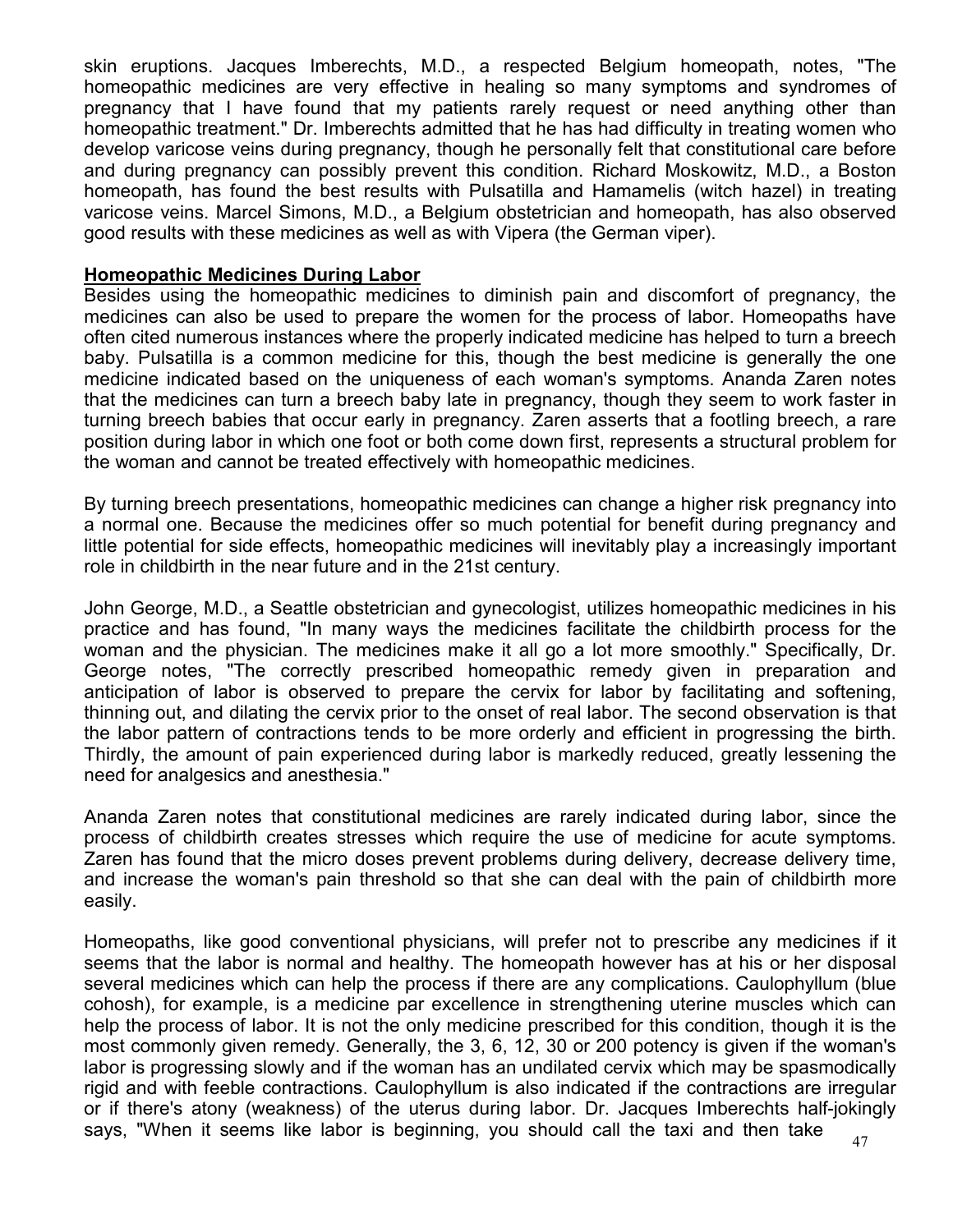Caulophyllum. If you take the medicine before you call the taxi, you're likely to have that baby in the taxi."

No scientific study has yet shown the value of Caulophyllum in childbirth in human beings. However, in a study of over 200 births in England, it was shown to reduce significantly the numbers of stillbirths in a herd of pigs with a high stillbirth rate.

Respected British homeopath Douglas Borland recommended taking Caulophyllum 12 or 30 daily during the last two or three weeks of pregnancy as a way to strengthen and prepare the woman for childbirth. Some other homeopaths feel that one should never routinely give Caulophyllum, but that each woman must be individually treated.

Belladonna (deadly nightshade) and Cimicfuga (black snakeroot) are two other commonly indicated medicines for helping in the process of labor. Belladonna is indicated when the woman experiences some of the characteristic symptoms of this medicine, which include an extreme nervousness and agitation, deliriousness, general flushing of the face and mucous membranes, and hot skin. Women who need Cimicfuga tend to be somewhat hysterical, frequently sighing, experiences spasmodic pains that seem to fly in various directions, and are intolerant of the pain. A characteristic symptom of those who need Cimicfuga is when the labor woman becomes very pessimistic about the labor, either proclaiming that "I can't do it" or "this is driving me crazy; I can't take it anymore."

There are several other homeopathic medicines which should be considered, depending on the individual symptoms of the woman. Prescribing the homeopathic medicines during labor provides yet another opportunity to use the medicines as a safe and needed alternative to conventional medications.

#### **Homeopathic Treatment of Mother and Infant**

The process of labor can be exhausting. If the woman is worn out or if she has muscle aches from the physical exertion, Arnica (mountain daisy) is indicated. Arnica is discussed in greater detail in "Sports Medicine" for it is known as a superb medicine for aches and pains of overexertion and for shock and trauma of injury. Though childbirth is not exactly an "injury," it does put a woman's body through a certain degree of shock and trauma. Arnica is also valuable after delivery for the mother and the infant since it is so effective in helping a person recoup from the childbirth process. (The homeopathic medicines are safe for infants, though it is recommended to give only small sized homeopathic pellets--or crush the larger sized pellets into small pieces--so that the infant doesn't choke on them. One can also place the pellets in water and then feed the infant with a clean teaspoon or dropper.

Homeopathic medicines can also be used to help the mother recuperate from the drama and trauma of labor which requires medical intervention. If an episiotomy or a caesarean is performed, homeopaths commonly give the woman Staphysagria (stavesacre), a major medicine that homeopaths give after surgery. Homeopaths have observed that women who take Staphysagria do not seem to request pain killers after labor as often as other women.

Dr. John George has found good results with Sulphur after a long or difficult labor. He also noted that "The stretching and tearing of the tissues around the bladder, perianal area, and vulva shower bacteria into the surrounding tissues and into the bloodstream which can cause a bladder infection or other complications, all of which Sulphur seems to prevent effectively."

If the mother has torn her perineum during delivery, British homeopath Robert Davidson recommends Bellis perrenis 200c (daisy). He has found it work well in these internal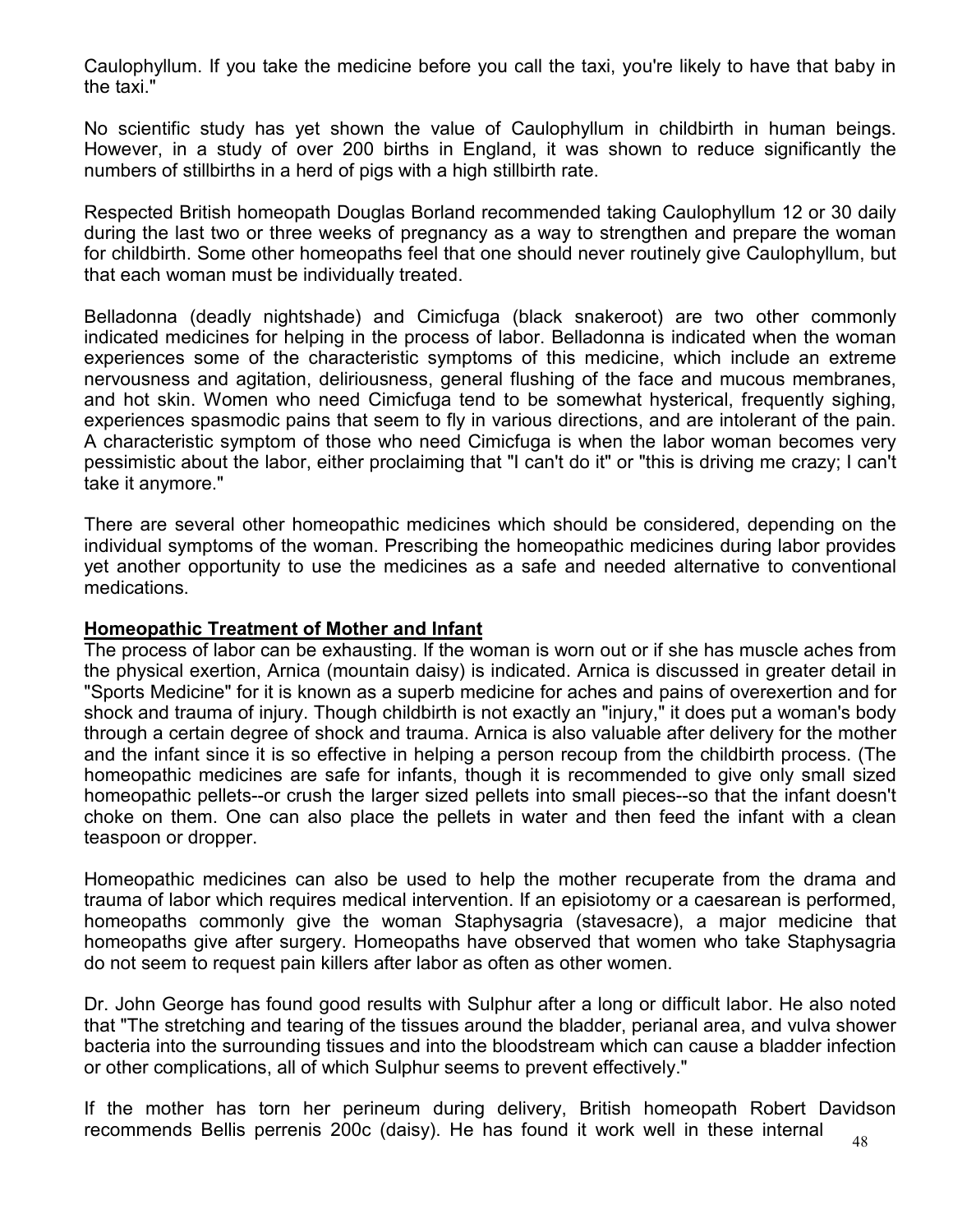injuries. Calendula tincture is also of value in speeding the healing process. This salve is generally applied with a wet sponge.

If the infant is asphyxiated, conventional medical measures are necessary, though homeopathic medicine can still increase the chances of survival. Antimonium tart (tartar emetic) is one of the most common medicines that homeopaths give to asphyxiated babies. A baby may seem dead, though more often he will have a rattling in his throat and breathing difficulties due to some phlegm blocking their respiration. Antimonium tart seems to help them remove it immediately. Generally, if Antimonium tart doesn't work, Carbo veg (vegetable charcoal) or Camphor (camphor) may be needed. Those babies who require Carbo veg tend be cold and blue. Those babies who need Camphor will usually have a high fever, a deep redness over the entire abdomen and thighs, and tetanic spasms. Opium (opium)\* is another homeopathic medicine which can be indicated if the baby is unconscious and rigid throughout the whole body. It also tends to be needed if the mother experienced a profound fear either during her pregnancy or during labor. Laurocerasus (cherry laurel) is valuable if the baby has a facial twitch when grasping for air. Arnica (mountain daisy) is indicated after a baby has experienced a traumatic delivery evidenced by a hematoma (blood and swelling) on the skull. Arnica is also indicated when the baby has a bodily stiffness like that of Opium, though these former babies will have a hot face, cold body, jerking respiration, and tremor of the limbs.

[\* For quite illogical reasons, the FDA no longer allows the availability of this medicine, even in extreme micro doses.]

Homeopaths have found that the correctly prescribed medicine tends to work immediately, which, considering the circumstances, is necessary for the baby's survival. The prescription of any of these medicines should not the delay other heroic medical measures necessary to aid the baby's chances of survival.

Homeopaths also report success in treating neonatal jaundice. They find that the correct medicine can resolve this condition in one to three days. Conventional treatment usually requires hospitalization in which the baby is put in an incubator and exposed to special fluorescent lights which break down bilirubin and encourages healthy liver function. It usually takes three days to two weeks to resolve this condition. Of particular significance, the incubation of the baby separates him or her from the mother, making breastfeeding difficult or impossible. This separation also significantly reduces the amount of skin-to-skin contact which is so valuable physiologically and psychologically to the infant...and to the mother.

Alphonse Teste, M.D., a famous 19th century French homeopath, has asserted that Aconite (monkshood) "will often suffice to cure the disease." If improvement isn't observed within 24 hours, Nux vomica (poison nut), Chelidonium (celendine), Lycopodium (club moss), Chionanthus (fringetree), Bovista (puffball), or Natrum sulph (sulphate of sodium) should all be considered. Besides aiding women in pregnancy and labor, homeopathic medicines can be helpful to a mother who develops problems which make breastfeeding difficult. Before discussing some specifics of what homeopaths do in such conditions, it should first be emphasized that breastfeeding plays a very important role in providing the newborn baby with important antibodies, enzymes, and other essential nutrients that help the baby adapt to and thrive in his or her new surroundings. Women with mastitis, inflammation of the breast, need to be treated as soon as possible so that they can continue breastfeeding. Dr. Robert Mendelsohn, a well known pediatrician and author, feels that breastfeeding is so important that physicians and others should do all they can to encourage it. Dr. Mendelsohn counters those people who say it is disgusting to breastfeed in public by claiming it is more disgusting to bottle feed in public.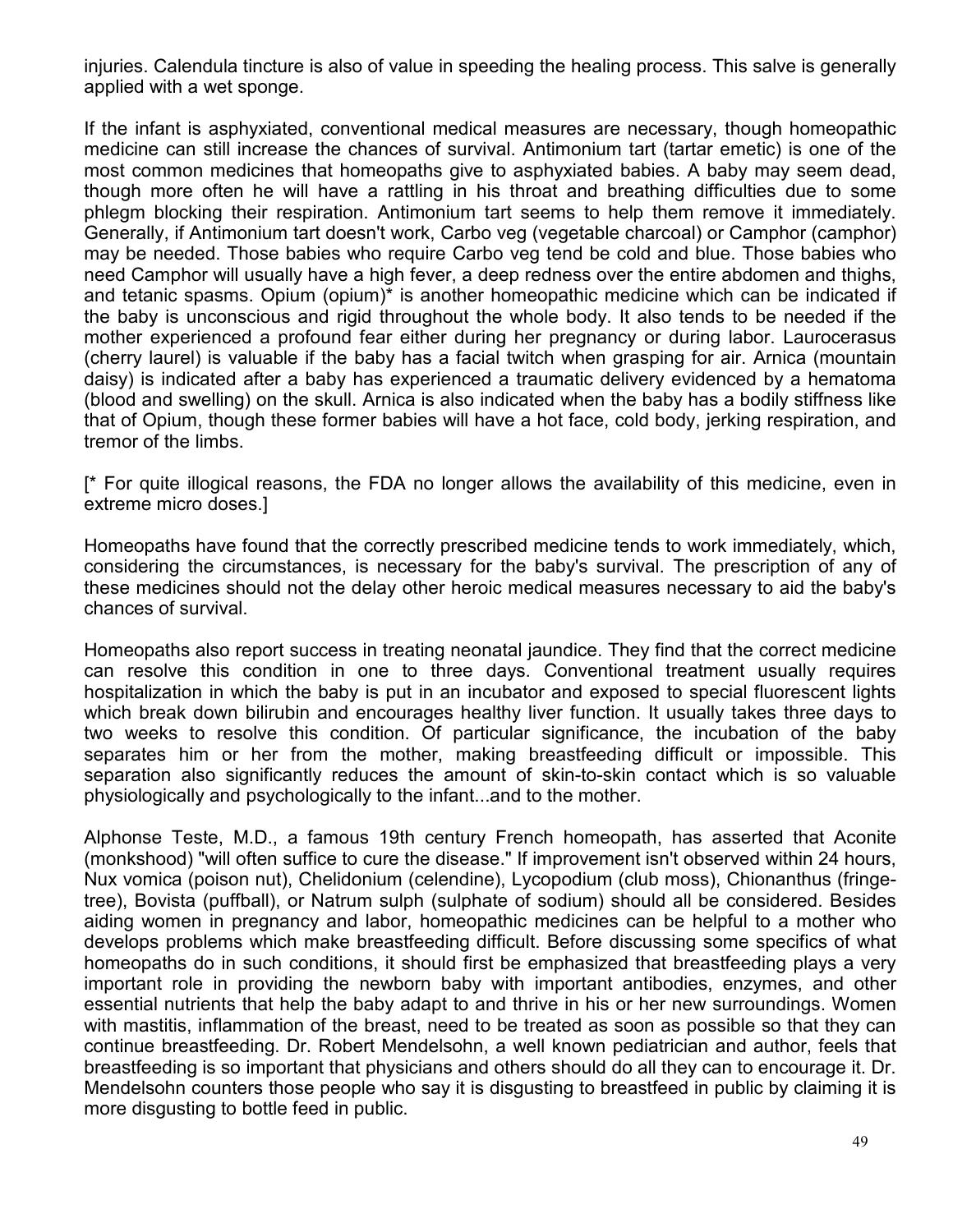One of the most common breast problems after childbirth is mastitis. Conventional treatment for this condition is simply antibiotics. Although these drugs work reasonably well, it certainly would be worthwhile to try an alternative treatment that is safe and effective, since the baby will end up receiving trace amounts of antibiotics through breast milk. Belladonna, Bryonia, Phytolacca (pokeroot), and Lac caninum (dog's milk) are the most commonly effective medicines for mastitis. Belladonna and Bryonia are most often given at the first stages of mastitis. Belladonna is indicated when the woman has red, hot and swollen breasts, which like Lac caninum, are very sensitive to motion or jarring. Women who need Belladonna will have a high fever, congestion in the head, throbbing headache, and flushed face. Bryonia should be prescribed when the breasts have a stony hardness in them. The breasts will be hot and painful, but not very red. There may be a stitching pain which is worse from motion, especially by raising the arms. The woman will have dry lips, thirst and constipation.

Women who need Phytolacca have stony-hard and very painful breasts which are discharging pus. There may be an excessive flow of milk, though the nipples are so sensitive that nursing produces intense suffering that radiates all over the body. Women who need Lac caninum have sore and tender breasts that are particularly sensitive to motion or even the slightest jar. They experience pain while walking or sometimes by simple inspiration, though this pain diminishes if the woman supports her breasts when moving in any way.

There are numerous problems of pregnancy, labor, and postpartum which have not been discussed in this chapter. Since homeopathic medicines strengthen the overall health functioning of the individual, they can be applied in general to treat a wide variety of acute and chronic obstetrical conditions. The history and present world wise use of these medicines provides some evidence of their value. Homeopathic medicines will probably not only be invaluable to our children in the 21st century, but to theirs too.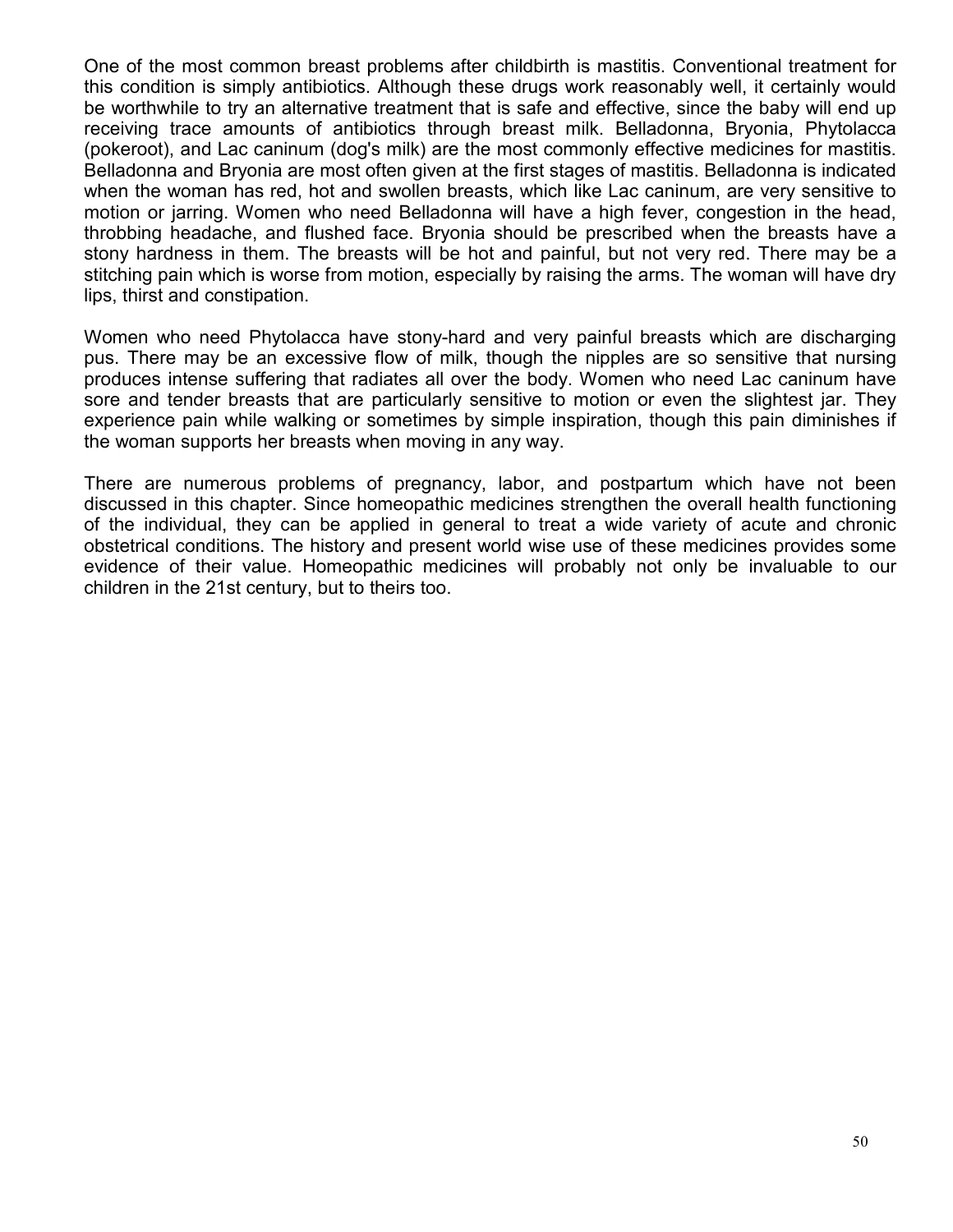# **A Homeopathic Perspective on Psychological Problems: Treating Mind and Body**

(Excepted from Discovering Homeopathy: Medicine for the 21st Century, North Atlantic Books)



Charles Frederick Menninger, M.D., the founder of the famous mental health facility called the Menninger Clinic, was actually a homeopathic physician. He joined the American Institute of Homeopathy in 1894 and shortly thereafter became the head of his local medical society. Dr. Menninger was such an advocate of homeopathy he once said, "Homeopathy is wholly capable of satisfying the therapeutic demands of this age better than any other system or school of medicine."

Hahnemann's name is not referred to in texts on the history of psychology nor is his name recognized in psychology today. And

yet, even before Hahnemann developed the homeopathic science, he made important contributions to mental health care. In the late 1700s insanity was considered the possession of demons. The insane were regarded as wild animals, and treatment was primarily punishment. Hahnemann was one of the few physicians who perceived mental illness as a disease that required humane treatment. He opposed the practice of chaining mental patients, granted respect to them, and recommended simple rest and relaxation. Although this type of care may seem obviously important, it was revolutionary at its time.

Historians and psychiatrists today recognize that in the past the treatment of the insane was often barbaric. These experts are not just recalling the past of the 1700s or 1800s;mental health care of just several decades ago was filled with abuses. The mentally ill were injected with malaria in hopes that the fever would burn out their insanity. Insulin was given to schizophrenics, even though it seemed to diminish symptoms only when given in very high, sometimes lethal, doses. In the 1950s between 40-50,000 pre-frontal lobotomies were performed (in this operation the frontal lobe of the brain is incised, usually leaving the patient in a zombie-like state). Neuroleptic drugs, such as Thorazine (chlorprozine), Haldol (haloperidol), and Prolexine (flufenazine) were and are frequently given to psychotic patients. These drugs may cause severe acute muscular spasms, bizarre posturing, and eventually to Parkinsonian syndrome.

These various treatments are either outdated or have been moderated, and yet, it remains questionable if modern psychiatric care is optimum.

#### **Modern Psychiatric Care**

Although treatment for the mentally ill has progressed in the past few decades, it is still hard not to think that perhaps some of the psychiatric care offered today will be considered barbaric in the distant or even near future.

Mental illness is certainly one of the major health problems today. The National Institute of Mental Health estimated in 1984 that one in every five Americans has a mental disorder. This same study revealed that during a six-month period 8.3% of Americans suffered from an anxiety disorder (including phobias), 6.4% had a substance abuse problem (abusing alcohol or drugs), and 6% had an affective disorder (disorders of mood).

51 For a long time psychiatrists and psychologists had great difficulty in defining what constituted mental illness and what differentiated one type of illness from another. In 1980 the American Psychiatric Association published the Diagnostic and Statistical Manual of Mental Disorders--Third Edition (DSM-III). This text has become the official guide to defining mental disease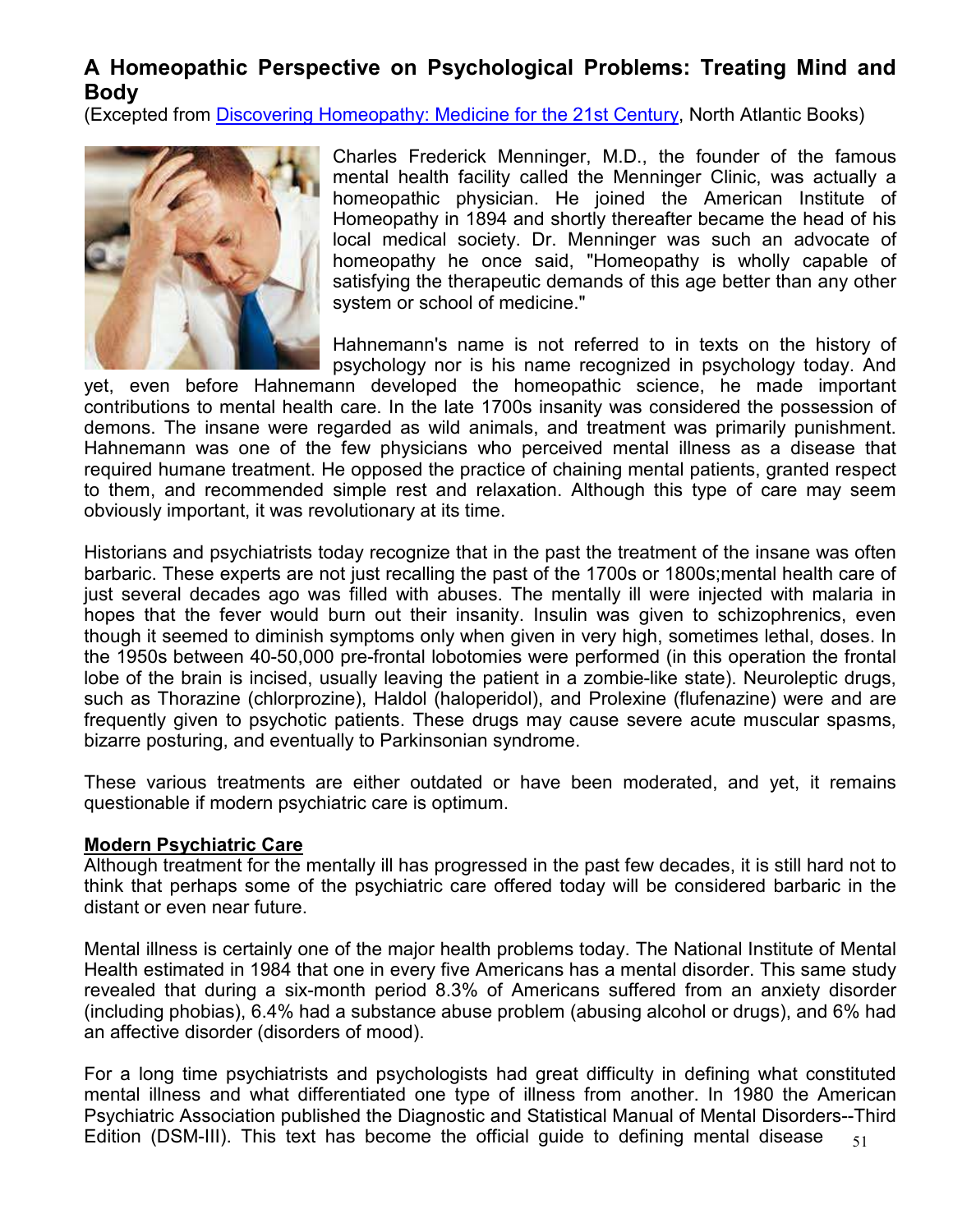categories. Although DSM-III presents the most exacting information presently available on mental illness, Dr. Jerrold Maxmen, a Columbia University psychiatrist, has noted that "DSM-III shows how little psychiatrists actually know about mental disorders.... Because solid data doesn't exist for so many of these topics (diseases), DSM-III spotlights the enormous gaps in factual information about mental disorders."

Despite the advances in the ability of psychiatrists and psychologists to diagnose mental illness, it is not always clear that such diagnoses give us greater understanding of psychological disorders nor does it necessarily teach us how to cure them. The German philosopher Immanuel Kant reminded us of the limitations of diagnosis when he said, "Physicians think they are doing something for you by labeling what you have as a disease."

During the past century mental health professionals have debated the nature of mental illness. They have asked: to what degree is mental illness biological or organic and to what degree is it psychosocial? Until recently, most psychiatrists took one side or another on this issue. There is consensus among psychiatrists today that, generally speaking, biological factors primarily determine the type of symptoms of disorder that a person experiences (e.g. delusions, insomnia), while psychosocial factors are primarily responsible for the content and meaning of these symptoms.

Psychiatrists tend to utilize medications to deal with the biological aspects of psychological problems and psychological therapies to treat the psychosocial condition. Their determination of what drug to use is based on their understanding of brain function. Nerve cells transmit messages by sending electrical impulses and chemicals called neurotransmitters to one other. This action triggers other nerve cells to fire messages or to inhibit this firing, depending on the frequency and intensity of the message transmitted and the sensitivity of the nerve cell's receptors.

Psychiatric medications are chosen to influence these mechanisms. People with schizophrenia are found to have nerve cell receptors that are hypersensitive to certain neurotransmitters and thus these cells fire too easily. Chlorpromazine (Thorazine), trifluoperazine (Stelazine), and haloperidol (Haldol) are some of the antipsychotic medications which are given to schizophrenics to help reduce this hypersensitivity and to calm them. Psychiatrists believe that severe depression results from a decrease in receptivity to certain neurotransmitters; thus medications are prescribed to increase this receptivity. Tricyclic antidepressant medications, most commonly amitriptyline (Elavil) and imipramine (Tofranil) are thought to have this stimulating action. Monoamine oxidase (MAO) inhibitors are also given for depression, in part because they prevent the breakdown of some neurotransmitters, and in part because they seem to relieve symptoms of depressive patients. Amphetamines are still given to depressive patients, especially the elderly; however, it has since been discovered that cells tend to develop a tolerance and an addiction to such drugs, requiring even stronger doses of it to have an effect.

Despite the simplicity of these explanations for why psychiatric medications are prescribed, nature is not always as unidimensional as our explanations of it. Neurotransmitters not only affect nerve function but also directly influence hormones. By intervening in the delicate balance of brain chemistry, drugs cause significant physiological disruption. For example, one might assume that the body would be physiologically under active during severe depression. In actual fact, the adrenal glands become hyperactive, producing excessive amounts of cortisol, the body's principal "stress" hormone. Various neurological, cardiovascular, digestive, hematologic (blood), and allergic symptoms are side effects of most antidepressive drugs.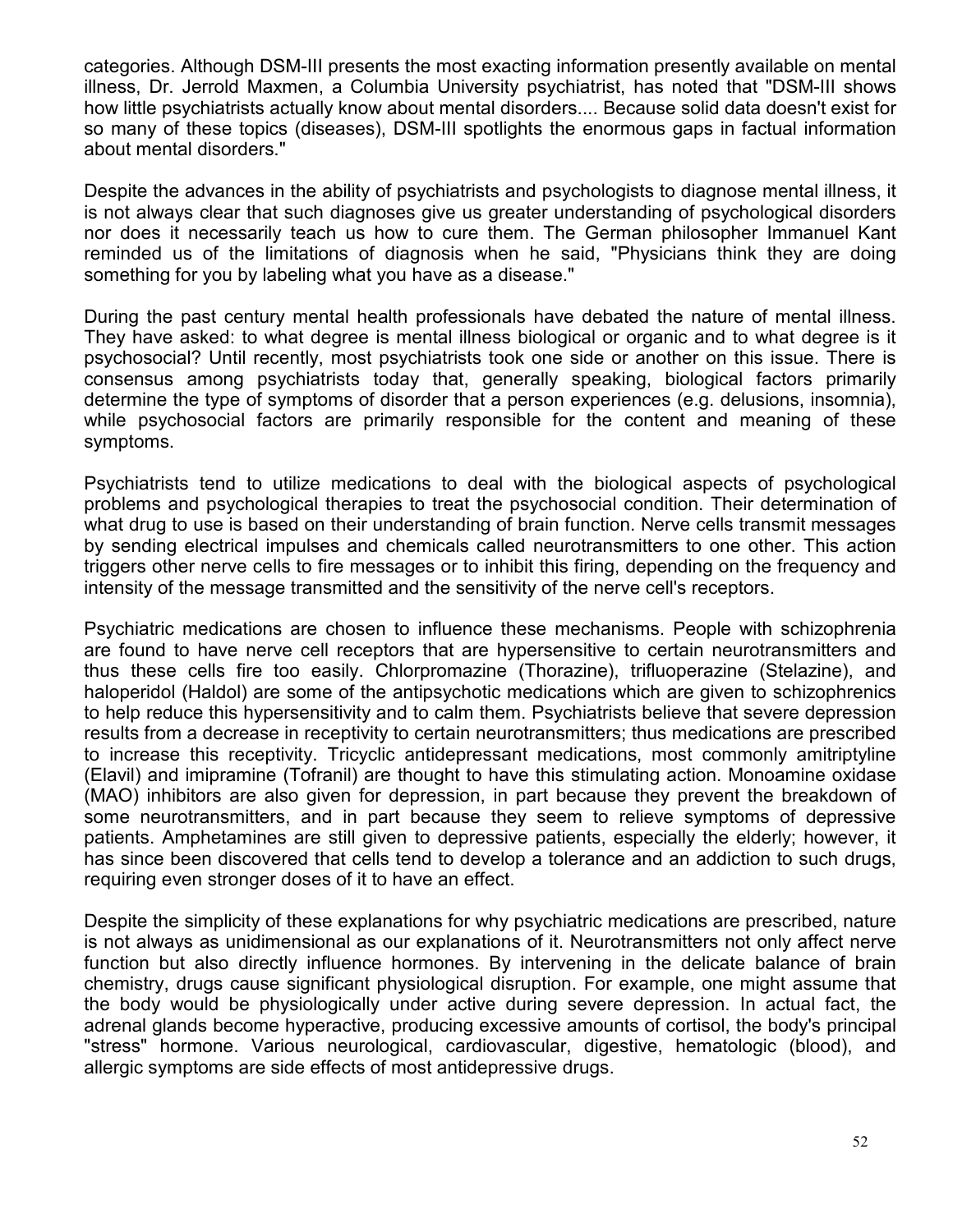The MAO inhibitors cause such disruption of the body that many common food and drinks (aged cheese, yoghurt, beer, chocolate, raisins, coffee, yeast products and others) have to be avoided since their ingestion can cause high blood pressure and, in a small number of cases, death.

There are 10 trillion nerve cells in the brain that govern sensing, thinking, and feeling. Despite the varying functions of different groups of nerve cells, their interdependent and synergistic nature creates a highly complex working whole which is literally impossible to comprehend fully. Predictably, psychiatrists have had limited success trying to alter certain improperly functioning parts without directly disturbing brain chemistry and physiological processes.

Author Lyall Watson noted, "If the brain were so simple that we could understand it, we would be so simple that we couldn't understand it." And acknowledging the complexity of the brain and of human behavior, Albert Einstein once said, "How difficult it is! How much more difficult psychology is than physics."

Despite the fact that psychiatric drugs often have serious side effects, especially when given over long periods of time, and the additional fact that they do not actually cure mental illness, these drugs still serve an important function. Since approximately 15% of people with severe depression commit suicide, methods to alleviate depression and thereby reduce the chances of suicide are certainly needed. If, however, there are alternatives to them, it is certainly prudent to consider them. Dr. Charles Frederick Menninger reminds us, "It is imperative that we exhaust the homeopathic healing art before resorting to any other mode of treatment, if we wish to accomplish the greatest success possible." (For more information about Dr. Menninger and his experiences with homeopathy, see Dana Ullman's book, The Homeopathic Revolution: Why Famous People and Cultural Heroes Choose Homeopathy.)

## **Homeopathic Understanding of Mental Illness**

The homeopathic understanding of health is intimately connected to its understanding of the mind in general. Homeopaths don't separate the mind and body in the usual way; they generally assume that body and mind are dynamically interconnected and that both directly influence each other. This acknowledgement of the interconnectedness of body and mind is not simply a vague, impractical concept. Homeopaths base virtually every homeopathic prescription on the physical and psychological symptoms of the sick person. Psychological symptoms often play a primary role in the selection of the correct medicine.

Trying to determine whether a person's mental state caused his physical disease or vice versa is rarely helpful in discovering the correct homeopathic medicine. Most of the time, this determination is moot. Instead, the homeopath seeks to find a medicine that matches the totality of the person's physical and psychological symptoms, irrespective of "which came first."

Even the "which came first" issue is much more complex and deceptive than one might initially presume. Most of us may have said at one time or another that we got a headache or some other symptom after getting angry, being depressed, or becoming fearful and that this emotion "caused" the headache. The emotional stress, however, may be only the veritable "straw on the camel's back" that results in the collapse of the camel (or in the development of the headache). This collapse wasn't necessarily "caused" by a straw, but may have resulted because the camel was already carrying a load of 500 pounds, i.e., because we were concomitantly experiencing various physical, environmental, and other stresses in our life.

Too often we assume that something that happens close to the time we develop symptoms is "the cause" of our problem. It is however always easier to look for the effects of causes than for the causes of effects. In actuality, what we assume to be the "cause" is probably but another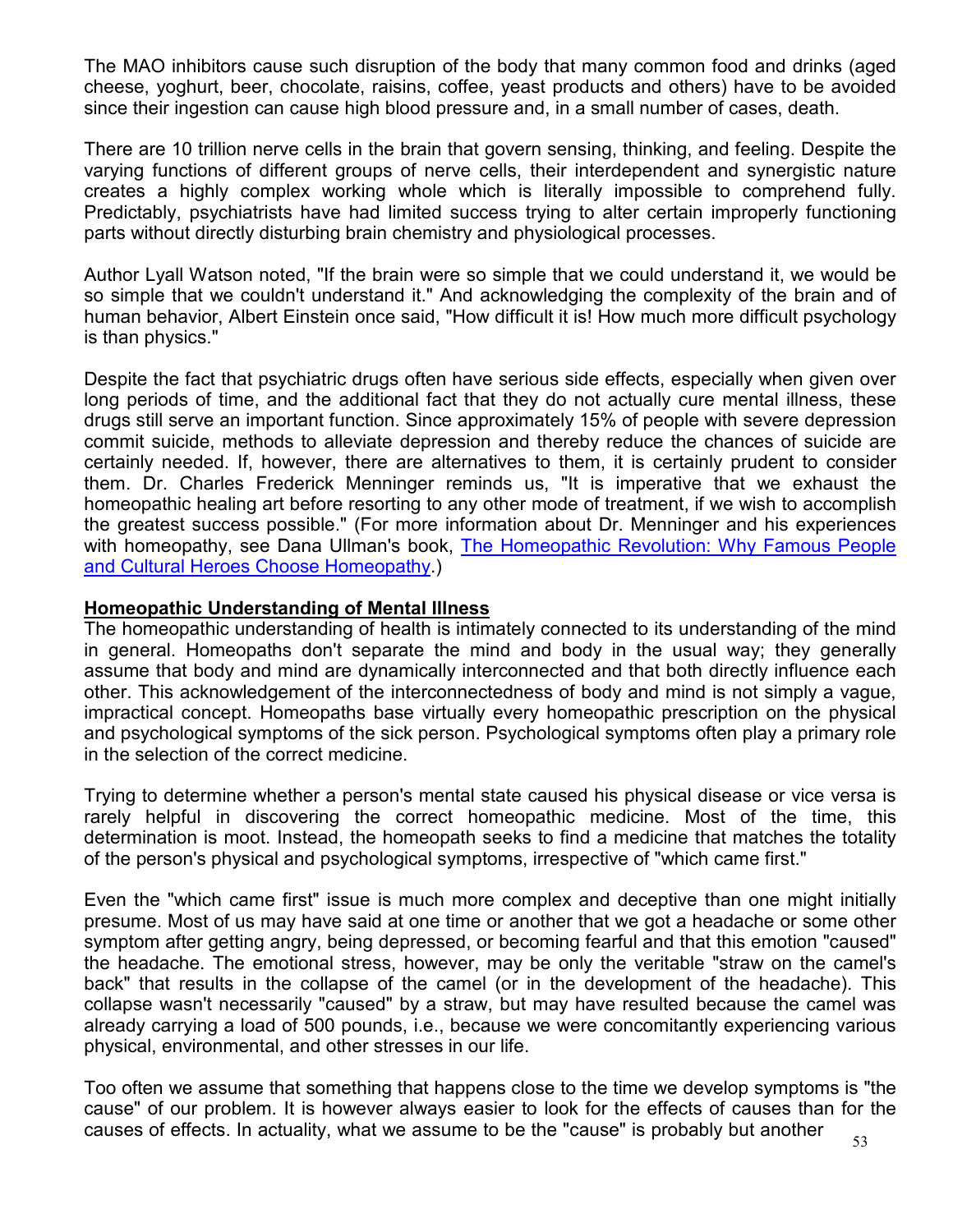effect or another stress. The "cause" of a phenomenon is not so simple and may not ever be known. The Greek philosopher Democritus understood this paradox when he said that he would rather understand one cause than be King of Persia.

Contemporary psychologist Lawrence LeShan also questioned the value of finding the "original cause" of a mental disorder. He noted, "One does not put out a forest fire by extinguishing the match that started it."

The homeopathic alternative to treating psychological and physical diseases is to assume that mind and body are undeniably connected and that a micro dose must be individually prescribed based on the totality of the sick person's symptoms.

From a homeopathic point of view, the prevalence of mental illness in our society is not simply the result of living in a fast-paced, stressful society, but also because our medical care system has effectively suppressed various physical illnesses. Homeopaths assert that by treating symptoms as "causes" rather than as "effects," conventional medicine masks the symptoms without curing the underlying disease process. Homeopaths theorize that, worse still, the treatment and suppression of symptoms forces the disease process deeper into the organism so that it then manifests in more severe physical pathology and more serious psychological disorders.

Homeopaths and biologists alike acknowledge that living organisms respond to stresses in ways that primarily allow for survival. Organisms will protect their most vital processes first. Homeopaths therefore assume that the person's mental state is vital for survival insofar as it governs the state of awareness that makes decisions on how to respond to stressful or life-threatening situations. The organism will protect the most deep psychological level most strongly and will first externalize various superficial emotions. Likewise on a physical level, certain vital organs, especially the brain and the heart, will be protected before other organs.

Homeopaths operate on the assumption that the organism creates the best possible response, based on its present abilities, to whatever stresses it is experiencing. Because homeopaths view symptoms as adaptive efforts of the organism to respond to stress or infection, they assume that efforts to control or suppress these defensive reactions can lead only to more serious symptoms. The evidence supporting this assumption is in any pharmacology text which lists the side effects of drugs. It becomes immediately apparent that the side effects of drugs are often more serious than the condition they are treating. And predictably, these side effects include various acute and chronic mental symptoms. A classic example of this phenomena is witnessed in the use of corticosteroids (cortisone and prednisone), used to suppress skin eruptions and asthmatic attacks. In addition to the various side effects of these drugs, corticosteroids are also known to induce depression and even psychosis, which diminish when the drug dosage is reduced or stopped.

Psychological symptoms, too, are thought of as ways in which a person is trying to adapt to biological and psychosocial stresses. Such symptoms should not be suppressed, unless medically essential. Instead, a homeopathic medicine should be individually prescribed based on the totality of the person's symptoms. The correct homeopathic medicine will catalyze an healing process that will raise the person's overall level of health. To complement the prescription, good homeopaths will provide some psychotherapeutic support based on homeopathic principles (See "Psychotherapy--Homeopathic Style"). And of course, homeopaths will, when appropriate, refer clients to various other health practitioners.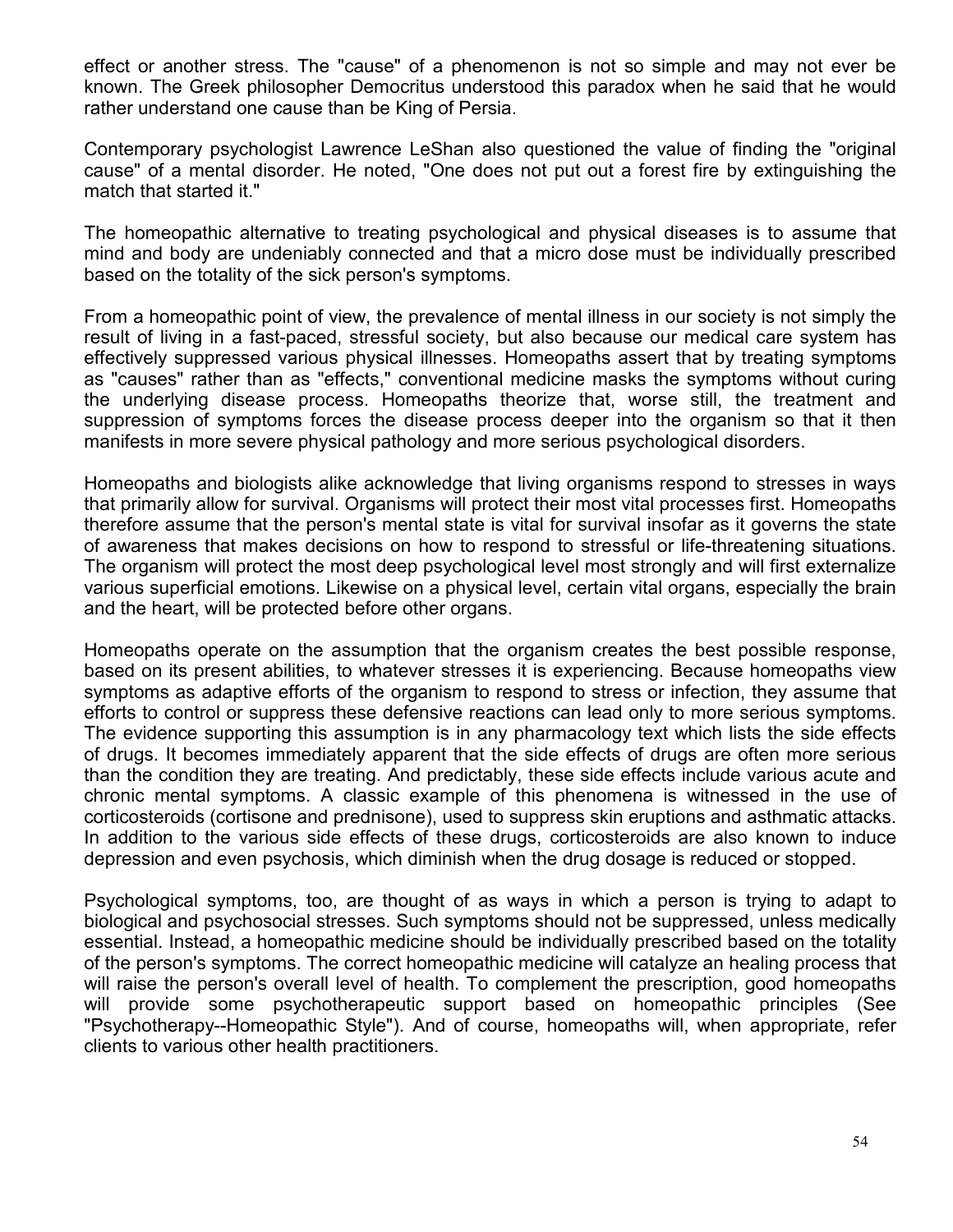## **The Homeopathic Treatment of Psychological Problems**

Several schools of psychologists categorize people in certain psychological or characterological types. Others in medicine, genetics, and sports categorize various "body types." Homeopaths, in contrast, acknowledge certain "body mind" types. They determine their medicines based on the constellation of physical and psychological symptoms.

Choosing the correct homeopathic medicine is at once a highly systematic and an artful process. Edward C. Whitmont, M.D., one of the founders of the New York Jungian Training Center and a homeopath since the 1940s, has written eloquently about the homeopathic body mind types. In his book Psyche and Substance: Essays on Homeopathy in the Light of Jungian Psychology, Dr. Whitmont describes a dozen key medicines that homeopaths use, the role that each of these substances play in nature, the chemistry of each substance and how it acts the way it does, the symptoms that it is known to cause in human beings when given in toxic dose, and the body mind type it is known to treat and cure.

In a similar fashion, Philip Bailey, a homeopath in Australia, has written Homeopathic Psychology in which he describes the body mind types in light of specific personality types.

In order to give a sense of some specifics of these homeopathic typologies, I will describe two medicines, Arsenicum album (arsenic) and Nux vomica (poison nut). The following descriptions are brief summaries. For more detailed information about them, consult the books by Whitmont, Bailey, articles by Vithoulkas, and various materia medicas.

The person who needs Arsenicum is an overanxious, restless, fearful, perfectionist type of person. He or she has a driven nature; an anxious state over anything specific or just things in general; and suffers from a fussy meticulousness, all of which create a high strung and nervous individual. In general, people needing Arsenicum tend to assume that there are hostile forces at work in the world and that they must work vigilantly against them. They have a deep-seated insecurity, from which develops a dependency on others, a possessiveness of objects and people, a tendency towards fastidiousness, and deeply-felt anxieties and fears. They may have various anxieties and fears, especially about their health, their future, and their financial status, all of which are heightened when they are alone, and then diminished when they are with others. To reduce the chances of things going wrong, they become over conscientious. They over prepare for everything and are inordinately fastidious.

Physically, the person who needs Arsenicum is usually thin, fine-haired, delicate skinned, with pale or alabaster complexion. They perspire easily and profusely and are extremely sensitive to factors in the external environment. They are particularly sensitive to any exposure to cold and feel better from most forms of heat. They tend to experience burning pains which are relieved by warm applications, and if they have those pains in the stomach, they are relieved by warm drinks. Milk, fruit, ice cream, and alcohol may aggravate digestive or other symptoms. Most commonly, their physical and psychological symptoms will be particularly apparent at midnight and shortly after.

The symptoms which typify the Arsenicum type are often seen in insomniacs. Because the symptoms of Arsenicum are worse late at night and because these people tend to be perfectionistic, they usually require things to be "just right" in order to fall asleep. Part of their hypersensitivity to the environment lies in a sensitivity to noise--any noise.

Part of their over conscientious nature is an anxiety about health. People who need Arsenicum are often hypochondriacs. They have many, many symptoms, and even though they may have had them for a long time, they still want the practitioner to get rid of them immediately. As the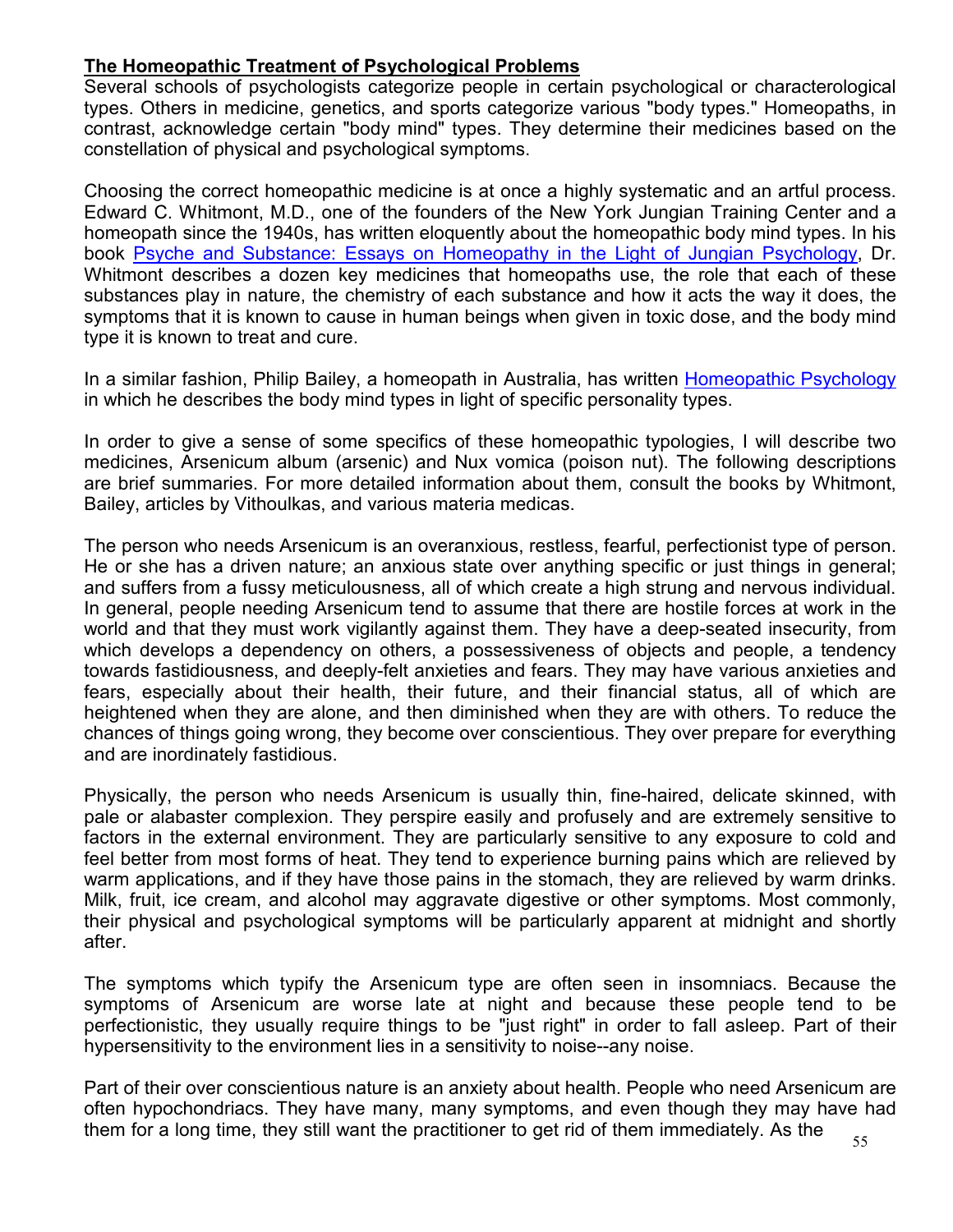result of this anxiety, they tend to go to a variety of doctors and usually try many types of alternative therapies. These people also tend to become addicted to various pain relievers or other medications that temporarily diminish their pain. Also, because of their anxious and restless nature, they may use drugs or alcohol to slow them down and help them relax.

Arsenicum is also a common medicine given to people with anorexic tendencies. People who need Arsenicum tend to have anxieties about the food they eat, sometimes thinking that all food is toxic and that they shouldn't eat at all. Another part of their personality that fosters anorexia is their perfectionist nature which tends to encourage a thinner and thinner waistline.

Nux vomica has several similarities to Arsenicum but more distinct differences. People who need Nux are hurried and impulsive, like those who need Arsenicum, though Nux people are more prone to irritability, anger, and maliciousness. Even those Nux people who have learned to control their rage tend to feel a hyperirritability and anger inside themselves struggling to be expressed. They are dissatisfied, rarely content, hypercritical of others, impatient, and jealous. They are very competitive. They will compulsively compete, even in certain games or job situations where competition isn't appropriate.

Like people who need Arsenicum, Nux people will be fastidious. Whereas Arsenicum people will usually become anxious and nervous as they try to hold in their disgust for messes, Nux people will often get irritated and visibly angered by lack of order and cleanliness.\*

[\* It must be noted that homeopaths recognize that a person can be neat, orderly, and fastidious in a healthy way. However, whenever homeopaths refer to fastidiousness as a symptom, they are referring to a state where the individual is overly concerned about cleanliness and order.]

People who need Nux tend to be extremely self-reliant, a distinct difference from those who need Arsenicum and their dependence upon others. Nux people will overemphasize achievement, to such a degree that their life will become dominated by their work. They will take on greater responsibility than they are capable of, becoming increasingly irritable and demanding.

Classically, people who need Nux represent what is called in psychology the "authoritarian personality." They want to force things their own way. To achieve security they adopt a powerful authority and demand that those in inferior positions submit to it. Whitmont describes them as perfect bureaucrats. They are rigidly moralistic and will condemn others who violate Nux's moral code. And finally, they repress socially disapproved tendencies and project them onto others.

Nux people also have a soft side. They are sentimental and may cry from listening to certain music or seeing beautiful things. And despite a rough exterior, they cannot stand the least pain. They may cry even after a bout of anger. Since they can't stand the least opposition, they may cry from frustration. Despite this occasional tendency to weep, it has been consistently observed that, though they may be sad at times, it is often impossible for some people who need Nux to cry.

Physically, people who require Nux may be husky, solid, and muscular, or they may be lean, bent forward, and withered. They are physically and emotionally irritated by exposure to cold, drafts, noise, and light. Their worst time of day is upon waking, and it usually takes an hour or so to wake up. They sometimes feel an urge to take a nap. If they are accidentally awakened from this nap, they become highly irritated. They may suffer from insomnia because of their very active mind which constantly ruminates about the many irons they have in the fire.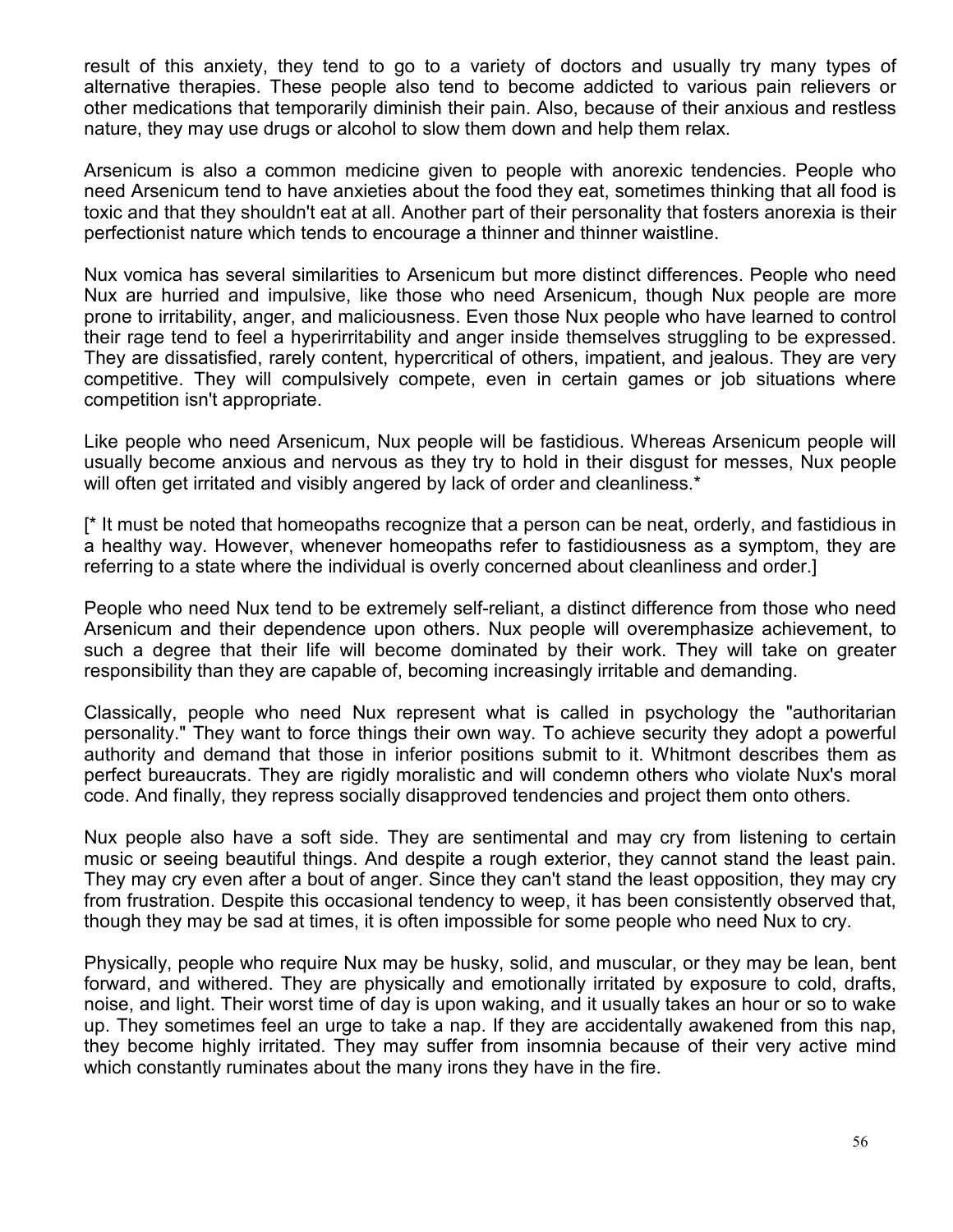They tend to overeat, with cravings for fats, spicy foods, and milk. They may experience various digestive and nervous symptoms which are aggravated by foods that they tend to crave, especially milk, meat, fats, and coffee. Commonly, they will be constipated and have much gas.

Typically, people who need Nux to sustain their hyperactive nature by drinking coffee, imbibing alcohol, and taking various stimulants. They are therefore prone to alcoholism, drug abuse, and malnutrition. They may be friendly when they are sober; however, when they are drunk or high, they tend to be abusive, cruel and violent. They will ridicule and scorn others. They thus have tendencies to wife and child abuse. They also have strong sexual desires, and they tend to demand much from their sexual partner. Their strong sexual desires may also lead them to raping others. However, if they have drunk too much or taken too many drugs, they may become impotent, even after the effects of these substances has worn off.

People who need Nux also have classic "Type A" behavior. They are prone to being workaholics and will often demand a similar level of commitment to work from others. As the result of this hyperactivity, they tend to become hypertensive and are therefore prone to heart disease.

Arsenicum and Nux are two of the many homeopathic medicines used to treat people suffering from psychological and physical problems. Homeopaths commonly treat people with acute and chronic psychological disorders, including depression, anxieties and phobias, and emotional and mental states of confusion. Homeopaths also commonly treat people with substance abuse problems.

The late Dr. Jack Cooper was the Chief Psychiatrist for 17 years at New York's Westchester County Prison and Jail. Although he didn't initially use homeopathic medicines at his work in the prison, he was very impressed with the results he received when he finally began to do so. He found that the prisoners he was treating with homeopathic medicines were becoming more able to cope with the withdrawal of drugs and alcohol. Of particular importance, Dr. Cooper also noted that for several years there were no suicides in the prison, whereas both before he began using the medicines and after he left, there were several suicides every year. Dr. Cooper found that the homeopathic medicines were having dramatic effects on the prisoners' physical and mental health. And of personal significance to Dr. Cooper, he found that his work was no longer frustrating, but rewarding and worthwhile.

Dr. Cooper's practice outside the prison included the treatment of many alcoholics. He conducted an informal study of alcoholics treated with homeopathic medicines. As a way to measure the effects of these medicines and to diminish the possible effects that his own presence may have created, he didn't actually see the patients himself in most cases. Instead, he talked to a loved one or relative who intimately knew the alcoholic's physical and psychological symptoms. Of the approximately 30 patients in the study, Dr. Cooper found a 50% cure rate, which he defined as a significantly decreased desire for alcohol and the ability to drink socially without excessive physical or psychological symptoms. Homeopathy actually has a history of successful treatment of various psychological disorders. In 1874 the first public institution for the homeopathic treatment of the insane was opened in New York--the Middletown Asylum for the Insane (later called the State Homeopathic Hospital, at Middletown). Comparing the rate of discharge from conventional vs. homeopathic mental hospitals in New York between 1883 and 1890, we find that an average of 30% of patients were discharged from conventional hospitals every year, while 50% of patients in homeopathic hospitals were discharged. Although one can quibble about these statistics for one reason or another, it is less possible to question the fact that the death rate in conventional mental hospitals was 33% higher than that at homeopathic mental hospitals.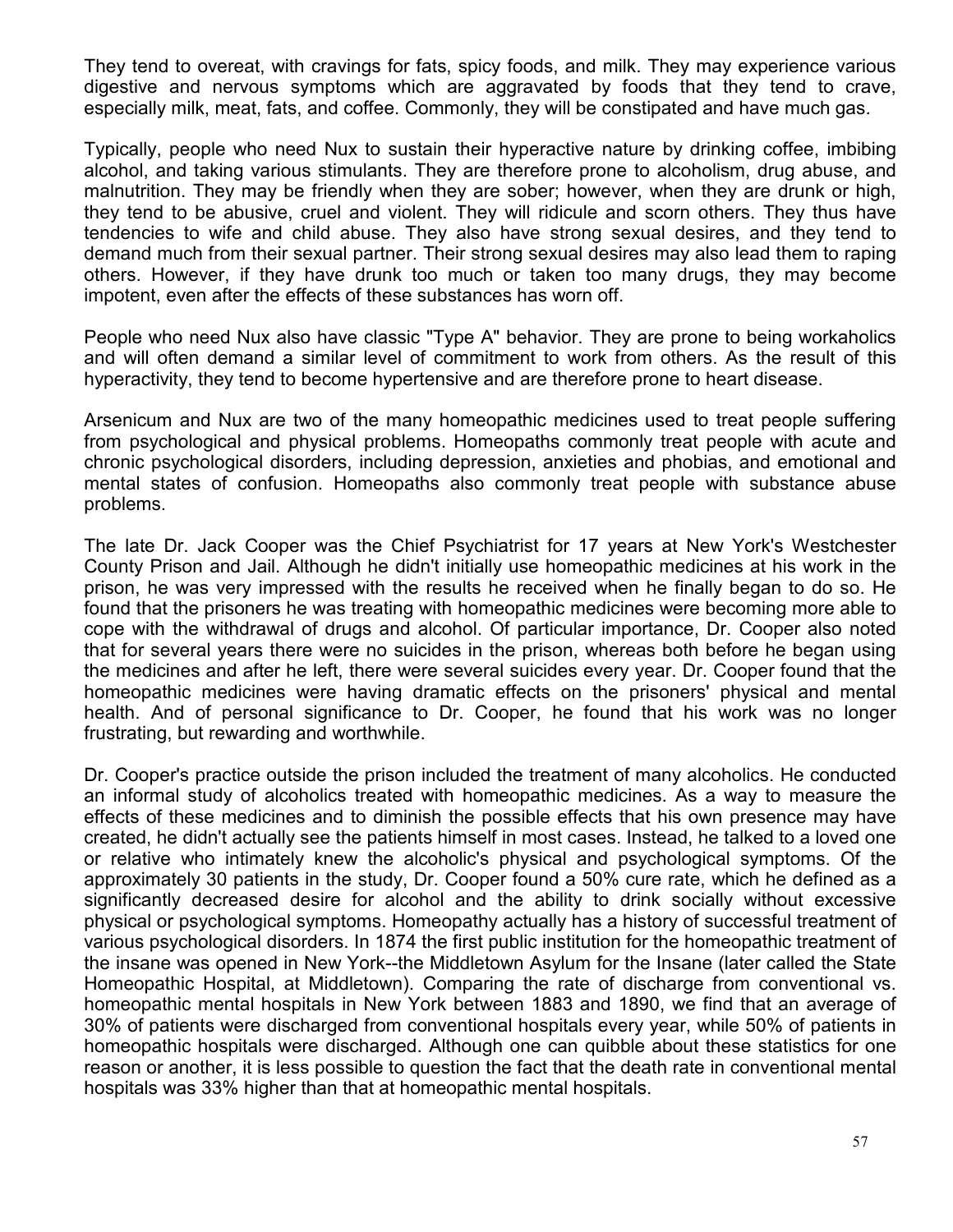By 1899 seven states in the United States had public mental hospitals under homeopathic supervision, and two of these states had more than one. More recently, two British homeopaths evaluated 120 cases of various neurotic disorders in 1953. Their overall improvement rate was 79% after six months, an impressive statistic when one considers that most of their patients had been ill for at least a year, and many for several years.

## **Psychotherapy: Homeopathic Style**

Too often people assume that psychological problems require psychological solutions. Since some psychological symptoms arise from physiological processes (and vice versa), it is of value to treat the psychologically sick person holistically. A holistic approach is inherent in homeopathic care.

A homeopath prescribes the individually chosen medicine for the sick person, but he or she may do more than this. When appropriate, a homeopath will provide basic information on nutrition, exercise, stress management, and social and environmental determinants to health and disease. A homeopath may also counsel the person to help him or her deal with the emotional and mental state he/she is experiencing.

Today, many modern psychoanalysts utilize homeopathic-like perspectives and practices. In contrast to some philosophical theories that assume that human nature is essentially destructive and perverted, integral to homeopathy and many psychoanalytic practices is the assumption that human nature is basically creative and that the organism has implicit self-healing capabilities. Symptoms, including psychological ones, are presumed to be ways that the body mind is trying to adapt to and to deal creatively with various internal and external stresses.

Some very simple psychotherapeutic processes that might be considered "homeopathic" in their approach are "paradoxical intention" and therapeutic double-bind, which try to dislodge the symptom and thus to set a curative process in motion. In these systems the therapist actually encourages the patient to pretend to experience the problematic emotional state. For instance, if a person has a phobia of snakes, he or she is asked to pretend to see a snake and to pretend to feel afraid. This method is effective insofar as the person is sometimes not able to produce the fear at will and then not as susceptible to have the phobia at other times.

In another form of paradoxical intention, the therapist encourages the patient to exaggerate the emotional or behavioral problem. Milton Erickson gave a classic example of this strategy when he described the case of a boy who sucked his thumb. Rather than discourage the child from this behavior, Erickson expressed unmistakable concern that the child was not giving equal attention to his other fingers. Erickson asked the child to begin sucking them. Shortly after this suggestion, the child stopped sucking his thumb altogether.

Psychotherapies that recognize the importance of accepting rather than denying one's emotions are an obvious first step toward a "homeopathic" cure. Engaging with and expressing those emotions is the second step. The energy block by habituated responses and long-term traumas is thus freed cathartically. The symptoms are transformed in an overall revitalization of the individual's healing capacities. This approach is certainly more in line with homeopathic thinking than shortcut methods that define an ideal way of being and that encourage patients to act in a specific, prescribed way. Simple rational analysis of emotional processes is likewise an inadequate way of dealing with structures and energies that are unconscious and go to the root of the organism. Behavior modification strategies that primarily change the way one acts but don't affect the underlying tendencies that led to that behavior in the first place are another clearly "unhomeopathic therapy." And therapeutic measures which palliate extreme symptoms may only temporarily compensate for problems, not cure them.\*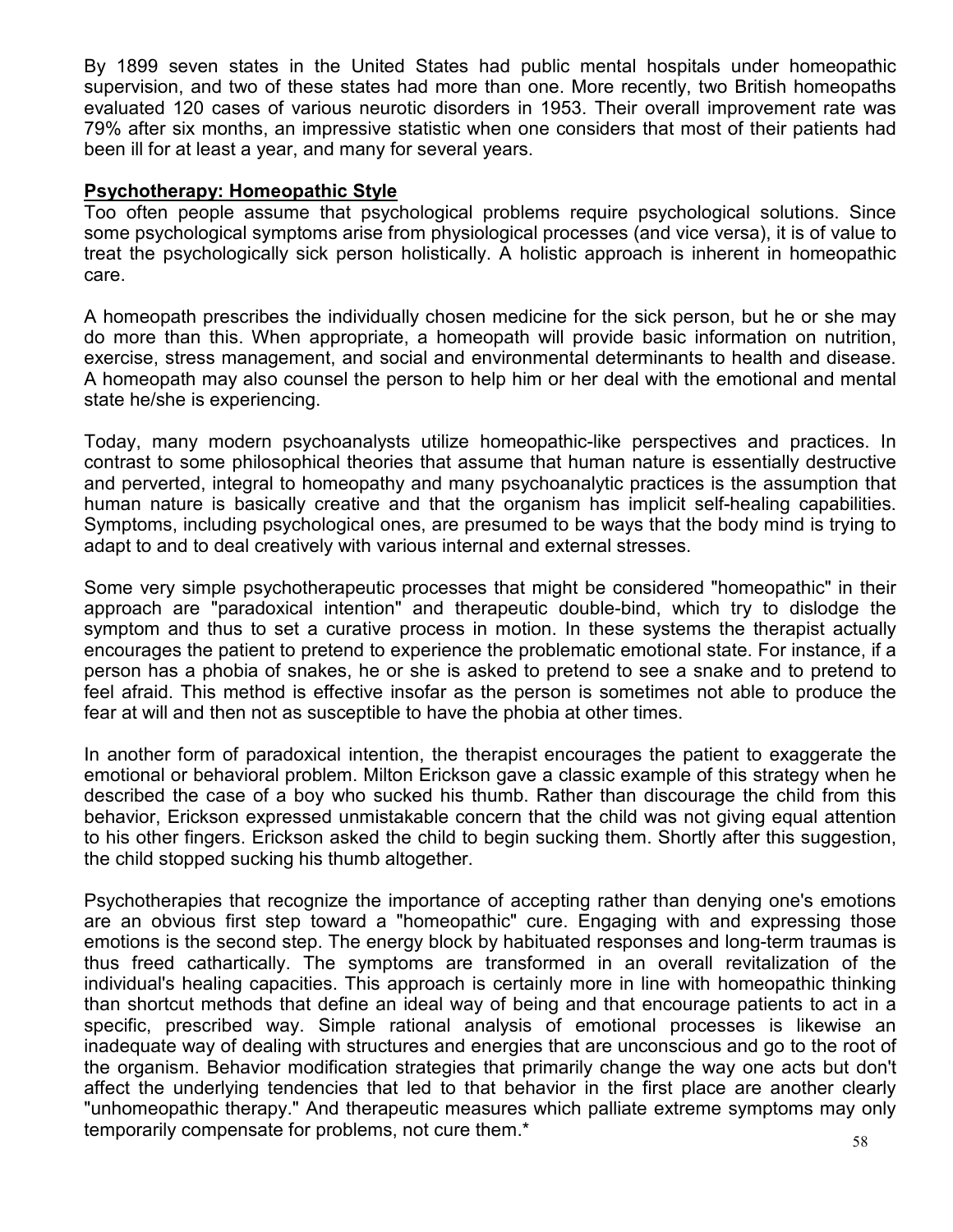[\* Just because a psychotherapeutic intervention is "unhomeopathic" does not mean it doesn't have an equal value or efficacy in specific cases.]

Some principles of gestalt therapy are also quite homeopathic. Gestalt therapy, as the name itself implies (gestalt means a unified whole), is a way of looking at a specific problem in the context of the whole person. Rather than treating the problem as extraneous to the person and simply trying to change it, the gestalt therapist (and therapists from various similar schools of thought as well) encourages the person to become more aware of him/herself in total and to transform one's whole being. If a person had a sexual problem, the gestalt therapist, like the homeopath, would not understand the problem as only a "sexual problem" but as "a problem of the whole person."

Modern psychoanalysts, like homeopaths, have understood that symptoms are not "the problem" but only manifestations of the problem. Sigmund Freud laid the groundwork for this perspective by uncovering the sublimated and unconscious nature of psychological disorders and the manner in which they are expressed. Carl Jung extended this perspective by showing how those sublimated psychological patterns contain also symbolic representations of transpersonal un unconscious materials. Wilhelm Reich showed how they were locked into actual physical states. In general, the psychoanalytic process involves the patient in re-experiencing those unconscious dynamic elements that lie at the basis of the pathology. This re-creating or mimicking of an original submerged experience is clearly homeopathic-like in the largest sense.

The awareness of the dynamic complexity of symptoms is shared by homeopathy and psychoanalysis. Although most classic homeopathic texts contain an outdated psychological terminology, the very basis of homeopathic medicine comprises a sophisticated psychoanalytic framework. More recent homeopathic texts\* correct this problem, and the best homeopaths are often excellent psychotherapists.

[\* See Edward C. Whitmont, Psyche and Substance: Essays on Homeopathy in the Light of Jungian Psychology.]

Still, homeopaths have much to learn from the field of psychology. Too often homeopaths try to obtain information about a person's psyche by asking such direct questions as "What fears do you have? What makes you angry? What types of things make you cry?" Homeopaths obviously have to learn more sophisticated means not only getting but of interpreting this information and distinguishing real character from affect and ego-oriented character.

And of course, the field of psychology has much to learn from homeopathy. Herring's Law of Cure is an invaluable assessment tool for the progress of treatment. The emphasis in homeopathy on the minimum dose will encourage therapists to find the deepest-acting, individualized treatment which doesn't require obsessive re-application, but is powerful enough to have a significant effect. It is interesting to surmise how this might be done in a sophisticated psychotherapy, both with and without actual homeopathic remedies. And ultimately, when homeopathy's law of similars is more fully understood and utilized, psychologists and psychiatrists will automatically recognize symptoms as the organism's adaptive responses and seek to aid patients in efforts to go with, rather than against, this self-defensive, self-healing process.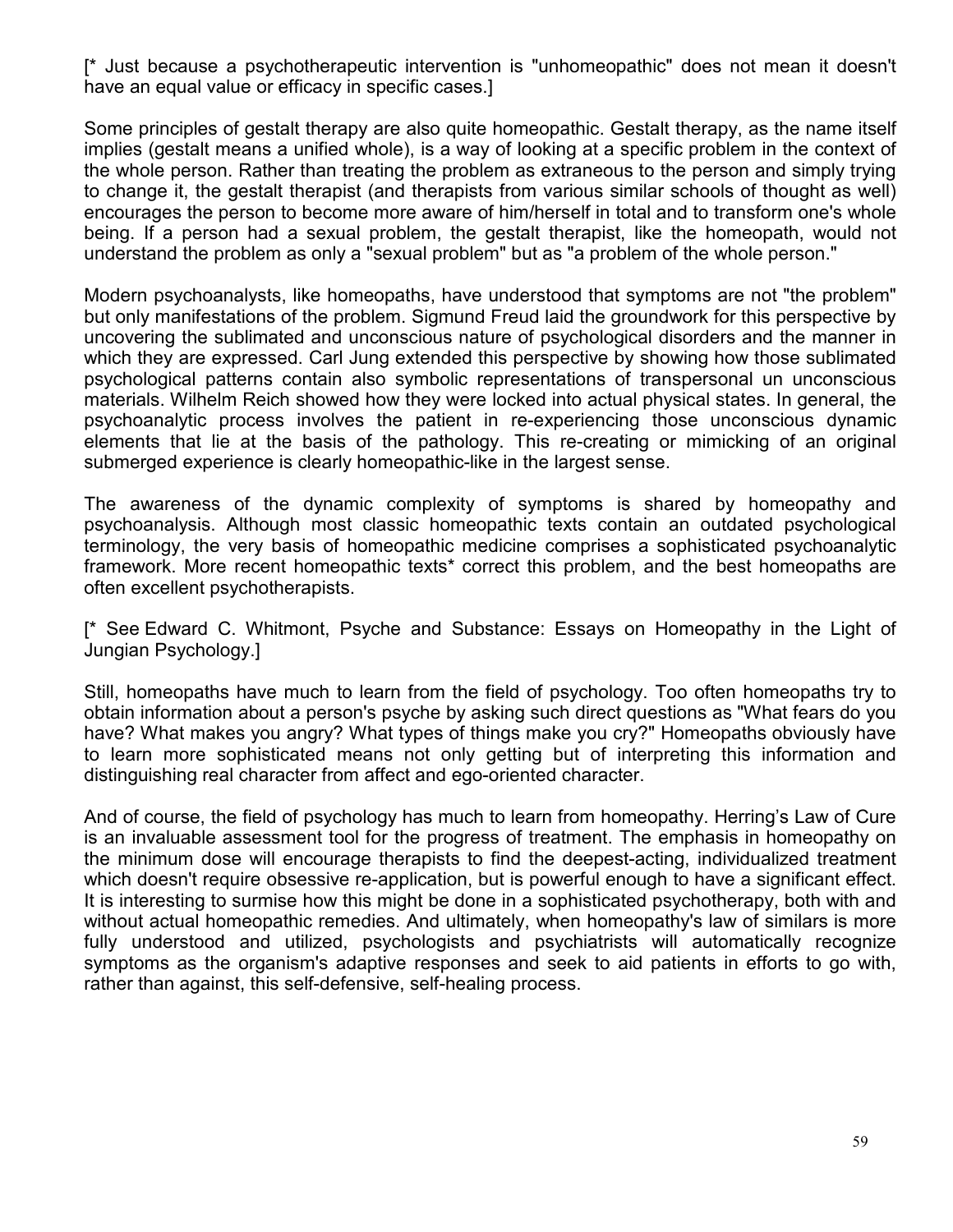# **A Homeopathic Perspective on Women's Conditions**

(Excepted from Consumer's Guide to Homeopathy, Tarcher/Putnam)

Eliza Flagg Young, MD, a nineteenth century physician, once said, "Every woman is born a



doctor. Men have to study to become one." Although this may be a controversial statement, what isn't controversial is that women tend to be the primary health care providers in most families. In the vast majority of homes women are responsible for watching over the health needs of the children, and by their shopping and cooking, they are responsible for fulfilling the nutritional needs of the family.

Because homeopathic medicines are considerably more amenable to home care than are conventional drugs, it is predictable that American women have had a history of interest in homeopathy.

It was not simply a coincidence that a large number of leading suffragettes in America during the 19th century were advocates of homeopathic medicine. Susan B. Anthony, Elizabeth Cady Stanton, Julia Ward Howe, Louisa May Alcott, Elizabeth Stuart Phelps, Lucretia Mott, and Clemence Sophia Lozier were but some of the nineteenth century feminists who considered both women's rights and homeopathic medicine to be important ways to create a healthier society.

The famous Ladies Physiological Societies of the nineteenth century were early versions of contemporary women's support groups in which women taught each other about their bodies and how to heal themselves. Because of the significant role that homeopathy played at that time, information about homeopathic medicines was integral in many of these meetings of women.

Even many wives of conventional physicians in the nineteenth century sought the care of homeopaths. At an 1883 meeting of the American Medical Association, one doctor complained, "Too many wives of conventional physicians are going to homeopathic physicians. And to make matters worse, they are taking their children to homeopaths too!"

Likewise today, the vast majority, approximately two thirds, of homeopathic patients and purchasers of homeopathic products are women. And today, there are approximately 300 homeopathic study groups, the significant majority of which are led by women and participated in by women.

There is one simple reason why so many women, past and present, have sought out homeopathic medicine: it is a safer and more effective method of healing themselves and their families. Because women tend to seek professional medical care more than men do, they also tend to experience more of its dangers as well as its benefits. When women reach the limits of modern medical expertise and experience some of the harsh side effects of modern medical practices, it is certainly understandable that they seek out alternative health methods such as homeopathic medicine.

#### **Premenstrual Syndrome (PMS)**

Homeopathic medicines can effectively treat the cramps, bloating, and various psychological symptoms that women commonly experience around their menstrual flow. While serious PMS should receive professional homeopathic attention, occasional or mild PMS symptoms can benefit from self-treatment, with either an individually prescribed remedy or one of the combination formula products.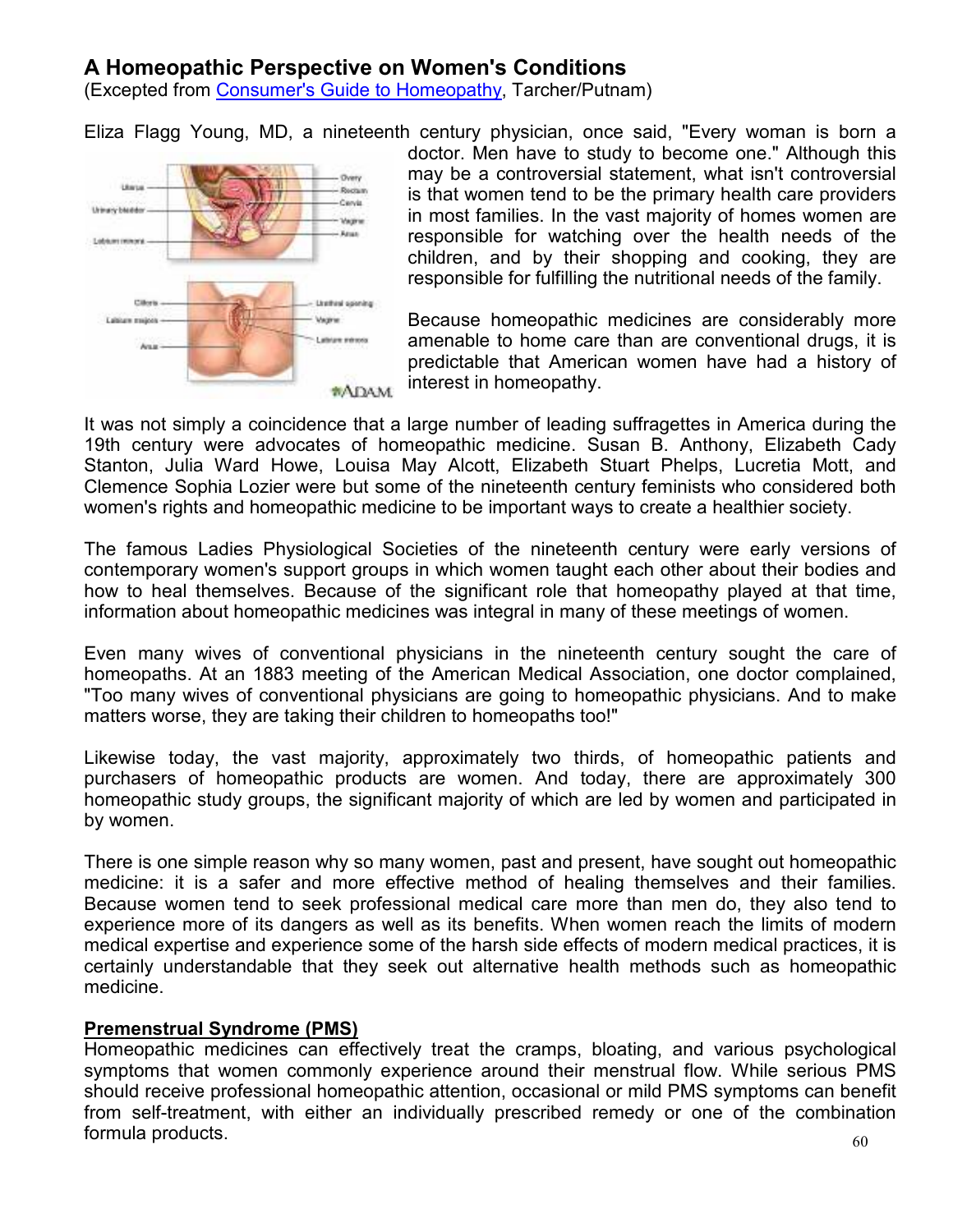When cramps are the predominating symptom of PMS, consider Pulsatilla (for cramps experienced by women who are gentle, yielding, and easily weepy, and who experience a changeable menstrual flow from month to month, are without thirst, are occasionally nauseous, prefer open air, and tend to feel worse when exposed to heat, which usually aggravates their water retention), Belladonna (for intense bearing down pains or cramps that come on and go away suddenly, and aggravation from motion or any type of jarring or draft, sometimes with a headache), Magnesia phos (cramps that are relieved by bending over, by firm abdominal massage while bending forward, or by warmth and warm application, and that are aggravated by cold, cold air, or uncovering), and Colocynthis (cramps like those of Magnesia phos but the woman is considerably more irritable and restless).

When bloating is the primary symptom, consider Pulsatilla (see above), Sepia (constipation, lethargy, general weakness felt in internal organs, irritable personality, snappishness, sadness), Lycopodium (aggravation of symptoms between 4-8pm, in warm weather, and with flatulence, and backache), and Lachesis (aggravation of symptoms during sleep and upon waking, symptoms worse on left side, pains relieved by the flow).

When moodiness, irritability, and heightened emotions are the main symptoms, consider Pulsatilla (see above), Sepia (see above), Ignatia (emotional vulnerability, especially grief, contradictory feelings, and hysteria), Cimicifuga (sharp labor-like pains that dart from one side of the body to the other, possible back pain or sciatica, intolerance of pain, loquaciousness, hysteria, feelings of being overwhelmed, and "I can't take it anymore"), Lachesis (loquacious, sharp-tongued, sarcastic ,irritable, suspicious, and jealous, with flushes of heat, symptoms worse upon waking and exposure to heat; headaches), and Nux vomica (irritable, faultfinding, quarrelsome, competitive; Type-A personality; nausea).

Dose: Take the 6, 12, or 30th potency every two hours during intense symptoms and every four hours for less intense symptoms. Stop taking the remedy if symptoms are gone or quite mild. If there isn't some type of obvious improvement in 12 hours, try another remedy.

## **Cystitis (Bladder Infection)**

Another extremely common condition for which homeopathic medicines seem to work wonders is cystitis (bladder infection). While professional homeopathic care and/or medical attention should be sought to treat recurring bladder symptoms and for severe symptoms, an individually chosen homeopathic medicine can alleviate the pain and discomfort of most acute conditions before the woman reaches the doctor's office.

The two most common remedies for acute cystitis are Cantharis (burning, cutting pain before, during, and after urination, each drop passing as though it were scalding water, frequent urges to urinate) and Sarsaparilla (severe pain at end of urination, burning pain and constant urging; a characteristic but not common symptom is that urine can be passed only while standing). Other remedies to consider are Berberis (pain in the thighs and loins during urination, pain extending from the bladder and/or over the abdomen to the urethra), Pulsatilla (pain during and after urination as well as when lying down, dry mouth but no thirst), Apis (stinging pains with an aggravation of symptoms by warmth of any sort), Belladonna (acute pain aggravated by any motion or simple jarring, a sensation of something moving inside the bladder, restlessness at night with wild dreams), Nux vomica (constant urge to urinate, short relief when passing small quantities and from warm applications or warm bathing), and Causticum (cystitis after surgery, involuntary urination when coughing or sneezing).

Dose: Take the 6, 12, or 30th potency every two hours during intense symptoms and every four hours for less intense symptoms. Stop taking the remedy if symptoms are gone or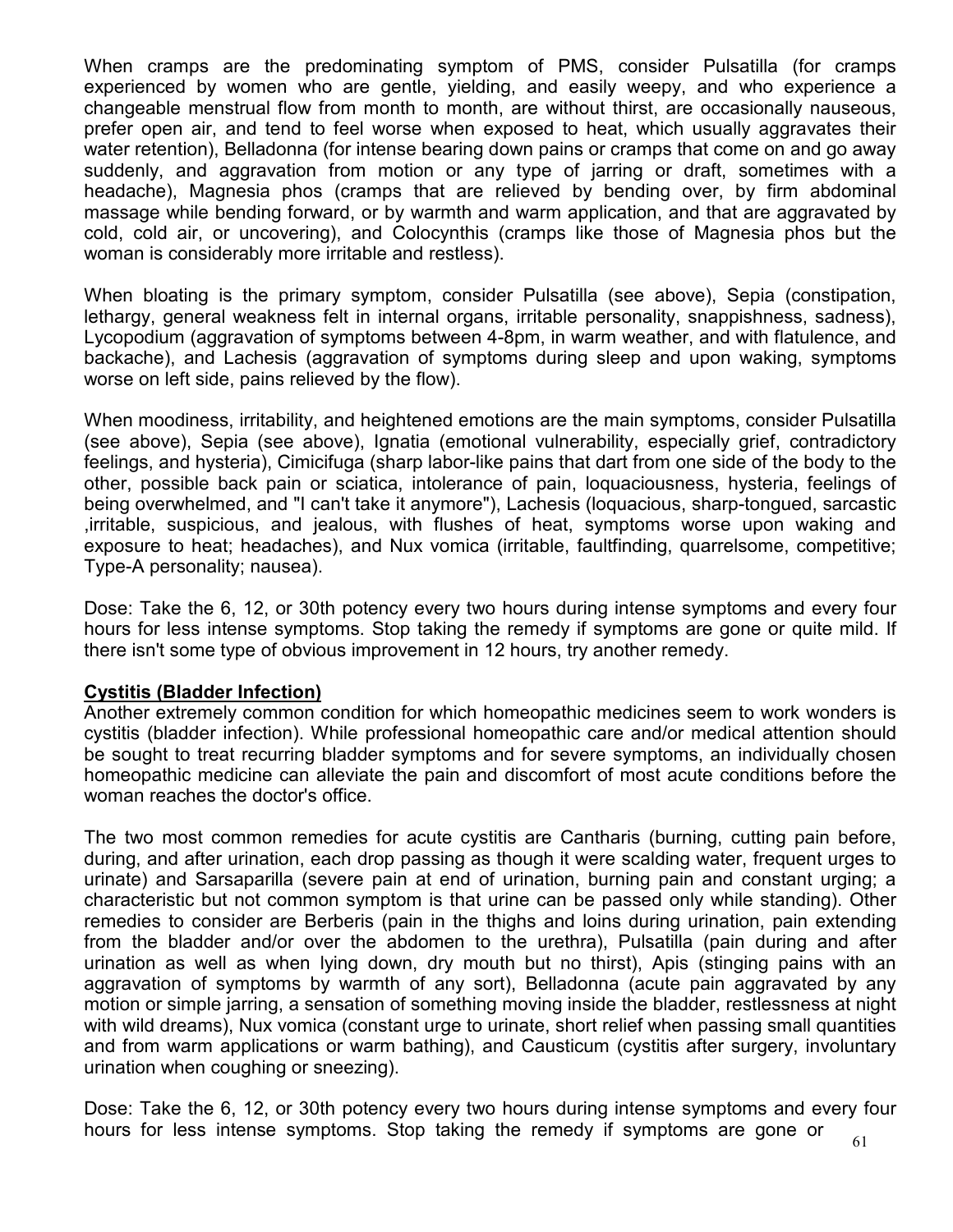become mild. If there isn't some type of obvious improvement in 24 hours, try another remedy. The correct remedy may need to be taken for up to three days for an acute urinary tract infection.

## **Vaginitis**

Vaginitis refers to an inflammatory condition in the vagina that is primarily the result of infection (i.e., from Candida Albicans, Trichomonas vaginalis, Gardnerella vaginalis, or Chlamydia trachomatis) or exposure to an irritant (chemical or allergic). The symptoms of vaginitis generally include an abnormal vaginal discharge and itching or burning pains. To understand how and why homeopathic medicines are effective, it is useful to learn something about the nature of vaginitis.

One of the most common types of vaginitis is a yeast infection, usually caused by the yeast Candida Albicans. The vagina normally is populated by a variety of microorganisms that help to prevent infection. The "good" microorganisms create a chemical environment that inhibits the "bad" microorganisms. They also compete for food with the "bad" infective organisms. If a woman takes antibiotics to treat an infection, whether it is for vaginitis or not, the antibiotics kill both the bad and the good microorganisms, ultimately creating various imbalances in the body, including yeast infections.

The vagina can normally live comfortably with small amounts of yeast, but the killing of good microorganisms by antibiotics allows yeast to grow in significant numbers, creating a yeast infection.

Conventional treatment for yeast conditions is usually antifungal medications or suppositories. While these medicines may temporarily decrease the number of yeast cells, they do not increase the body's good microorganisms, nor do they protect the body from future yeast infections.

Other factors that can disrupt the ecological balance in the vagina are a high sugar diet, birth control pills, and certain hormonal changes, including those caused by pregnancy. Simply getting rid of the yeast, bacteria, or other pathogens growing as a result of the ecological imbalance and leading to vaginitis does not resolve the fundamental stress to the woman's health.

Homeopathic medicines are not antifungal or antibacterial in the conventional sense. Rather, they strengthen a woman's own defenses, which then help her body fight off the fungal infection itself. By this process they do not create the same type of internal ecological disruption that antibiotics cause. Some of the common remedies for vaginitis are Pulsatilla (white, yellow, or greenish bland vaginal discharge with vaginal soreness, a weepy, moody, emotionally-laden state, thirstlessness, aggravated by heat and relieved in the open air; a common remedy for vaginitis in pregnant women), Kreosotum (itching with burning pains, a yellow, putrid vaginal discharge which is acrid and irritates the vaginal lips and surrounding skin; the discharge may stain bed sheets, and is worse in the morning and upon standing), Borax (a burning vaginal discharge which is the color of egg whites; Borax tends to be useful for vaginitis that occurs midway between menstrual periods), Hydrastis (profuse stringy yellow vaginal discharge with great itching, worse after menstruation), Sepia (white, milky, offensive, itchy, and burning discharge which tends to be more profuse in the morning and while walking, sensations of uncomfortable pressure and heaviness in the vaginal area, general fatigue, constipation, irritability, depression), Graphites (premenstrual yeast infection, often in overweight women with thin, white, acrid discharge and who may experience a concurrent backache, increased discharge in the morning and while walking), and Calcarea carb (thick yellow or milky discharge which tends to cause intense itching, usually in overweight, fairskinned women, worse before menses and on becoming warm, though they tend to be very chilly; a headache and spasmodic cramps may be concurrent).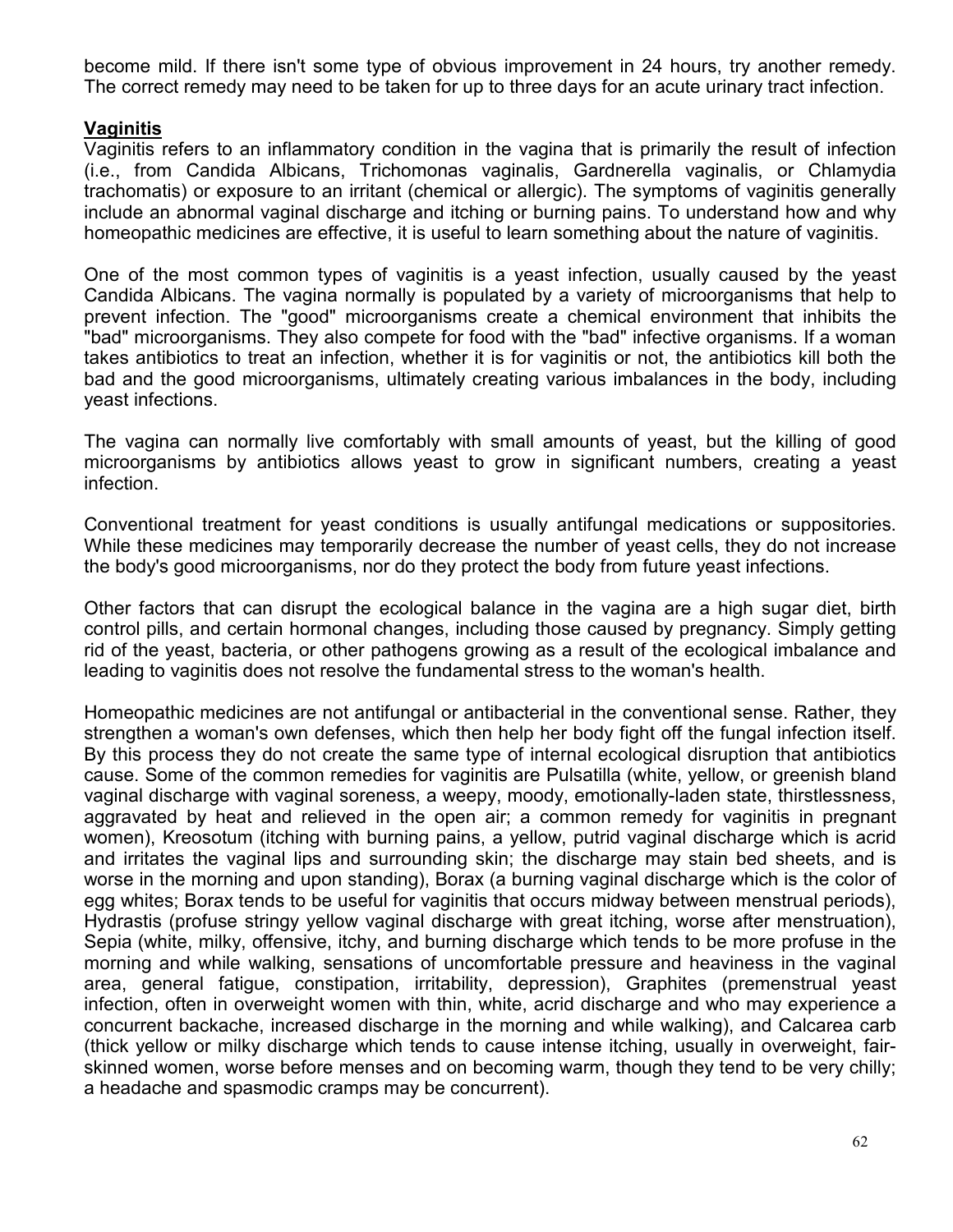These remedies are effective not only for yeast infections, but also for other types of vaginal infection. In addition, there are numerous homeopathic formula products in pill or suppository form that can be used to treat the acute vaginal infection effectively.

Chronic or recurrent vaginitis should receive professional homeopathic care for an appropriate constitutional medicine.

Dose: Take the 6, 12, or 30th potency every two hours during intense symptoms and every four hours for less intense symptoms. Stop taking the remedy if symptoms are gone or have become mild. If there isn't some type of obvious improvement in 48 hours, try another remedy.

### **Cysts and Fibroids**

A cyst is a usually harmless fluid-filled sac of tissue that may be found in the breast, ovaries, or vagina, or simply under the skin. Small cysts are often imperceptible, and even large ones can sometimes be symptomless unless they are large enough to press on certain organs or nerves. Fibroids are noncancerous growths in or on the walls of the uterus which can lead to abnormal uterine bleeding, painful intercourse, and bladder and bowel pressure.

Cysts and fibroids are relatively common symptoms experienced by women. Conventional medical care ranges from the conservative ("Let's leave it alone and let it go away") to the radical ("We need to remove it before it gets worse or causes any other problem"). Homeopathic treatment for these conditions generally requires professional constitutional care. Some homeopaths have observed that cysts often respond rapidly to the correct homeopathic medicine, while fibroids tend to take longer. Homeopathic remedies for fibroids will not always completely get rid of them, but they do often at least reduce bleeding or other complications. Homeopathic treatment of fibroids tends to be more effective when they are not too extensive.

In reference to the treatment of cysts, a gynecologist from Barcelona, recently reported on a study she performed evaluating 40 cases of ovarian cysts. After nine months of treatment using individually chosen homeopathic medicines, 36 of the 40 women had no evidence of a cyst, three had only a right-sided cyst, and one had a cyst on both sides.

#### **Endometriosis**

Endometriosis is a condition in which the lining of the uterus gets displaced and appears in various sites in the body, including the ovaries, the bladder, or the bowel. Although the cause of this condition is unknown, it is sustained by ovarian hormones.

Endometriosis can lead to varying symptoms, including heavy, painful periods, breast swelling, backache before periods, infertility, painful intercourse, dizziness, and depression. Conventional treatments for it are diverse and problematic. The conventional pharmacological treatment is with drugs that inhibit ovarian or pituitary hormones. These drugs produce various masculinizing effects, including increased body hair and irreversible changes in the voice. Some physicians recommend surgical treatment in which the displaced cells are burned out with a laser, or removal of the uterus, Fallopian tubes, and/or ovaries.

Because some women experience great pain with this condition, they are desperate for any relief. These conventional medical treatments sometimes provide relief, but at the cost of new problematic symptoms and sometimes at the cost of the recurrence of the original condition.

Michael Carlston, MD, a homeopath and assistant clinical professor at the University of California at San Francisco School of Medicine, asserts that homeopathic medicines can be very helpful at the early and middle stages of endometriosis, though because of severe scarring during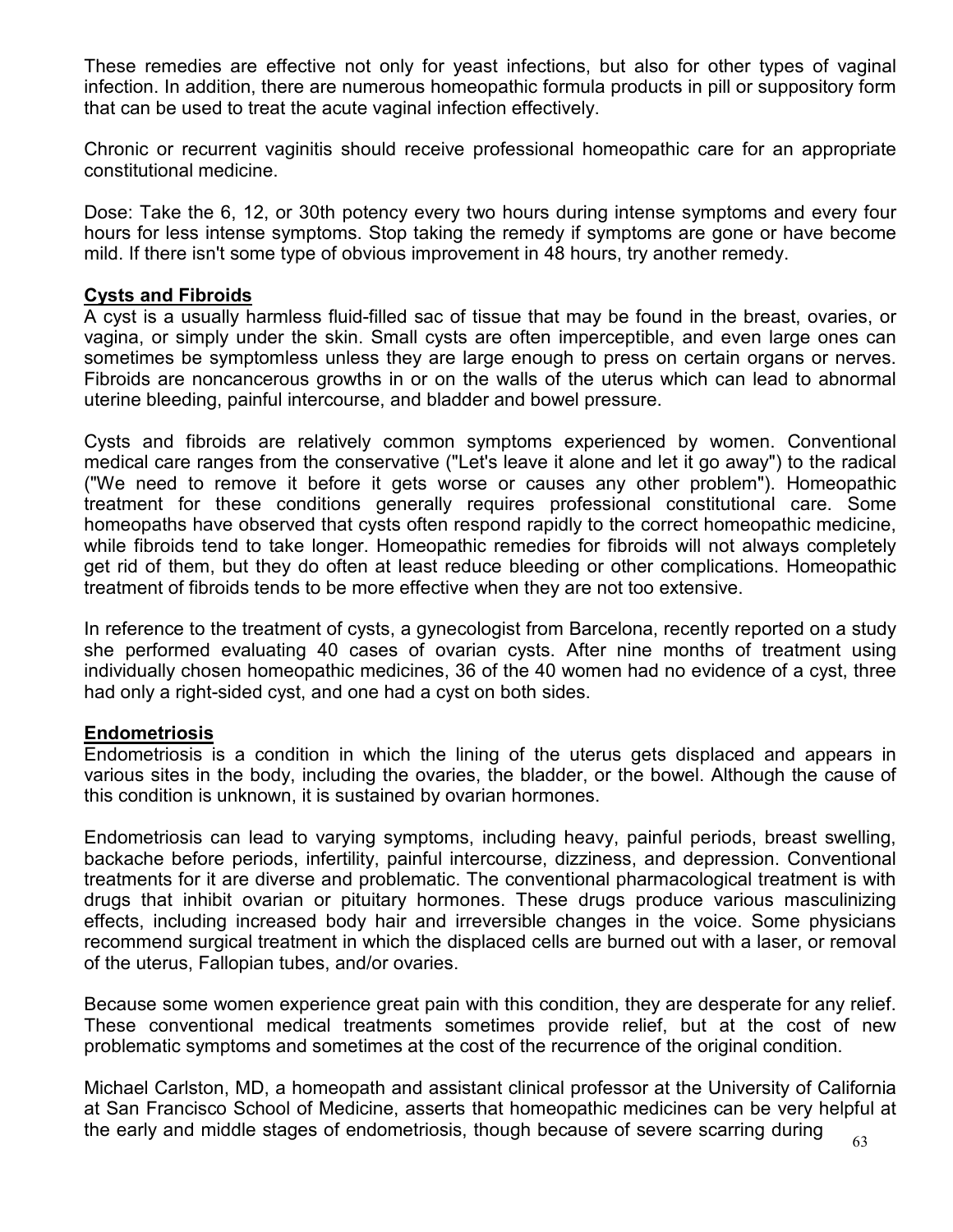advanced stages of the disease, they are not very effective later on. Endometriosis is not an ailment amenable to self-care; professional homeopathic care is required.

## **Fertility and Contraception**

Because homeopathic medicines can be effective in reestablishing health in women's reproductive organs, it follows that they can be helpful in reestablishing fertility. Homeopathic constitutional care, rather than self-care, is necessary for treating problems of fertility.

Some women ask if homeopathic medicines can be used for contraception. The answer to this question is a definitive "No." Homeopathic medicines create healthy people, and in the process of doing so tend to make people more rather than less fertile.

Any pharmacological agent that is strong enough to block conception is also strong enough to cause other physiological disruptions. Birth control pills have been linked to heart disease and to breast cancer, though while some studies have found this latter link, others have not. Various less drastic but still problematic symptoms have also been associated with the use of birth control pills, including increased vaginal bleeding, migraine headaches, bladder infections, depression, and various nutritional deficiencies. Dr. Ronald W. Davey, physician to Queen Elizabeth II, notes that he sometimes uses homeopathic doses of the Pill to treat women who have suffered from side effects of this drug. To get the best results, however, a woman has to have stopped taking the Pill. Many women have experienced symptoms from the IUD as well. Chellis Glendenning, in her book When Technology Wounds, describes her traumatic experiences with the ill-famed Dalkon shield IUD.3 Ultimately, professional care from a homeopathic physician helped restore her health when no other treatment was effective.

Side effects from conventional drugs and from medical devices generally require the attention of a professional homeopath, unless the symptoms are extremely minor.

#### **Menopause**

Menopause is a natural life phase which some doctors seem to have made into a disease. The fact that women secrete less estrogen in their fifth or sixth decade of life does not signify an ailment but is part of normal body evolution. While it is true that many women experience various symptoms during this change of life, there are many natural ways to deal with them which are safer than the lifelong estrogen replacement therapy that physicians commonly recommend (see Resources section for details).

Homeopathic medicines are effective for relieving the common symptoms experienced during menopause (hot flashes, vaginal dryness, cramping, bloating, constipation, and emotional swings). Self-care with homeopathic medicines can be provided for these symptoms, though because the symptoms can be so diverse in their effects on women's bodies and minds, it is not possible to summarize the key remedies in this book (see Resources).

## **Osteoporosis**

Osteoporosis is one of the serious conditions that some women experience late in life. Because there are several homeopathic medicines, notably Calcarea phos (calcium phosphate), which are known to help build stronger bones, it makes sense that homeopathic remedies be considered as part of a woman's health program. However, because osteoporosis can be an insidious condition which develops without obvious symptoms prior to a fracture, women are encouraged to become familiar with the various nutritional and lifestyle factors that decrease the chances of developing osteoporosis. When such efforts are combined with homeopathic medicines, women will inevitably be significantly stronger and healthier.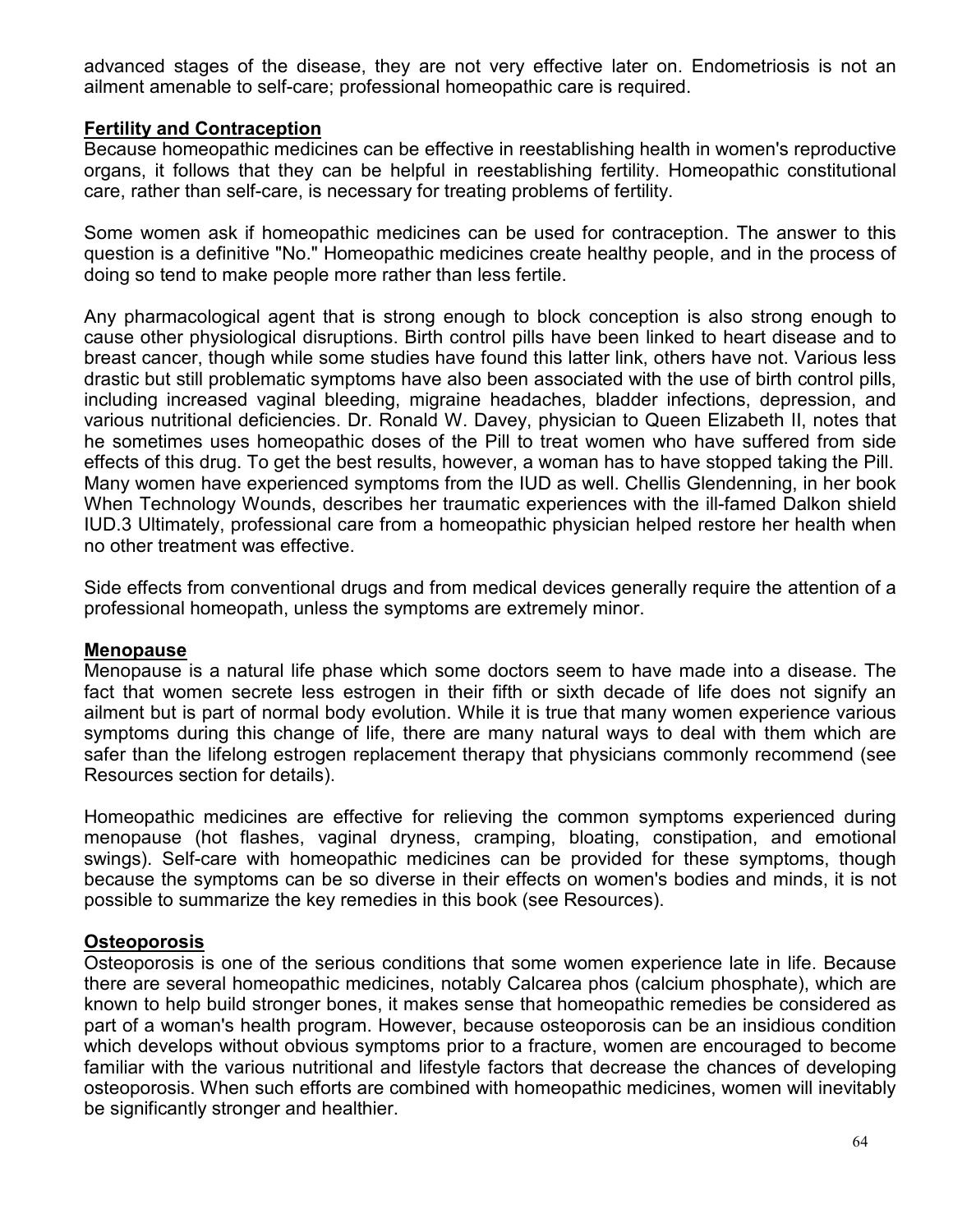Dose: Although classical homeopaths prefer to prescribe constitutionally to women just prior to, during, or after menopause, women who have increased risk factors for osteoporosis and are not under professional homeopathic care might consider taking the 6th potency of Calcarea phos once a day for three to five days, every month. If, however, the woman is undergoing professional homeopathic constitutional care, this remedy will generally not be necessary.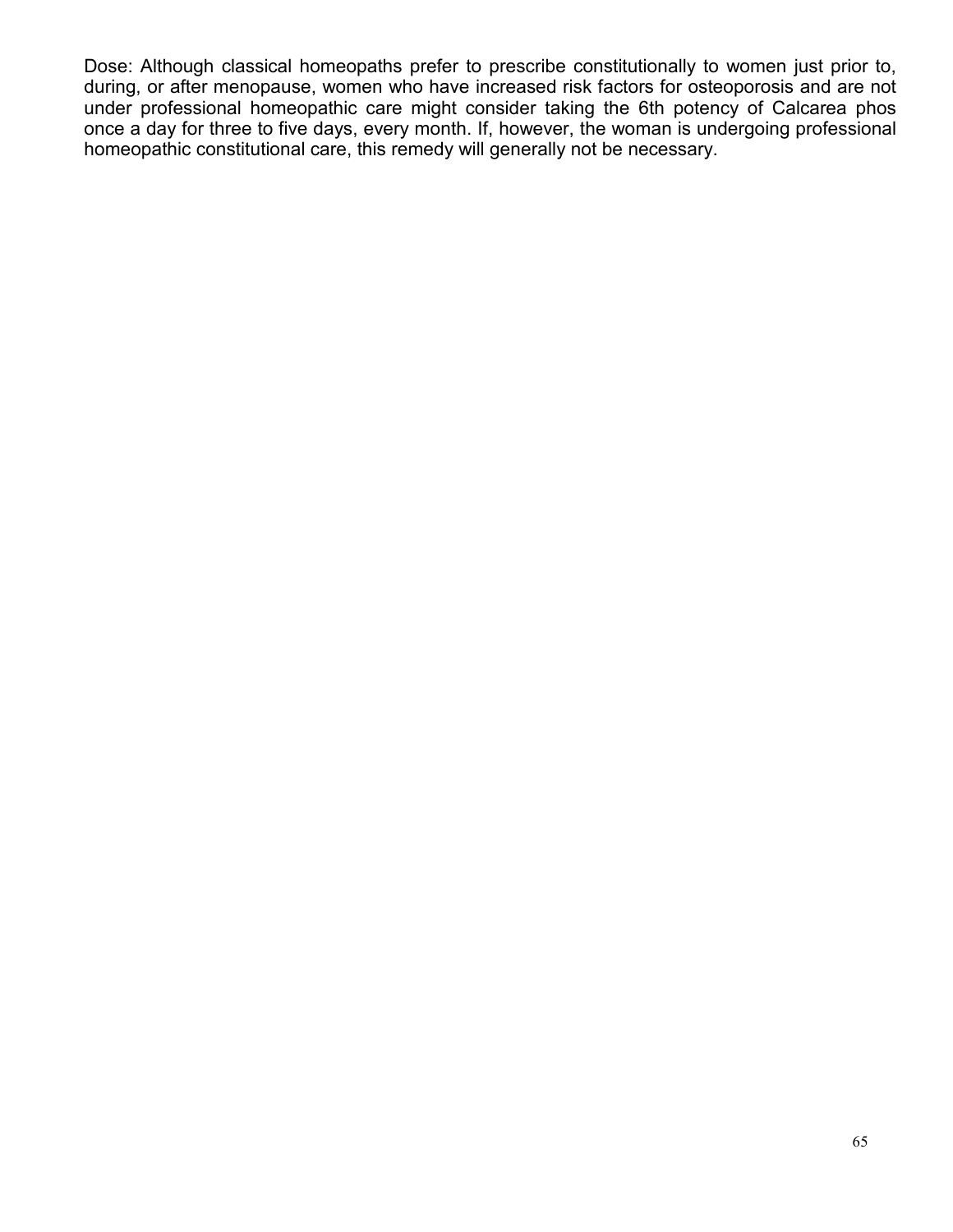# **Allergies are Nothing to Sneeze at... With Homeopathic Medicines**

It is getting close to allergy season again, and to most allergy sufferers freedom from this dread condition is literally nothing to sneeze at. This freedom, however, is a distant dream for many allergy sufferers.



Allergies can be imprisoning. They can make it impossible to go for a walk in the country, and even make it difficult to go outside. Some allergy sufferers can't visit their friends who have pets, and many others can't eat their favorite foods.

Even the pleasures and benefits of exercise are difficult because some allergy sufferers' noses run more than they do. A runny or stuffy nose leads to mouth breathing, then a dry mouth, then less efficient breathing, and then less efficient

overall functioning. A domino effect is set up, and the allergy sufferer is knocked down.

Conventional medical treatment for allergies usually consists of antihistamines, steroids, and desensitization shots. In obstinate cases, laser surgery may be utilized to vaporize mucus-forming nasal tissue. People with allergies know that these treatments don't work; at best, they provide temporary relief of symptoms, and at worst, they create side effects which can be worse than the allergies themselves.

Perhaps the greatest misunderstanding about allergies is the assumption that the allergen (the cat dander, the pollen, the house dust mite, or whatever) is the problem. Actually, the allergen is simply the trigger, while the allergic person's body is the loaded gun. Rather than just treating symptoms or avoiding the allergen, the best course is to take action to strengthen the body's own immune and defense system. Natural therapies which do this help empty the loaded gun or simply make it shoot blanks.

#### **Homeopathy and Allergies**

In the near future when homeopathic medicines are widely accepted by the majority of orthodox physicians, doctors will pretend that they have always been supporters of homeopathy and homeopathic principles. They will point to conventional allergy treatment as an example of this.

While it is partially true that conventional medical treatment of allergy uses small doses of a substance to which the person is actually allergic and even though this principle is the basis of homeopathy, homeopaths use considerably smaller doses than conventional allergy shots. Also, homeopaths find that using the same substance to which the person is allergic may relieve a person's symptoms, but it will not truly or deeply cure the person's allergy.

Homeopaths instead prescribe a "constitutional medicine," a remedy that is individually chosen to the totality of symptoms that the person is experiencing, not just the allergy symptoms. Finding a person's constitutional medicine requires the care of professional homeopath.

People can, however, use homeopathic medicines to treat the acute phase of their allergy. Although these natural medicines will not "cure" one's allergy, they will often provide effective relief and will do so without side effects.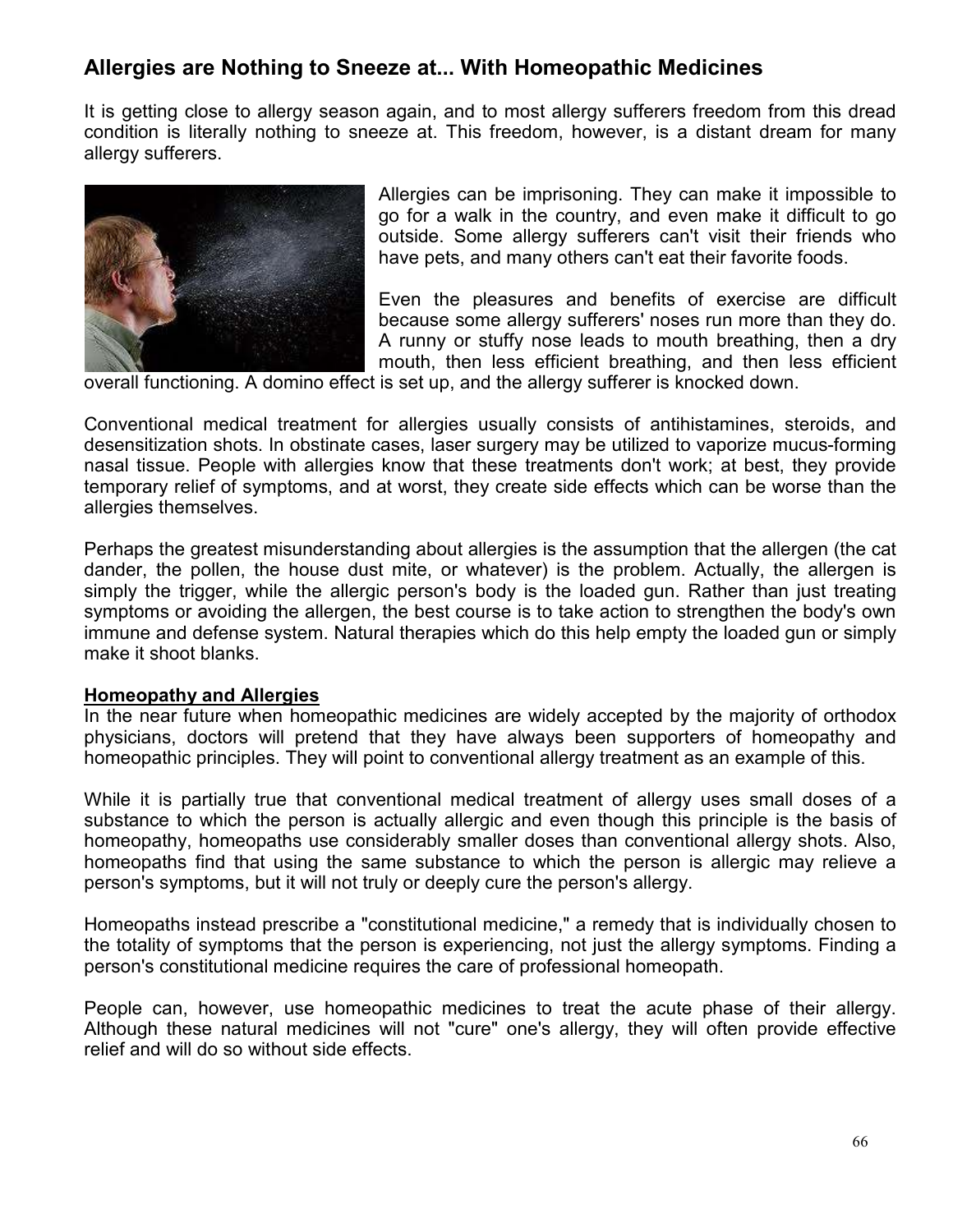Solid research has proven the effectiveness of homeopathic medicines in hay fever. Dr. David Taylor-Reilly, a professor and homeopath at the University of Glasgow in Scotland, published an important study in the Lancet (October 18, 1986) which showed that homeopathically prepared doses of 12 common flowers were very effective in reducing hay fever symptoms when compared with patients given a placebo.

This same researcher published in the Lancet (12-10-94) another high caliber study on the homeopathic treatment of asthma. This double-blind, placebo-controlled randomized trial performed conventional allergy testing to determine what substance asthma sufferers were most allergic. Then, half of the subjects were given a homeopathic preparation of this substance, while the other half were given a placebo. Those people given the homeopathic medicine experienced a very significant improvement in their symptoms of asthma.

### **Specific Remedies**

One of the common homeopathic medicines for respiratory allergies is Allium cepa (the common onion). Because onions are known to cause tearing of the eyes and running of the nose, it is wonderfully effective in treating such symptoms when given in homeopathic micro doses. Specifically, people who will benefit from Allium cepa experience a profuse, fluent, burning nasal discharge which is worse in a warm room and better in the open air. They have a profuse, bland (non-burning) tearing from the eyes with reddened eyes, and will desire to rub their eyes frequently. They experience a raw feeling in the nose with a tingling sensation and violent sneezing. A frontal congestive headache may be concurrent with their allergy symptoms. These symptoms tend to exacerbate after damp winds.

People who need Euphrasia (eyebright, an herb) have the opposite symptoms as those who need Allium cepa: they have profuse burning tears from the eyes and a bland nasal discharge. Their eyes water so much the person looks awash in tears. The whites of the eye and the cheeks become reddened from the burning tears. The eye symptoms are worse in the open air. The profuse bland nasal discharge is worse at night, while lying down, and in windy weather.

Burning tears and nasal discharge which are often worse on the right side characterize the symptoms related to Arsenicum album (arsenic, the mineral). These people's symptoms are worse at and after midnight. They toss and turn in bed and become very anxious, frightened, and restless during breathing difficulties. They are very chilly and feel better in general in a warm room. They usually have a great thirst but only take sips at a time. These people are sensitive to light, have violent sneezing, and may develop asthmatic breathing.

When an allergy sufferer is particularly irritable and chilly and has a fluent nasal discharge during the day and congestion at night, Nux vomica (poison nut, a seed from a tree) should be their remedy. Their symptoms tend to be worse indoors and better in the open air. They are sensitive to the cold and to being uncovered. Frequent sneezing may be experienced. Their symptoms sometimes begin after being irritated, vexed, or fatigued.

A common remedy of both women and children is Pulsatilla (windflower, an herb). These people have a nasal discharge during the day and congestion at night(just like people who need Nux vomica). People who need Pulsatilla are quite different from people who need Nux vomica: they are usually gentle, mild, yielding, impressionable, and emotional people who seek attention and sympathy, rather than the argument and conflict in which Nux vomica people indulge. People who need Pulsatilla have congestion is worse in a warm room, hot weather, or while lying down, and is relieved in cool rooms, open air, or with cool applications. They tend to have itching at the roof of their mouth at night. They tend to be without thirst.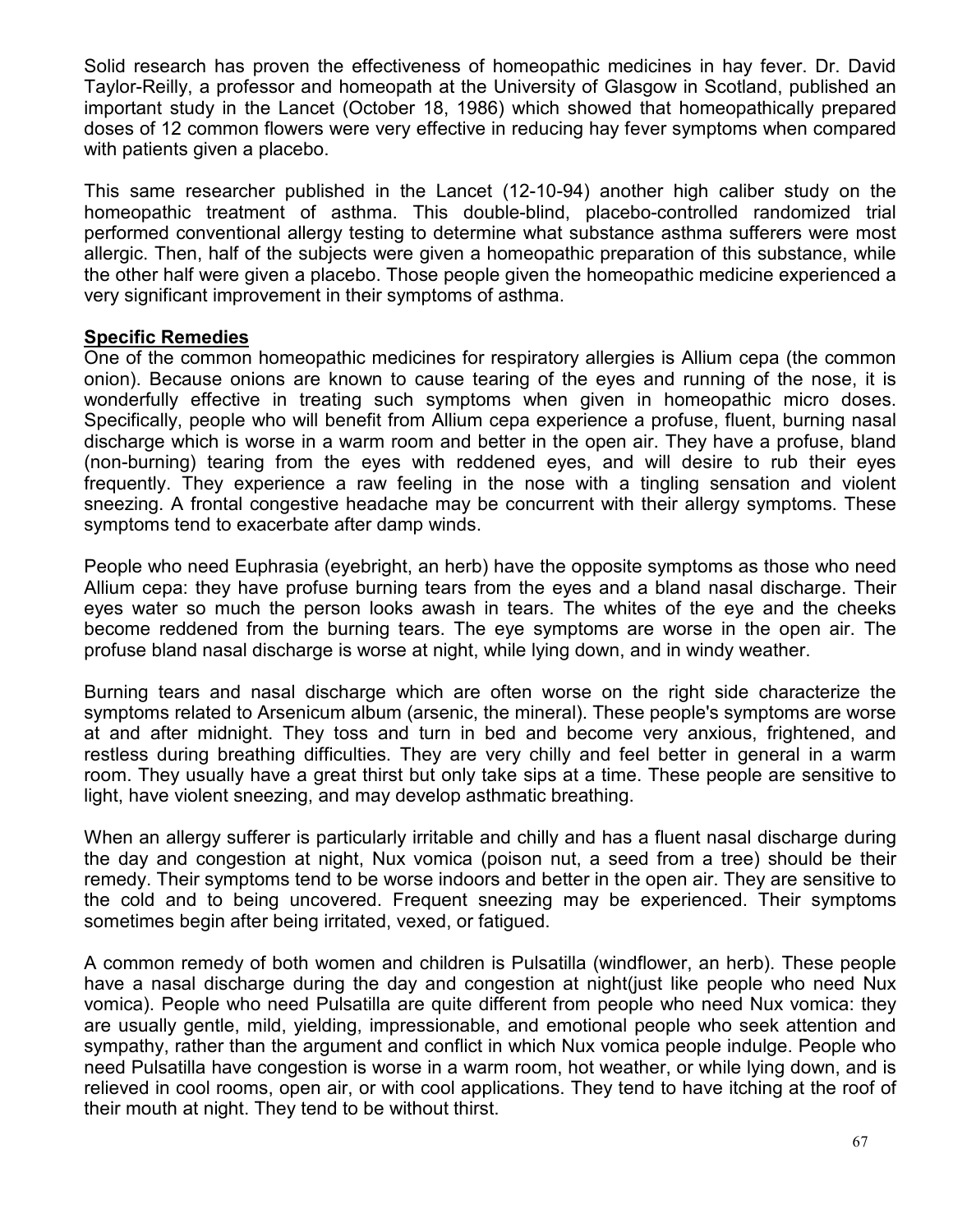There are numerous other remedies to consider, including Histaminium, Kali bic, Natrum mur, Sabadilla, Solidago, and Wyethia. To learn when and how to use these remedies as well as more detailed information about the previously described medicines, consult a homeopathic guidebook, such as either of my books Everybody's Guide to Homeopathic Medicines or Homeopathic Medicine for Children and Infants or Dr. M. Panos and Jane Heimlich's Homeopathic Medicine at Home.

If these individual remedies are not available or if you cannot find the best one to fit your symptoms, there are now numerous "homeopathic formula products" readily available in health food stores. These natural remedies are extremely easy to us and work wonderfully well.

So, what would you rather do: invest in box after box of Kleenex, or try some simple and safe homeopathic medicine to treat your allergies. You may never want to go through another allergy season without homeopathic medicines.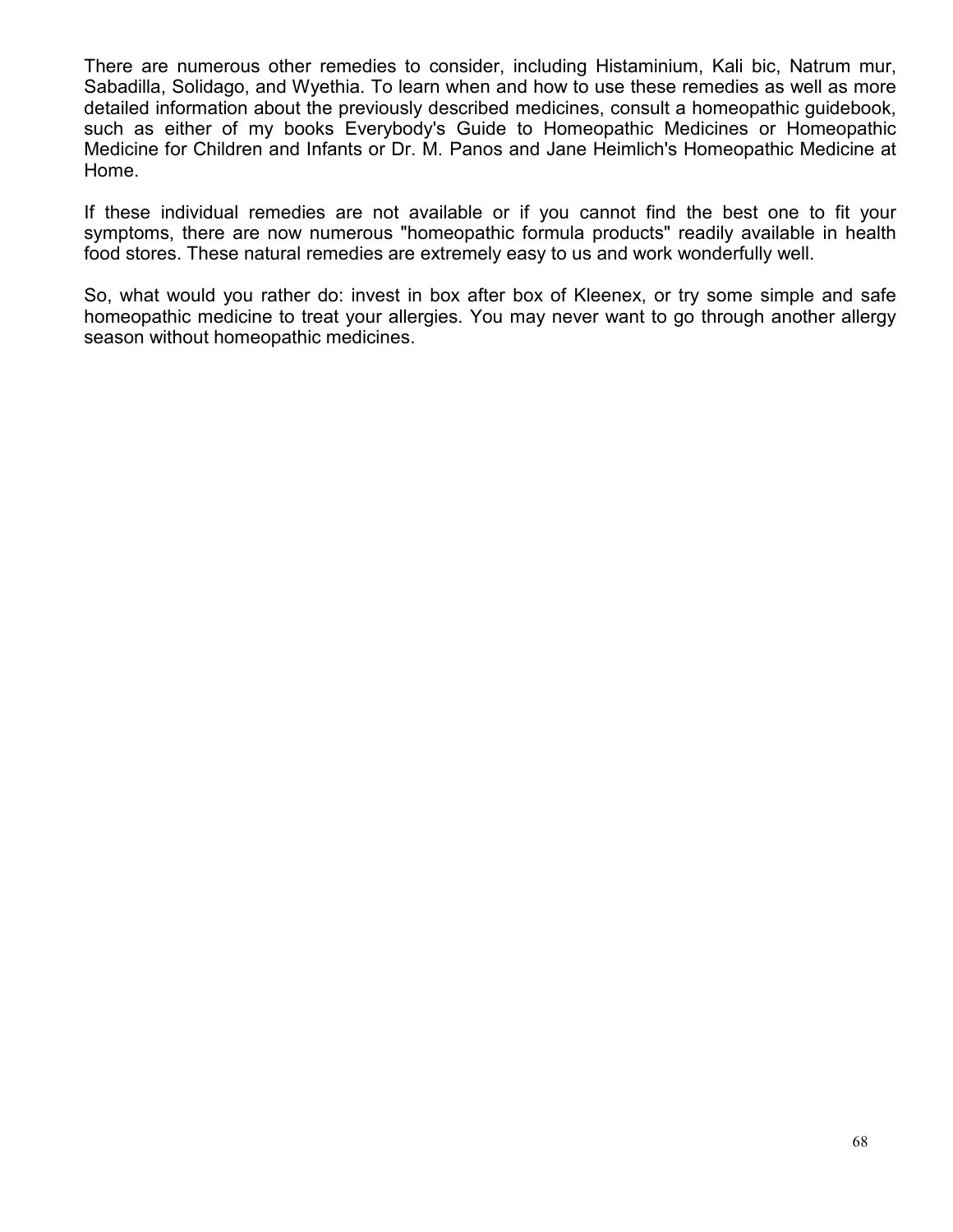# **First Aid with Homeopathic Medicines**

It is initially startling but ultimately logical to learn that homeopaths use stinging nettle (Urtica



urens) to treat people with first or second degree burns. Of course, a homeopath would not recommend actually touching a stinging nettle plant to the burned area. Instead, a homeopath would give a specially prepared, non-toxic dose of stinging nettle. Since stinging nettle causes a burn when exposed to it in toxic dose, it also helps heal burns when taken in small non-toxic dose.

The basic principle of homeopathic medicine is that a small dose of a substance will help cure that which it causes in overdose. Although this principle may be a bit confusing at first, it actually makes a lot of sense. Modern day physiology and biology are confirming a basic premise of homeopathy which recognizes that symptoms are

efforts of the organism to adapt to stress or infection. Symptoms are therefore understood as the way the "body mind" is trying, although not always successfully, to re-establish homeostasis or balance. Since symptoms are the best efforts of the organism to attempt to heal itself, it is best to avoid treating or suppressing specific symptoms, and it is preferred to aid and stimulate the body's defense and immune processes.

The homeopathic medicines are able to stimulate the defense system, since they, like conventional immunizations and allergy treatments, give small doses of what causes a condition in order to stimulate the immune system. Homeopathic medicines, however, are distinctively different from immunizations and allergy treatment, since the homeopathic medicines are more individually prescribed to people, given in much smaller and less toxic doses, and used for both prevention and treatment of a person.

Homeopathic medicine developed much of its popularity in the United States and Europe because of its success in treating people with cholera, scarlet fever, yellow fever and other infectious diseases that were ravaging populations. More recently homeopathic medicine has developed a reputation of successfully treating people with various chronic complaints. What many people do not know about homeopathy is that it also provides many valuable medicines in treating people who suffer from accidents and injuries. When these medicines are used in conjunction with conventional first aid procedures, the risk of long-term damage from an injury can be significantly decreased and the healing process can be noticeably enhanced.

One must study homeopathic medicine for many years in order to learn how to prescribe the correct medicine for people with chronic conditions. One can, however, learn to use the medicines for first aid very easily. Whereas treatment of a person's acute or chronic disease requires strict individualization of the person's total physical and psychological state, treatment for accidents and injuries does not require such individualized prescription. The reason for this difference is that people with acute or chronic diseases have distinct or subtlety different symptoms and causes of their condition, and thus need a different medicine to begin their curative process. People with injuries tend to experience very similar symptoms and usually need a similar metabolic stimulus to heal their complaint. Basically, when different people cut themselves, get burned, break a leg or injure themselves in some other way, they all tend to need a similar stimulus to heal their injury.

69 Homeopathic medicines for first aid and sports injuries are very easy to prescribe and are usually very effective in reducing pain of the injury and speeding the healing process. It is thus no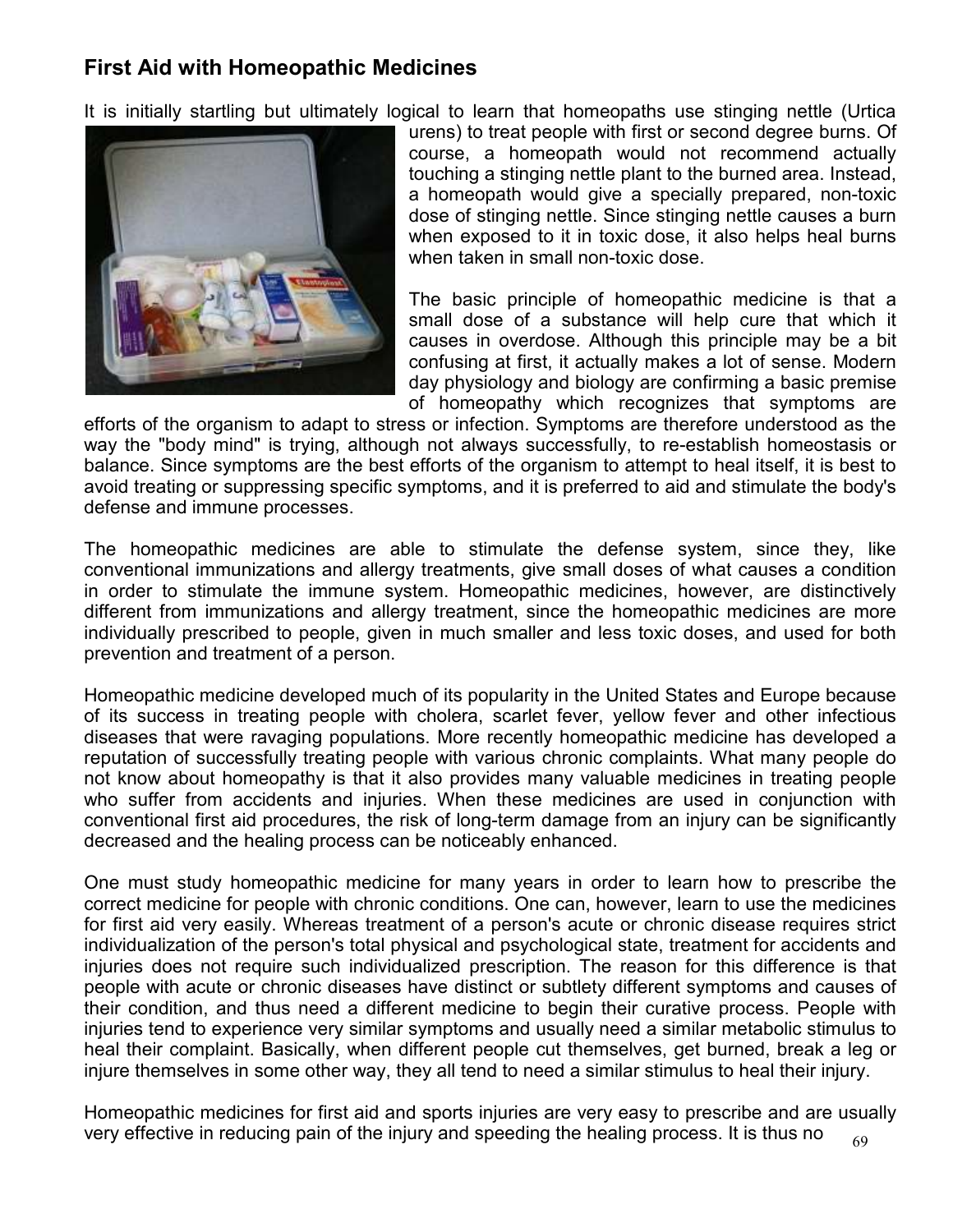wonder that many superstar athletes have heard about homeopathy and have begun to benefit from its use. Football superstar O.J. Simpson, tennis player Boris Becker, New York Knicks coach Pat Riley, ex-Yankee pitcher Jim Bouton, and pro golfer Sally Little are but some of the athletes who spell relief with H-O-M-E-O-P-A-T-H-Y.

The following medicines are used to treat people in first aid situations. There are other homeopathic medicines that can also used, but these are the most commonly used medicines for the conditions described.

NOTE: Homeopaths use the Latin names for their medicines since a similar nomenclature is needed to converse with homeopaths throughout the world.

# **ARNICA (mountain daisy)**

ARNICA is mentioned first because it is a medicine par excellence for the shock or trauma of any



injury. It is necessary to treat an injured person for shock first unless the injury is very mild or unless the person is bleeding so profusely that stopping the bleeding should be attended to immediately. Since ARNICA is the first medicine prescribed in numerous types of injuries, it is the most common medicine used in first aid. It helps reduce shock, relieve pain, diminish swelling, and begin healing. ARNICA is a great medicine for injuries to

muscles, especially when there is pain from overexertion. ARNICA is also an excellent medicine before or after surgery since the body experiences a state of shock from these medical procedures. It is used as well before and after dental surgery, and before, during, and after labor to help the mother and infant deal with the shock and stress of birth.

Common conditions for use: Shock or trauma of injury; surgical shock; muscle injuries.

# **HYPERICUM (St. John's Wort)**

HYPERICUM is an excellent medicine for injuries to nerves or to injured parts of the body which are richly supplied with nerves (fingers, toes, the spine). Generally, such injuries have sharp or shooting pains, and the injured part is very sensitive to touch. HYPERICUM is also good for old injuries to nerves which still seem to both the person.

King George VI of England was so impressed by the effectiveness of HYPERICUM that he named his prize racehorse after it.

Common conditions for use: Injuries to nerves.

## **URTICA URENS (Stinging Nettle)**

As you might have predicted from learning about the law of similars, URTICA URENS is the



medicine of choice for burns (stinging nettle, as you may know, causes a burn upon contact with the spine of the plant). URTICA URENS in external application is also helpful in diminishing the pain of the burn and in promoting healing. Such application should be diluted approximately one part of URTICA URENS with ten parts water.

Common conditions for use: burns.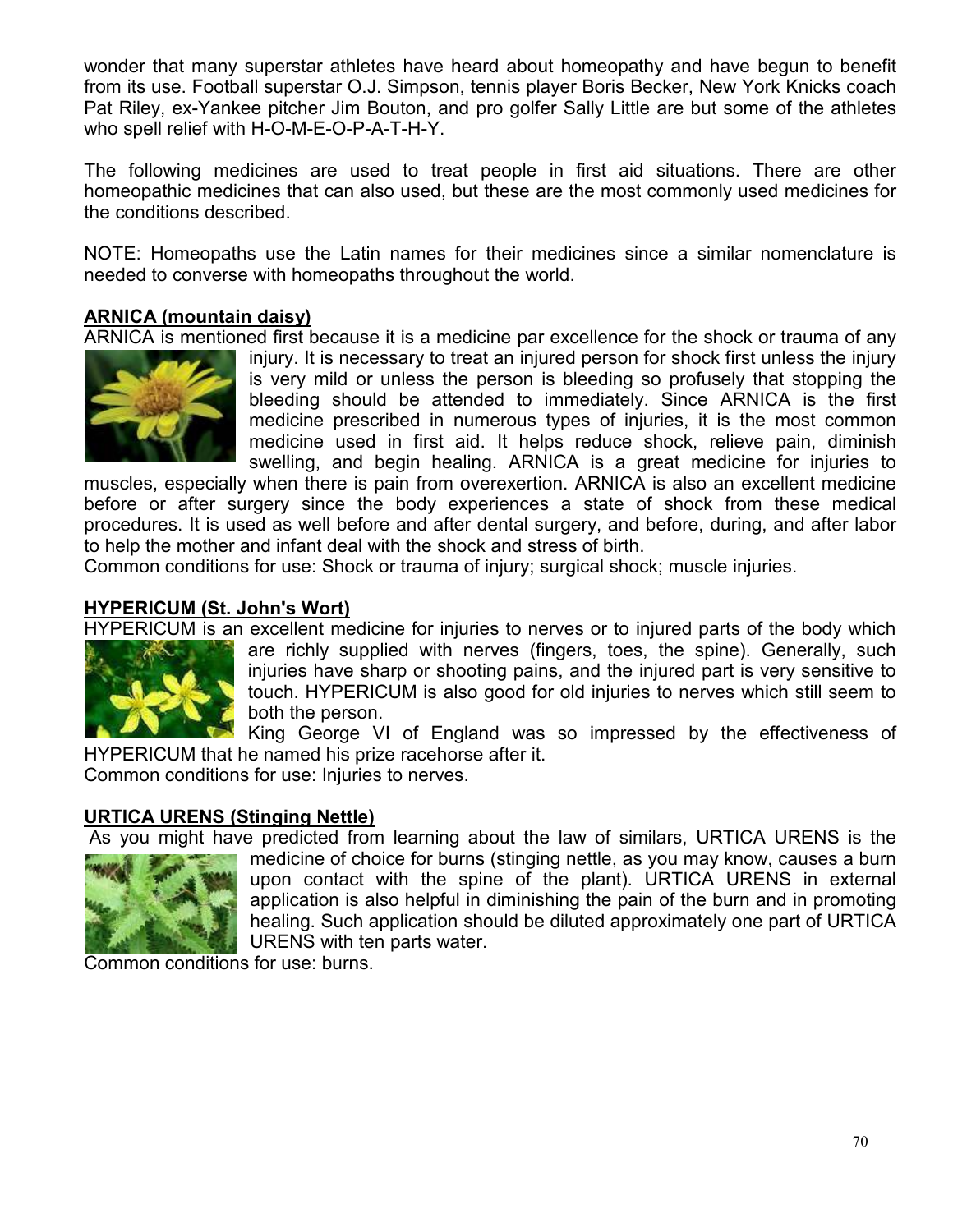# **LEDUM (Marsh Tea)**

LEDUM is the best medicine for puncture wounds, whether it be from a needle, a nail, or other



sharp object. Deep punctures or punctures from rusty nail should receive medical attention, but this should not delay you from taking LEDUM which has no side-effects and which can be helpful in healing wounds and preventing tetanus. LEDUM is also commonly prescribed for insect stings and animal bites. It's applicable as well to people with severe bruising (black eyes or blows from firm objects), especially if the affected part feels cold and yet feels relieved by cold applications.

Common conditions for use: puncture wounds; insect bites.

### **RHUS TOX (Poison Ivy)**

Although some people cringe when they even hear someone mention poison ivy, it is an often



prescribed homeopathic medicine (in non-toxic homeopathically prepared dose!). It is a great medicine for certain types of skin conditions (since it causes them!) as well as for numerous other conditions which homeopaths have found it causes in overdose. One of the conditions it causes in overdose is the rupturing of ligaments and tendons. Because of this, it is the most common medicine prescribed for sprains and strains, especially the type of sprain and strain that is worse upon initial motion but that is better upon continued motion.

It is also a medicine given for dislocated joints. ARNICA is another medicine to condition for dislocations.

Common condition for use: Sprains or strains.

#### **RUTA (Rue)**



RUTA is the medicine given for severe sprains where the person has a torn or wrenched tendon, split ligament, or bruised periosteum (bone covering). It is also the most common medicine prescribed for recent or old injuries to the knee or elbow. As such, it is one of the medicine prescribed for "tennis elbow." Common conditions for use: Severe sprain; injury to the bone.

#### **SYMPHYTUM (Comfrey)**



 Homeopaths, like herbalists, use SYMPHYTUM for fractures. Homeopaths, however, give their medicine in potentized dose rather than in teas and poultices as done by herbalists. Although one must go to a physician to have the fracture re-set and placed in a cast, SYMPHYTUM will relieve pain and promote rapid healing of the fracture. Besides its application in fractures, SYMPHYTUM is a great medicine for injuries to the eyeball, bones around the eyes, and the cheekbones.

Common conditions for use: Fractures; facial injuries.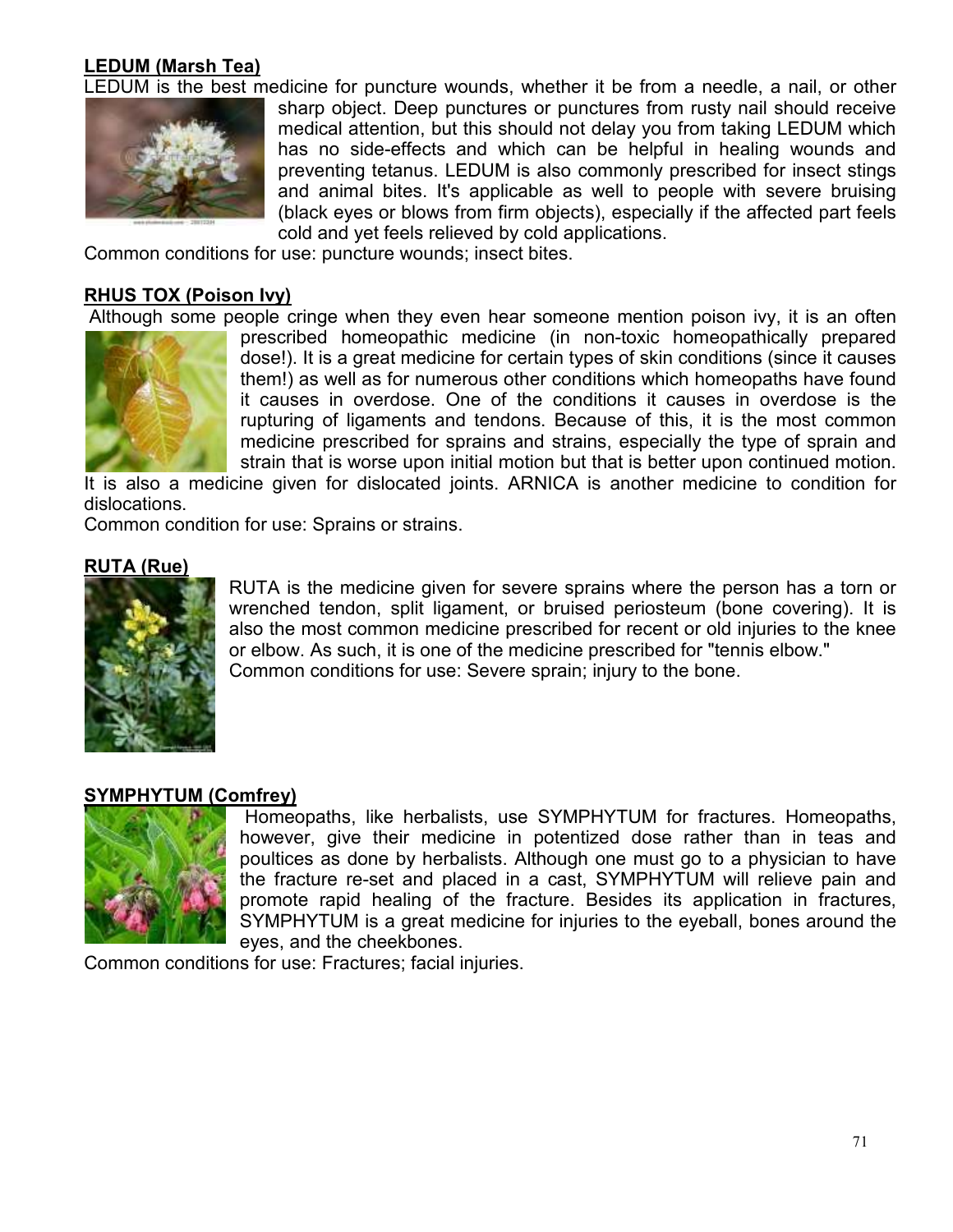## **External Applications**

Some homeopathic medicines are used externally,\* including:

# **CALENDULA (Marigold)**

CALENDULA TINCTURE (in an alcohol base), GEL, SPRAY, and OINTMENT are invaluable



external applications in treating cuts and abrasions. CALENDULA is known to have antiseptic properties due to its organic iodine content. CALENDULA helps stop bleeding, inhibits infection, and promotes granulation of tissues to help heal wounds and burns. CALENDULA TINCTURE should not be applied directly on a cut since its alcohol content causes stinging pain. It is best to dilute this tincture with a little water. If you'd like to avoid this effort, you can instead directly apply CALENDULA GEL, SPRAY, or OINTMENT.

Note: CALENDULA works so rapidly in healing the skin that it is not recommended for use in deep cuts. In deep cuts CALENDULA sometimes can close and heal the outside skin before the tissue underneath is completely healed.

Common conditions for use: Cuts, abrasions, burns.

## **HYPERICUM (St. John's Wort)**



HYPERICUM TINCTURE is recommended as an external application in treating deep cuts since it helps heal internal structures as well as the skin. It also has the ability to close open wounds and thus sometimes prevents the need for stitches. HYPERICUM is also used for septic (infected) wounds (CALENDULA, in comparison, is primarily good for clean uninfected cuts). HYPERICUM TINCTURE, like other external applications which have an alcohol base,

should be diluted prior to application. Common conditions for use: Deep cuts, infected cuts.

## **General Rules for Determining Dosage**

People who are beginners in homeopathy should primarily use the 6th potency (written on the bottom as "6x" or "6c") or the 30th potency ("30x" or "30c"). The 6x is a dose of the medicine that has been diluted 1:10 six times with vigorous shaking between each dilution, while the 6c has been diluted 1:100 six times. Only homeopathic practitioners who have a great deal more knowledge of homeopathy should use the higher potencies (200x, 1000x, or higher). It is important to remember that homeopathic medicines are more powerful the more they experience "potentization"--the pharmaceutical process of dilution and shaking. Higher potencies thus should be used with great care.

Homeopaths have found that injured people tend to need more frequent repetition of doses shortly after injury. One may need to prescribe a medicine every 30 to 60 minutes immediately after severe injury. After a couple of hours, the frequency of doses can diminish to every other hour or every fourth hour, depending upon the severity of pain. Doses every four hours or four times a day are common when a person has a non-severe injury. A person will generally not need to take a medicine for more than two to four days, except in fractures or severe sprains where one to three doses daily for five to seven days are common.

The basic principle of how to determine dosage is: The more severe the condition, the more often will its repetition be necessary.

It is important to remember that a medicine should only be taken as long as the person experiences pain. Do not continue taking the medicine unless there are still symptoms. The basic idea is to take as little of the medicine as possible and yet enough to lessen pain and stimulate one's healing powers.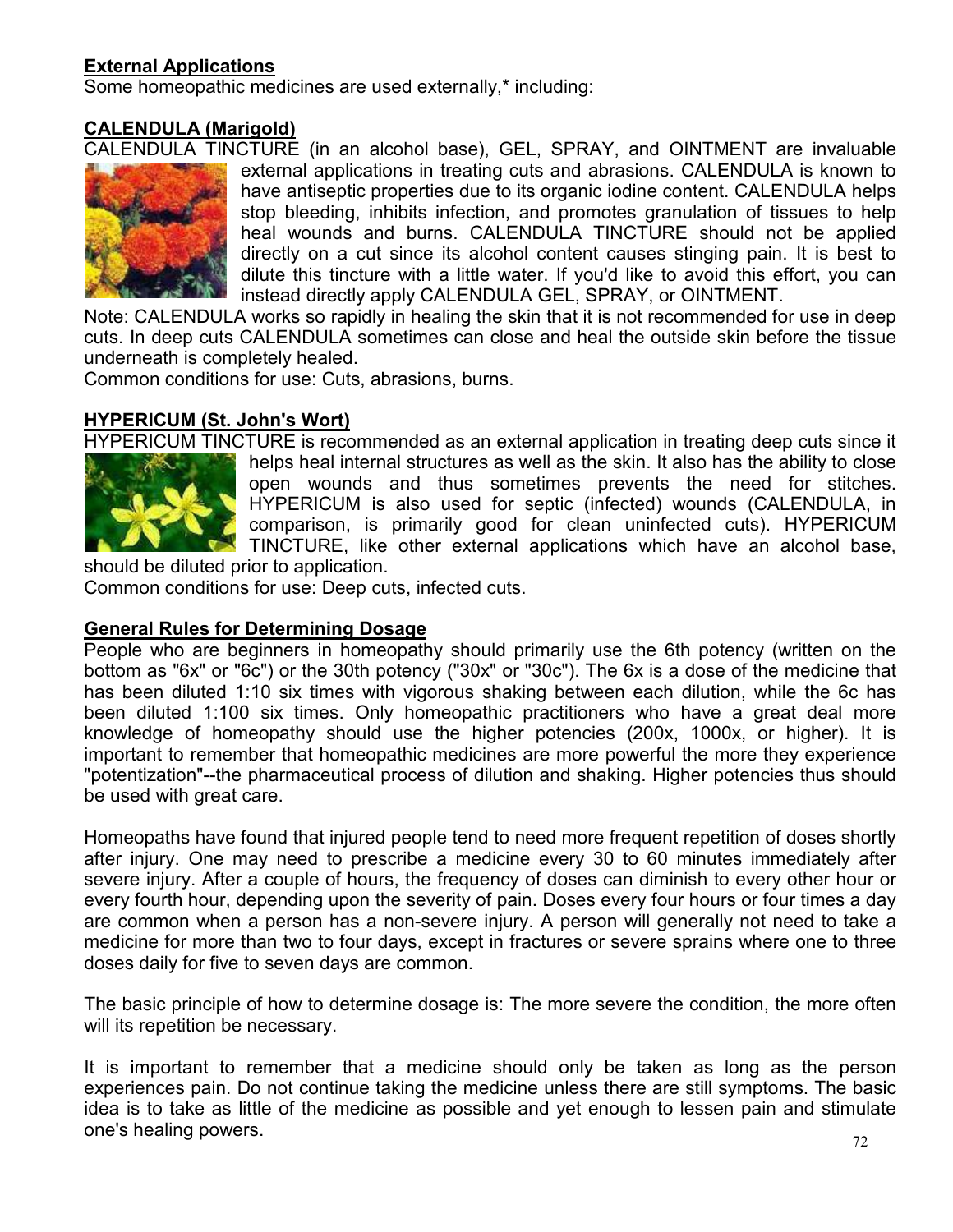## **Administration of the Medicine**

The medicine should be taken into a "clean mouth." Food, drink, tobacco, toothpaste, and other substances should not be put into the mouth for at least 15 minutes before or after the dose. It is generally best to place the medicine underneath the tongue.

Homeopaths have found that some substances can neutralize the effects of the homeopathic medicines. Although there is some controversy around which substances are implicated more than others, it is best to avoid the following substances for at least 48 hours after taking the final dose: coffee, camphorated products (including lip balm, counter-irritant muscle relaxing cremes, Tiger's balm), strong herbal teas, mentholated products, cough drops, and mouthwash.

## **Care and Storage of Homeopathic Medicines**

Special handling and storage of the homeopathic medicines are needed in order to avoid possible contamination. When the medicines are correctly handled and stored, homeopaths have found that they can last for several generations. Since it is very difficult to determine if the medicines have been contaminated, one should take the following precautions to prevent potential problems.

--The medicines should be kept away from strong light, from temperatures higher than 100 degrees, and from exposure to strong odors like camphor, menthol, mothballs, or perfumes.

--The medicines should always be kept in the container in which they were supplied and never transferred to any other bottle which has contained other substances.

--The medicine should be opened for administration of the medicine for the minimum time possible. One should be careful not to contaminate the cap or cork before replacement.

--If, by accident, more pills than the number specified in the prescribed dose are shaken out of the bottle, do not return them to the container; throw the excess away to avoid possible contamination.